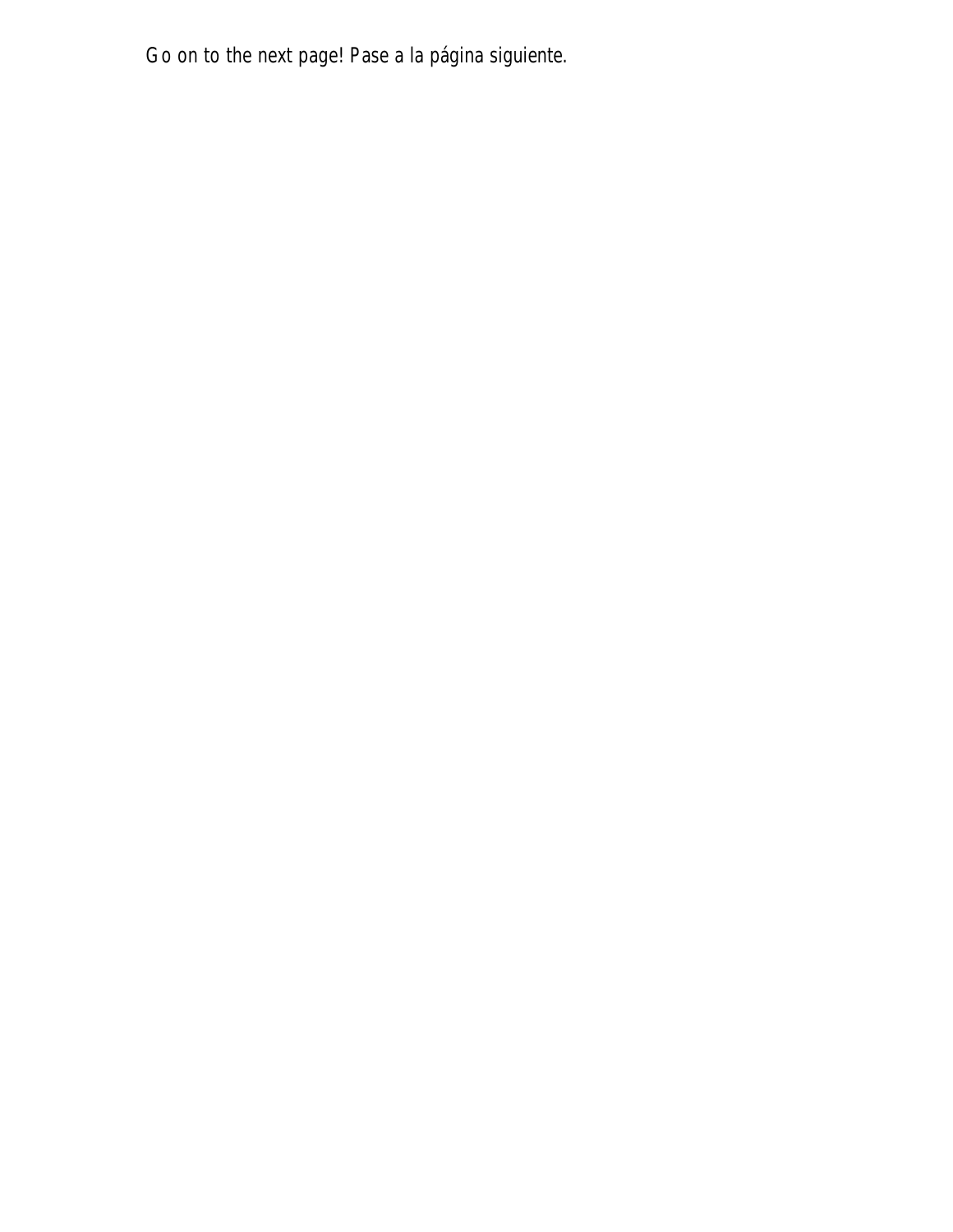# ÍNDICE DE LOS TOMOS I-XVI

**El sistema de los índices de** *JHP***.** En vez de publicar un índice acumulativo cada 10 años, *JHP* usa un sistema binario que reduce al mínimo las consultas necesarias. Cada vez que el tomo se duplica, se publica un índice cumulativo. Se publicaron índices acumulativos en los tomos 4, 8 y ahora en el 16. El siguiente será en el tomo 32. En cada tomo par se publica un índice acumulativo parcial.

| Llegado al final del tomo | Para una consulta completa, veánse los<br>índices en los tomos |
|---------------------------|----------------------------------------------------------------|
| 17                        | 16, 17                                                         |
| 18                        | 16, 18                                                         |
| 19                        | 16, 18, 19                                                     |
| 20                        | 16, 20                                                         |
| 21                        | 16, 20, 21                                                     |
| 22                        | 16, 20, 22                                                     |
| 23                        | 16, 20, 22, 23                                                 |
| 24                        | 16, 24                                                         |
| 25                        | 16, 24, 25 etc.                                                |
|                           |                                                                |

#### **ARTÍCULOS**

| Ackerman, Jane E. The Theme of Mary's Power in the <i>Milagros de Nuestra</i>                       |              |           |
|-----------------------------------------------------------------------------------------------------|--------------|-----------|
| Señora                                                                                              | VIII         | 17-31     |
| Algeo, James E. Constructions of the Type por (per) grande que seja in                              |              |           |
| Medieval Portuguese and Old Spanish                                                                 | V            | 179-84    |
| Allen, John J. Hacia una revalorización del Corral de Comedias de Almagro                           |              |           |
|                                                                                                     | VII          | 201-11    |
| Alvarez, Nicolás Emilio. "Loco amor," goliardismo, amor cortés y "buen                              |              |           |
| amor": El desenlace amoroso de episodio de doña Garoça en el Libro                                  |              |           |
| de buen amor                                                                                        | VII          | 107-19    |
| Andrachuk, Gregory Peter. The Auto sacramental and the Reformation                                  |              |           |
|                                                                                                     | X            | $7 - 38$  |
| -. A Further Look at Italian Influence in the <i>Siervo libre de amor</i>                           |              |           |
|                                                                                                     | VI           | $45 - 56$ |
| Archer, Robert. Quevedo's <i>Escarramán</i> : A New Version                                         | XVI          | 275-80    |
| -. Role-Playing, Honor, and Justice in El alcalde de Zalamea                                        | XIII         | 49-66     |
| Arenal, Electa, and Stacey Schlau. "Leyendo yo y escribiendo ella": The                             |              |           |
| Convent as Intellectual Community                                                                   | XIII         | 214-29    |
| Ayerbe-Chaux, Reinaldo. Las memorias de doña Leonor López de                                        |              |           |
| Córdoba                                                                                             | $\mathbf{I}$ | 11-33     |
| Baranda, Nieves. En defensa del Amadís y otras fábulas. La carta anónima<br>al caballero Pero Mexía | XV           | 221-36    |
| Bergstrom, Stanford. A Structural Constant in the Libro de buen amor:                               |              |           |
| Variations on the Duality of Love                                                                   | III          | 37-48     |
| Bizzarri, Hugo Oscar. La crítica social en el Libro de los gatos                                    | XII          | $3-14$ ,  |
|                                                                                                     |              | 220       |
| Boase, Roger Courtly Love in Spanish Literature: A Continuing Debate                                |              |           |
|                                                                                                     | IX           | 67-73     |
| -. The Meaning of the Crow-Hunting Episode in Garcilaso's <i>Egloga</i>                             |              |           |
| <i>segunda</i> (ll. 260-95)                                                                         | XIII         | 41-48     |
|                                                                                                     |              |           |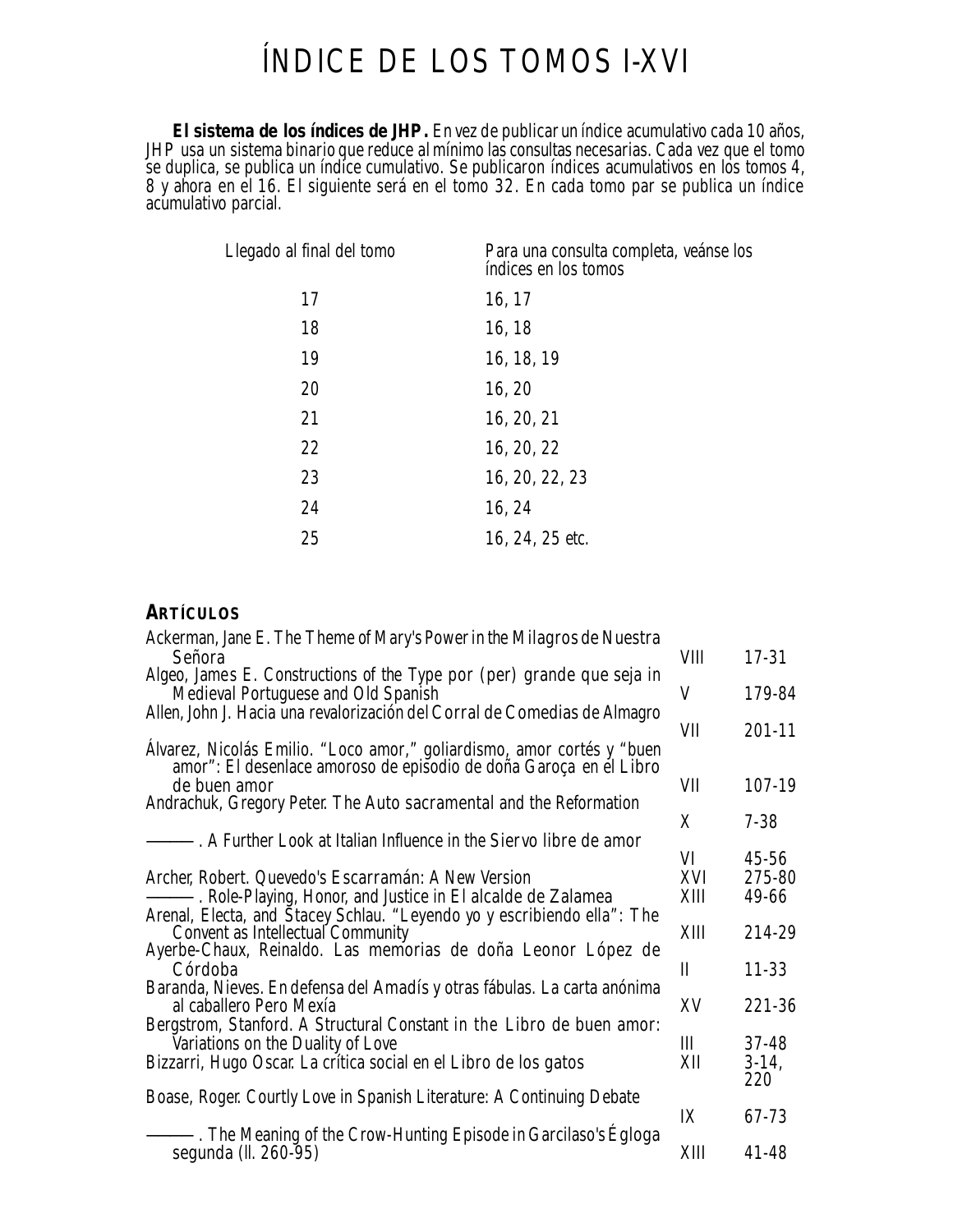| Bolaños, Alvaro Félix. Indians at the Fringe of History: Fray Pedro Simón                                                                                |                    |                     |
|----------------------------------------------------------------------------------------------------------------------------------------------------------|--------------------|---------------------|
| on the Nuevo Reino de Granada<br>Brown, Gary J. Rhetoric in the Sonnet of Praise                                                                         | XVI<br>I           | 137-53<br>$31 - 50$ |
| Bryans, John. Providence or Discretion in <i>Peribáñez</i>                                                                                               | $\mathbf I$        | 121-33              |
| Canavaggio, Jean. Cervantes en primera persona                                                                                                           | $\mathbf{I}$       | 35-44               |
| Capuano, Thomas M. Semencero in Berceo's Milagros de Nuestra<br>Señora, 855d                                                                             | <b>VIII</b>        | 233-38              |
| -. Toward the Documentation of Spanish <i>marra</i> `a type of hoe or<br>mattock'                                                                        | X                  | 237-41              |
| Carman, Glen. The Voices of the Conqueror in López de Gómara's Historia<br>de la conquista de México                                                     | XVI                | 223-36              |
| Carpenter, Dwayne E. The Harrowing Revisited: Enigmatic Line 1561d of<br>the Libro de buen amor                                                          | VII                | 47-54               |
| Cascardi, Anthony J. The Exit from Arcadia: Reevaluation of the Pastoral in<br>Virgil, Garcilaso, and Góngora                                            | IV                 | 119-42              |
| Castells, Ricardo. Calisto and the Imputed Parody of Courtly Love in<br>Celestina<br>Chalon, Louis. La historicidad de la leyenda de la Condesa traidora | XV<br>$\mathbf{I}$ | 209-20<br>153-63    |
| Chorpenning, Joseph F. Christ the Nursing Mother in Fray Luis de León's<br>"En la Ascensión"                                                             | XI                 | 199-204             |
| -. The Literary and Theological Method of the <i>Castillo interior</i>                                                                                   | III                | 121-33              |
| Clamurro, William H. Judgement and Rhetoric in La hora de todos                                                                                          | VI                 | 139-55              |
| -. Value and Identity in "La gitanilla"<br>Clement, Richard W. Juan de la Cuesta, the Spanish Book Trade, and a                                          | XIV                | 43-60               |
| New Issue of the First Edition of Cervantes' Persiles y Sigismunda                                                                                       |                    |                     |
|                                                                                                                                                          | XVI                | 23-41               |
| Colahan, Clark, and Alfred Rodriguez. Hércules y Segismundo: Tema y<br>carácter senequistas de La vida es sueño                                          | V                  | 215-25              |
| Colombí-Monguió, Alicia de. Las fortunas hispánicas de un soneto de                                                                                      |                    |                     |
| Serafino Aquilano, con apostillas a un comedia de Lope                                                                                                   | XI<br>XVI          | 59-79               |
| Corfis, Ivy A. Legal Obligation and Intention in Celestina<br>Coy, José Luis. El fragmento P en la tradición manuscrita del Rimado de                    |                    | $11 - 21$           |
| Palacio                                                                                                                                                  | VII                | 15-32               |
| Cozad, Mary Lee. Experimental Conflict and Rational Motivation in the                                                                                    |                    |                     |
| Diana enamorada: An Anticipation of the Modern Novel                                                                                                     | V                  | 199-214             |
| Creel, Bryant L. Love's Protest against Sovereignty: Anguish and Reproach                                                                                |                    |                     |
| in Fray Luis de Leon's "En la Ascensión" and in Garcilaso                                                                                                | XII                | 37-50               |
| Dagenais, John. A Further Source for the Literary Ideas in Juan Ruiz's<br>Prologue                                                                       | XI                 | 23-52               |
| . Juan Rodríguez del Padrón's Translation of the Latin <i>Bursarii</i> : New                                                                             |                    |                     |
| Light on the Meaning of " $tra(c)$ tado"                                                                                                                 | X                  | 117-39              |
| Darst, David H. Garcilaso's Love for Isabel Freire: The Creation of a Myth                                                                               |                    |                     |
|                                                                                                                                                          | Ш                  | 261-68              |
| Davis, Elizabeth B. Un soneto de Quevedo al nacimiento de Cristo:<br>¿ortodoxo o astrológico?                                                            | X                  | 161-70              |
| De Armas, Frederick A. Villamediana's <i>La gloria de Niquea</i> : An Alchemical                                                                         |                    |                     |
| Masque                                                                                                                                                   | VIII               | 209-31              |
| De Ley, Margo. Provençal Biographical Tradition and the Razón de amor                                                                                    |                    |                     |
|                                                                                                                                                          | $\mathbf{I}$       | $1 - 17$            |
| Deveny, Thomas. Francisco de Quevedo and the Epithalamium<br>Deyermond, Alan. "El convento de dolençias": The Works of Teresa de                         | VI                 | 193-211             |
| Cartagena                                                                                                                                                | $\bf{l}$           | 19-29               |
| Dille, Glen F. Concerning the Authorship of the <i>Comedias Thebaida</i> and                                                                             |                    |                     |
| Serafina                                                                                                                                                 | $\bf{l}$           | 187-93              |
| Donahue, Darcy. Writing Lives: Nuns and Confessors as Auto/Biographers<br>in Early Modern Spain                                                          | XIII               | 230-39              |
| Eddington, David. Distancing as a Causal Factor in the Development of $\sqrt{\Theta}$                                                                    |                    |                     |
| and $/x/$ in Spanish                                                                                                                                     | XV                 | 239-45              |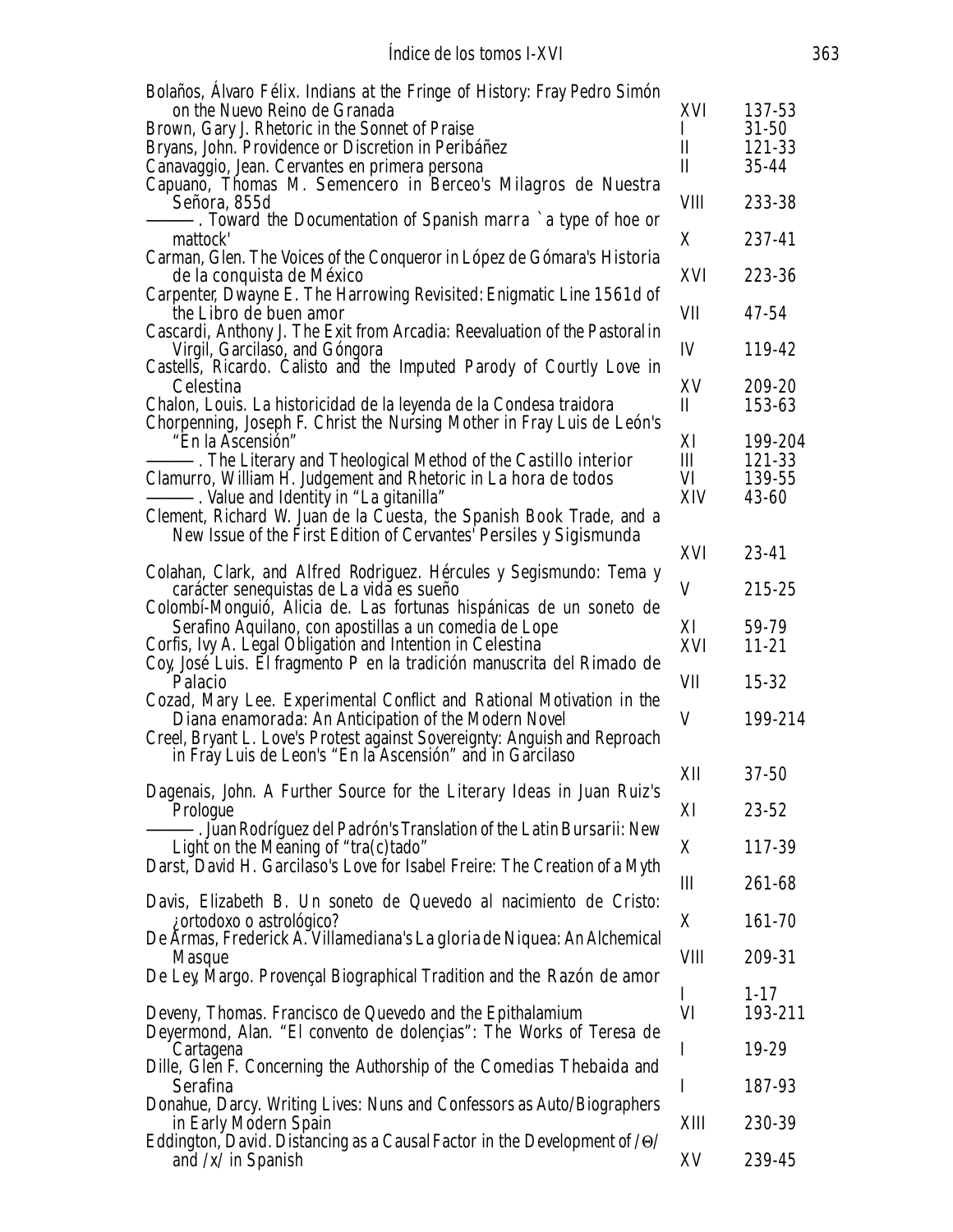| Eisenberg, Daniel. The British Library's Catalogue of Early Spanish Books                                                                      |              |                 |
|------------------------------------------------------------------------------------------------------------------------------------------------|--------------|-----------------|
|                                                                                                                                                | XIV          | 287-93          |
| -. Cisneros y la quema de los manuscritos granadinos                                                                                           | XVI          | 107-24          |
| -. A Seville, 1549 Edition of the Sergas de Esplandián                                                                                         | I            | 61-63           |
| El Saffar, Ruth. Concerning Change, Continuity, and Other Critical Matters:<br>A Reading of John J. Allen's Don Quixote: Hero or Fool? Part II |              |                 |
|                                                                                                                                                | IV           | 237-54          |
| -. Confessions of a Cervantes Critic                                                                                                           | XIII         | 253-72          |
|                                                                                                                                                | VIII         | 147-55          |
| England, John. The Position of the Object Pronoun in Old Spanish                                                                               | V            | $1 - 24$        |
| Fleming, John. The Major Source of Bernat Metge's Libre de Fortuna e                                                                           |              |                 |
| Prudència                                                                                                                                      | VII          | $5-13$          |
| Flores, R. M. Cervantes at Work: The Writing of <i>Don Quixote</i> , Part I                                                                    | $\mathbf{I}$ | 135-60          |
| –. The Compositors of the First Edition of <i>Don Quixote</i> , Part II                                                                        |              |                 |
|                                                                                                                                                | VI           | $3-44$          |
| Fontes, Manuel da Costa. Celestina as Antithesis of the Virgin Mary                                                                            |              |                 |
|                                                                                                                                                | XV           | $7-41$          |
| — <i>Voces nuevas</i> : A New Spanish Ballad Collection                                                                                        | <b>VIII</b>  | 49-66           |
| Fox, Dian. A Further Source of Calderón's El príncipe constante                                                                                | IV           | 157-66          |
| Fradejas Rueda, José Manuel. LBA 801b: ¿Uñas o manos?                                                                                          | XV           | 131-34          |
| Funes, Leonardo. El trabajo intertextual de don Juan manuel y la apertura<br>del relato en el Libro de los estados                             | XII          | 103-12          |
| Garcés, María Antonia. Coaches, Litters, and Chariots of War: Montaigne                                                                        |              |                 |
| and Atahualpa                                                                                                                                  | XVI          | 155-83          |
| García de Enterría, María Cruz. Libros de caballerías y romancero                                                                              |              |                 |
|                                                                                                                                                | X            | 103-15          |
| Garramiola Prieto, Enrique. Un inédito documento cervantino                                                                                    | XV           | 135-39          |
| Garrison, David. The Self-Conscious Intention of Góngora's Fábula de<br>Píramo y Tisbe                                                         | VII          | 191-200         |
| Gaylord, Mary M. Spain's Renaissance Conquests and the Retroping of                                                                            |              |                 |
| Identity                                                                                                                                       | XVI          | 125-36          |
| Geijerstam, Regina af. A Lexicon of Juan Fernández de Heredia                                                                                  | IX           | 153-61          |
| Gerli, E. Michael. The Burial Place and Probable Date of Death of Alfonso                                                                      |              |                 |
| Martínez de Toledo                                                                                                                             | I            | 231-38          |
| -. Columbus and the Shape of the Word: Authority and Experience in                                                                             |              | 209-22          |
| the Relación of the Third Voyage<br>"Señora, fablar querría mas he miedo de errar." Signs, Sense, and                                          | XVI          |                 |
| Courtly Culture: On Marina Brownlee's The Severed Word                                                                                         |              |                 |
|                                                                                                                                                | XV           | 237-49          |
| -. <i>Siervo libre de amor</i> and the Penitential Tradition                                                                                   | XII          | 93-102          |
| Gornall, John. Death in Avila: Popular Tragedy or <i>Cortesano</i> Metaphor?                                                                   |              |                 |
|                                                                                                                                                | XI           | 53-58           |
| –. The <i>Ensalada</i> "Quien madruga, Dios le ayuda": A Critical Edition                                                                      | XII          | 25-35           |
| -. Góngora's "No son todos ruiseñores": An <i>alba a lo honesto</i> ?                                                                          |              |                 |
|                                                                                                                                                | IX           | 21-29           |
| ————. "Por el río del amor, madre": An Aspect of the <i>Morenita</i>                                                                           | X            | 151-60          |
| Greene, Roland. "This Phrasis is Continuous": Love and Empire in 1590                                                                          |              |                 |
|                                                                                                                                                | XVI          | 237-52          |
| Grieve, Patricia M. Juan de Flores' Other Work: Technique and Genre of                                                                         |              |                 |
| Triumpho de Amor<br>Gwara, Joseph J. The Identity of Juan de Flores: The Evidence of the                                                       | V            | 25-40<br>103-30 |
| Crónica incompleta de los Reye Cató1icos                                                                                                       | XI           | 205-22          |
| Hahn, Juergen. El capitán cautivo. The Soldier's Truth and Literary                                                                            |              |                 |
| Precept in <i>Don Quixote</i> , Part I                                                                                                         | Ш            | 269-303         |
| Hesse, Everett. To Harry F. Williams                                                                                                           | VI           | 91-92           |
| Hitchcock, Richard. The Girls from Cádiz and the <i>Kharjas</i>                                                                                | XV           | 103-16          |
| -. The Romance <i>Kharjas</i> : A False Dawn                                                                                                   | XIV          | $5 - 22$        |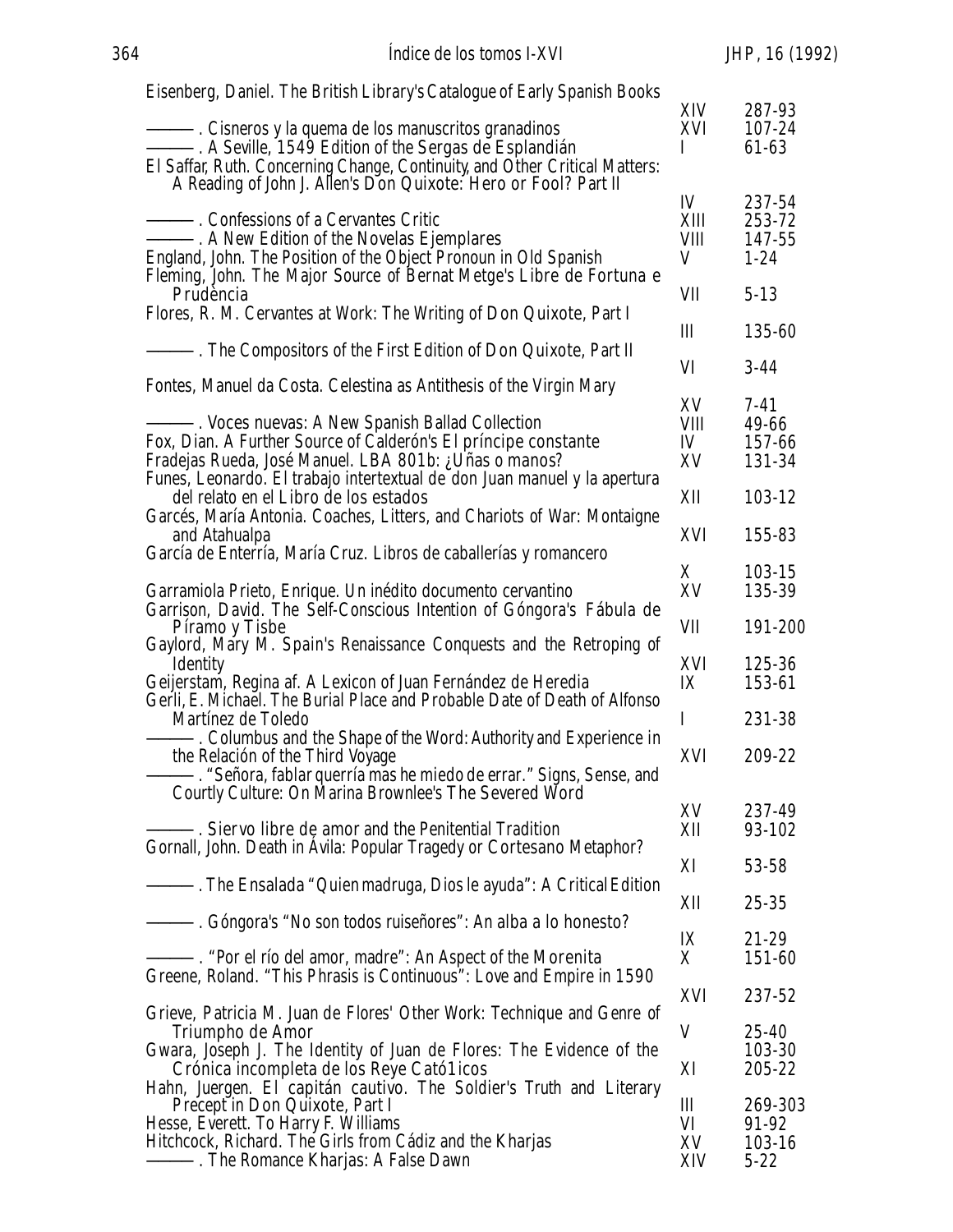| ————. Sobre la "mamá" en las jarchas<br>Hook, David. The Genesis of the Auto de Traso                                                                                                                                                                                                                                      | $\mathbf{I}$<br>III      | $1-9$<br>107-20                    |
|----------------------------------------------------------------------------------------------------------------------------------------------------------------------------------------------------------------------------------------------------------------------------------------------------------------------------|--------------------------|------------------------------------|
| Howe, Elizabeth Teresa. Del rey abajo, ninguno and menosprecio de<br>corte Reconsidered<br>-. Heavenly Defense: Dramatic Development of the Virgin Mary as                                                                                                                                                                 | IX                       | 133-46                             |
| Advocate<br>Hutchinson, Steven. Desire Mobilized in Cervantes' Novels                                                                                                                                                                                                                                                      | IV<br>XIV                | 189-202<br>159-74                  |
| Iffland, James. <i>Don Quijote</i> dentro de la "galaxia Gutenberg" (reflexiones<br>sobre Cervantes y la cultura tipográfica)<br>Impey, Olga Tudorica. La estructura unitaria de Razón de amor<br>Infantes, Víctor. 1524                                                                                                   | XIV<br>IV<br><b>VIII</b> | 23-41<br>$1 - 24$<br>139-45        |
| -. La prosa de ficción renacentista: entre los géneros literarios y el<br>género editorial                                                                                                                                                                                                                                 | XIII                     | 115-24                             |
| Johnson, Carroll B. D. Alvaro de Luna and the Problem of Impotence in<br><i>Guzmán de Alfarache</i>                                                                                                                                                                                                                        | VШ                       | 33-47                              |
| Johnson, Harvey L. Sources of Calderón's El segundo blasón del Austria<br>Johnston, Mark D. La retórica del saber en el Jardín de flores curiosas de                                                                                                                                                                       | V                        | 51-58                              |
| Antonio de Torquemada<br>Johnston, Robert M. The Function of Laisse Divisions in the Poema de mio                                                                                                                                                                                                                          | Ш                        | 69-83                              |
| Cid<br>Joly, Monique. A propósito del tema culinario en La lozana andaluza                                                                                                                                                                                                                                                 | <b>VIII</b>              | 185-207                            |
| Keightley, R. G. Enrique de Villena's Los doze trabajos de Hércules: A                                                                                                                                                                                                                                                     | XIII                     | 125-33                             |
| Reappraisal<br>Kelley, Mary Jane. Another Example of <i>figura</i> in the Libro de Alixandre                                                                                                                                                                                                                               | Ш                        | 49-68                              |
| Kent, Conrad. Politics in La hora de todos                                                                                                                                                                                                                                                                                 | IX<br>I                  | 147-51<br>99-119                   |
| Kerkhof, Maxim P. A. M. Hacia una nueva edición crítica del Laberinto de<br><i>Fortuna</i> de Juan de Mena<br>Kirby, Carol Bingham. Theater and History in Calderón's El médico de su                                                                                                                                      | VII                      | 179-89                             |
| honra<br>Kish, Kathleen. Marciales' Celestina                                                                                                                                                                                                                                                                              | V<br>XIV                 | 123-35<br>79-87                    |
| Kurtz, Barbara E. Diego de San Pedro's Cárcel de Amor and the Tradition<br>of the Allegorical Edifice<br>Lanoue, David G. Divine and Carnal Music in the Libro de buen amor                                                                                                                                                | <b>VIII</b>              | 123-28                             |
| Lathrop, Thomas A. Avellaneda y Cervantes: el nombre de Don Quijote                                                                                                                                                                                                                                                        | V                        | 85-100                             |
| Lawrance, Jeremy N. H. Juan Alfonso de Baena's Versified Reading List: A                                                                                                                                                                                                                                                   | X                        | 203-09                             |
| Note on the Aspirations and Reality of Fifteenth-Century Castilian<br>Culture<br>Lipski, John M. Filibustero: Origin and Development<br>Lomax, Derek W. Algunos autores religiosos, 1209-1350<br>López-Baralt, Luce. Un olvido de Lope de Vega<br>López Estrada, Francisco. Mester de clerecía: Las palabras y el concepto | V<br>VI<br>II<br>XVI     | 101-22<br>213-38<br>81-90<br>43-57 |
| Mandrell, James. Author and Authority in <i>Cárcel de Amor</i> : The Role of El                                                                                                                                                                                                                                            | Ш                        | 165-74                             |
| Auctor<br>Marchand, James W. Gloria dei est celare verbum: Berceo's Use of the                                                                                                                                                                                                                                             | <b>VIII</b>              | 99-122                             |
| Pia fraus<br>Marín Pina, María Carmen. Nuevos datos sobre Francisco Vázquez y<br>Feliciano de Silva, autores de libros de caballerías<br>Marino, Nancy F. The Authorship of the "Carta de Garzilaso"                                                                                                                       | VI<br>XV<br>IX           | 179-91<br>116-30<br>197-210        |
| –. The <i>Seguro de Tordesillas</i> : A Neglected Fifteenth-Century Text<br>——, An Unknown Spanish Romance of Chivalry, Identified: <i>Don</i>                                                                                                                                                                             | XIII                     | 103-14                             |
| Mexiano de la Esperanza, Caballero de la Fe                                                                                                                                                                                                                                                                                | XII                      | 15-24                              |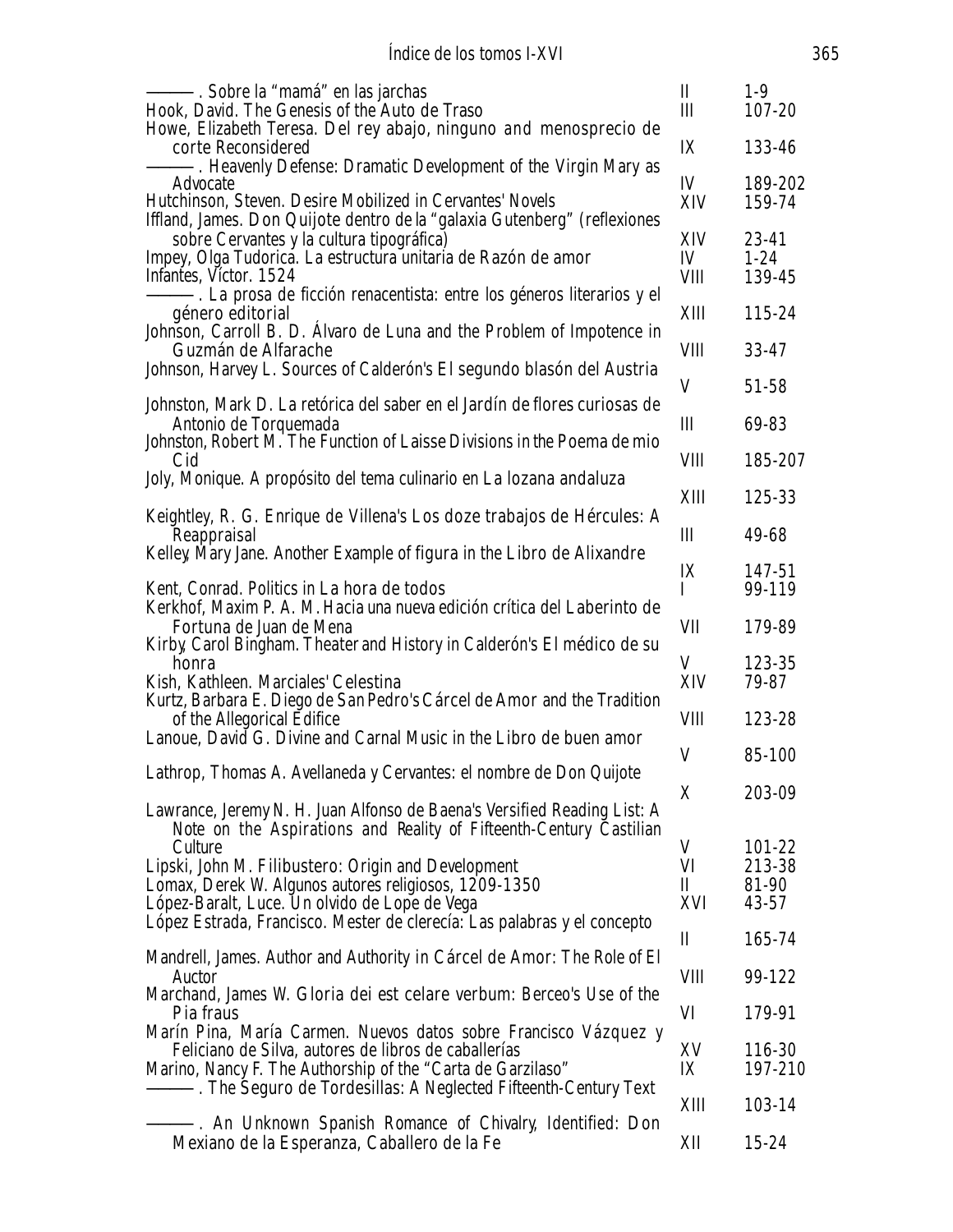| Mayberry, Nancy K. Blas Fernández de Mesa, Author of El milagro por los                                                                                                                                                                                                                                                            |                                  |                                                           |
|------------------------------------------------------------------------------------------------------------------------------------------------------------------------------------------------------------------------------------------------------------------------------------------------------------------------------------|----------------------------------|-----------------------------------------------------------|
| celos<br>. Four Levels of Meaning in the Auto del Rey Assuero cuando                                                                                                                                                                                                                                                               | VII                              | 33-46                                                     |
| ahorcó a Aman<br>McCrary, William C. The Duke and the <i>Comedia</i> : Drama and Imitation in                                                                                                                                                                                                                                      | XII                              | 113-26                                                    |
| Lope's El castigo sin venganza<br>McGaha, Michael. Guarini's <i>Il pastor fido</i> and Lope de Vega's <i>El</i>                                                                                                                                                                                                                    | $\mathbf{I}$                     | 203-22                                                    |
| verdadero amante<br>-. Whatever Happened to Hispanism?                                                                                                                                                                                                                                                                             | X<br>XIV                         | 51-60<br>225-30                                           |
| McGrady, Donald. Notes on the Golden Age Cuentecillo (with special<br>reference to Timoneda and Santa Cruz)                                                                                                                                                                                                                        | I                                | 121-45                                                    |
| McGrath, Eileen. Germanía gelfe "black slave": An Alternative Hypothesis                                                                                                                                                                                                                                                           | IV                               | 257-58                                                    |
| McKendrick, Geraldine. The Dança de la muerte of 1520 and Social<br><b>Unrest in Seville</b>                                                                                                                                                                                                                                       | $\mathbf{I}$                     | 239-59                                                    |
| Montgomery, Thomas. Assonance, Word, and Thought in the Poema del<br>Cid                                                                                                                                                                                                                                                           | XI                               | $5 - 22$                                                  |
| Mythopoeia and Myopia: Colin Smith's The Making of the Poema<br>de mio Cid<br>-. Some Singular Passages in the Mocedades de Rodrigo                                                                                                                                                                                                | <b>VIII</b><br>VII               | $7 - 16$<br>12-34                                         |
| Morreale, Margherita. A propósito de la edición de G.B. Gybbon-<br>Monypenny del Libro de buen amor                                                                                                                                                                                                                                | XIV                              | 143-57                                                    |
| Moure, José Luis. Las cortes de Segovia de 1386 en la crónica del Canciller<br>Ayala: ¿omisión o composición?<br>Nichols, Geraldine Cleary. The Rehabilitation of the Duke of Ferrara                                                                                                                                              | XIV                              | 231-38                                                    |
| O'Reilly, Terence. Discontinuity in <i>Lazarillo de Tormes</i> : The Problem of                                                                                                                                                                                                                                                    | I                                | 209-30                                                    |
| <i>Tratado</i> Five<br>Peale, George C. Guzmán de Alfarache como discurso oral<br>Penny, Ralph. Secondary Consonant Groups in Castilian<br>Pharies, David A. The Etymology of Spanish titere `puppet'<br>Price, R. M. A Note on Fortune in El villano en su rincón<br>Ramos, Rafael. Dos ediciones de <i>Enrique</i> , fi de Oliva | X<br>IV<br>VII<br>X<br>VI<br>XVI | 141-49<br>$25 - 57$<br>135-40<br>61-70<br>66-72<br>263-73 |
| Read, Malcolm K. A Linguistic Perspective on the Town-Country Debate in<br>the Spanish Renaissance<br>-. Travelling South: Ideology and Hispanism<br>. Writing in the Institution: The Politics of British Hispanism                                                                                                               | I<br>XV                          | 195-208<br>193-207                                        |
| Redondo, Augustin. De las terceras al alcahuete del episodio de los galeotes<br>en el <i>Quijote</i> (I, 22). Algunos rasgos de la parodia cervantina                                                                                                                                                                              | XV                               | 140-48                                                    |
|                                                                                                                                                                                                                                                                                                                                    | XIII                             | 135-48                                                    |
| Rhodes, Elizabeth. Reconsidering Saint Teresa and Golden Age Religious<br><b>History</b><br>. Skirting the Men: Gender Roles in Sixteenth-Century Pastoral                                                                                                                                                                         | XIV                              | 277-85                                                    |
| <b>Books</b><br>. Spain's Misfired Canon: The Case of Luis de Granada's Libro de                                                                                                                                                                                                                                                   | XI                               | 131-49                                                    |
| la oración y meditación<br>Riley, E. C. Symbolism in <i>Don Quixote</i> , Part II, Chapter 73<br>Rini, Joel. A New Perspective on the Origin of Le for Les                                                                                                                                                                         | XV<br>Ш<br>XII                   | 43-63<br>161-74<br>207-19                                 |
| Río Nogueras, Alberto del. Una trayectoría caballeresca singular. El Don<br><i>Florindo</i> de Fernando Basurto                                                                                                                                                                                                                    | XII                              | 191-205                                                   |
| Rodriguez, Alfred. Hércules y Segismundo: Tema y carácter senequistas de<br>La vida es sueño                                                                                                                                                                                                                                       | V                                | 215-25                                                    |
| Rodríguez-Puértolas, Julio. Acerca de la nueva edición de Celestina de<br>Peter Russell<br>Roncero López, Victoriano. Teoría histórica de Quevedo                                                                                                                                                                                  | XVI<br>XII                       | 59-64<br>239-53                                           |
| Round, Nicholas G. The Shadow of a Philosopher: Medieval Castilian<br>Images of Plato                                                                                                                                                                                                                                              | Ш                                | $1 - 36$                                                  |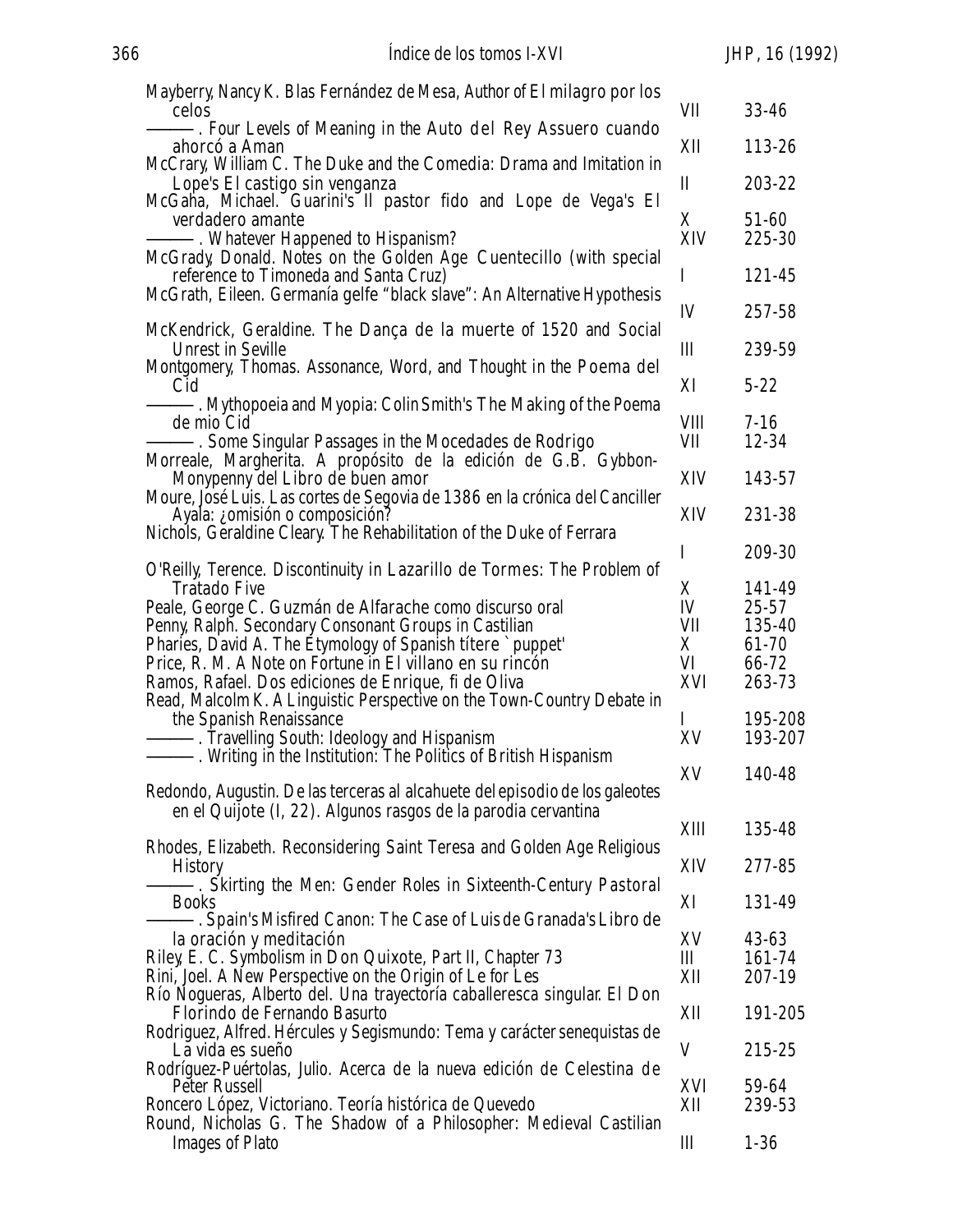| Salles-Reese, Verónica. The Apostle's Footprints in Ancient Perú: Christian<br><b>Appropriation of Andean Myths</b><br>Sanger, Richard. Courtship and Poetry in Góngora's Polifemo      | XVI<br>IX           | 185-93<br>121-32                 |
|-----------------------------------------------------------------------------------------------------------------------------------------------------------------------------------------|---------------------|----------------------------------|
| Schlau, Stacey, and Electa Arenal. "Leyendo yo y escribiendo ella": The<br>Convent as Intellectual Community                                                                            | XIII                | 214-29                           |
| Seeger, Judith. The Curious Case of Conde Claros: A Ballad in Four<br><b>Traditions</b><br>Sharrer, Harvey L. Evidence of a Fifteenth-Century Libro del Infante don                     | XII                 | 221-37                           |
| <i>Pedro de Portugal</i> and its Relationship to the Alexander Cycle                                                                                                                    | I                   | 85-98                            |
| Shipley, George. La obra literaria como monumento histórico: El caso de El<br>Abencerraje<br>-. Reflections on the Shield: Stephen Gilman's The Spain of                                | $\mathbf I$         | 103-20                           |
| Fernando de Rojas<br>Smith, Colin. The Choice of the Infantes de Carrión as Villains in the Poema                                                                                       | Ш                   | 197-238                          |
| de mio Cid<br>-. Tone of Voice in the <i>Poema de mio Cid</i>                                                                                                                           | IV<br>IX            | 105-18<br>$3-19$                 |
| Smith, Paul Julian. Quevedo and the Sirens: Classical Allusion and<br>Renaissance Topic in a Moral Sonnet<br>Soletsky, Albert Z. Germanía Gelfe "Black Slave"                           | IX<br>$\mathbf{I}$  | 31-41<br>61-61                   |
| Soufas, Teresa S. Beyond Justice and Cruelty: Calderón's King Pedro                                                                                                                     | VI                  | 57-65                            |
| Stamm, James R. The <i>loca demanda</i> of Juan Ruiz: The <i>serrana</i> Sequence<br>in the Libro de buen amor<br>Surtz, Ronald E. Fragmento de un Catón glosado en cuaderna vía        | V<br>VI             | 185-97<br>103-12                 |
| Swietlicki, Catherine. Writing "Femystic" Space: In the Margins of Saint<br>Teresa's Castillo interior<br>Tate, R. Brian. Political Allegory in Fifteenth-Century Spain: A Study of the | XIII                | 273-93                           |
| Batalla campal de los perros contra los lobos by Alfonso de Palencia<br>$(1423-92)$                                                                                                     | I                   | 169-86                           |
| ter Horst, Robert. Death and Resurrection in the Quevedo Sonnet: "En<br>crespa tempestad"<br>- The Seventeenth-Century Aesthetic                                                        | V<br>X              | 41-49<br>39-50                   |
| Torreblanca, Máximo. Castellanismos en documentos árabes toledanos                                                                                                                      | VII                 | 169-77                           |
| –. De fonosintaxis histórica española: la ausencia de diptongación de é<br>y ó latinas no condicionada por palatal                                                                      | XIV                 | 61-77                            |
| - La fonología histórica española, los documentos y los diccionarios<br>medievales<br>-. Omisión de grafemas en los documentos medievales de Castilla                                   | XII                 | 139-49                           |
|                                                                                                                                                                                         | X<br>IX             | 229-36<br>105-19                 |
| -. Sobre la evolución /uঁ/ latina > /ú/ en español: junco, surco,<br>ducho<br>–. Sobre la evolución de sibilantes implosivas en español                                                 | XIV<br>XI           | 247-76<br>$151 - 73$ ,<br>223-49 |
| -. Sobre la palatalización de consonantes latinas en español e<br>hispanorromance                                                                                                       | XVI                 | 281-327                          |
| Urbina, Eduardo. Don Quijote, <i>puer-senex</i> : un tópico y su transformación<br>paródica en el <i>Quijote</i><br>Vandrey, Phillip L. How Different is Alfonso's Canticle 421?        | XII<br>$\mathbf{I}$ | 127-38<br>147-49                 |
| Wagner, Klaus. Libros de la Biblioteca Colombina perdidos y hallados                                                                                                                    | XIII                | $7 - 11$                         |
| Walsh, Thomas J. The Historical Origin of Syllable-Final Aspirated $\sqrt{s}$ in<br>Dialectal Spanish                                                                                   | IX                  | 231-46                           |
| Walters, D. Gareth. Conflicting Views of Time in a Quevedo Sonnet: An<br>Analysis of "Diez años de mi vida se ha llevado"                                                               | IV                  | 143-56                           |
| Wardropper, Nancy Palmer. The Editions of 1648 and 1649 of Gracián's<br>Agudeza y arte de ingenio                                                                                       | V                   | 137-57                           |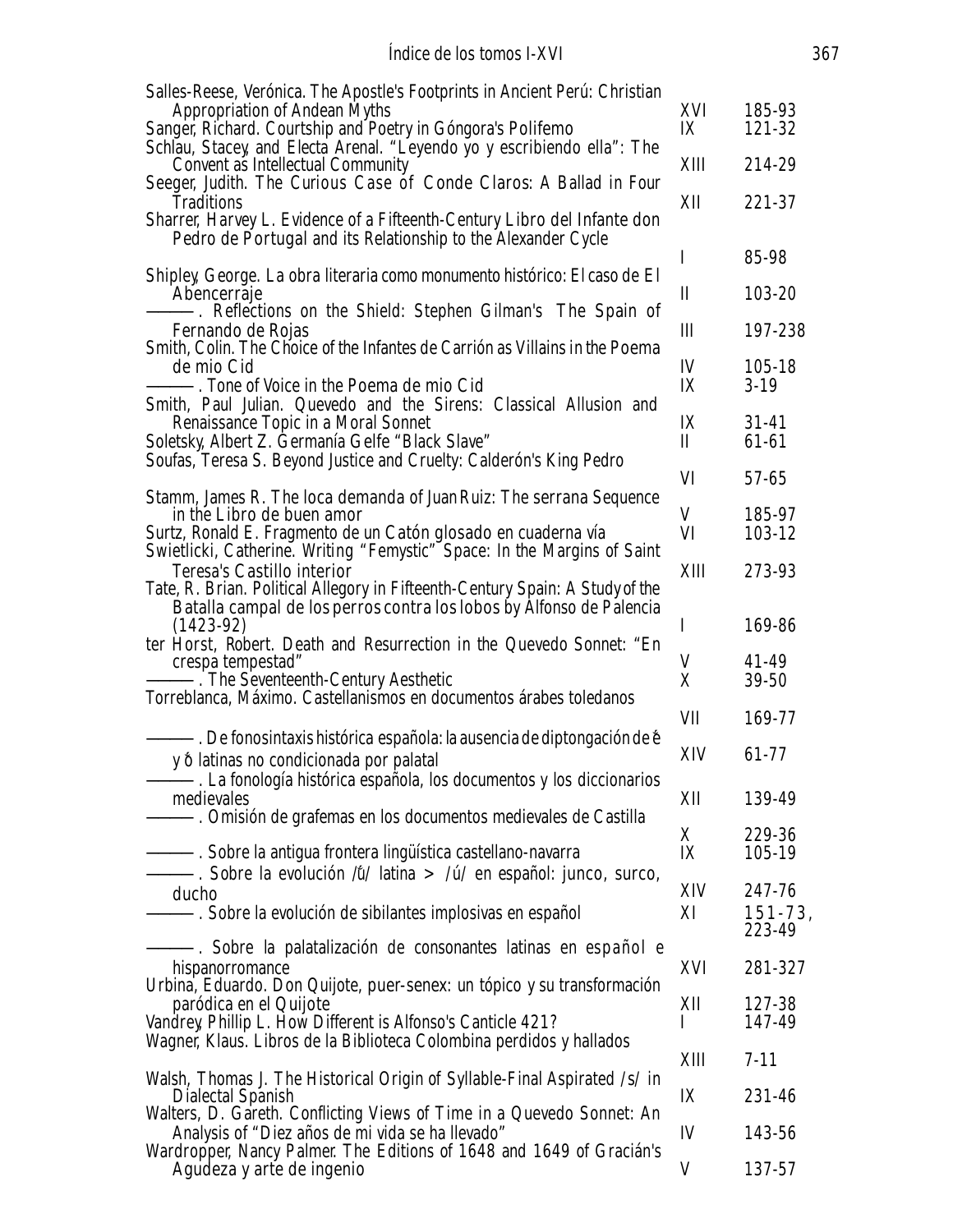| Weber, Alison. The Paradoxes of Humility: Santa Teresa's Libro de la vida                                    |              |         |
|--------------------------------------------------------------------------------------------------------------|--------------|---------|
| as Double Bind                                                                                               | IX           | 211-30  |
| -. Teresa's "Delicious" Diminutives: Pragmatics and Style in Camino                                          |              |         |
| de perfección                                                                                                | X            | 211-27  |
| Weiner, Jack. Un episodio de la historia rusa visto por autores españoles del                                | $\mathbf{I}$ | 175-291 |
| Siglo de Oro. El pretendiente Demetrio<br>Weiss, Julian. Juan de Mena's Coronación: Satire or Sátira?        | VI           | 113-38  |
| Weissberger, Barbara F. "Habla el autor": L'Elegia di madonna                                                |              |         |
| Fiammetta as a Source for the Siervo libre de amor                                                           | IV           | 203-36  |
| -. Role-reversal and Festivity in the Romances of Juan de Flores                                             |              |         |
|                                                                                                              | XIII         | 197-213 |
| Welles, Marcia L. Violence Disguised: Representation of Rape in Cervantes'                                   |              |         |
| "La fuerza de la sangre"                                                                                     | XIII         | 240-52  |
| West, Geoffrey Hero or Saint? Hagiographic Elements in the Life of the                                       |              |         |
| Cid<br>Wey-Gómez, Nicolás. Cannibalism as Defacement: Columbus's Account of                                  | VII          | 87-105  |
| the Fourth Voyage                                                                                            | XVI          | 195-208 |
| Whinnom, Keith. A Fifteenth-Century Reference to Don Melón and Doña                                          |              |         |
| Endrina                                                                                                      | $\mathbf{I}$ | 91-101  |
| Whitaker, Shirley B. Florentine Opera Comes to Spain: Lope de Vega's La                                      |              |         |
| selva sin amor                                                                                               | IX           | 43-66   |
| Whitenack, Judith A. Conversion to Christianity in the Spanish Romance of                                    |              |         |
| Chivalry, 1490-1524                                                                                          | XIII         | 13-39   |
| Williams, Harry Frankin. [Bibliography]<br>Williamson, Edwin. The Conflict between Author and Protagonist in | VI           | 93-102  |
| Quevedo's Buscón                                                                                             | $\mathbf{I}$ | 45-60   |
| Wilson, Diana. "Not in God's Image": Some Renaissance Versions of                                            |              |         |
| Adam's Dream                                                                                                 | XIII         | 294-306 |
| Zamora, Juan C. Los conceptos de dialecto y sociolecto en el renacimiento                                    |              |         |
| español                                                                                                      | XI           | 251-59  |
| Zuckerman-Ingber, Alix. Honor Reconsidered: Los comendadores de                                              |              |         |
| Córdoba                                                                                                      | IV           | 59-75   |

### **LIBROS RESEÑADOS**

| Abajo Martín, Teresa, Documentación de la catedral de Palencia (1035-     |     |        |
|---------------------------------------------------------------------------|-----|--------|
| 1247) (MÁXIMO TORREBLANCA)                                                | XI  | 277-79 |
| Ackerlind, Sheila R., King Dinis of Portugal and the Alfonsine Heritage   |     |        |
| (JUAN CARLOS CONDE LÓPEZ)                                                 | XV  | 149-51 |
| ------------, Patterns of Conflict. The Individual and Society in Spanish |     |        |
| Literature to 1700 (PAUL JULIAN SMITH)                                    | XV  | 154    |
| Actas del coloquio internacional sobre literatura aljamiada y morisca     |     |        |
| (RONALD E. SURTZ)                                                         | IV  | 79-80  |
| Alatorre, Antonio, Los 1,001 años de la lengua española (José Luis        |     |        |
| MOURE)                                                                    | XIV | 295-96 |
| Alfaro, Gustavo A., La estructura de la novela picaresca (HOWARD          |     |        |
| MANCING)                                                                  | Ш   | 311-12 |
| Alfonso X, el Sabio, Cantigas de Santa María. Códice rico de El           |     |        |
| Escorial. Ms. escurialense T.I.1. Trans. José Filgueira Valverde          |     |        |
| (ANTHONY J. CÁRDENAS)                                                     | IX  | 247-49 |
| -, <i>Lapidario (Según el manuscrito escurialense h.I.15)</i> , ed.       |     |        |
| Sagrario Rodríguez M. Montalvo (ANTHONY J. CÁRDENAS)                      | VI  | 157-59 |
| -, Leyes de Alfonso X. I: Espéculo, ed. Gonzalo Martínez Díez             |     |        |
| (ROBERT A. MACDONALD)                                                     | X   | 253-55 |
| Alfonso XI, Libro de la montería: Based on Escorial MS Y.II.19, ed.       |     |        |
| Dennis Seniff (JOHN E. KELLER)                                            | VII | 144-46 |
|                                                                           |     |        |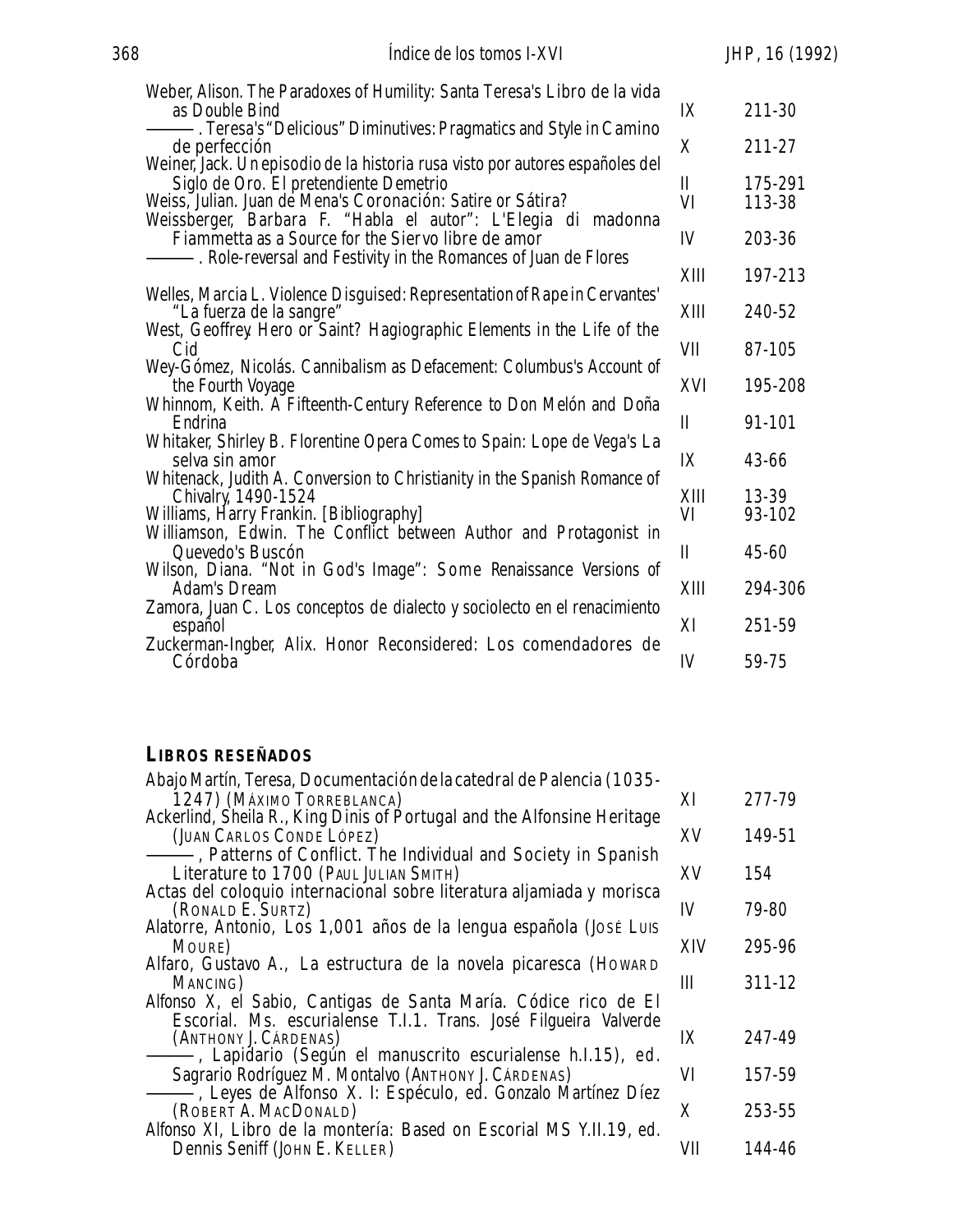| Libros reseñados                                                                                                                                                           |             | 369             |
|----------------------------------------------------------------------------------------------------------------------------------------------------------------------------|-------------|-----------------|
| Allegra, Giovanni, ed., Antonio de Torquemada, Jardín de flores curiosas<br>(MARY LEE COZAD)                                                                               | VШ          | 243-47          |
| Allen, John J., Don Quixote: Hero or Fool? Part II (RUTH EL SAFFAR)                                                                                                        | IV          | 237-54          |
| -, ed., Miguel de Cervantes, <i>Don Quijote</i> (LUIS A. MURILLO)                                                                                                          |             |                 |
| -, The Reconstruction of a Spanish Golden Age Playhouse: El                                                                                                                | Ш           | 185-87          |
| Corral del Príncipe, 1583-1744 (JOHN ORRELL)<br>Alonso Asenjo, Julio, La Comedia erudita de Sepúlveda (ROBERT L.                                                           | IX          | 92-94           |
| HATHAWAY)<br>Alvarez-Detrell, Tamara, Lepanto. Fact, Fiction and Fantasy, with a<br>Critical Edition of Luis Vélez de Guevara's El águila del agua<br>(ROBERT L. HATHAWAY) | XVI<br>X    | 67-68<br>187-89 |
| Alvarez de Miranda, Pedro, Tratado sobre la monarquía colombina. Una<br>utopía anti-ilustrada del siglo XVIII (JANE E. ACKERMAN)                                           |             |                 |
| Amadís de Gaula. Hebrew Translation by the Physician Jacob di                                                                                                              | VII         | 78-79           |
| Algaba, ed. Zvi Malachi (BARTON SHOLOD)<br>Américo Castro and the Meaning of Spanish Civilization, ed. José Rubia                                                          | VI          | 242-44          |
| Barcia (DAVID H. DARST)<br>Amiel, Charles, ed., Antonio Enríquez Gómez, El siglo pitagórico y Vida                                                                         | Ш           | 85-86           |
| de don Gregorio Guadaña (JOSEPH V. RICAPITO)<br>Approaches to Teaching Cervantes' Don Quixote, ed. Richard Bjornson                                                        | IV          | 272-73          |
| (E. C. RILEY)<br>Approaches to Teaching Spanish Golden Age Drama, ed. Everett W.<br>Hesse, with the assistance of Catherine Larson (JOHN PENNINGTON)                       | <b>VIII</b> | 248-49          |
| Approaches to the Theater of Calderón, ed. Michael D. McGaha (DAVID                                                                                                        | XV          | $71 - 72$       |
| G. LANOUE)<br>Araluce Cuenca, José Ramón, El libro de los estados: Don Juan Manuel y<br>la sociedad de su tiempo (con un glosario terminológico) (R. B.                    | VI          | 252-54          |
| TATE)<br>Archer, Robert, The Pervasive Image: The Role of Analogy in the Poetry                                                                                            | $\mathbf I$ | 138-40          |
| of Ausias March (ARTHUR TERRY)<br>Arenal, Electa and Stacey Schlau, Untold Sisters: Hispanic Nuns in their                                                                 | XI          | 182-83          |
| Own Works (ALISON WEBER)<br>Arguijo, Juan de, Obra completa, ed. Stanko B. Vranich (ARTHUR TERRY)                                                                          | XIV         | 190-93          |
| Arias, Joan, Guzmán de Alfarache: The Unrepentant Narrator (JUDITH                                                                                                         | X           | 185             |
| WHITENACK)<br>Arias, Ricardo, The Spanish Sacramental Plays (DONALD T. DIETZ)                                                                                              | $\mathbf I$ | 231-32          |
| -, ed., Joaquín Romero de Cepeda, <i>La historia de Rosián de Castilla</i>                                                                                                 | V           | 168-70          |
| (MARY LEE COZAD)<br>Arizpe, Victor, The Spanish Drama Collection at the Ohio State<br>University Library: A Descriptive Catalogue (DAVID WHITESELL)                        | IV          | 266-70          |
| Atlee, A. F. Michael, and Vern G. Williamson, eds., Studies in Honor of                                                                                                    | XV          | 167-70          |
| <b>Ruth Lee Kennedy (HARLAN STURM)</b><br>El auto sacramental de La universal redempción, ed. W. F. Hunter                                                                 | Ш           | 313-15          |
| (ROBERT L. FIORE)<br>Avalle-Arce, Juan Bautista, ed., La Galatea de Cervantes—cuatrocientos                                                                                | $\mathbf I$ | 71-72           |
| años después (ELIZABETH RHODES)<br>-, ed., Miguel de Cervantes, <i>Novelas ejemplares</i> (RUTHEL SAFFAR)                                                                  | X           | 255-57          |
| Aycock, Wendell M., and Sydney P. Cravens, eds., <i>Calderón de la Barca</i>                                                                                               | <b>VIII</b> | 147-55          |
| at the Tercentenary: Comparative Voices (MICHAEL MCGAHA)                                                                                                                   | VII         | 159-61          |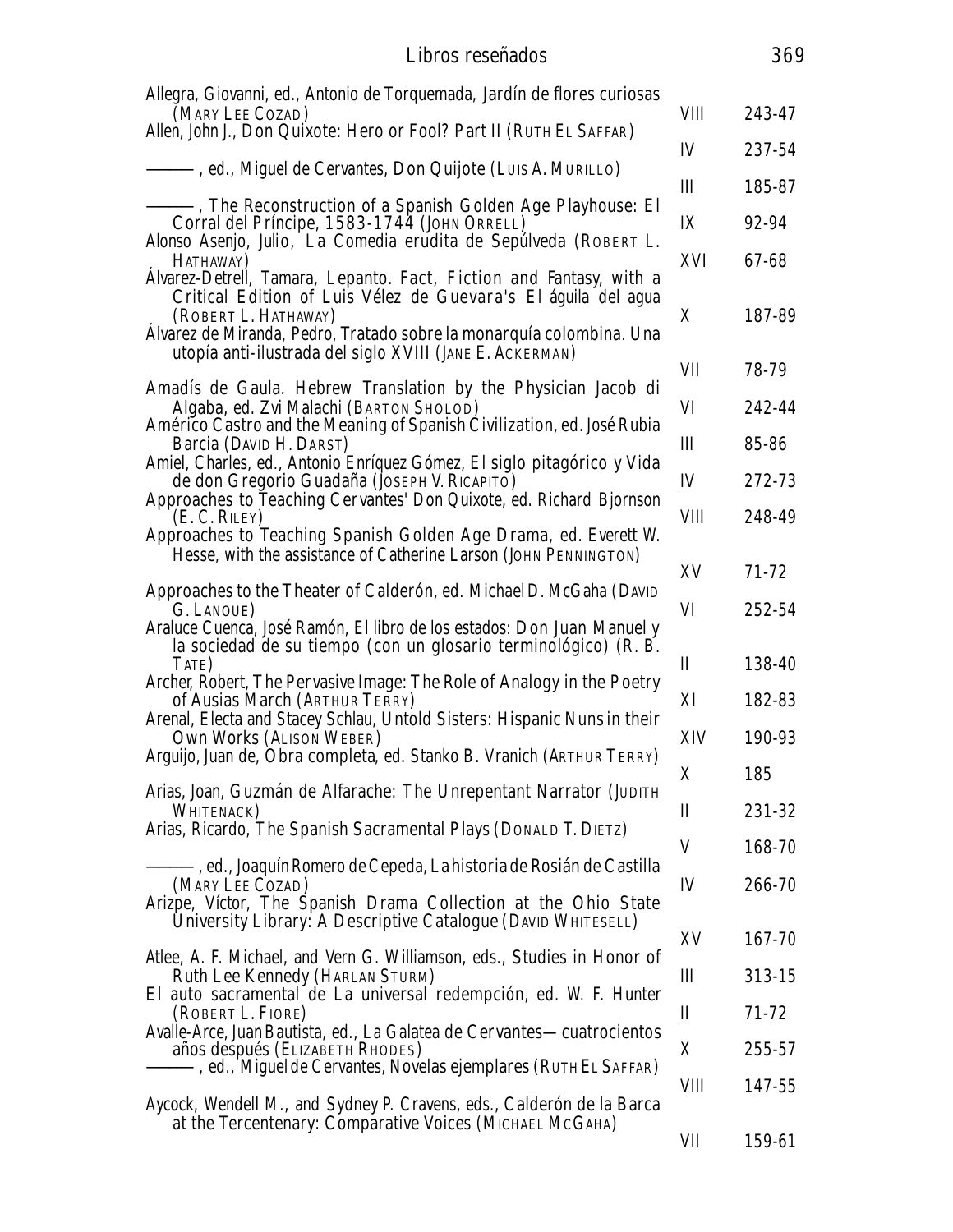Ayerbe-Chaux, Reinaldo, ed., *Cinco tratados. Libro del cavallero et del escudero. Libro de las tres razones. Libro enfenido. Tractado de la asunción de la Virgen. Libro de la caça* (HUGO OSCAR BIZZARRI)

| asuncion de la Virgen. Libro de la caça (HUGO OSCAR BIZZARRI)                                                                                                                               |                  |                  |
|---------------------------------------------------------------------------------------------------------------------------------------------------------------------------------------------|------------------|------------------|
| -, ed., <i>Textos y concordancias de la obra completa de Juan</i>                                                                                                                           | XIV              | 175-178          |
| Manuel (BARRY TAYLOR)<br>Aylward, E. T., Cervantes: Pioneer and Plagiarist (JUAN BAUTISTA                                                                                                   | XIII             | 151-52           |
| AVALLE-ARCE)                                                                                                                                                                                | VII              | 226-27           |
| Azar, Inés, Discurso retórico y mundo pastoral en la Égloga segunda de<br>Garcilaso (PAMELA WALEY)<br>Bainton, A.J.C., Comedias sueltas in Cambridge University Library: A                  | VII              | 67-69            |
| Descriptive Catalogue (KURT AND ROSWITHA REICHENBERGER)                                                                                                                                     | IV               | 92-94            |
| Bandera, Cesáreo, Mimesis conflictiva: Ficción literaria y violencia en<br>Cervantes y Calderón (P. R. K. HALKHOREE)<br>Battesti-Pelegrin, Jeanne, ed., Lope de Stúñiga, Poesías (ALICIA DE | Π                | 72-74            |
| COLOMBÍ-MONGUIÓ)                                                                                                                                                                            | <b>VIII</b>      | 71-73            |
| Belmonte Bermúdez, Luis de, El sastre del Campillo, ed. Frederick A. De<br>Armas (ANN E. WILTROUT)<br>Benaim de Lasry, Anita, ed., Carlos Maynes and La enperatrís de Roma:                 | I                | 162-63           |
| Critical Edition and Study of Two Medieval Spanish Romances<br>(THOMAS D. SPACCARELLI)                                                                                                      | VII              | 61-65            |
| Berceo, Gonzalo de, Milagros de Nuestra Señora, ed. Michael Gerli (JANE<br>E. ACKERMAN)                                                                                                     | X                | 71-72            |
| -, Signos que aparecerán antes del Juicio Final, Duelo de la<br>Virgen, Martírio de San Lorenzo, ed. Arturo M. Ramoneda (BRIAN<br>DUTTON)                                                   | VI               | 77-78            |
| Bergman, Hannah E., and Szilvia E. Szmuk, A Catalogue of Comedias<br>Sueltas in the New York Public Library (MILDRED V. BOYER)                                                              |                  |                  |
| Beverley, John, Del Lazarillo al sandinismo: Estudios sobre la función                                                                                                                      | VI               | 256-59           |
| ideológica de la literatura española e hispanoamericana (ELIZABETH<br>RHODES)<br>Bibliography of Old Spanish Texts, compiled by Anthony Cárdenas, Jean                                      | XIII             | 169-71           |
| Gilkison, John Nitti, and Ellen Anderson (DANIEL EISENBERG)                                                                                                                                 | Ш                | 178-82           |
| Bibliography of Old Spanish Texts. Third Edition. Compiled by Charles<br>B. Faulhåber, Angel Gómez Moreno, David Mackenzie, John J. Nitti, and                                              |                  |                  |
| Brian Dutton (RICHARD HITCHCOCK)<br>Bjornson, Richard, ed., Approaches to Teaching Cervantes' Don Quixote                                                                                   | IX               | 249-53           |
| (E. C. Riley)<br>The Picaresque Hero in European Fiction (JOSEPH V.                                                                                                                         | <b>VIII</b>      | 248-49           |
| RICAPITO)<br>Blecua, Alberto, <i>Manual de crítica textual</i> (ELIAS L. RIVERS)                                                                                                            | Ш<br><b>VIII</b> | 190-92<br>241-43 |
| Blecua, José Manuel, ed., Lope de Vega, Lírica (THOMAS E. CASE)                                                                                                                             | V                | 239-41           |
| Blue, William R., The Development of Imagery in Calderón's Comedias<br>(FREDERICK A. DE ARMAS)                                                                                              | <b>VIII</b>      | 78-80            |
| Boase, Roger, The Origin and Meaning of Courtly Love: A Critical<br><b>Study of European Scholarship (KETTH WHINNOM)</b><br>The Troubador Revival: A Study of Social Change and             | $\mathbf I$      | 223-24           |
| Traditionalism in Late Medieval Spain (JOSEPH SNOW)<br>Bonneville, Henry, ed., Salinas, Juan de, <i>Poesías humanas</i> (CHRISTOPHER                                                        | IV               | 83-85            |
| MAURER)<br><i>The Book of Moamin, ed. Anthony J. Cárdenas (GEOFFREY WEST)</i>                                                                                                               | XIII             | 77-78            |
| Boyer, Mildred V., The Texas Collection of Comedias sueltas: A                                                                                                                              | XIV              | 97-98            |
| Descriptive Bibliography (KURT AND ROSWITHA REICHENBERGER)                                                                                                                                  | IV               | 92-94            |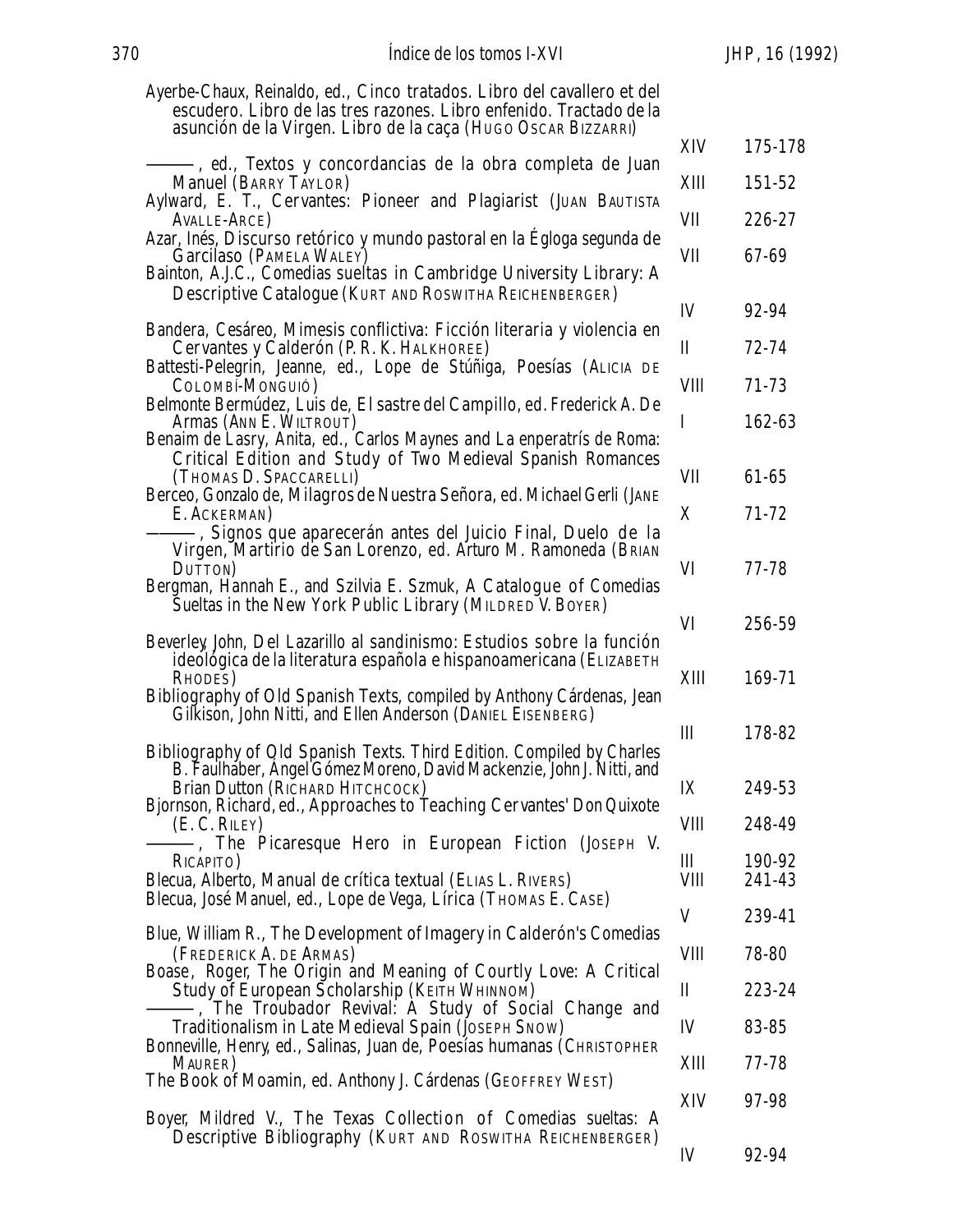| Bravo Vega, Julián, Esteban Manuel de Villegas (1589-1669). Fortuna                                                                                                                                                                          |           |               |
|----------------------------------------------------------------------------------------------------------------------------------------------------------------------------------------------------------------------------------------------|-----------|---------------|
| crítica. La obra literaria: manuscritos e impresos. Estudio biográfico<br>(ANTONIO BERNAT VISTARINI)<br>Brooks, Lyn Matluk, The Dances of Death of the Processions of Seville                                                                | XVI       | 345-47        |
| in Spain's Golden Age (GERALDINE MCKENDRICK)                                                                                                                                                                                                 | XV        | 164-65        |
| Brownlee, Marina Scordilis, The Poetics of Literary Theory. Lope de<br>Vega's Novelas a Marcia Leonarda and their Cervantine Context<br>(FLORENCE L. YUDIN)<br>-, <i>The Severed Word: Ovid's</i> Heroïdes <i>and the</i> Novela sentimental | VI<br>VII | 247-49<br>164 |
| (E. MICHAEL GERLI)<br>Bryans, John V., Calderón de la Barca: Imagery, Rhetoric and Drama                                                                                                                                                     | XV        | 237-49        |
| (ALAN SOONS)                                                                                                                                                                                                                                 | III       | 187-90        |
| Burgess, Glyn S., ed. Court and Poet: Selected Proceedings of the Third<br>Congress of the International Courtly Literature Society (Liverpool,<br>1980) (HARRY F. WILLIAMS)                                                                 | VI        | 159-60        |
| Burt, John R., From Phonology to Philology (THOMAS A. LATHROP)                                                                                                                                                                               | V         | 227-29        |
| Burton, David G., The Legend of Bernardo del Carpio from Chronicle<br>to Drama (ANTHONY J. CÁRDENAS)                                                                                                                                         | XIV       | 99-101        |
| Calcraft, R. P., The Sonnets of Luis de Góngora (EMILIE BERGMAN)                                                                                                                                                                             | VII       | 74-75         |
| Calderón de la Barca, Pedro, El castillo de Lindabrides, ed. Victoria B.<br>Torres (WILLIAM R. BLUE)<br>-, Celos aun del aire matan, ed. and trans. Matthew D. Stroud                                                                        | XII       | 271           |
| (GORDON H. SUMNER)<br>–, <i>Teatro cómico breve,</i> ed. María-Luisa Lobato (Theodore L.                                                                                                                                                     | V         | 240           |
| <b>KASSIER</b> )<br>-, y Tomás de Torrejón y Velasco. La púrpura de la rosa, ed.                                                                                                                                                             | XV        | 79-80         |
| Angeles Cardona, Don Cruickshank y Martín Cunningham (ROBERT L.<br>FIORE)<br>Calderón de la Barca at the Tercentenary: Comparative Voices, ed.                                                                                               | XVI       | 348-49        |
| Sydney P. Cravens and Wendell M. Aycock (MICHAEL MCGAHA)                                                                                                                                                                                     | VII       | 159-61        |
| Camamis, George, Beneath the Cloak of Cervantes: The Satanic Prose<br>of Don Quixote de la Mancha (CORY A. REED AND MADELINE<br>SUTHERLAND)                                                                                                  |           |               |
| -, Estudios sobre el cautiverio en el Siglo de Oro (FREDERICK A.                                                                                                                                                                             | XVI       | 71-73         |
| DE ARMAS)                                                                                                                                                                                                                                    | Ш         | 90-92         |
| Caminero, Juventino, La razón filológica en la obra de Fray Luis de León<br>(VICTORIANO RONCERO LÓPEZ)<br>Campa, Pedro F., Emblemata Hispanica. An Annotated Bibliography of                                                                 | XV        | 252-55        |
| Spanish Emblem Literature to the Year 1700 (NANCY F. MARINO)                                                                                                                                                                                 | XVI       | 68-69         |
| Cancionero de Martínez de Burgos, ed. Dorothy Sherman Severin<br>(RICHARD P. KINKADE)                                                                                                                                                        | Ш         | 227-28        |
| Cancionero de Pedro de Rojas, ed. José J. Labrador, Ralph DiFranco, and<br>María T. Cacho (LUIS AND ALICIA DE COLOMBÍ-MONGUIÓ)                                                                                                               |           |               |
| Cancionero de poesías varias, Manuscrito 3902 de la Bibiloteca                                                                                                                                                                               | XШ        | 155-57        |
| <i>Nacional de Madrid</i> , ed. Ralph A. DiFranco and José J. Labrador<br>Herraiz (TREVOR J. DADSON)                                                                                                                                         | XIV       | 189-90        |
| Cancionero del Bachiller Jhoan Lopez, ed. Rosalind J. Gabin (ANTONIO<br>CARREÑO)                                                                                                                                                             | X         | 80-83         |
| Candau de Cavallos, María del, <i>Historia de la lengua española</i> (MÁXIMO<br>TORREBLANCA)                                                                                                                                                 | X         | 194-95        |
| Canet Valles, José Luis, ed., Francisco Agustín Tárrega, El prado de<br><i>Valencia (</i> Robert L. Fiore)                                                                                                                                   | X         | 265-66        |

Libros reseñados 371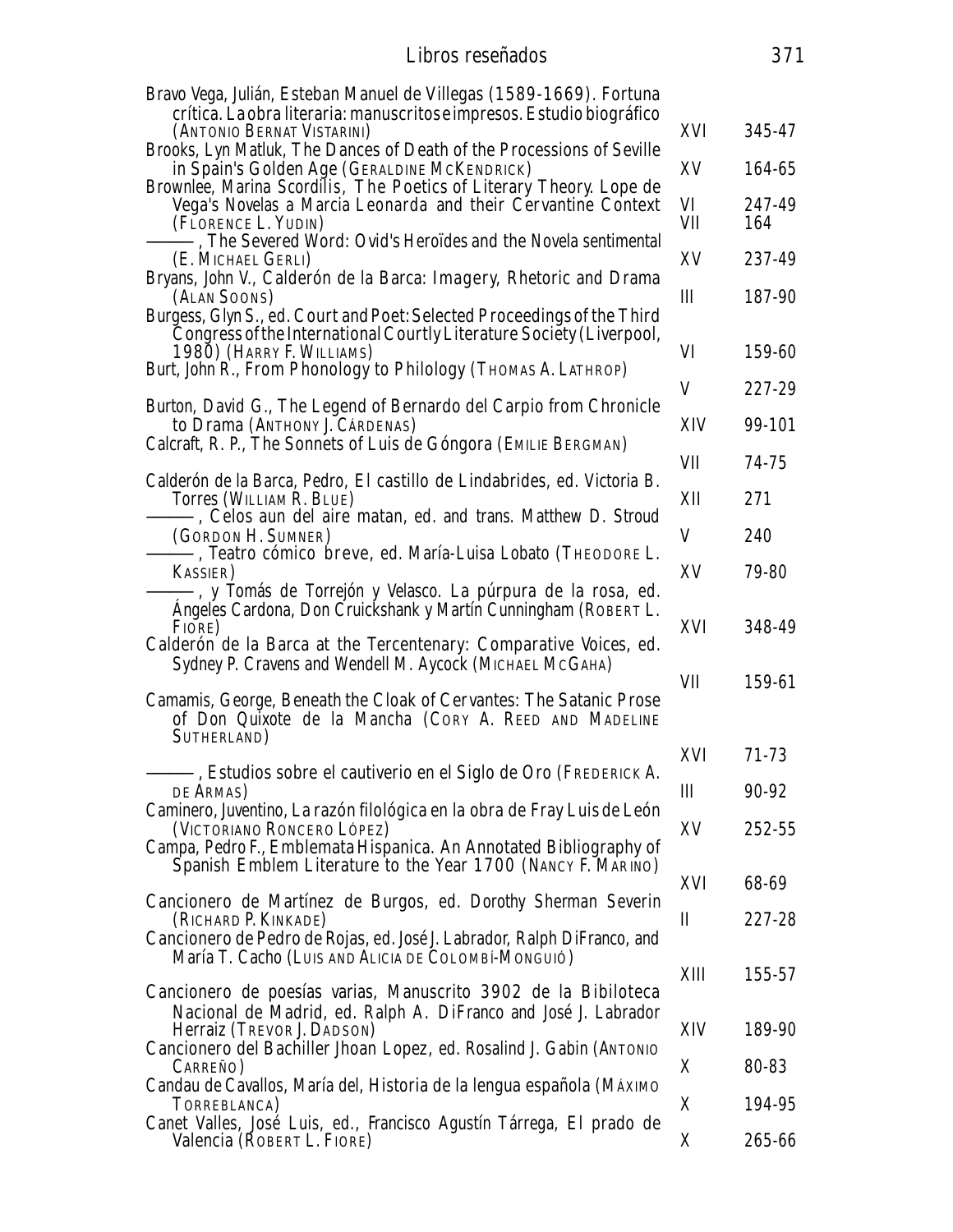| Canonisa-de Rochemonteix, Elvezio, El poliglotismo en el teatro de Lope                                                             |              |         |
|-------------------------------------------------------------------------------------------------------------------------------------|--------------|---------|
| de Vega (BALTASAR FRA-MOLINERO)                                                                                                     | XVI          | 341-42  |
| Cantalapiedra, Fernando, El infanzón de Illescas y las comedias de<br>Claramonte (CAROL BINGHAM KIRBY)                              | XVI          | 82-84   |
| Cantarino, Vicente, Entre monjes y musulmanes: El conflicto que fue<br>España (NICHOLAS G. ROUND)                                   | IV           | 259-61  |
| Cárdenas, Anthony J., ed., The Book of Moamin (GEOFFREY WEST)                                                                       | XIV          | 97-98   |
| Carlos Maynes and La enperatris de Roma: Critical Edition and Study of                                                              |              |         |
| Two Medieval Spanish Romances, ed. Anita Benaim de Lasry<br>(THOMAS D. SPACCARELLI)                                                 | VII          | 61-65   |
| Caro, Rodrigo, Días geniales o lúdicros, ed. Jean-Pierre Etienvre (JOSEPH<br>R. JONES)                                              | IV           | 94-95   |
| Carr, Derek C., ed., Enrique de Villena, Tratado de la consolación<br>(COLBERT I. NEPAULSINGH)                                      | IV           | 262-65  |
| Cartapacio de Francisco Morán de la Estrella, ed. Ralph DeFranco, José<br>J. Labrador, C. Angel Zorita (CHRISTOPHER MAURER)         | XIII         | 158-59  |
| Cascardi, Anthony J., The Limits of Illusion: A Critical Study of Calderón<br>(C. CHRISTOPHER SOUFAS, JR.)                          | X            | 88-90   |
| Case, Thomas E., ed., Lope de Vega, San Diego de Alcalá (CAROL<br>BINGHAM KIRBY)                                                    | XIV          | 194-196 |
| Castañeda, James A., Mira de Amescua (RICHARD W. TYLER)<br>Castro Díaz, Antonio, Los Coloquios de Pedro Mexía (Un género, una       | III          | 193-94  |
| obra y un humanista sevillano del siglo XVI) (C. GEORGE PEALE)                                                                      |              |         |
| Castro Garrido, Araceli, y José Manuel Lizoain Garrido, Documentación                                                               | Ш            | 87-88   |
| del monasterio de Las Huelgas de Burgos (1284-1306) (MÁXIMO<br>TORREBLANCA)                                                         | XI           | 277-79  |
| Cátedra, Pedro M., Amor y pedagogía en la Edad Media (E. MICHAEL                                                                    |              |         |
| GERLI)<br>, ed., Alonso de Córdoba, <i>Commemoración breve de los reyes de</i>                                                      | XV           | 69-70   |
| Portugal (E. MICHAEL GERLI)<br>Cervantes, Miguel de, The Adventures of Don Quixote de la Mancha,                                    | VII          | 150-51  |
| trans. Tobias Smollett (JOHN J. ALLEN)                                                                                              | XI           | 84-86   |
| —, <i>Don Quijote</i> , ed. John Jay Allen (LUIS A. MURILLO)<br>-, <i>Don Quixote</i> , trans. John Ormsby, ed. Joseph R. Jones and | $\mathbf{I}$ | 185-87  |
| Kenneth Douglas (THOMAS A. LATHROP)<br>-, <i>Novelas ejemplares</i> , ed. Juan Bautista Avalle-Arce (RUTH EL                        | VII          | 152-55  |
| SAFFAR)                                                                                                                             | <b>VIII</b>  | 147-55  |
| , <i>Las semanas del jardín</i> , ed. Daniel Eisenberg (ANTHONY CLOSE)                                                              | XIV          | 305-08  |
| Cervantes and the Pastoral, ed. José Labrador Herraiz and Juan<br>Fernández Jiménez (ELIZABETH RHODES)                              | X            | 255-57  |
| Cervantes and the Renaissance, ed. Michael D. McGaha (EDWARD                                                                        | V            | 66-68   |
| DUDLEY)<br>Chafee-Sorace, Diane, Góngora's Poetic Textual Tradition: An Analysis                                                    |              |         |
| of Selected Variants, Versions and Imitations of his Shorter Poems<br>(DAVID GARRISON)                                              | XIV          | 109-11  |
| Chamorro Fernández, María Inés, ed., <i>Poesías de germanía</i> (Víctor                                                             |              |         |
| INFANTES)<br>Chatham, James R. and Carmen C. McClendon, Dissertations in Hispanic                                                   | XV           | 255-56  |
| Languages and Literatures. An Index of Dissertations Completed in<br>the United States and Canada. Volume Two: 1967-1977 (DANIEL    |              |         |
| EISENBERG)                                                                                                                          | VI           | 73-74   |
| -, and Sara M. Scales, <i>Western European Dissertations on the</i><br>Hispanic and Luso-Brazilian Languages and Literatures: A     |              |         |
| Retrospective Index (HARRY F. WILLIAMS)<br>Childers, J. Wesley, Tales from Spanish Picaresque Novels: A Motif-                      | <b>VIII</b>  | 67      |
| <i>Index</i> (DONALD MCGRADY)                                                                                                       | Ш            | 89-90   |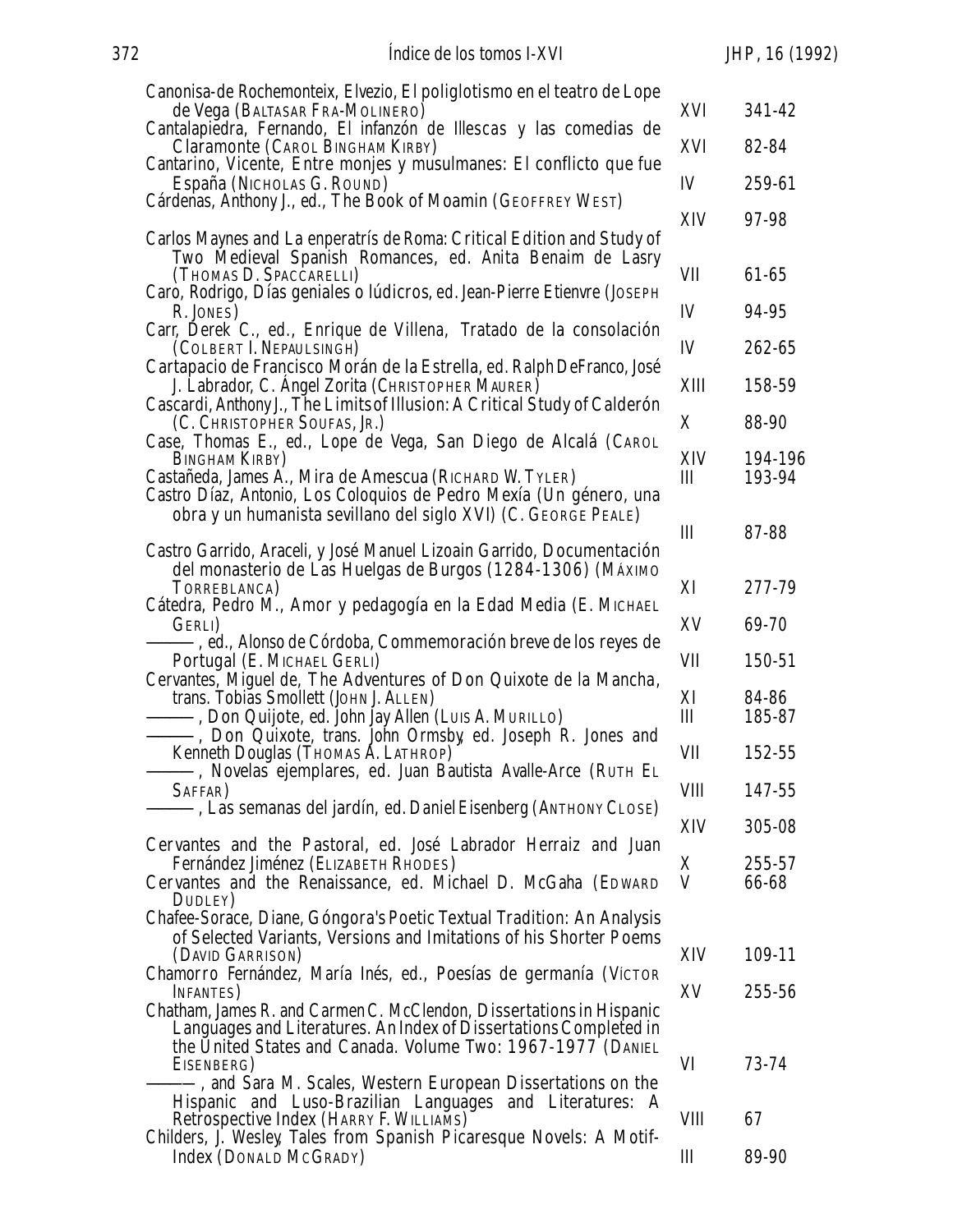| Libros reseñados                                                                                                                                                                                                                                                                     |                   | 373              |
|--------------------------------------------------------------------------------------------------------------------------------------------------------------------------------------------------------------------------------------------------------------------------------------|-------------------|------------------|
| Chorpenning, Joseph F., ed., Juan Enríquez Cartagena, El thesoro de varias<br>poesías espirituales (EUGENE A. MAIO)<br>Clamurro, William H., Language and Ideology in the Prose of Quevedo<br>(R.M. PRICE)<br>Claramonte, Andrés, La infelice Dorotea, ed. Charles Canelin (ROBERTL. | Ш<br>XV           | 230-31<br>264-66 |
| FIORE)<br>Close, Anthony, The Romantic Approach to Don Quixote. A Critical<br>History of the Romantic Tradition in Quixote Criticism (JOHN J.<br>ALLEN)                                                                                                                              | XIII<br>Ш         | 167-68<br>92-94  |
| Códice de autos viejos. Selección, ed. Miguel Ángel Pérez Priego (BARRY<br>TAYLOR)<br>Colombí-Monguió, Alicia de, Petrarquismo peruano: Diego Dávalos y<br>Figueroa y la poesía de la Miscelánea austral (EDWARD F. STANTON)                                                         | XV                | 161-62           |
| Combet, Louis, Cervantès ou les incertitudes du désir: Une approche<br><i>psychostructurale de l'oeuvre de Cervantès</i> (JUAN BAUTISTA AVALLE-                                                                                                                                      | X                 | 83-86            |
| ARCE)<br>La comedia llamada Serafina, ed. Glen F. Dille (ROBERT L. HATHAWAY)                                                                                                                                                                                                         | VI<br>IV          | 167-68<br>88-89  |
| Concheff, Beatrice Jorgensen, Bibliography of Old Catalan Texts (CURT)<br>J. WITTLIN)<br>ed., La gran conquista de ultramar (CRISTINA<br>Cooper, Louis,<br>GONZÁLEZ)                                                                                                                 | X<br>VII          | 177-80<br>149-50 |
| Córdoba, Alonso de, <i>Commemoración breve de los reyes de Portugal</i> ,<br>ed. Pedro Cátedra (E. MICHAEL GERLI)<br>Corfis, Ivy A., ed., Diego de San Pedro's Cárcel de Amor (CARMEN                                                                                                | VII               | 150-51           |
| PARRILLA GARCÍA)<br>-, ed., <i>Diego de San Pedro's</i> Tractado de amores de Arnalte y<br>Lucenda (REGULA ROHLAND DE LANGBEHN)                                                                                                                                                      | XIV<br>XI         | 187<br>81-84     |
| -, ed., Historia de la Linda Melosina: <i>Edition, Study, and Notes</i><br>(THOMAS D. SPACCARELLI)<br>-, ed., <i>The Text and Concordances of British Library IB.42-463</i> ,<br>Historia de la linda Melosina. (THOMAS D. SPACCARELLI)                                              | XII               | 56               |
| Court and Poet: Selected Proceedings of the Third Congress of the<br>International Courtly Literature Society (Liverpool, 1980), ed. Glyn                                                                                                                                            | XII               | 56-58            |
| S. Burgess (HARRY F. WILLIAMS)<br>Cravens, Sydney P., and Wendell M. Aycock, eds., Calderón de la Barca<br>at the Tercentenary: Comparative Voices (MICHAEL MCGAHA)                                                                                                                  | VI                | 159-60           |
| Creel, Bryant L., Don Quijote, Symbol of a Culture in Crisis (EDWARD                                                                                                                                                                                                                 | VII               | 159-61           |
| H. FRIEDMAN)<br>-, The Religious Poetry of Jorge de Montemayor (ELIZABETH<br>TERESA HOWE)                                                                                                                                                                                            | XIII<br>VII       | 162-63<br>69-71  |
| Cro, Stelio, ed., Sinapia. A Classical Utopia of Spain (JOSEPH V.<br>RICAPITO)                                                                                                                                                                                                       | $\bf{l}$          | 250-51           |
| Forerunner of the Enlightenment in Spain (JOSEPH V.<br>., А<br>RICAPITO)<br>Croome, D[ionisia] Empaytaz de, Albor: <i>Medieval and Renaissance</i>                                                                                                                                   | $\mathbf I$       | 147-49           |
| Dawn-Songs in the Iberian Peninsula (MARGRETTA LEROY)<br>Cros, Edmond, Ideología y genética textual: El caso del Buscón (JAMES                                                                                                                                                       | V                 | 64-65            |
| <b>IFFLAND</b> )<br>Crosby, James O., Guía bibliográfica para el estudio crítico de Quevedo                                                                                                                                                                                          | VI<br>$\mathbf I$ | 171-73           |
| (MARGARITA LEVISI)<br>Cruickshank, Don W., and Edward M. Wilson, Samuel Pepys's Spanish<br><i>Plays</i> (J.G. CUMMINS)                                                                                                                                                               | V                 | 143-44<br>171-73 |
| Cruz, Anne J., <i>Imitación y transformación: el petrarquismo en la poesía</i><br>de Boscán y Garcilaso de la Vega (DAVID H. DARST)                                                                                                                                                  | XII               | 257-58           |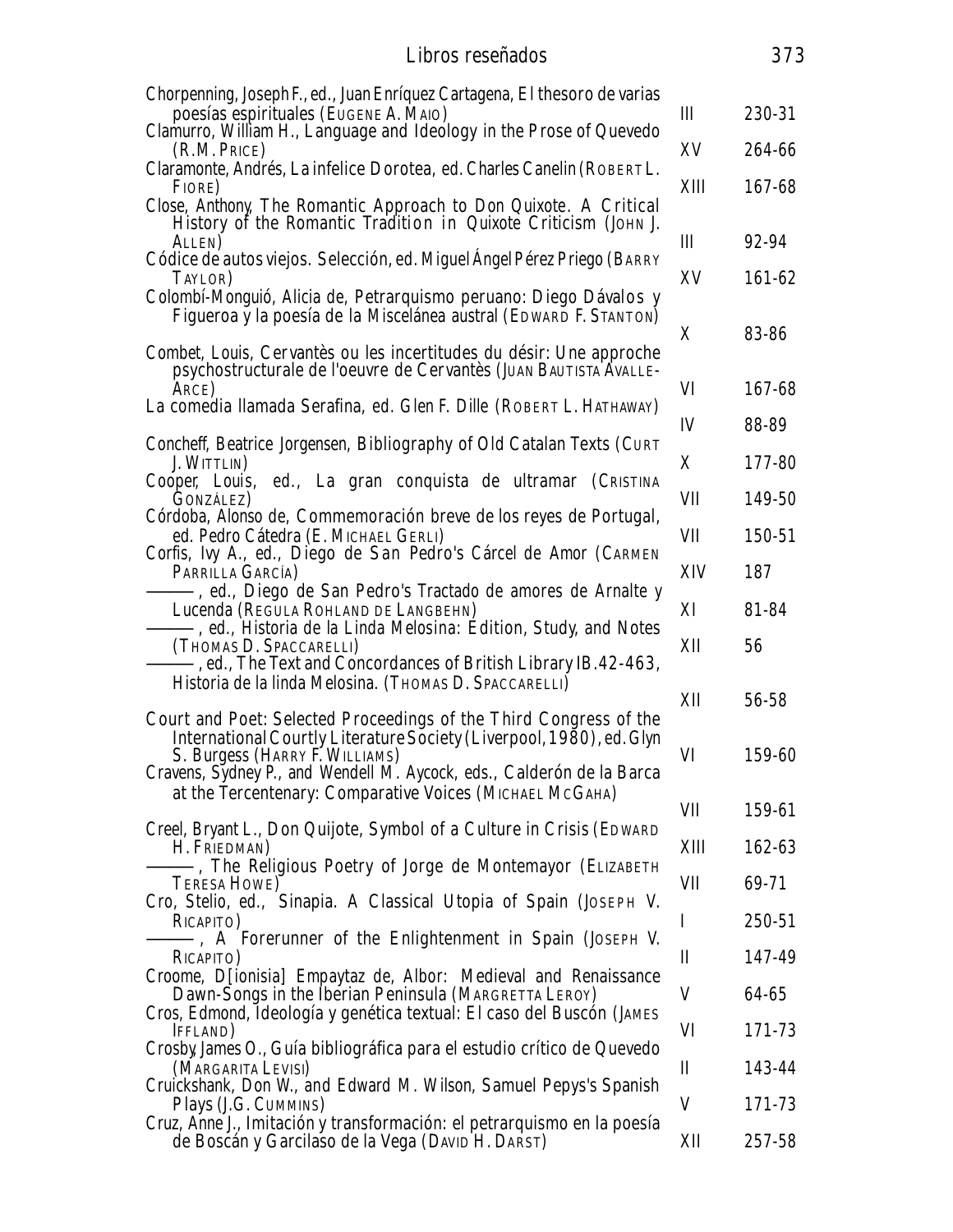| Cuartero Sancho, María Pilar, Fuentes clásicas de la literatura<br>paremiológica española del siglo XVI (JOHN J. REYNOLDS)              | VI          | 162-63           |
|-----------------------------------------------------------------------------------------------------------------------------------------|-------------|------------------|
| Cueva, Juan de la, Bernardo del Carpio, ed. Anthony Watson (HARRY<br>SIEBER)                                                            | I           | $71 - 72$        |
| Cummins, John G., ed., Juan de Mena, Laberinto de Fortuna (RONALD G.                                                                    |             |                  |
| <b>KEIGHTLEY</b> )                                                                                                                      | IV          | 261-63           |
| Damiani, Bruno Mario, Montemayor's Diana, Music, and the Visual Arts.<br>La Diana of Montemayor as Social and Religious Teaching (DAVID |             |                  |
| H. DARST)                                                                                                                               | <b>VIII</b> | 75-76            |
| —, ed., Francisco López de Úbeda, <i>La pícara Justina</i> (Frank P.<br>CASA)                                                           | VII         | 222-23           |
| -, and Giovanni Allegra, eds., Francisco Delicado, <i>Retrato de la</i>                                                                 |             |                  |
| <i>loçana andaluza</i> (KETTH WHINNOM)<br>Darst, David H., Imitatio. (Polémicas sobre la imitación en el Siglo de                       | L           | 243-45           |
| Oro) (FREDERICK A. DE ARMAS)                                                                                                            | X           | 189-91           |
| Davis, Nina Cox, Autobiography as Burla in the Guzmán de Alfarache<br>(JUDITH A. WHITENACK)                                             | XVI         | 333-34           |
| de Gorog, Ralph and Lisa S., Concordancias del Arcipreste de Talavera<br>(E. MICHAEL GERLI)                                             | IV          | 87-88            |
| de Armas, Frederick A., The Invisible Mistress: Aspects of Feminism and<br>Fantasy in the Golden Age (FRANK P. CASA)                    | $\mathbf I$ | 142-43           |
| -, The Return of Astraea. An Astral-Imperial Myth in Calderón                                                                           |             |                  |
| (CHARLES GANELIN)<br>-, ed., Luis de Belmonte Bermúdez, <i>El sastre del Campillo</i> (Ann E.                                           | XI          | 88-91            |
| WILTROUT)                                                                                                                               | I           | 162-63           |
| -, David M. Gilitz, and José A. Madrigal, eds., <i>Critical Perspectives</i><br>on Calderón de la Barca (DEBORAH J. HILL)               | VI          | 250-52           |
| Delicado, Francisco, Retrato de la loçana andaluza, ed. Bruno M.                                                                        |             |                  |
| Damiani and Giovanni Allegra (KETTH WHINNOM)<br>Deyermond, A. D., ed., Mio Cid Studies (DANIEL EISENBERG)                               | L<br>IV     | 243-45<br>169-71 |
| di Camillo, Ottavio, <i>El humanismo castellano del siglo XV</i> (STELIO CRO)                                                           |             |                  |
|                                                                                                                                         | П           | 63-64            |
| Diamante, Juan Bautista, <i>La reina María Estuarda</i> , ed. Michael G. Paulson<br>and Tamara Alvarez-Detrell (D. W. CRUICKSHANK)      | XV          | 80-82            |
| Díaz y Díaz, Manuel C., De Isidoro al siglo XI. Ocho estudios sobre la                                                                  |             |                  |
| vida literaria peninsular (DANIEL EISENBERG)<br>DiFranco, Ralph A., José J. Labrador, C. Ángel Zorita, Cancionero de                    | $\mathbf I$ | 138              |
| poesías varias, Biblioteca de Palacio, MS. 617: Estudio preliminar,<br>numeración y relación de poemas, índices (NANCY R. MARINO)       | VIII        | 73-75            |
| -, and José J. Labrador Herraiz, eds., <i>Cancionero de poesías varias.</i>                                                             |             |                  |
| Manuscrito 3902 de la Biblioteca Nacional de Madrid (TREVOR J.<br>DADSON)                                                               | XIV         | 189-90           |
| -, José J. Labrador, C. Ángel Zorita, eds., <i>Cartapacio de Francisco</i>                                                              |             |                  |
| Morán de la Estrella (CHRISTOPHER MAURER)<br>Dille, Glen F., Antonio Enríquez Gómez (MICHAEL MCGAHA)                                    | XIII<br>XII | 158-59<br>167-69 |
| -, ed., <i>La comedia llamada Serafina</i> (Robert L. Hathaway)                                                                         |             |                  |
| DiSalvo, Angelo J., Cervantes and the Augustinian Religious Tradition                                                                   | IV          | 88-89            |
| (STEVEN HUTCHINSON)                                                                                                                     | XIV         | 303-04           |
| Dixon, Victor, ed., Lope de Vega, El perro del hortelano (Louis C.<br>Pérez)                                                            | V           | 237-38           |
| Diz, Marta Ana, Patronio y Lucanor: la lectura inteligente "en el tiempo"                                                               |             |                  |
| que es turbio" (PETER N. DUNN)                                                                                                          | IX          | 167-69           |
| Dolan, Kathleen Hunt, Cyclopean Song: Melancholy and Aestheticism in<br>Góngora's Fábula de Polifemo y Galatea (TERESA S. SOUFAS)       |             |                  |
|                                                                                                                                         | XVI         | 76-78            |
| Drake, Dana B., Cervantes' Novelas ejemplares; A Selective, Annotated<br>Bibliography (HENSLEY C. WOODBRIDGE)                           | V           | 235-37           |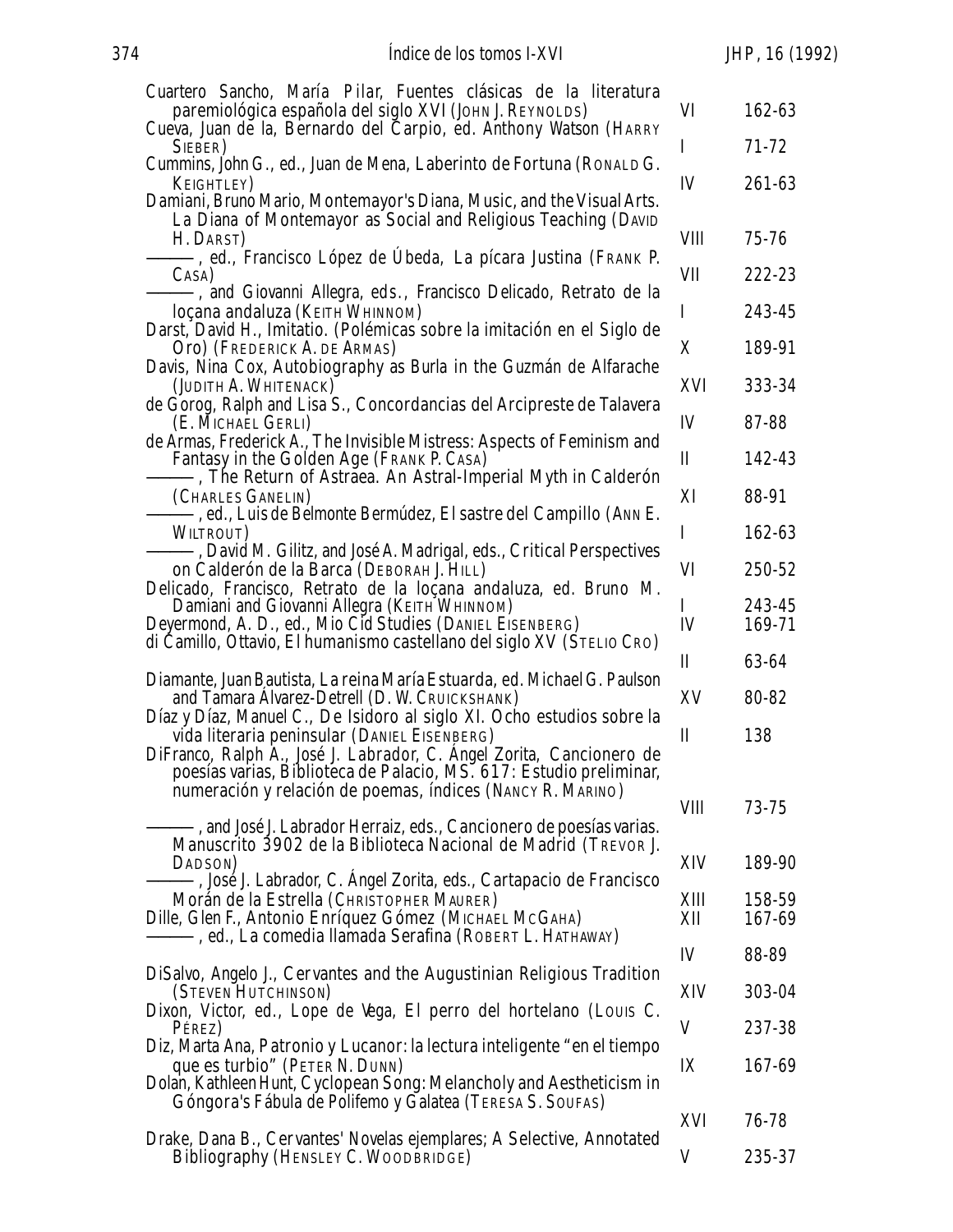| Libros reseñados                                                                                                                                                                                                                                                                                                              |            | 375             |
|-------------------------------------------------------------------------------------------------------------------------------------------------------------------------------------------------------------------------------------------------------------------------------------------------------------------------------|------------|-----------------|
| -, Don Quijote <i>(1894-1970): A Selected Annotated Bibliography</i> ,<br>Vol. III (HENSLEY C. WOODBRIDGE)                                                                                                                                                                                                                    | V          | 164-66          |
| -, Don Quijote in World Literature: A Selective, Annotated<br>Bibliography (HENSLEY C. WOODBRIDGE)                                                                                                                                                                                                                            | V          | 164-66          |
| Duggan, Joseph J., The Cantar de mio Cid. Poetic Creation in its<br><b>Economic and Social Context (THOMAS MONTGOMERY)</b>                                                                                                                                                                                                    | XIV        | 94-97           |
| Duque de Estrada, Diego, Comentarios del desengañado de símismo,<br>ed. Henry Ettinghausen (RANDOLPH D. POPE)<br>Dutton, Brian, con la colaboración de Stephen Fleming, Jineen Krogstad,<br>Francisco Santoyo Vázquez y Joaquín González Cuenca, Catálogo-<br>Indice de la poesía cancioneril del siglo XV (DANIEL EISENBERG) | IX         | 264-65          |
|                                                                                                                                                                                                                                                                                                                               | VII        | 213-14          |
| Eisenberg, Daniel, Castilian Romances of Chivalry in the Sixteenth<br>Century (HARVEY L. SHARRER)                                                                                                                                                                                                                             | VI         | 163-64          |
| -, ed., Diego Ortúñez de Calahorra, <i>Espejo de príncipes y cavalleros</i><br>[El Cavallero del Febo] (JAMES RAY GREEN, JR.)<br>-, prol., Alejo Venegas, <i>Primera parte de las diferencias de libros</i>                                                                                                                   | I          | 245-48          |
| que hay en el universo (FRANCISCO MÁRQUEZ VILLANUEVA)                                                                                                                                                                                                                                                                         | IX         | 172-75          |
| -, Romances of Chivalry in the Spanish Golden Age (FRANK<br>PIERCE)                                                                                                                                                                                                                                                           | VII        | 65-67           |
| -, Las semanas del jardín de Miguel de Cervantes (ANTHONY<br>CLOSE)<br>-, A <i>Study of</i> Don Quixote (ANTHONY CLOSE)                                                                                                                                                                                                       | XIV<br>XII | 305-08<br>62-66 |
| Eiximenis, Francesc, <i>Lo libro de les dones</i> , ed. Frank Naccarato (EDWARD)<br>NEUGAARD)                                                                                                                                                                                                                                 | VI         | 161             |
| El Saffar, Ruth, Beyond Fiction: The Recovery of the Feminine in the<br><b>Novels of Cervantes (JOHN J. ALLEN)</b><br>Elizondo, Sergio D., and Richard W. Tyler, The Characters, Plots and<br>Settings of Calderón's Comedias (DEBORAH J. HILL)<br>Empaytaz, Dionisia, ed., Antología de albas, alboradas y poemas afines     | IX         | 86-89           |
|                                                                                                                                                                                                                                                                                                                               | V          | 170-71          |
| en la península ibérica hasta 1625 (MARGRETTA LEROY)                                                                                                                                                                                                                                                                          | I          | 242             |
| Encina, Juan del, Teatro (Segunda producción dramática), ed. Rosalie<br><b>Gimeno (CHARLOTTE STERN)</b>                                                                                                                                                                                                                       | Ш          | 310-11          |
| Enríquez Cartagena, Juan, El thesoro de varias poesías espirituales, ed.<br>Joseph F. Chorpenning (EUGENE A. MAIO)<br>Enríquez Gómez, Antonio, Loa sacramental de los siete planetas, ed.                                                                                                                                     | II         | 230-31          |
| Constance Rose with Timothy Oelman (MICHAEL MCGAHA)                                                                                                                                                                                                                                                                           | XI         | 275-77          |
| -, El siglo pitagórico y vida de don Gregorio Guadaña, ed. Charles<br>Amiel (JOSEPH RICAPITO)                                                                                                                                                                                                                                 | IV         | 272-73          |
| Errazu Colás, María de los Ángeles, El teatro de Jaime de Huete<br>(Introducción a su estudio) (RONALD E. SURTZ)<br>Escorial Bible I.J.4, Volume II, ed. Oliver H. Hauptmann and Mark G.<br>Littlefield (STEVEN D. KIRBY)<br>Espéculo. Texto jurídico atribuido al Rey de Castilla, Don Alfonso X,                            | IX         | 253-54          |
|                                                                                                                                                                                                                                                                                                                               | XIII       | 149-50          |
| el Sabio, ed. Robert A. MacDonald (ANTHONY J. CÁRDENAS)                                                                                                                                                                                                                                                                       | XV         | 67-69           |
| Etienvre, Jean-Pierre, ed., Rodrigo Caro, Días geniales o lúdicros<br>(CARROLL B. JOHNSON)                                                                                                                                                                                                                                    | IV         | 94-95           |
| Ettinghausen, Henry, ed., Duque de Estrada, Comentarios del<br>desengañado de sí mismo (RANDOLPH D. POPE)                                                                                                                                                                                                                     | IX         | 264-65          |
| Exum, Frances, The Metamorphosis of Lope de Vega's King Pedro<br>(ROBERT L. HATHAWAY)                                                                                                                                                                                                                                         | I          | 77-78           |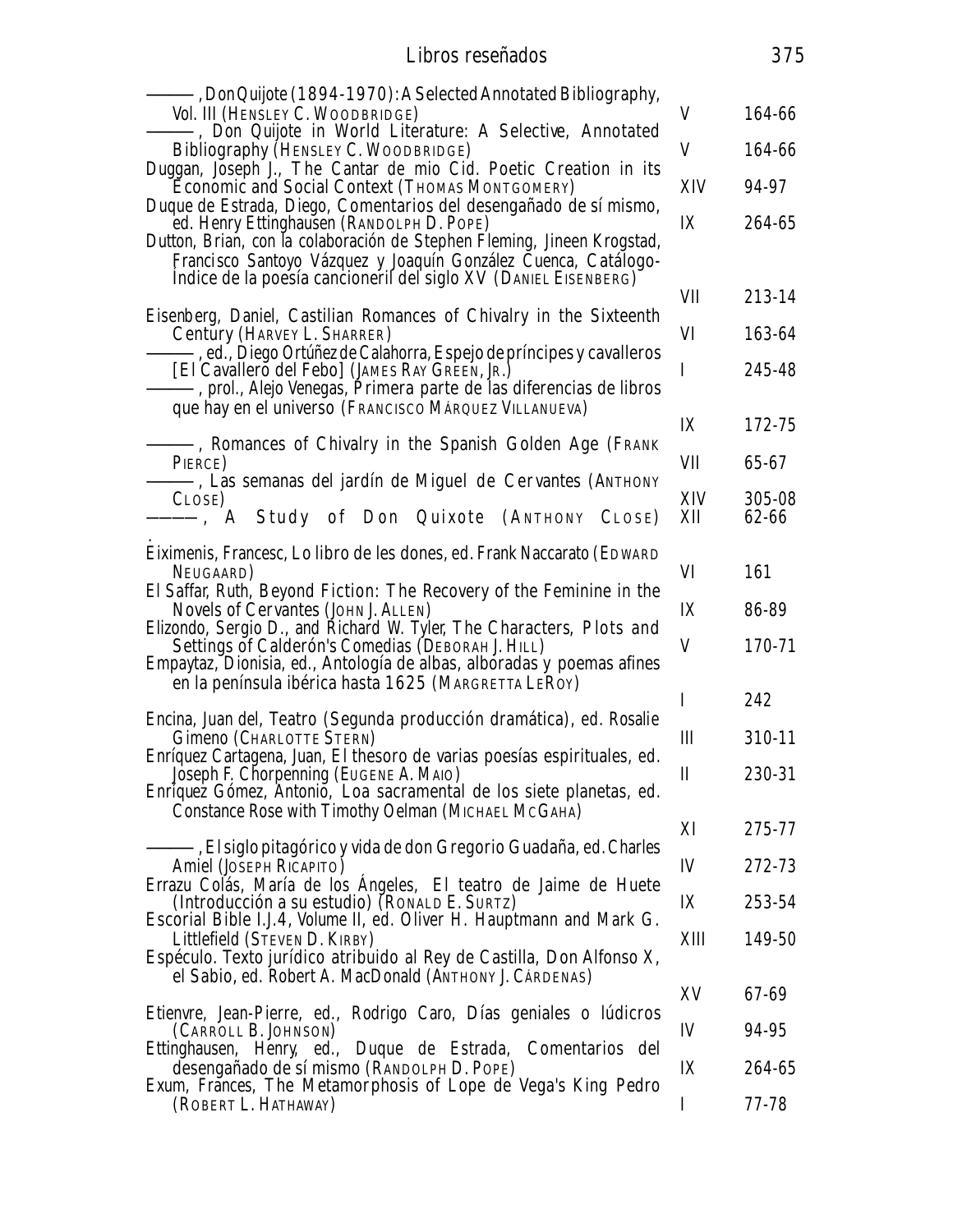|            | Faulhaber, Charles B., Ángel Gómez Moreno, David Mackenzie, and John |
|------------|----------------------------------------------------------------------|
|            | J. Nitti, Bibliography of Old Spanish Texts. Third Edition (RICHARD  |
| НІТСНСОСК) |                                                                      |

|                                                                                                                                                                                                                                                            | IX           | 249-253          |
|------------------------------------------------------------------------------------------------------------------------------------------------------------------------------------------------------------------------------------------------------------|--------------|------------------|
| –, Libros y bibliotecas en la España medieval: una bibliografía de<br>fuentes impresas (RICHARD HITCHCOCK)                                                                                                                                                 | XIV          | 89-90            |
| Ferguson, William, La versificación imitativa en Fernando de Herrera<br>(ANDREA BIANCHINI)                                                                                                                                                                 | VI           | 79-81            |
| Fernández, Ángel R., and Ignacio Arellano, eds., Luis Vélez de Guevara, El<br>diablo cojuelo (ANN E. WILTROUT)                                                                                                                                             | XIV          | 193-94           |
| Fernández, Xavier A., ed., Tirso de Molina, La Santa Juana. Segunda<br><i>parte</i> (ROBERT L. HATHAWAY)<br>Fernández Jiménez, Juan, and José Labrador Herraiz, eds., Cervantes and                                                                        | XIII         | 165-67           |
| <i>the Pastoral</i> (ELIZABETH RHODES)<br>-, ed., Juan de Flores, Textos y concordancias de Biblioteca                                                                                                                                                     | X            | 255-57           |
| Nacional M.S. 22019 y Biblioteca Colombina MS. 5-3-20: Triunfo<br>de Amor (JOSEPH J. GWARA)<br>-, ed., <i>Textos</i> y concordancias de Biblioteca Nacional MS 22019<br>y Biblioteca Colombina MS 5-3-20: Tratado notable de amor                          | XII          | 263-67           |
| (PATRICIA E. GRIEVE)<br>Fernández-Morera, Dario, The Lyre and the Oaten Flute: Garcilaso and                                                                                                                                                               | X            | 247-49           |
| the Pastoral (ANTHONY J. CASCARDI)<br>Fiore, Robert L., Drama and Ethos: Natural-Law Ethics in the Spanish                                                                                                                                                 | VI           | 245-47           |
| Golden-Age Theater (LEONARD M. DILILLO)<br>—, Lazarillo de Tormes (HOWARD MANCING)<br>Flasche, Hans, Geschichte der spanischen Literature. Erster Band: Von<br>den Anfängen bis zum Ausgang des fünfzehnten Jahrhunderts                                   | IX           | 161-62<br>175-76 |
| (HENRY W. SULLIVAN)<br>Flores, Juan de, Grimalte y Gradissa, ed. Carmen Parrilla (REGULA                                                                                                                                                                   | $\mathbf{I}$ | 175-77           |
| ROHLAND DE LANGBEHN)<br>-, La historia de Grisel y Mirabella: Edición facsimil sobre la de                                                                                                                                                                 | XVI          | 329-32           |
| Juan de Cromberger de 1529 (PATRICIA E. GRIEVE)<br>-, <i>Triunfo de Amor</i> , ed. Juan Fernández Jiménez (JOSEPH J. GWARA)                                                                                                                                | VIII         | 165-66           |
|                                                                                                                                                                                                                                                            | XII          | 263-67           |
| Flores, R. M., The Compositors of the First and Second Madrid<br>Editions of Don Quixote (JUAN BAUTISTA AVALLE-ARCE)<br>-, Sancho Panza Through Three Hundred Seventy-five Years of<br>Continuations, Imitations, and Criticism, 1605-1980 (EDUARDO        | L            | 159-61           |
| URBINA)                                                                                                                                                                                                                                                    | VII          | 224-26           |
| Forastieri Braschi, Eduardo, Aproximación estructual al teatro de Lope<br>de Vega (WILLIAM R. BLUE)<br>Fornoff, Frederick H., Tirso's Christmas Tragedy, La vida y muerte de                                                                               | Ш            | 94-96            |
| Herodes: A Study of Ritual Form and Drama (ROBERT TER HORST)                                                                                                                                                                                               | $\mathbf{I}$ | 233-34           |
| Fox, Dian, Kings in Calderón: A Study in Characterization and Political<br><i>Theory</i> (C. Christopher Soufas, Jr.)                                                                                                                                      | XII          | 70-73            |
| Fradejas Řueda, José Manuel, ed., Moamin, Libro de los animales que<br>cazan (ANTHONY J. CÁRDENAS)                                                                                                                                                         | XII          | 153-54           |
| Frenk, Margit, ed., Corpus de la antigua lírica popular hispánica (siglos<br><i>xv a xvii)</i> (JOHN GORNALL)                                                                                                                                              | XII          | 162-65           |
| ——, ed., Fernán González de Eslava, <i>Villancicos, romances, ensaladas</i><br>y otras canciones devotas (ELIZABETH B. DAVIS)<br>Friedman, Edward H., The Antiheroine's Voice: Narrative Discourse and<br>Transformations of the Picaresque (ALISON WEBER) | XV           | 257-58           |
| Gabin, Rosalind J., ed., Cancionero del Bachiller Jhoan Lopez,                                                                                                                                                                                             | XI           | 273-75           |
| Manuscrito 3168 de la Biblioteca Nacional de Madrid (ANTONIO<br>CARREÑO)                                                                                                                                                                                   | X            | 80-83            |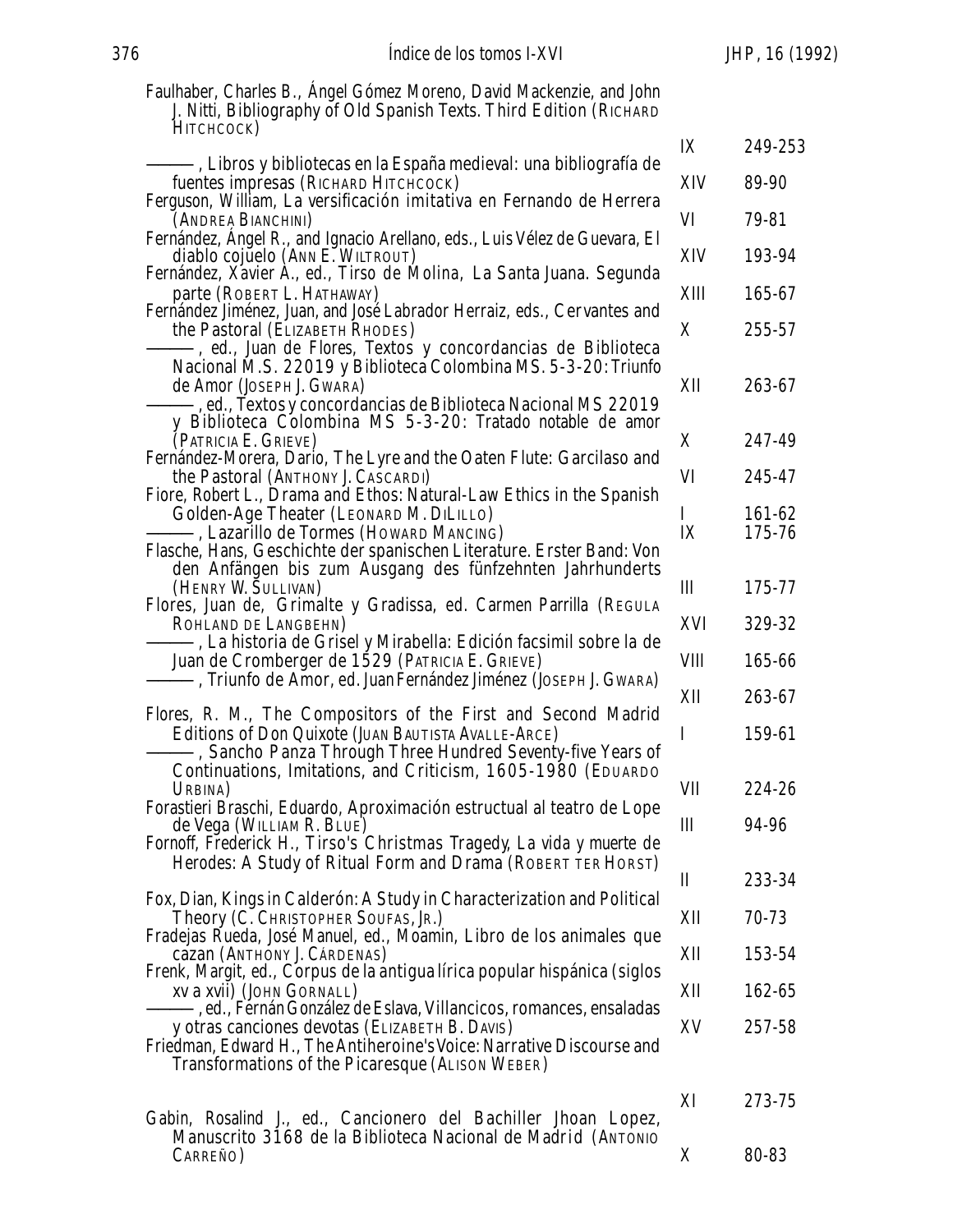| Libros reseñados                                                                                                                                                                                |                      | 377              |
|-------------------------------------------------------------------------------------------------------------------------------------------------------------------------------------------------|----------------------|------------------|
| La Galatea <i>de Cervantes—cuatrocientos años después</i> , ed. Juan Bautista<br>Avalle-Arce (ELIZABETH RHODES)<br>Ganelin, Charles, ed., Andrés de Claramonte, La infelice Dorotea             | X                    | 255-57           |
| (ROBERT L. FIORE)<br>García, Carlos, La desordenada codicia de los bienes ajenos, ed. Guilio<br>Massano (ALAN FRANCIS)                                                                          | XIII<br>$\mathbf{I}$ | 167-68<br>315-16 |
| García, Michel, ed., Pero López de Ayala, Libro de poemas o Rimado de<br><i>palacio</i> (ERIC W. NAYLOR)                                                                                        | IV                   | 81-82            |
| García Aragón, Lucía, Documentación del monasterio de La Trinidad de<br>Burgos (1198-1400) (MÁXIMO TORREBLANCA)<br>García Calvo, Agustín, <i>Glosas de sabiduría o Proverbios morales</i> (ERIC | XI                   | 277-79           |
| W. NAYLOR)<br>García Gómez, Angel María, Casa de las comedias de Córdoba: 1602-                                                                                                                 | I                    | 68-71            |
| 1694. Reconstrucción documental (JOSÉ LUIS SUÁREZ GARCÍA)<br>García Turza, Claudio, La traditión manuscrita de Berceo con un estudio                                                            | XV                   | 173-75           |
| filológico particular del MS 1533 de la Biblioteca Nacional (BRIAN<br>DUTTON)<br>Garrido Garrido, José Manuel, Documentación de la catedral de Burgos                                           | V                    | 59-60            |
| (804-1183 & 1184-1222) (DOUGLAS GIFFORD)<br>Geary, John Steven, Formulaic Diction in the Poema de Fernán González                                                                               | X                    | 72-74            |
| and the Mocedades de Rodrigo: A Computer-Aided Analysis<br>(FRANKLIN M. WALTMAN)<br>-, ed., <i>Historia del Conde Fernán González (</i> Steven D. KIRBY)                                        | VI                   | 241-42           |
| Genealogía, origen y noticias de los comediantes de España, ed. N.D.                                                                                                                            | XIII                 | 69-70            |
| Shergold and J.E. Varey (JOSÉ MARÍA DÍEZ BORQUE)<br>Gerli, E. Michael, Alfonso Martínez de Toledo (JOSEPH T. SNOW)<br>-, ed., Alfonso Martínez de Toledo, Arcipreste de Talavera o              | XIV<br>$\mathbf{I}$  | 112-14<br>140-41 |
| Corbacho (T.A. PERRY)<br>-, ed., Gonzalo de Berceo, Milagros de Nuestra Señora (JANE E.                                                                                                         | IV                   | 175-76           |
| ACKERMAN)<br>-, ed., <i>Triste deleytación</i> (Antonio Gargano)<br>Gimeno, Rosalie, ed., Juan del Encina, Teatro (Segunda producción                                                           | X<br>X               | 71-72<br>77-80   |
| dramática) (CHARLOTTE STERN)<br>Gimeno Casalduero, Joaquín, Estructura y diseño de la literatura                                                                                                | III                  | 310-11           |
| castellana medieval (STEVEN D. KIRBY)<br>Gitlitz, David M., Frederick A. de Armas, and José A. Madrigal, eds.,<br>Critical Perspectives on Calderón de la Barca (DEBORAH J. HILL)               | I                    | 151-52           |
| ——, La estructura lírica de la comedia de Lope de Vega (Frances                                                                                                                                 | VI                   | 250-52           |
| EXUM)<br>Goldberg, Rita, ed., Tonos a lo divino y a lo humano (ELIZABETH<br><b>TERESA HOWE</b> )                                                                                                | V<br>VI              | 73-75<br>254-56  |
| Gómez-Martínez, José Luis, Américo Castro y el origen de los españoles:<br>Historia de una polémica (NICHOLAS G. ROUND)                                                                         | $\mathbf I$          | 135-37           |
| González, Cristina, <i>El Cavallero Zifar y el reino lejano</i> (MARTA ANA DIZ)<br>González de Eslava, Fernán, <i>Villancicos, romances, ensaladas y otras</i>                                  | IX                   | 76-79            |
| canciones devotas, ed. Margit Frenk (ELIZABETH B. DAVIS)                                                                                                                                        | XV                   | 257-58           |
| González Ollé, Fernando, Manual bibliográfico de estudios españoles<br>(DANIEL EISENBERG)<br>-, ed., Sebastián de Horozco, <i>Representaciones</i> (JACK WEINER)                                | Ш                    | 305-06           |
| La gran conquista de ultramar, ed. Louis Cooper (CRISTINA GONZÁLEZ)                                                                                                                             | IV                   | 265-66           |
| Grieve, Patricia, Desire and Death in the Spanish Sentimental Romance<br>$(1440 - 1550)$ (Barbara F. Weissberger)                                                                               | VII<br>XII           | 149<br>255-57    |
|                                                                                                                                                                                                 |                      |                  |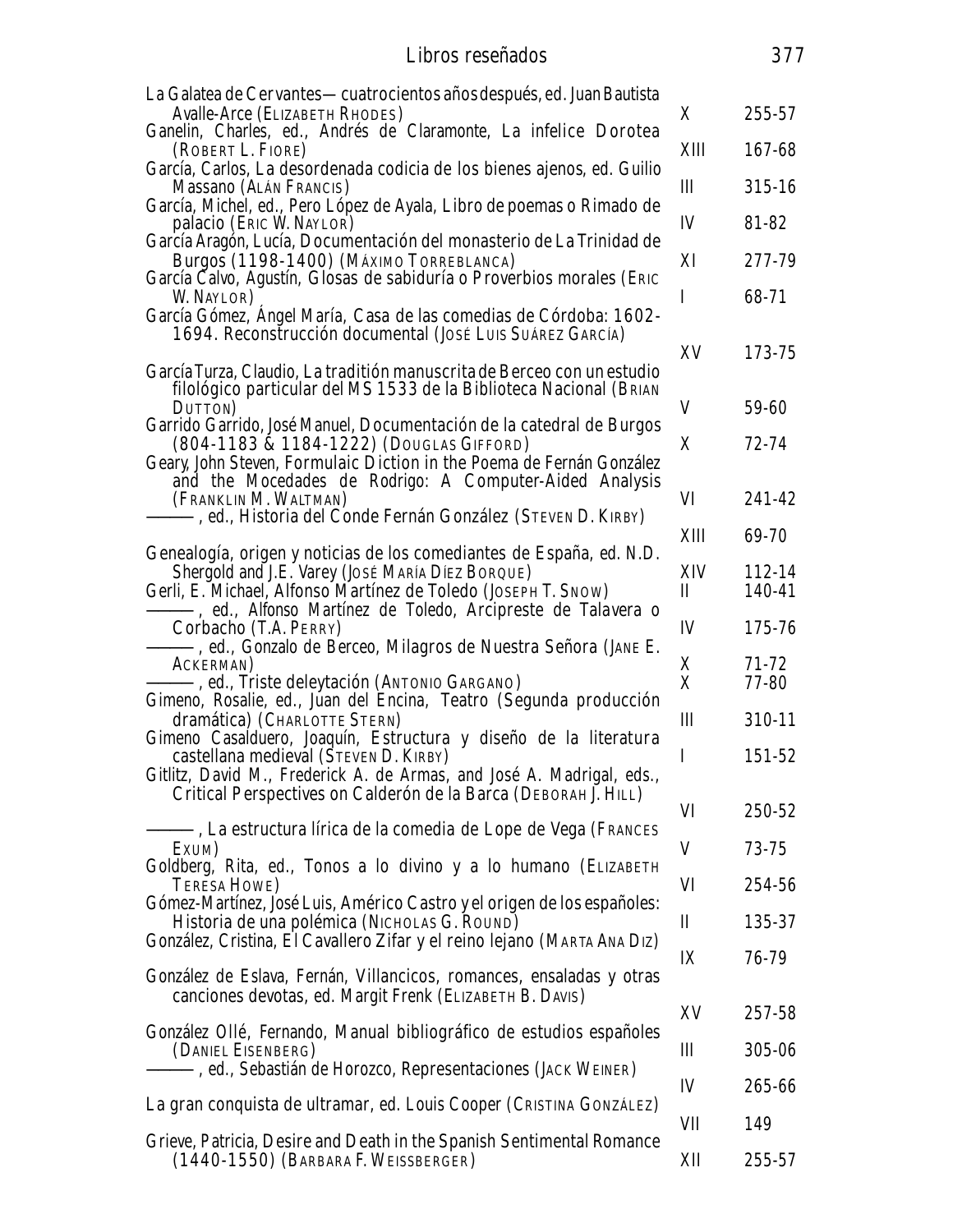| Griffin, Nigel, Spanish Incunabula in the John Rylands University Library<br>of manchester (JOSEPH J. GWARA)<br>-, ed., <i>Two Jesuit Ahab Dramas: Miguel Venegas</i> , Tragoedia cui | XIII         | 71              |
|---------------------------------------------------------------------------------------------------------------------------------------------------------------------------------------|--------------|-----------------|
| nomen inditum Achabus, and (Anonymous) Tragaedia Jezabelis<br>(LEICESTER BRADNER)                                                                                                     | $\mathbf{I}$ | $70-71$         |
| Gybbon-Monypenny, G.B., ed., Juan Ruiz, Libro de buen amor<br>(MARGHERITA MORREALE)                                                                                                   | XIV          | 143-57          |
| Harada, Hermogenes, ed., Raimundi Lulli, Opera Latina, Volume VII<br>(ANTHONY BONNER)                                                                                                 | $\mathbf I$  | 225-26          |
| Hathaway, Robert L., Love in the Early Spanish Theatre (DAVID H.<br>DARST)                                                                                                            | I            | 158-59          |
| -, ed., Pedro Manuel Ximénez de Urrea, <i>Penitencia de amor</i><br>$(Burgos 1514)$ (NANCY F. MARINO)                                                                                 | XV           | 159-60          |
| Hauptmann, Oliver H., and Mark G. Littlefield, eds., Escorial Bible I.J.4,<br>Volume II (STEVEN D. KIRBY)                                                                             | XIII         | 149-50          |
| Heiple, Daniel L., Mechanical Imagery in Spanish Golden Age Poetry<br>(EDWARD F. STANTON)                                                                                             | <b>VIII</b>  | 250-51          |
| Hernández Araico, Susana, Ironía y tragedia en Calderón (DIAN FOX)                                                                                                                    | X            | 263-65          |
| Herrera, María Teresa, ed., Johannes de Ketham, The Text and<br>Concordance of the Compendio de la humana salud (THOMAS M.                                                            |              |                 |
| CAPUANO)<br>Hess, Steven, Ramón Menéndez Pidal (MARÍA EUGENIA LACARRA)                                                                                                                | XII<br>VII   | 155-57<br>55-57 |
| Hesse, Everett W., ed., with the assistance of Catherine Larson,<br>Approaches to Teaching Spanish Golden Age Drama (JOHN                                                             |              |                 |
| PENNINGTON)<br>-, The Comedia and Points of View (EDWARD H. FRIEDMAN)                                                                                                                 | XV           | $71 - 72$       |
| -----------, New Perspectives on Comedia Criticism (DAVID H. DARST)                                                                                                                   | <b>VIII</b>  | 252-53          |
|                                                                                                                                                                                       | IV           | 270-71          |
| -, ed., Tirso de Molina, <i>El vergonzoso en palacio</i> (MARY LOUD)                                                                                                                  | $\mathbf{I}$ | 74-75           |
| ——, <i>Tirso's Art in</i> La venganza de Tamar: <i>Tragedy of Sex and</i><br>Violence (JOHN LYON)<br>Hildner, David Jonathan, Reason and the Passions in the comedias of              | XVI          | 80-82           |
| Calderón (STEPHEN H. LIPMANN)<br>Historia de la Linda Melosina, ed. Ivy A. Corfis (THOMAS D.                                                                                          | IX           | 89-92           |
| SPACCARELLI)<br>The Text and Concordances of British Library IB.42-463, Historia de                                                                                                   | XII          | 56              |
| <i>la linda Melosina, ed. Ivy A. Corfis (THOMAS D. SPACCARELLI)</i>                                                                                                                   | XII          | 56-58           |
| Historia del conde Fernán González, ed. John S. Geary (STEVEN D.<br><b>KIRBY</b> )                                                                                                    | XIII         | 69-70           |
| Hitchcock, Richard, The Kharjas: A Critical Bibliography (LINDA FISH<br>COMPTON)                                                                                                      | IV           | 77-78           |
| Hodcroft, F. W., et al., eds., Medieval and Renaissance Studies on Spain<br>and Portugal in Honour of P. E. Russell (DANIEL EISENBERG)                                                |              |                 |
| Homenaje a Tirso (DAVID H. DARST)                                                                                                                                                     | V<br>VI      | 229-30<br>81-82 |
| Horozco, Sebastián de, El cancionero, ed. Jack Weiner (FRANCISCO<br>MÁRQUEZ VILLANUEVA)                                                                                               | $\mathbf I$  | 67-68           |
| -, Representaciones, ed. Fernando González Ollé (JACK WEINER)                                                                                                                         | IV           | 265-66          |
| Howe, Elizabeth Teresa, Mystical Imagery, Santa Teresa de Jesús and<br>San Juan de la Cruz (CATHERINE SWIETLICKI)                                                                     | XIII         | 79-80           |
| Hughes, Gethin, The Poetry of Francisco de la Torre (CHRISTOPHER<br>MAURER)                                                                                                           | VII          | 229-31          |
|                                                                                                                                                                                       |              |                 |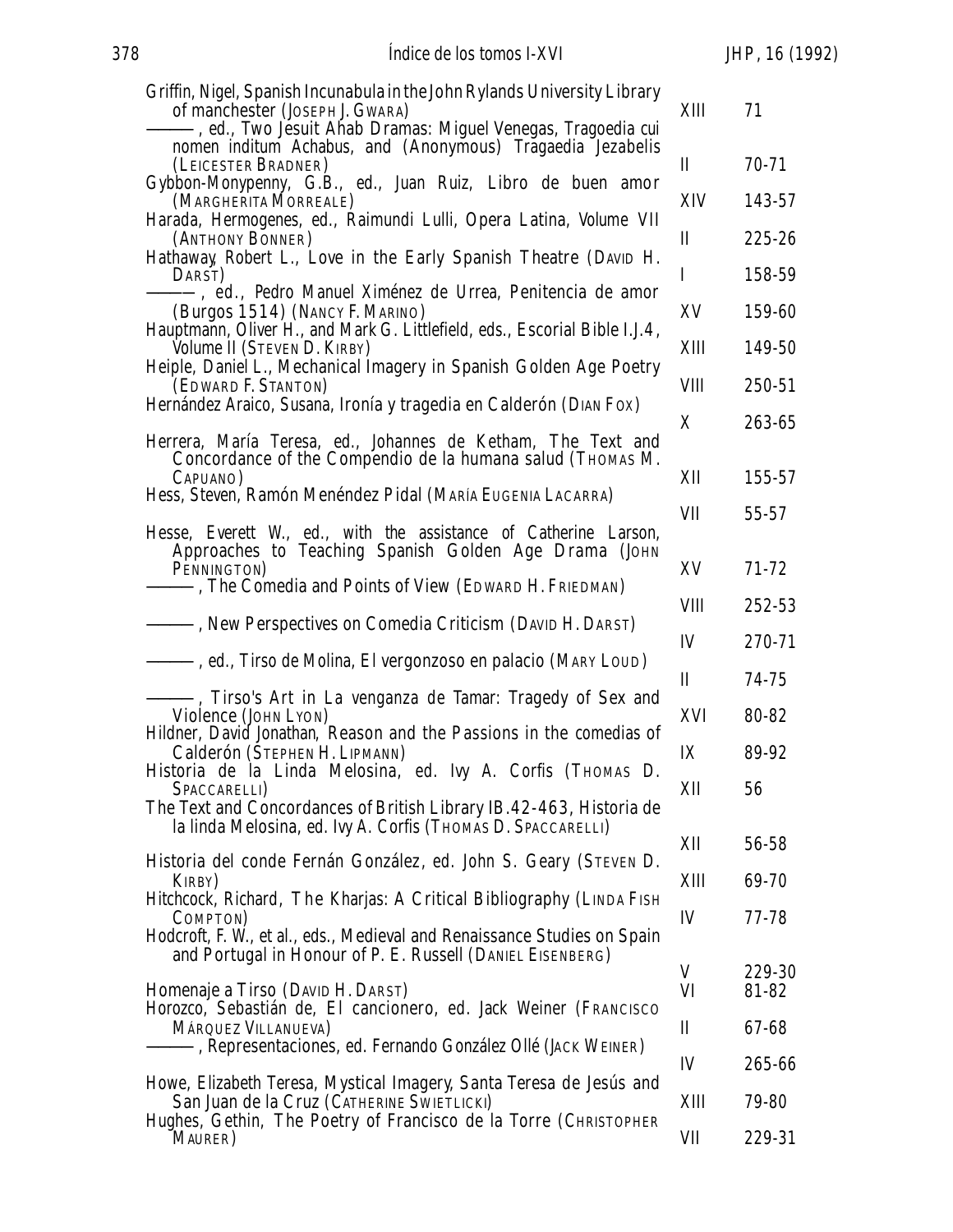| Libros reseñados                                                                                                                                                                                                   |              | 379    |
|--------------------------------------------------------------------------------------------------------------------------------------------------------------------------------------------------------------------|--------------|--------|
| An Idea of History: Selected Essays of Américo Castro, ed. and trans.<br>Stephen Gilman and Edmund L. King (DAVID H. DARST)                                                                                        | Ш            | 85-86  |
| Iffland, James, Quevedo and the Grotesque, Part I (CARROLL B.                                                                                                                                                      |              |        |
| JOHNSON)<br>-, <i>Quevedo and the Grotesque</i> , Part II (CARROLL B. JOHNSON)                                                                                                                                     | IV           | 95-97  |
| Imperial, Micer Francisco, El dezir a las syete virtudes y otros poemas,                                                                                                                                           | <b>VIII</b>  | 171-72 |
| ed. Colbert L. Nepaulsingh (HARLAN STURM)<br>Infantes, Víctor, ed., Alonso Víctor de Paredes, Institución y origen del                                                                                             | IV           | 85-86  |
| arte de la imprenta (D. W. CRUICKSHANK)<br>Jauralde Pou, Pablo, ed., Francisco de Quevedo, El buscón (VICTORIANO                                                                                                   | VIII         | 239-41 |
| RONCERO LÓPEZ)                                                                                                                                                                                                     | XV           | 75-77  |
| Johnson, Carroll B., Madness and Lust: A Psychoanalytical Approach to<br>Don Quixote (DANIEL EISENBERG)                                                                                                            | VII          | 155-57 |
| Jones, Alan, Romance `Kharjas' in Andalusian Arabic `Muwaššāh'<br>Poetry: A Palaeographical Analysis (DAVID HANLON)                                                                                                | XIV          | 91-94  |
| Jones, Harold G., Hispanic Manuscripts and Printed Books in the<br><b>Barberini Collection (ROBERT G. BLACK)</b>                                                                                                   | IV           | 167-68 |
| Jones, Joseph R., and Kenneth Douglas, eds., <i>Don Quixote</i> , trans. John<br>Ormsby (THOMAS A. LATHROP)                                                                                                        | VII          | 152-55 |
| -, ed., Medieval, Renaissance and Folklore Studies in Honor of<br>John Esten Keller (THOMAS D. SPACCARELLI)                                                                                                        | V            | 159-61 |
| Jordan, Barry, <i>British Hispanism and the Challenge of Literary Theory</i><br>(ANTHONY J. CÁRDENAS)                                                                                                              | XVI          | 65-66  |
| Joset, Jacques, ed., Pero López de Ayala, Libro rimado del Palaçio (ERIC<br>W. NAYLOR)                                                                                                                             | IV           | 80-82  |
| –, <i>Nuevas investigaciones sobre el</i> Libro de buen amor (JOHN<br>DAGENAIS)                                                                                                                                    | XV           | 151-54 |
| Juan Manuel: A Selection, ed. Ian Macpherson (H. TRACY STURCKEN)                                                                                                                                                   | V            | 230-31 |
| Juan Manuel. Cinco tratados. Libro del cavallero et del escudero. Libro<br>de las tres razones. Libro enfenido. Tractado de la asunción de la<br>Virgen. Libro de la caça, ed. Reinaldo Ayerbe-Chaux (HUGO OSCAR   |              |        |
| BIZZARRI)                                                                                                                                                                                                          | XIV          | 175-78 |
| , <i>Libro de los estados</i> , ed. R. B. Tate and I. R. Macpherson<br>(HARLAN STURM)                                                                                                                              | $\mathbf{I}$ | 67-68  |
| -, Textos y concordancias de la obra completa de Juan Manuel,<br>ed. Reinaldo Ayerbe-Chaux (BARRY TAYLOR)                                                                                                          | XШ           | 151-52 |
| Juárez, Encarnación, Italia en la vida y obra de Quevedo (R.M. PRICE)                                                                                                                                              | XV           | 264-66 |
| Keller, John E., and Richard P. Kinkade, <i>Iconography in Medieval Spanish</i><br>Literature (STEPHEN G. NICHOLS)                                                                                                 | XVI          | 67     |
| Kerkhof, Maxim P.A.M., and Dirk Tuin, ed., Iñigo López de Mendoza,<br>Marqués de Santillana, Los sonetos "al itálico modo" (DEREK C.<br>CARR)<br>Ketham, Johannes de, The Text and Concordance of the Compendio de | X            | 74-77  |
| la humana salud, ed. María Teresa Herrera (THOMAS M. CAPUANO)                                                                                                                                                      | XII          | 155-57 |
| Kinder, A. Gordon, Spanish Protestants and Reformers in the Sixteenth<br>Century: A Bibliography (ANTONIO MÁRQUEZ)                                                                                                 | VIII         | 166-67 |
| King, Willard F., Juan Ruiz de Alarcón, letrado y dramaturgo. Su mundo<br>mexicano y español (CLARA ESTOW)                                                                                                         | XV           | 73-75  |
| Kinkade, Richard P., and John E. Keller, <i>Iconography in Medieval Spanish</i><br>Literature (STEPHEN G. NICHOLS)                                                                                                 | XVI          | 67     |
| Kniazzeh, Charlotte S.M., and Edward J. Neugaard, eds., Vides de sants<br>rosselloneses (CURT WITTLIN)                                                                                                             | Ш            | 306-08 |
| Labandeira Fernández, Amancio, ed., Pero Rodríguez de Lena, El Passo                                                                                                                                               |              |        |
| Honroso de Suero de Quiñones (STELIO CRO)                                                                                                                                                                          | Ш            | 185-85 |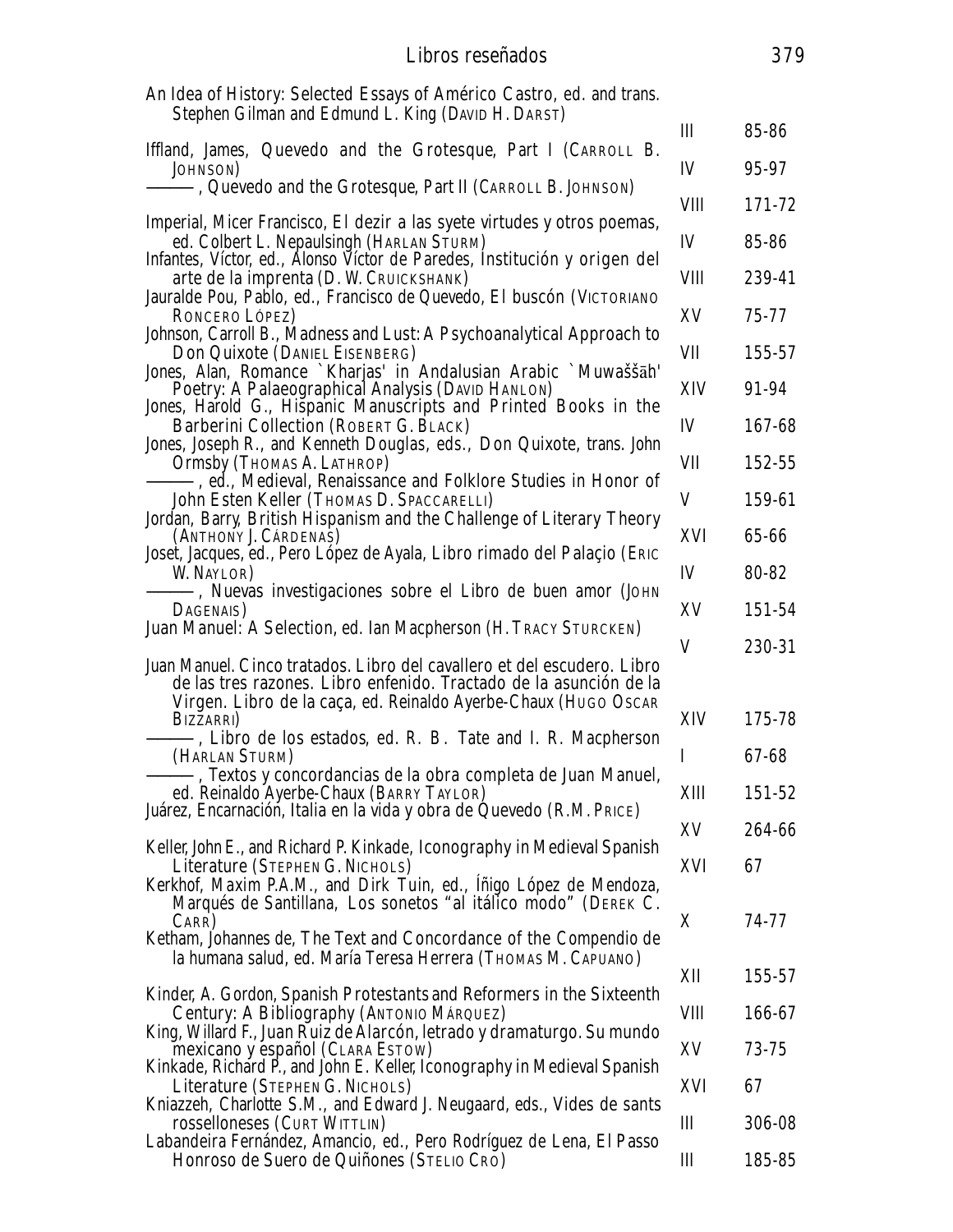| Labrador, José C., C. Angel Zorita, Ralph A. DiFranco, Cancionero de<br>poesías varias, Biblioteca de Palacio, MS. 617: Estudio preliminar,<br>numeración y relación de poemas, índices (NANCY R. MARINO)      |             |        |
|----------------------------------------------------------------------------------------------------------------------------------------------------------------------------------------------------------------|-------------|--------|
| -, C. Angel Zorita, Ralph A. DiFranco, eds., <i>Cancionero de poesías</i>                                                                                                                                      | <b>VIII</b> | 73-75  |
| varias (siglos XV-XVI). Biblioteca de Palacio, MS 617 (NANCY F.<br>MARINO)<br>-, Ralph DiFranco, and María T. Cacho, eds., <i>Cancionero de Pedro</i><br>de Rojas (LUIS MONGUIÓ AND ALICIA DE COLOMBÍ-MONGUIÓ) | XI          | 184-85 |
|                                                                                                                                                                                                                | XIII        | 155-57 |
| -, C. Angel Zorita, Ralph A. DiFranco, eds., Cartapacio de<br>Francisco Morán de la Estrella (CHRISTOPHER MAURER)<br>-, and Juan Fernández Jiménez, eds., <i>Cervantes and the Pastoral</i>                    | XIII        | 158-59 |
| (ELIZABETH RHODES)<br>Lasarte, Pedro, ed., Mateo Rosas de Oquendo, Sátira hecha por Mateo                                                                                                                      | X           | 255-57 |
| Rosas de Oquendo a las cosas que pasan en el Pirú, año de 1598<br>(JUAN CARLOS CONDE LÓPEZ)<br>Laspéras, Jean-Michel, La nouvelle en Espagne au Siècle d'Or (YVONNE                                            | XV          | 165-67 |
| <b>JEHENSON</b> )                                                                                                                                                                                              | XIV         | 301-02 |
| Lathrop, Thomas A., The Evolution of Spanish: An Introductory<br>Historical Grammar (MELVYN C. RESNICK)<br>Lauer, A. Robert, Tyrannicide and Drama (C. CHRISTOPHER SOUFAS,                                     | VII         | 57-59  |
| $J_{R}$ )                                                                                                                                                                                                      | XII         | 70-73  |
| Leyendas aljamiadas y moriscas sobre personajes bíblicos, ed. Antonio<br>Vespertino Rodríguez (OTTMAR HEGYI)                                                                                                   | <b>VIII</b> | 246-47 |
| El libro de Alixandre, ed. Dana Arthur Nelson (JAMES F. BURKE)<br>Lipski, John, The Language of the Isleños: Vestigial Spanish in Louisiana                                                                    | IV          | 171-74 |
| (RALPH PENNY)<br>Lizoain Garrido, José Manuel, <i>Documentación del monasterio de Las</i><br>Huelgas de Burgos (1116-1230; 1231-1262; 1263-1283)                                                               | XVI         | 349-51 |
| (MÁXIMO TORREBLANCA)<br>-, and Araceli Castro Garrido, <i>Documentación del monasterio de</i>                                                                                                                  | XI          | 277-79 |
| Las Huelgas de Burgos (1284-1306) (MÁXIMO TORREBLANCA)                                                                                                                                                         | XI          | 277-79 |
| Lloyd, Paul M., From Latin to Spanish. Vol. I: Historical Phonology and<br>Morphology of the Spanish Language (JUAN M. LOPE BLANCH)                                                                            |             |        |
| Lo Re, A. G. Essays on the Periphery of the Quixote (EDUARDO URBINA)                                                                                                                                           | XII         | 51-54  |
| Lobato, María-Teresa, ed., Pedro Calderón de la Barca, <i>Teatro cómico</i>                                                                                                                                    | XVI         | 338-39 |
| breve (Theodore L. Kassier)                                                                                                                                                                                    | XV          | 79-80  |
| Lokos, Ellen D., The Solitary Journey. Cervantes's Voyage to Parnassus<br>(STEVEN HUTCHINSON)                                                                                                                  | XVI         | 334-36 |
| López de Ayala, Pero, Crónica del rey don Pedro, ed. Constance L.<br>Wilkins and Heanon L. Wilkins (ROBERT BRIAN TATE)                                                                                         | X           | 180-83 |
| -, Libro de la caça de las aves. El ms. 16.392 (British Library,<br>Londres), ed. John G. Cummins (DAVID HOOK)                                                                                                 | XIV         | 178-81 |
| –, <i>Libro de poemas o Rimado de Palacio,</i> ed. Michel García (Eric<br>W. NAYLOR)                                                                                                                           | IV          | 80-82  |
| -, <i>Libro rimado del Palaçio</i> , ed. Jacques Joset (Eric W. Naylor)                                                                                                                                        | IV          | 80-82  |
| ———, <i>Rimado de palacio</i> , ed. Germán Orduna (JACQUES JOSET)<br>——, <i>Rimado de palacio</i> , ed. Germán Orduna (Eric W. NAYLOR)                                                                         | XII         | 157-61 |
| López de Ubeda, Francisco, La pícara Justina, ed. Bruno Damiani (FRANK                                                                                                                                         | VII         | 146    |
| P. CASA)<br>López Estrada, Francisco, ed., Antonio de Villegas, et al., El Abencerraje                                                                                                                         | VII         | 222-23 |
| (Novela y romancero) (COLBERT I. NEPAULSINGH)                                                                                                                                                                  | V           | 61-64  |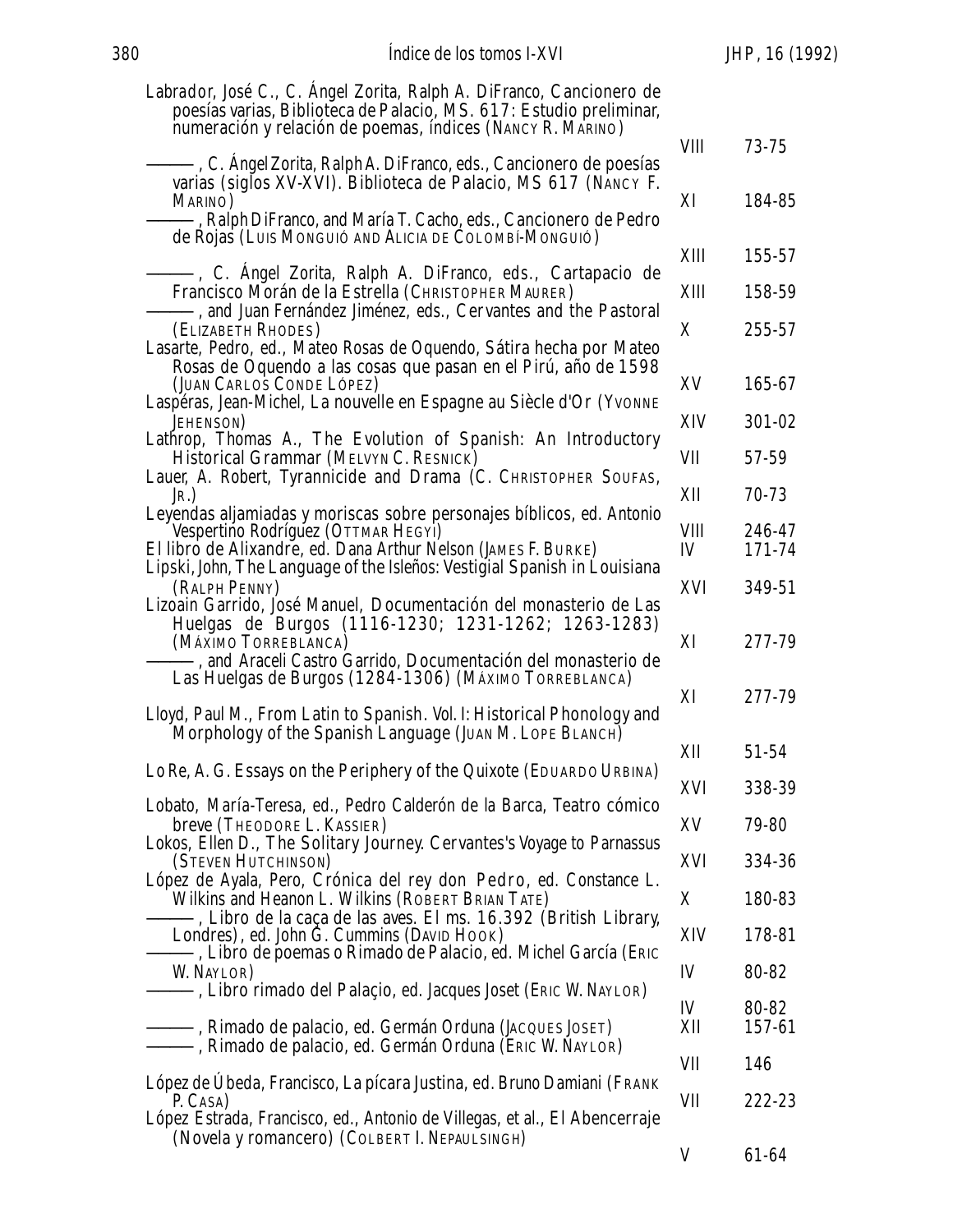| Libros reseñados                                                                                                                                                                                            |               | 381                        |
|-------------------------------------------------------------------------------------------------------------------------------------------------------------------------------------------------------------|---------------|----------------------------|
| -, Tomás Moro y España: Sus relaciones hasta el siglo XVIII                                                                                                                                                 |               |                            |
| (Stelio Cro)<br>López-Morillas, Consuelo, The Qurān in Sixteenth-Century Spain: Six                                                                                                                         | VI            | 78-79                      |
| Morisco Versions of Sūra 79 (OTTMAR HEGYI)<br>Lulli, Raimundi, Opera Latina, Vol. VII, ed. Hermogenes Harada                                                                                                | VІІ           | 217-22                     |
| (ANTHONY BONNER)<br>MacDonald, Robert A., ed., <i>Espéculo. Texto jurídico atribuido al Rey de</i><br>Castilla, Don Alfonso X, el Sabio (ANTHONY J. CÁRDENAS)                                               | Ш             | 225-26                     |
| Mackenzie, Jean Gilkison, A Lexicon of the 14th-Century Aragonese<br>Manuscripts of Juan Fernández de Heredia (REGINA AF                                                                                    | XV            | 67-69                      |
| GEIJERSTAM)<br>Macpherson, Ian, ed., Juan Manuel Studies (DANIEL EISENBERG)<br>-, Juan Manuel: A Selection (H. Tracy Sturcken)<br>-, and R. B. Tate, eds., Juan Manuel, <i>Libro de los estados</i> (HARLAN | IX<br>IV<br>V | 153-61<br>169-71<br>230-31 |
| STURM)<br>Madrigal, José A., Frederick A. de Armas, and David M. Gitlitz, eds.,                                                                                                                             | L             | 67-68                      |
| Critical Perspectives on Calderón de la Barca (DEBORAH J. HILL)                                                                                                                                             | VI            | 250-52                     |
| -, and William C. McCrary, eds., <i>Studies in Honor of Everett W.</i><br>Hesse (AUGUSTA E. FOLEY)<br>Maier, John R., ed., El Rrey Guillelme (STEVEN D. KIRBY)                                              | VI<br>X       | 169-71<br>249-50           |
| Malachi, Zvi, ed., Amadís de Gaula. Hebrew Translation by the<br>Physician Jacob di Algaba (BARTON SHOLOD)                                                                                                  | VI            | 242-44                     |
| Mancing, Howard, The Chivalric World of Don Quijote: Style,<br>Structure, and Narrative Technique (L. A. MURILLO)<br>Marciales, Miguel, ed., Fernando de Rojas, Celestina (KATHLEEN KISH)                   | VII           | 72-74                      |
| Marín, Nicolás, ed., Lope de Vega, Cartas (MARGARITA LEVISI)                                                                                                                                                | XIV<br>X      | 79-87<br>86-88             |
| Marino, Nancy F, La serranilla española: Notas para su historia e<br><i>interpretación</i> (DOROTHY SEVERIN)                                                                                                | XIV           | 297                        |
| Mariscal, George, Contradictory Subjects: Quevedo, Cervantes, and<br>Seventeenth-Century Spanish Culture (ELIAS L. RIVERS)                                                                                  | XVI           | 73-76                      |
| Márquez-Sterling, Manuel, Fernán González, First Count of Castile: The<br>Man and the Legend (JOHN LIHANI)<br>Márquez Villanueva, Francisco, Lope: Vida y valores (ALIX INGBER)                             | VI            | 74-76                      |
| Marson, Rameline E., Itinéraire espagnol du conte médiéval (M. W.                                                                                                                                           | XVI           | 339-40                     |
| MUNUERA)                                                                                                                                                                                                    | 1             | 66-67                      |
| Martínez, H. Salvador, <i>El</i> Poema de Almería y la épica románica (JUDY<br>SCHOMBER AND VICTOR OELSCHLÄGER)                                                                                             | $\bf{l}$      | 239-40                     |
| Martínez de Toledo, Alfonso, Arcipreste de Talavera o Corbacho, ed. E.<br>Michael Gerli (T. A. PERRY)                                                                                                       | IV            | 175-76                     |
| Martínez Díez, Gonzalo, ed., Leyes de Alfonso X. I: Espéculo (ROBERT<br>A. MACDONALD)                                                                                                                       | X             | 253-55                     |
| Massano, Guilio, ed., Carlos García, La desordenada codicia de los<br><i>bienes ajenos</i> (ALAN FRANCIS)                                                                                                   | Ш             | 315-16                     |
| Maurer, Christopher, Obra y vida de Francisco de Figueroa (TREVOR J.<br>DADSON)                                                                                                                             | XV            | 258-60                     |
| McClendon, Carmen C., and James R. Chatham, Dissertations in Hispanic<br>Languages and Literatures. An Index of Dissertations Completed in<br>the United States and Canada. Volume II: 1967-1977 (DANIEL    |               |                            |
| EISENBERG)<br>McCrary, William C., and José Madrigal, eds., Studies in Honor of Everett                                                                                                                     | VI            | 73-74                      |
| W. Hesse (AUGUSTA E. FOLEY)<br>McGaha, Michael D., ed., Approaches to the Theater of Calderón                                                                                                               | VI            | 169-71                     |
| (DAVID G. LANOUE)<br>, ed., <i>Cervantes and the Renaissance</i> (EDWARD DUDLEY)                                                                                                                            | VI<br>V       | 252-54<br>66-68            |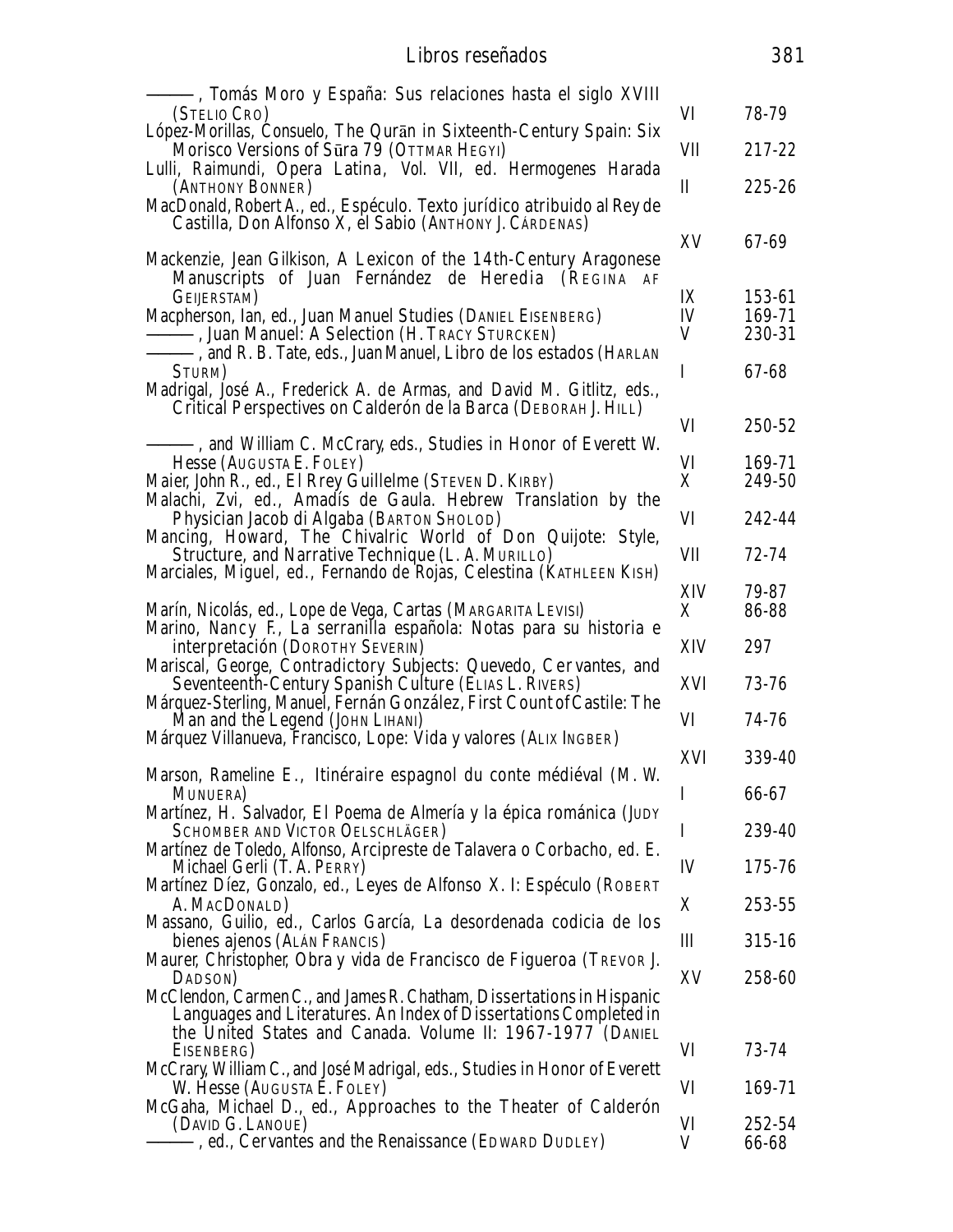| McGrady, Donald, ed., Cristóbal de Tamariz, Novelas en verso                                                                                                                                      |              |         |
|---------------------------------------------------------------------------------------------------------------------------------------------------------------------------------------------------|--------------|---------|
| (FREDERICK A. DE ARMAS)<br>McNerney, Kathleen, The Influence of Ausias March on Early Golden                                                                                                      | L            | 72-73   |
| Age Castilian Poetry (ELIAS L. RIVERS)<br>Medieval and Renaissance Studies on Spain and Portugal in Honour of                                                                                     | VII          | 216-17  |
| P. E. Russell, ed. F.W. Hodcroft et al. (DANIEL EISENBERG)                                                                                                                                        | V            | 229-30  |
| Medieval, Renaissance and Folklore Studies in Honor of John Esten<br>Keller, ed. Joseph R. Jones (THOMAS D. SPACCARELLI)                                                                          | V            | 159-61  |
| Mena, Juan de, <i>Laberinto de Fortuna</i> , ed. John G. Cummins (RONALD G.<br>KEIGHTLEY)<br>Menocal, María Rosa, The Arabic Role in Medieval Literary History: A                                 | IV           | 261-63  |
| Forgotten Heritage (JOHN CUMMINS)<br>Michael, Ian, ed., The Poem of the Cid, trans. Rita Hamilton and Janet                                                                                       | XII          | 151-53  |
| Perry (RUTH H. WEBBER)<br>Mirrer-Singer, Louise, The Language of Evaluation. A Sociolinguistic                                                                                                    | L            | 65-66   |
| Approach to the Story of Pedro el Cruel in Ballad and Chronicle<br>(MANUEL DA COSTA FONTES)<br>The Mirror of Coitus: A Translation and Edition of the Fifteenth-                                  | XIII         | 73-75   |
| Century Speculum al foderi, ed. and trans. Michael Solomon (JOSEPH<br>J. GWARA)                                                                                                                   | XIV          | 181-85  |
| Moamin, Libro de los animales que cazan, ed. José Manuel Fradejas<br>Rueda (ANTHONY J. CÁRDENAS)                                                                                                  | XII          | 153-54  |
| Molho, Mauricio, Cervantes: Raíces folklóricas (CESÁREO BANDERA)                                                                                                                                  | Ι            | 248-50  |
| Molina, Tirso de, Diálogos teológicos y otros versos diseminados, ed.<br>Luis Vázquez (MARIO E. TRUBIANO)                                                                                         | XV           | 78-79   |
| -, La Santa Juana. Segunda parte, ed. Xavier A. Fernández<br>(ROBERT L. HATHAWAY)                                                                                                                 | XIII         | 165-67  |
| -----, El vergonzoso en palacio, ed. Everett Hesse (MARY LOUD)                                                                                                                                    | $\mathbf{I}$ | 74-75   |
| Moner, Michel, Cervantès conteur: Écrits et paroles (YVONNE<br>JEHENSON)                                                                                                                          | XIV          | 107-09  |
| Montaner Frutos, Alfredo, Política, historia y drama en el cerco de Zamora. La comedia segunda de las mocedades del Cid de Guillén de<br>Castro (CLARA ESTOW)                                     | XIV          | 299-300 |
| Montero, Juan, La controversia sobre las Anotaciones herrerianas (JOSÉ<br>LUIS SUÁREZ GARCÍA)                                                                                                     | XIV          | 101-03  |
| Moore, Roger, Towards a Chronology of Quevedo's Poetry (AUDREY<br>LUMSDEN-KOUVEL)                                                                                                                 | Ш            | 96-97   |
| Moseley, William W., Glenroy Emmons, and Marilyn C. Emmons, comp.,<br>Spanish Literature, 1500-1700: A Bibliography of Golden Age<br>Studies in Spanish and English, 1925-1980 (DANIEL EISENBERG) |              |         |
| Motolinía, Fray Toribio de, Historia de los indios de la Nueva España, ed.                                                                                                                        | IX           | 255-57  |
| George Baudot (Álvaro Félix Bolaños)<br>Mujica, Barbara, <i>Iberian Pastoral Characters</i> (MARY LEE COZAD)                                                                                      | X            | 192-93  |
| Murillo, L. A., A Critical Introduction to Don Quixote (ALIX INGBER)                                                                                                                              | XII          | 58-62   |
| Nabakov, Vladimir, Lectures on Don Quixote, edited by Fredson Bowers                                                                                                                              | XVI          | 70-71   |
| (ANTHONY CLOSE)<br>Naccarato, Frank, ed., Francesc Eiximenis, Lo libre de les dones                                                                                                               | VII          | 227-29  |
| (EDWARD J. NEUGAARD)<br>Nelson, Dana Arthur, ed., El libro de Alixandre (JAMES F. BURKE)                                                                                                          | VI           | 161     |
| Nepaulsingh, Colbert L., Towards a History of Literary Composition in                                                                                                                             | IV           | 171-74  |
| Medieval Spain (REGULA ROHLAND DE LANGBEHN)                                                                                                                                                       | XI           | 179-81  |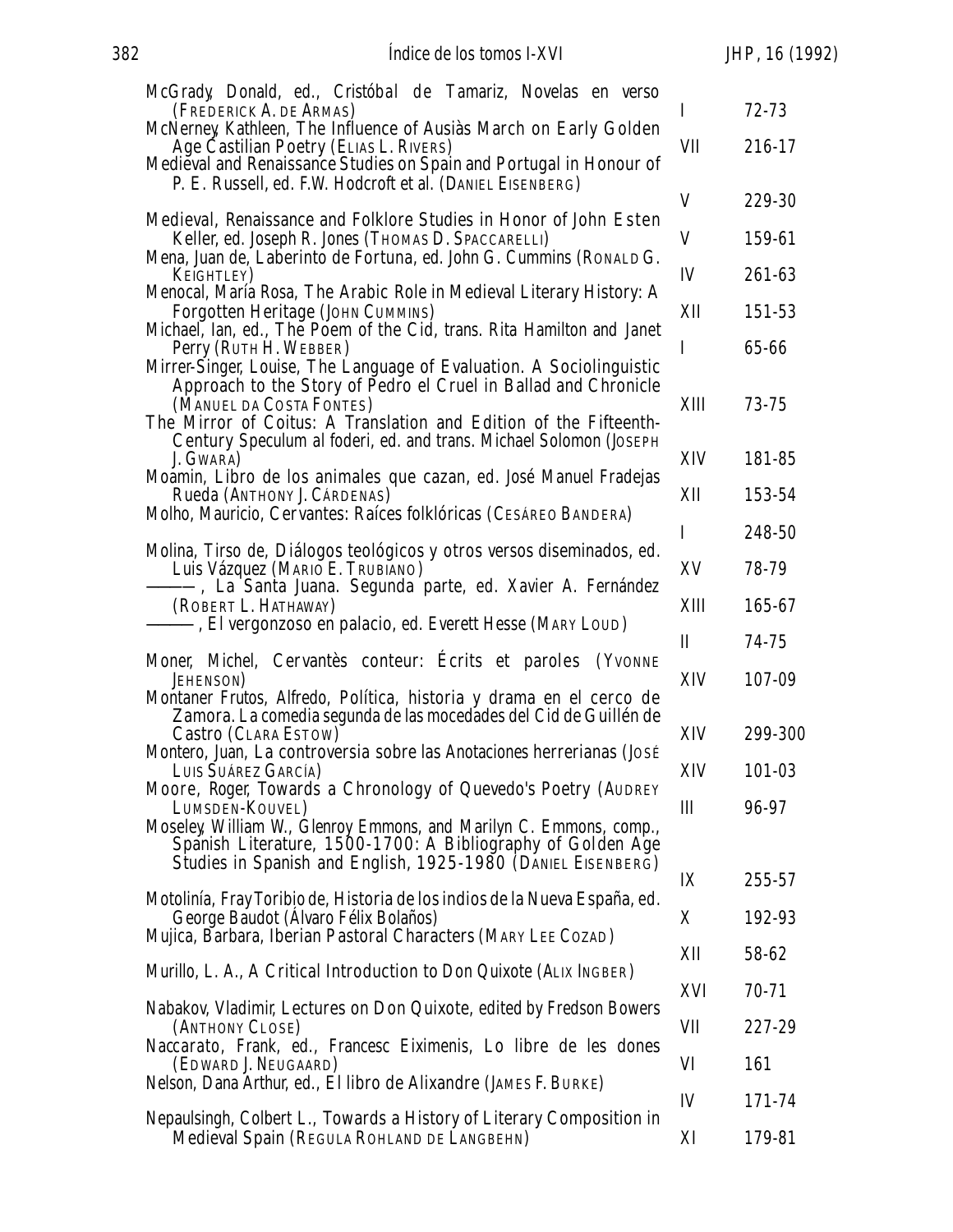| Libros reseñados                                                                                                                                                                                                                                               |              | 383    |
|----------------------------------------------------------------------------------------------------------------------------------------------------------------------------------------------------------------------------------------------------------------|--------------|--------|
| -, ed., Micer Francisco Imperial, <i>El dezir a las syete virtudes y otros</i><br><i>poemas</i> (HARLAN STURM)<br>Oceja Gonzalo, Isabel, Documentación del monasterio de San Salvador<br>de Oña (1285-1310; 1311-1318; 1319-1350)<br>(MÁXIMO                   | IV           | 85-86  |
| TORREBLANCA)                                                                                                                                                                                                                                                   | XI           | 277-79 |
| Ochrymowycz, Orest R., Aspects of Oral Style in the Romances juglarescos<br>of the Carolingian Cycle (SALVADOR MARTÍNEZ)                                                                                                                                       | Ι            | 152-54 |
| Olinger, Paula, Images of Transformation in Traditional Hispanic Poetry<br>(ALICIA DE COLOMBÍ-MONGUIÓ)                                                                                                                                                         | X            | 243-47 |
| Olivares, Julián, The Love Poetry of Francisco de Quevedo: An Aesthetic<br>and Existential Study (JAMES IFFLAND)<br>O'Neill, John, and Jerry R. Rank, eds., Fernando de Rojas, The Text and<br>Concordance of the Comedia o Tragicomedia de Calisto y Melibea. | <b>VIII</b>  | 168-70 |
| Zaragoza, 1507. Real Academia de la Historia 2-7-2/3566<br>(DOROTHY SHERMAN SEVERIN)<br>-, ed., Enrique de Villena, The Text and Concordance of Escorial                                                                                                       | XVI          | 332    |
| <i>manuscript f.iv. 1:</i> Arte cisoria (BARRY TAYLOR)<br>Onrubia de Mendoza, José, ed., Poetas cortesanos del siglo XV and                                                                                                                                    | XIII         | 154    |
| Epístola moral a Fabio y otras poesías del barroco sevillano (JOHN<br>L. CHRISTINA)<br>Orduna, Germán, ed., Pero López de Ayala, Rimado de palacio (JACQUES                                                                                                    | Ι            | 155-57 |
| JOSET)<br>-, ed., Pero López de Ayala, <i>Rimado de palacio</i> (Eric W. NAYLOR)                                                                                                                                                                               | XII          | 157-61 |
| Ortolá, Marie-Sol, Un estudio del Viaje de Turquía: Autobiografía o                                                                                                                                                                                            | VII          | 146-48 |
| ficción (DENNIS P. SENIFF)<br>Ortúñez de Calahorra, Diego, Espejo de príncipes y cavalleros, ed. Daniel                                                                                                                                                        | IX           | 83-85  |
| Eisenberg (JAMES RAY GREEN, JR.)<br>Paredes, Alonso Víctor de, Institución y origen del arte de la imprenta,                                                                                                                                                   | I            | 245-48 |
| ed. Víctor Infantes (D. W. CRUICKSHANK)<br>Parker, Alexander A., The Philosophy of Love in Spanish Literature                                                                                                                                                  | <b>VIII</b>  | 239-41 |
| 1480-1680 (Roger Boase)<br>Parr, James A., After Its Kind. Approaches to the Comedia.<br>Confrontaciones calladas: el crítico frente al clásico (STEVEN                                                                                                        | IX           | 67-73  |
| HUTCHINSON)                                                                                                                                                                                                                                                    | XVI          | 343-45 |
| Don Quixote: An Anatomy of Subversive Discourse (JAMES<br><b>IFFLAND</b> )<br>Parrilla, Carmen, ed., Juan de Flores, <i>Grimalte y Gradissa</i> (REGULA                                                                                                        | XIV          | 103-07 |
| ROHLAND DE LANGBEHN)                                                                                                                                                                                                                                           | XVI          | 329-32 |
| Pattison, D. G., From Legend to Chronicle: the Treatment of Epic<br>Material in Alphonsine Historiography (LOUIS CHALON)<br>Paulson, Michael G., and Tamara Alvarez-Detrell, Lepanto. Fact, Fiction                                                            | IX           | 75-76  |
| and Fantasy, with a Critical Edition of Luis Vélez de Guevara's El<br>águila del agua (ROBERT L. HATHAWAY)<br>-, and Tamara Alvarez-Detrell, eds., Juan Bautista Diamante, <i>La</i>                                                                           | X            | 187-89 |
| <i>reina María Estuarda</i> (D. W. Cruickshank)<br>Peña, Aniano, Américo Castro y su visión de España y de Cervantes                                                                                                                                           | XV           | 80-82  |
| (PAUL J. DONNELLY)<br>Peña Pérez, F. Javier, Documentación del monasterio de San Juan de                                                                                                                                                                       | $\mathbf{I}$ | 235-36 |
| Burgos (1091-1400) (DOUGLAS GIFFORD)                                                                                                                                                                                                                           | X            | 72-74  |
| Percas de Ponseti, Helena, Cervantes y su concepto del arte (JOHN J.<br>ALLEN)                                                                                                                                                                                 | L            | 73-76  |
| , <i>Cervantes the Writer and Painter of Don Quijote</i> (EDUARDO<br>URBINA)                                                                                                                                                                                   | XIII         | 80-82  |
| Pereda Llerena, F. Javier, <i>Documentación de la catedral de Burgos</i><br>$(1254-1293; 1294-1316)$ (Máximo Torreblanca)                                                                                                                                      | XI           | 277-79 |
| Pérez Celada, Julio A., Documentación del monasterio de San Zoilo de<br>Carrión (1047-1300; 1301-1400) (MÁXIMO TORREBLANCA)                                                                                                                                    | XI           | 277-79 |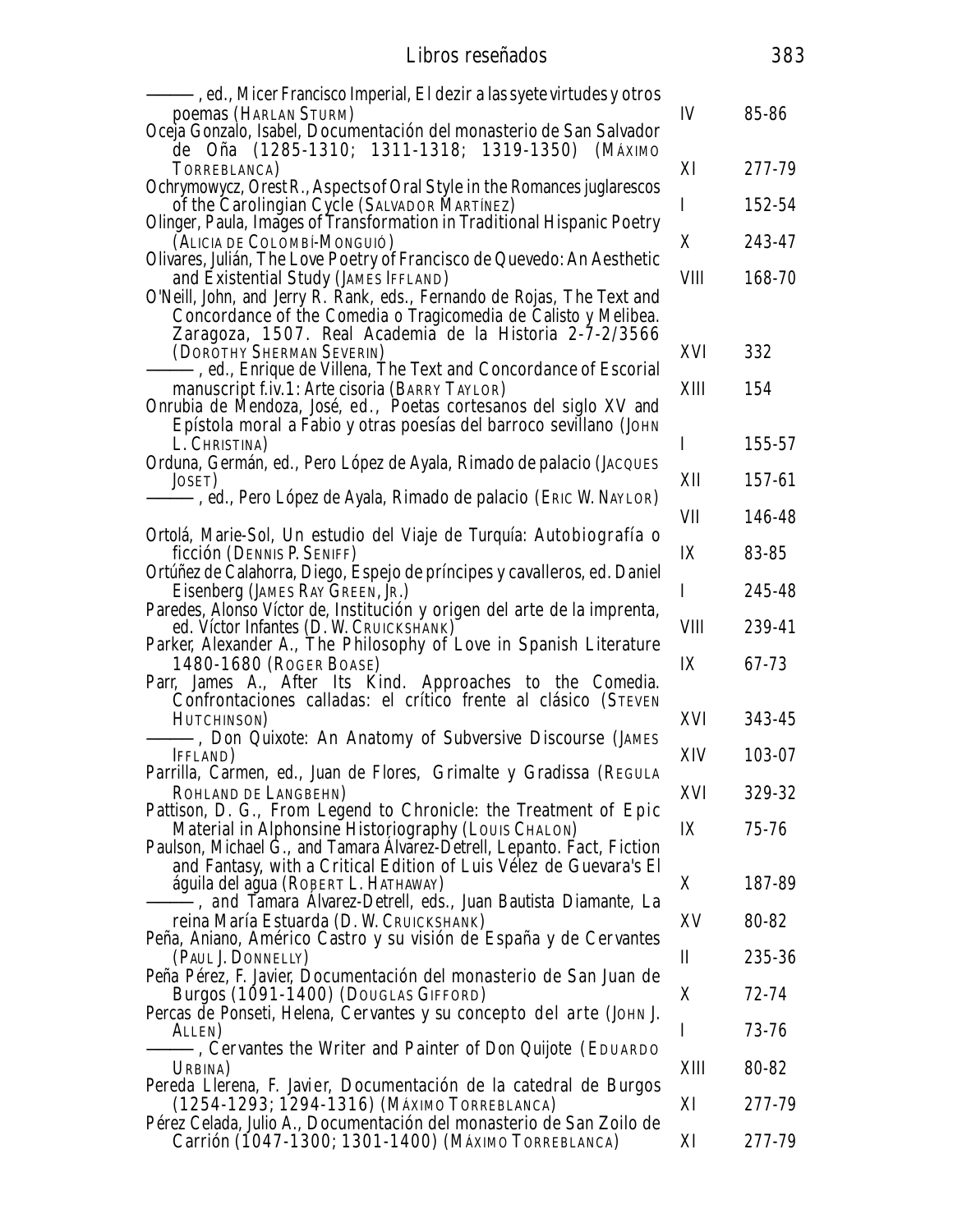| Pérez Priego, Miguel Angel, ed., Códice de autos viejos. Selección                                                                         |             |        |
|--------------------------------------------------------------------------------------------------------------------------------------------|-------------|--------|
| (BARRY TAYLOR)                                                                                                                             | XV          | 161-62 |
| Perry, T. A., The Moral Proverbs of Santob de Carrión: Jewish Wisdom<br>in Christian Spain (JACQUES JOSET)                                 | XII         | 258-62 |
| Pharies, David A., The Origin and Development of the Ibero-Romance<br>-nc-/-ng- Suffixes (JOEL RINI)                                       | XV          | 82-83  |
| -, Structure and Analogy in the Playful Lexicon of Spanish (Fred                                                                           |             |        |
| HODCROFT)<br>Phillips, Gail, The Imagery of the Libro de Buen Amor (LOUISE O.                                                              | XIII        | 67-68  |
| VASVARI)                                                                                                                                   | IX          | 79-82  |
| The Poem of the Cid, ed. Ian Michael, trans. Rita Hamilton and Janet<br>Perry (RUTH H. WEBBER)                                             | I           | 65-66  |
| Poulter, Virgil L., An Introduction to Old Spanish: A Guide to the Study                                                                   |             |        |
| of the History of Spanish with Selected Readings (STEVEN N.<br>DWORKIN)                                                                    | XV          | 251-52 |
| Powell, Brian, <i>Epic and Chronicle. The Poema de mio Cid and the</i>                                                                     |             |        |
| Crónica de veinte reyes (GEOFFREY WEST)<br>Profeti, Maria Grazia, La collezione Diferentes autores<br>(D.W.                                | <b>VIII</b> | 68-69  |
| CRUICKSHANK)                                                                                                                               | XV          | 262-64 |
| Quevedo, Francisco de, El buscón, ed. Pablo Jauralde Pou (VICTORIANO<br>RONCERO LÓPEZ)                                                     | XV          | 75-77  |
| -, <i>Poems to Lisi,</i> ed. D. Gareth Walters (Eric M. Furr)                                                                              | XV          | 261-62 |
| -, <i>La vida del Buscón llamado Don Pablos</i> , ed. Domingo Ynduráin<br>(WILLIAM H. CLAMURRO)                                            | V           | 71-73  |
| -, Virtud militante, ed. Alfonso Rey (WILLIAM H. CLAMURRO)                                                                                 |             |        |
|                                                                                                                                            | XI          | 86-88  |
| Ramírez, Frank Anthony, ed., Tratado de la comunidad (Biblioteca de El<br>Escorial MS. &-II-8) (REGULA ROHLAND DE LANGBEHN)                |             |        |
|                                                                                                                                            | XIII        | 153-54 |
| Ramoneda, Arturo M., ed., Gonzalo de Berceo, Signos que aparecerán<br>antes del Juicio Final, Duelo de la Virgen, Martirio de San Lorenzo  |             |        |
| (BRIAN DUTTON)                                                                                                                             | VI          | 77-78  |
| Rank, Jerry R., and John O'Neill, eds., Fernando de Rojas, The Text and<br>Concordance of the Comedia o Tragicomedia de Calisto y Melibea. |             |        |
| Zaragoza, 1507. Real Academia de la Historia 2-7-2/3566                                                                                    |             |        |
| (DOROTHY SHERMAN SEVERIN)<br>Read, Malcolm K., The Birth and Death of Language: Spanish                                                    | XVI         | 332    |
| Literature and Linguistics: 1300-1700 (MARK JOHNSTON)                                                                                      | VIII        | 159-62 |
| –, Juan Huarte de San Juan (MARY LEE COZAD)                                                                                                | V           | 232-35 |
| Visions in Exile. The Body in Spanish Literature and<br>Linguistics: 1500-1800 (ALISON WEBER)                                              | XV          | 162-63 |
| Rebull, Nolasc, ed., Jaume de Voràgine, <i>Llegende àuria</i> (CURT WITTLIN)                                                               |             |        |
| Redondo, Augustin, Antonio de Guevara et l'Espagne de son temps                                                                            | III         | 306-08 |
| (PILAR CONCEJO)                                                                                                                            | $\mathbb I$ | 68-70  |
| , ed., <i>L'Humanisme dans les lettres espagnols</i> (Frederick A. de<br>ARMAS)                                                            | IV          | 178-80 |
| Reichenberger, Kurt and Roswitha, Bibliographisches Handbuch der                                                                           |             |        |
| Calderón-Forschung/Manual bibliográfico calderoniano (HANNAH                                                                               | V           |        |
| E. BERGMAN)<br>Reinosa, Rodrigo de, Poesías de germanía, ed. María Inés Chamorro                                                           |             | 75-77  |
| Fernández (Víctor INFANTES)                                                                                                                | XV          | 255-56 |
| Resnick, Melvyn C., Introducción a la historia de la lengua española                                                                       |             |        |
|                                                                                                                                            |             |        |
| (THOMAS A. LATHROP)<br>Rhodes, D.E., Catalogue of Books Printed in Spain and of Spanish                                                    | VI          | 239-40 |
| Books Printed Elsewhere in Europe before 1601 now in the British<br>Library, 2nd ed. (DANIEL EISENBERG)                                    | XIV         | 287-93 |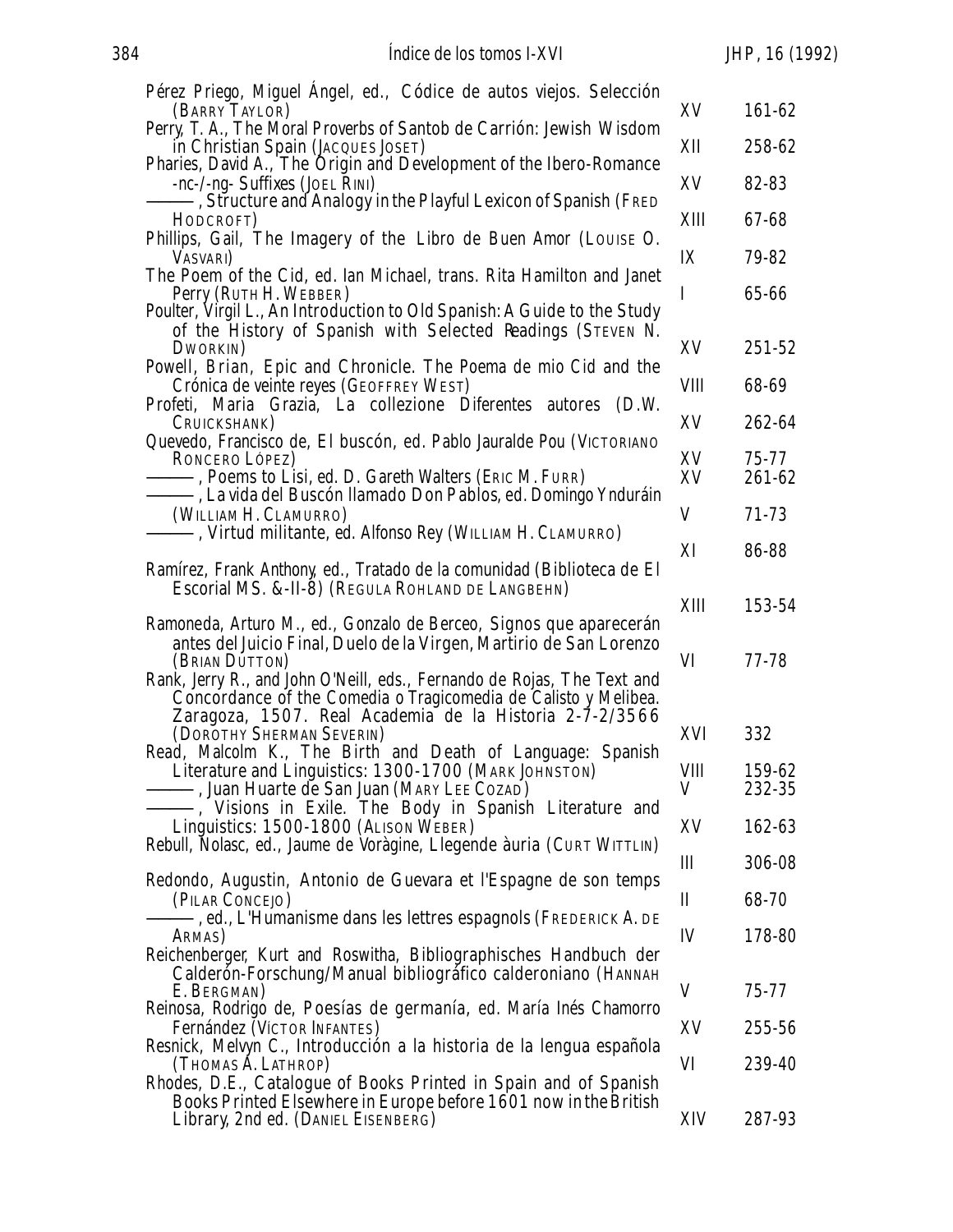| maesiras de la picaresca española (HENSLEY C. WOODBRIDGE)                                                                                                                                                     |          |                  |
|---------------------------------------------------------------------------------------------------------------------------------------------------------------------------------------------------------------|----------|------------------|
| Riley, E.C., Don Quixote (EDUARDO URBINA)<br>Rivers, Elias, Quixotic Scriptures: Essays on the Textuality of Hispanic                                                                                         | V<br>XII | 69-70<br>269-70  |
| Literature (MALCOLM K. READ)                                                                                                                                                                                  | VШ       | 157-58           |
| Rodríguez, Evangelina, and Antonio Tordera, Calderón y la obra corta<br>dramática del siglo XVII (JOSÉ-MARÍA DÍEZ BORQUE)<br>Rodríguez de Lena, Pero, <i>El Passo Honroso de Suero de Quiñones</i> , ed.      | IX       | 178-81           |
| Amancio Labandeira Fernández (STELIO CRO)                                                                                                                                                                     | III      | 185-85           |
| Rodríguez M. Montalvo, Sagrario, ed., Alfonso X, Lapidario (Según el<br>manuscrito escurialense h.l. 15) (ANTHONY J. CÁRDENAS)                                                                                | VI       | 157-59           |
| Rogers, Edith Randam, The Perilous Hunt: Symbols in Hispanic and<br>European Balladry (MITCHEL D. TRIWEDI)                                                                                                    | V        | 162-63           |
| Rohland de Langebehn, Regula, ed., Triste deleytaçión (E. MICHAEL<br>GERLI)                                                                                                                                   | IX       | 169-71           |
| -, ed., Ludovico Scrivá, <i>Veneris tribunal</i> (Patricia E. Grieve)                                                                                                                                         | VII      | 214-16           |
| Rojas, Fernando de, Celestina, ed. Miguel Marciales (KATHLEEN KISH)                                                                                                                                           | XIV      | 79-87            |
| -, <i>Celestina</i> , ed. Peter Russell (JULIO RODRÍGUEZ-PUÉRTOLAS)                                                                                                                                           | XVI      | 59-64            |
| -, <i>The Text and Concordance of the</i> Comedia o Tragicomedia de<br>Calisto y Melibea. Zaragoza, 1507. Real Academia de la Historia 2-<br>$7-2/3566$ , ed. Jerry R. Rank and John O'Neill (DOROTHY SHERMAN |          |                  |
| SEVERIN)                                                                                                                                                                                                      | XVI      | 332              |
| Roncero López, Victoriano, Historia y política en la obra de Quevedo<br>(JOSÉ LUIS SUÁREZ-GARCÍA)<br>Rosas de Oquendo, Mateo, Sátira hecha por Mateo Rosas de Oquendo                                         | XVI      | 342-43           |
| a las cosas que pasan en el Pirú, año de 1598, ed. Pedro Lasarte<br>(JUAN CARLOS CONDE LÓPEZ)                                                                                                                 | XV       | 165-67           |
| Rose, Constance, ed., with Timothy Oelman, Antonio Enriquez Gómez, Loa<br>sacramental de los siete planetas (MICHAEL MCGAHA)<br>El rrey Guillelme, ed. John R. Maier (STEVEN D. KIRBY)                        | XI<br>X  | 275-77<br>249-50 |
| Ruano, J.M., and J.E. Varey, eds., Lope de Vega, Peribáñez y el<br>Comendador de Ocaña (MARY GAYLORD RANDEL)                                                                                                  | V        | 166-67           |
| Rubert de Ventós, Savier, El laberinto de la hispanidad (ROGER BOASE)                                                                                                                                         | XI       | 185-87           |
| Ruiz, Juan, <i>The Book of the Archpriest of Hita</i> , trans. Mack Singleton<br>(JOHN E. KELLER)                                                                                                             | L        | 240-41           |
| -, <i>Libro de buen amor</i> , ed. G.B. Gybbon-Monypenny (MARGHERITA<br>MORREALE)<br>Ruiz, María Cecilia, Literatura y política: el Libro de los estados y el                                                 | XIV      | 143-57           |
| Libro de las armas <i>de don Juan Manuel</i> (HUGO OSCAR BIZZARRI)                                                                                                                                            | XV       | 155-57           |
| Ruiz Casanova, José Francisco, ed., Conde de Villamediana, Poesía<br><i>impresa completa</i> (FREDERICK A. DE ARMAS)<br>Ruiz de la Cuesta, Antonio, <i>El legado doctrinal de Quevedo. Su</i>                 | XVI      | 78-80            |
| dimensión política y filosófico-jurídica (HENRY ETTINGHAUSEN)                                                                                                                                                 | IX       | 177              |
| Russell, Peter, ed., Fernando de Rojas, La Celestina (JULIO RODRÍGUEZ-                                                                                                                                        |          |                  |
| PUÉRTOLAS)<br>Salinas, Juan de, <i>Poesías humanas</i> , ed. Henry Bonneville (CHRISTOPHER                                                                                                                    | XVI      | 59-64            |
| MAURER)<br>Salstad, M. Louise, The Presentation of Women in Spanish Golden Age                                                                                                                                | XIII     | 77-78            |
| Literature. An Annotated Bibliography (NANCY K. MAYBERRY)                                                                                                                                                     | VI       | 165-66           |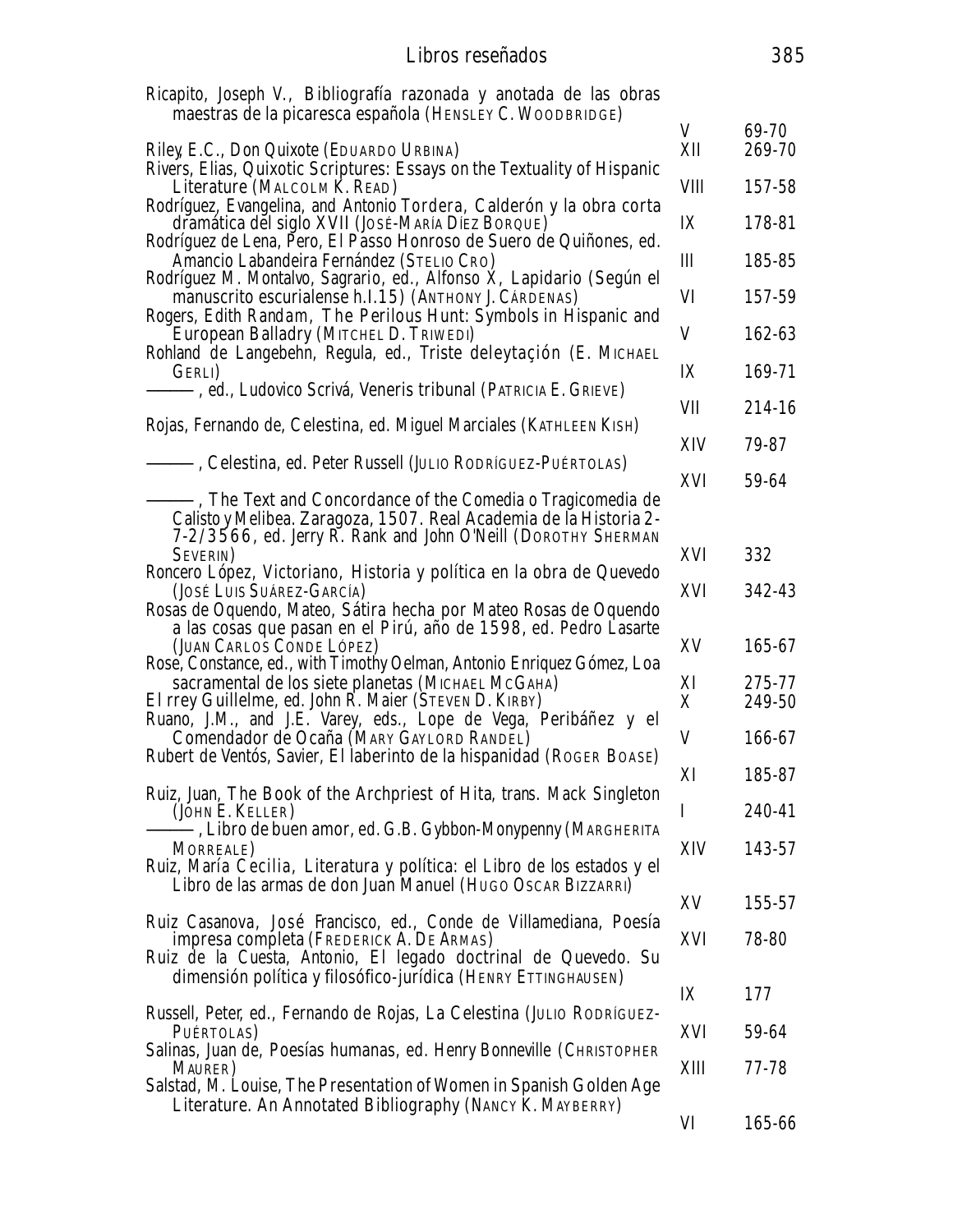| Sampayo Rodríguez, José Ramón, <i>Rasgos erasmistas de la locura del</i><br>Licenciado Vidriera de Miguel de Cervantes (FRANCISCO MÁRQUEZ<br>VILLANUEVA)                                                                      | XIII         | 82-83           |
|-------------------------------------------------------------------------------------------------------------------------------------------------------------------------------------------------------------------------------|--------------|-----------------|
| San Pedro, Diego de, Diego de San Pedro's Cárcel de Amor: A Critical<br>Edition, ed. Ivy A. Corfis (CARMEN PARRILLA GARCÍA)                                                                                                   |              |                 |
| -, <i>Tractado de amores de Arnalte y Lucenda</i> , ed. Ivy A. Corfis                                                                                                                                                         | XIV          | 187-89          |
| (REGULA ROHLAND DE LANGBEHN)<br>Santillana, Iñigo López de Mendoza, Marqués de, Los sonetos "al itálico<br>modo," ed. Maxim P. A. M. Kerkhof and Dirk Tuin (DEREK C. CARR)                                                    | XI           | 81-84           |
| Santob de Carrión, Proverbios morales, ed. Theodore A. Perry (JACQUES                                                                                                                                                         | X            | 74-77           |
| JOSET)<br>Scales, Sara M. and James R. Chatham, Western European Dissertations                                                                                                                                                | X            | 171-77          |
| on the Hispanic and Luso-Brazilian Languages and Literatures: A<br>Retrospective Index (HARRY F. WILLIAMS)                                                                                                                    | <b>VIII</b>  | 67              |
| Scholberg, Kenneth R., Introducción a la poesía de Gómez Manrique<br>(HARRY SIEBER)<br>Schwartz Lerner, Lía, Quevedo: discurso y representación (JULIÁN                                                                       | <b>VIII</b>  | 162-64          |
| OLIVARES)<br>Scrivá, Ludovico, Veneris tribunal, ed. Regula Rohland de Langbehn                                                                                                                                               | XII          | 165-67          |
| (PATRICIA E. GRIEVE)                                                                                                                                                                                                          | VII          | 214-16          |
| Sem Tob, <i>Glosas de sabiduria</i> , ed. Agustín García Calvo (ERIC W.<br>NAYLOR)                                                                                                                                            | I            | 68-71           |
| Seniff, Dennis P., ed., Alfonso XI, Libro de la monteria: Based on<br><i>Escorial MS Y.II.19</i> (JOHN E. KELLER)                                                                                                             | VII          | 144-46          |
| Séphiha, Haïm Vidal, L'Agonie des judéo-espagnols (LEONIE F. SACHS)                                                                                                                                                           | $\mathbf{I}$ | 64-66           |
| Un sermón castellano del siglo XV, ed. Ronald E. Surtz (E. MICHAEL<br>GERLI)                                                                                                                                                  | VII          | 150-51          |
| Severin, Dorothy Sherman, ed., Cancionero de Martínez de Burgos<br>(RICHARD P. KINKADE)                                                                                                                                       | II           | 227-28          |
| Sharrer, Harvey L., A Critical Bibliography of Hispanic Arthurian<br>Material. I. Texts: The Prose Romance Cycles (HARRY F. WILLIAMS)                                                                                         | Ш            | 182-83          |
| , The Legendary History of Britain in Lope García de Salazar's<br>Libro de las bienandanzas e fortunas (HARRY WILLIAMS)                                                                                                       |              |                 |
| Shergold, N. D., Los corrales de comedias de Madrid: 1632-1745.                                                                                                                                                               | IV           | 176-77          |
| Reparaciones y obras nuevas. Estudio y documentos (JOSÉ LUIS<br>Suárez García)<br>Shergold, N.D., and J. E. Varey, eds., <i>Genealogía, origen y noticias de los</i><br><i>comediantes de España</i> (José María Díez Borque) | XV           | 173-75          |
| Siete siglos de autores españoles (DANIEL EISENBERG)                                                                                                                                                                          | XIV<br>XVI   | 112-14<br>66-66 |
| Sinapia. A Classical Utopia of Spain, ed. Stelio Cro (JOSEPH V.<br>RICAPITO)                                                                                                                                                  | L            | 250-51          |
| Singleton, Mack, trans., Juan Ruiz, The Book of the Archpriest of Hita<br>(JOHN E. KELLER)                                                                                                                                    | T            | 240-41          |
| Smith, Colin, The Making of the Poema de Mio Cid (THOMAS<br>MONTGOMERY)<br>Smith, Paul Julian, The Body Hispanic: Gender and Sexuality in Spanish                                                                             | VIII         | $7 - 16$        |
| and Spanish American Literature (MALCOLM K. READ)                                                                                                                                                                             | XV           | 140-48          |
| , Quevedo on Parnassus: Allusive Context and Literary Theory<br>in the Love-Lyric (WILLIAM H. CLAMURRO)                                                                                                                       | XII          | 68-70           |
| , Writing in the Margin. Spanish Literature of the Golden Age<br>(RUTH EL SAFFAR)                                                                                                                                             | XIII         | 160-62          |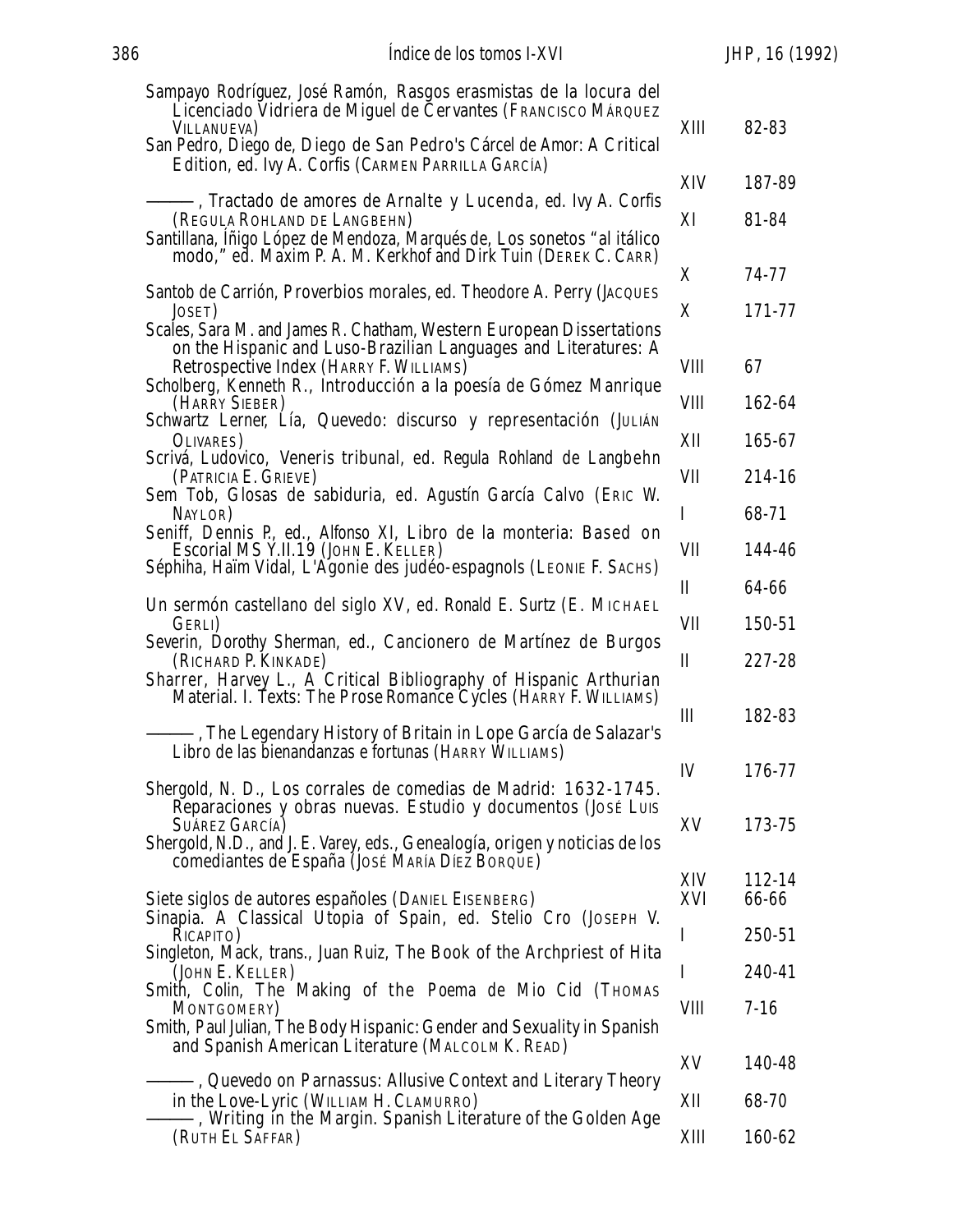| Snow, Joseph, Celestina <i>by Fernando de Rojas: An Annotated</i>                                                                                                                                                                 |          |        |
|-----------------------------------------------------------------------------------------------------------------------------------------------------------------------------------------------------------------------------------|----------|--------|
| Bibliography of World Interest, 1930-1085 (DENNIS P. SENIFF)                                                                                                                                                                      | X        | 184-85 |
| -, The Poetry of Alfonso X, El Sabio: A Critical Bibliography<br>(KATHLEEN KULP-HILL)                                                                                                                                             | Ш        | 308-10 |
| —, ed., Joseph de Valdivielso, <i>Auto famoso de la descensión de</i><br>Nuestra Señora en la santa yglesia de Toledo (JOSEPH ARIAS)                                                                                              | VIII     | 76-78  |
| Solé-Leris, Amadeu, <i>The Spanish Pastoral Novel</i> (JUAN BAUTISTA<br>AVALLE-ARCE)                                                                                                                                              | V        | 163-64 |
| Solomon, Michael, ed. and trans., The Mirror of Coitus: A Translation<br>and Edition of the Fifteenth-Century Speculum al foderi (JOSEPH J.<br>GWARA)<br>Spadaccini, Nicholas, and Anthony N. Zahareas, eds., La vida y hechos de | XIV      | 181-85 |
| Estebanillo González hombre de buen humor. Compuesto por el<br><i>mesmo</i> (RICHARD BJORNSON)                                                                                                                                    | IV       | 97-99  |
| Sponsler, Lucy A., Women in the Medieval Spanish Epic and Lyric<br><b>Traditions (EDITH R. ROGERS)</b>                                                                                                                            | L        | 154-55 |
| Stoll, Anita K., ed., Lope de Vega, <i>La noche de San Juan</i> (ROBERT L.<br>FIORE)                                                                                                                                              | XШ       | 164    |
| Stroud, Matthew D., ed., Pedro Calderón de la Barca, <i>Celos aun del aire</i><br><i>matan</i> (GORDON H. SUMNER)                                                                                                                 | V        | 240    |
| -, Fatal Union. A Pluralistic Approach to the Spanish Wife-<br>Murder Comedias (EDWARD H. FRIEDMAN)                                                                                                                               | XV       | 170-72 |
| Studies in Honor of Everett W. Hesse, ed. José A. Madrigal and William<br>C. McCrary (AUGUSTA E. FOLEY)                                                                                                                           | VI       | 169-71 |
| Studies in Honor of Ruth Lee Kennedy, ed. Vern G. Williamsen, and A.F.<br>Michael Atlee (HARLAN STURM)                                                                                                                            | Ш        | 313-15 |
| Stúñiga, Lope de, Poesías, ed. Jeanne Battesti-Pelegrin (ALICIA DE<br>COLOMBÍ-MONGUIÓ)                                                                                                                                            | VШ       | 71-73  |
| Sullivan, Henry W, Calderón in the German Lands and the Low<br>Countries: His Reception and Influence, 1654-1980 (DEBORAH J.                                                                                                      |          |        |
| HILL)<br>, Tirso de Molina & the Drama of the Counter Reformation (C.                                                                                                                                                             | IX       | 262-64 |
| <b>ALAN SOONS</b> )<br>-, Tirso de Molina & the Drama of the Counter Reformation.                                                                                                                                                 | II       | 145-47 |
| Answer by Sullivan and reply by Soons<br>Surtz, Ronald E., The Guitar of God. Gender, Power, and Authority in                                                                                                                     | III      | 317-19 |
| the Visionary World of Mother Juana de la Cruz (1481-1534)<br>(MARY S. GOSSY)                                                                                                                                                     | XV       | 158-59 |
| -, ed., Un sermón castellano del siglo XV (E. MICHAEL GERLI)                                                                                                                                                                      | VII      | 150-51 |
| Swietlicki, Catherine, <i>Spanish Christian Cabala: The Works of Luis de</i><br>León, Santa Teresa de Jesús, and San Juan de la Cruz (ROGER<br>BOASE)<br>Szmuk, Szilvia E., and Hannah E. Bergman, A Catalogue of Comedias        | XI       | 271-73 |
| Sueltas in the New York Public Library (MILDRED V. BOYER)                                                                                                                                                                         | VI       | 256-59 |
| Tamariz, Cristóbal de, <i>Novelas en verso</i> , ed. Donald McGrady<br>(FREDERICK A. DE ARMAS)                                                                                                                                    | $\bf{l}$ | 72-73  |
| Taranta, Valescus de, <i>Regimiento contra la peste</i> , ed. María Purificación<br>Zabía (Thomas M. Capuano)                                                                                                                     | XII      | 54-56  |
| Tárrega, Francisco Agustín, El prado de Valencia, ed. José Luis Canet<br>Valles (ROBERT L. FIORE)                                                                                                                                 | X        | 265-66 |
| Tate, R.B., and Ian Macpherson, eds., Juan Manuel, <i>Libro de los estados</i><br>(HARLAN STURM)                                                                                                                                  | I        | 67-68  |
| ter Horst, Robert, <i>Calderón. The Secular Plays</i> (DEBORAH J. HILL)                                                                                                                                                           | VII      | 157-58 |
| Textos y concordancias de la obra completa de Juan Manuel, ed.<br>Reinaldo Ayerbe-Chaux (BARRY TAYLOR)                                                                                                                            | XШ       | 151-52 |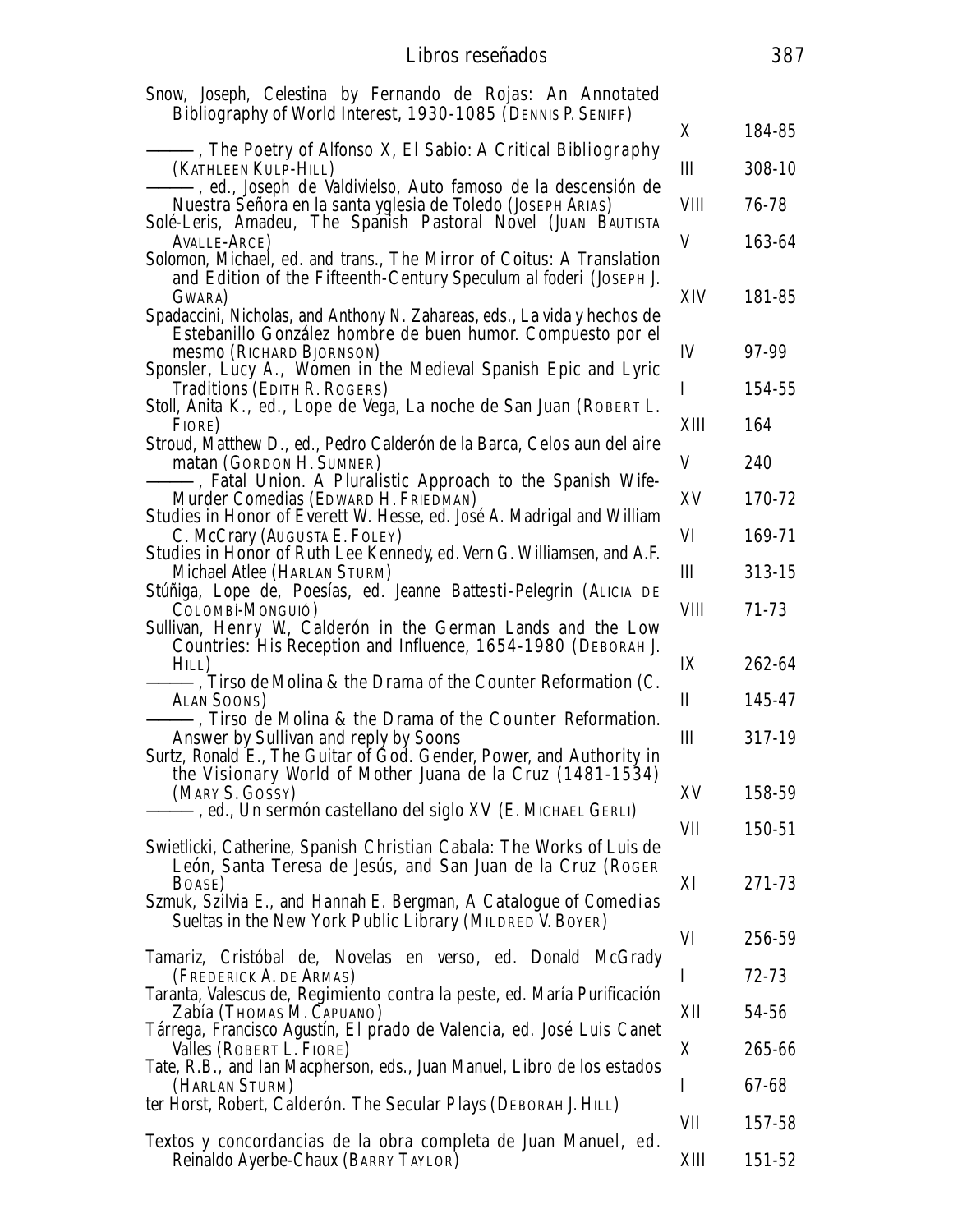| 388 | Indice de los tomos I-XVI                                                                                                                                                                                                       |             | JHP, 16 (1992)   |
|-----|---------------------------------------------------------------------------------------------------------------------------------------------------------------------------------------------------------------------------------|-------------|------------------|
|     | Tonos a lo divino y a lo humano, ed. Rita Goldberg (ELIZABETH TERESA<br>Howe)                                                                                                                                                   | VI          | 254-56           |
|     | Torquemada, Antonio de, Jardín de flores curiosas, ed. Giovanni Allegra<br>(MARY LEE COZAD)<br>Tratado de la comunidad, ed. Frank Anthony Ramírez <i>(Biblioteca de El</i>                                                      | VIII        | 243-47           |
|     | <i>Escorial MS. &amp;-II-8</i> ) (REGULA ROHLAND DE LANGBEHN)                                                                                                                                                                   | XIII        | 153-54           |
|     | <i>Tratado notable de amor</i> , ed. Juan Fernández Jiménez (PATRICIA E.<br>GRIEVE)                                                                                                                                             | X           | 247-49           |
|     | Triste deleytación. An Anonymous Fifteenth Century Castilian<br>Romance, ed. E. Michael Gerli (ANTONIO GARGANO)<br>Tuin, Dirk, and Maxim P.A.M. Kerkhof, eds., Iñigo López de Mendoza,                                          | X           | 77-80            |
|     | Marqués de Santillana, Los sonetos "al itálico modo" (DEREK C.<br>CARR)<br><i>Two Jesuit Ahab Dramas, ed. Nigel Griffin (LEICESTER BRADNER)</i>                                                                                 | X           | 74-77            |
|     | Tyler, Richard W., and Sergio D. Elizondo, The Characters, Plots and                                                                                                                                                            | II          | $70 - 71$        |
|     | Settings of Calderón's Comedias (DEBORAH J. HILL)                                                                                                                                                                               | V           | 170-71           |
|     | Urbina, Eduardo. Principios y fines del Quijote (STEVEN HUTCHINSON)<br>Valdivielso, Joseph de, Auto famoso de la descensión de Nuestra Señora                                                                                   | XVI         | 336-37           |
|     | en la santa yglesia de Toledo, ed. Joseph Snow (RICARDO ARIAS)                                                                                                                                                                  | <b>VIII</b> | 76-78            |
|     | Vaquero, Mercedes, Tradiciones orales en la historiografía de fines de<br>la Edad Media (LOUIS CHALON)                                                                                                                          | XIV         | 185-86           |
|     | Varey, J.E. and J.M. Ruano, eds., Lope de Vega, Peribáñez y el<br>Comendador de Ocaña (MARY GAYLORD RANDEL)<br>-, and N.D. Shergold, <i>Los arriendos de los corrales de comedias</i>                                           | V           | 166-67           |
|     | de Madrid: 1587-1719. (JOHN J. ALLEN)<br>-, and N.D. Shergold, eds., <i>Genealogía, origen y noticias de los</i>                                                                                                                | XIV         | 111-12           |
|     | comediantes de España (JOSÉ MARÍA DÍEZ BORQUE)<br>Vázquez, Luis, ed., Tirso de Molina, Diálogos teológicos y otros versos                                                                                                       | XIV         | 112-14           |
|     | diseminados (MARIO E. TRUBIANO)<br>Vega Carpio, Lope de, El amor enamorado, ed. John B. Wooldridge                                                                                                                              | XV          | 78-79            |
|     | (VERN G. WILLIAMSEN)<br>-, <i>Cartas</i> , ed. Nicolás Marín (MARGARITA LEVISI)<br>-, Las hazañas del segundo David. Auto sacramental autógrafo y                                                                               | IV<br>X     | 91-92<br>86-88   |
|     | desconocido, ed. Juan Bautista Avalle-Arce and Gregorio C. Martín (D.<br>W. CRUICKSHANK)<br>-, <i>Lírica</i> , ed. José Manuel Blecua (Thomas E. Case)<br>-, <i>La noche de San Juan</i> , ed. Anita K. Stoll (ROBERT L. FIORE) | IX<br>V     | 261-62<br>239-41 |
|     | ——, <i>Peribáñez y el Comendador de Ocaña</i> , ed. J.M. Ruano and J.E.                                                                                                                                                         | XIII        | 164-65           |
|     | Varey (MARY GAYLORD RANDEL)<br>-, El perro del hortelano, ed. Victor Dixon (LOUIS C. PÉREZ)                                                                                                                                     | V           | 166-67           |
|     | -, <i>San Diego de Alcalá</i> , ed. Thomas E. Case (Carol Bingham                                                                                                                                                               | V           | 237-38           |
|     | <b>KIRBY</b> )<br>Vélez de Guevara, Luis, El diablo cojuelo, ed. Angel R. Fernández and                                                                                                                                         | XIV         | 194-96           |
|     | Ignacio Arellano (ANN E. WILTROUT)<br>Venegas, Alejo, <i>Primera parte de las diferencias de libros que hay en el</i><br>universo, prólogo de Daniel Eisenberg (FRANCISCO MÁRQUEZ                                               | XIV         | 193-94           |
|     | <b>VILLANUEVA</b><br>Vespertino Rodríguez, Antonio, ed., Leyendas aljamiadas y moriscas                                                                                                                                         | IX          | 172-75           |
|     | sobre personajes bíblicos (OTTMAR HEGYI)<br>La vida y hechos de Estebanillo González, ed. Nicholas Spadaccini and                                                                                                               | VIII        | 246-47           |
|     | Anthony N. Zahareas (RICHARD BJORNSON)                                                                                                                                                                                          | IV          | 97-99            |
|     | Vides de sants rosselloneses, ed. Charlotte S.M. Kniazzeh and Edward J.<br>Neugaard (CURT WITTLIN)                                                                                                                              | Ш           | 306-08           |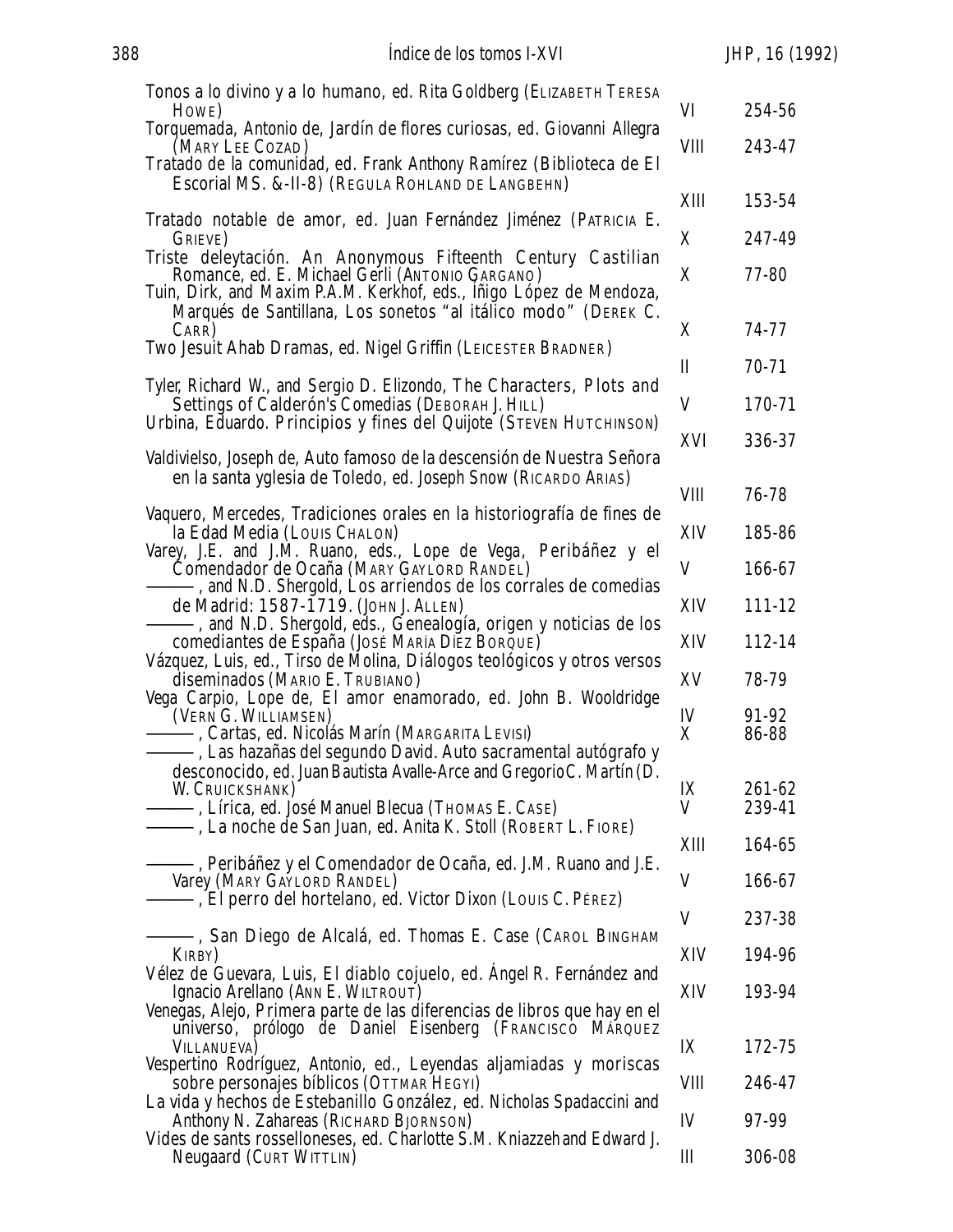| Libros reseñados                                                                                                                                                                                                                               |           | 389              |
|------------------------------------------------------------------------------------------------------------------------------------------------------------------------------------------------------------------------------------------------|-----------|------------------|
| Viera, David J., Medieval Catalan Literature: Prose and Drama<br>(PATRICIA J. BOEHNE)<br>Villegas, Antonio de, et al., El Abencerraje (Novela y romancero), ed.                                                                                | XIII      | $71 - 72$        |
| Francisco López Estrada (COLBERT I. NEPAULSINGH)                                                                                                                                                                                               | V         | 61-64            |
| Villamediana, Conde de, Poesía impresa completa, ed. José Francisco<br>Ruiz Casanova (FREDERICK A. DE ARMAS)<br>Villena, Enrique de, The Text and Concordance of Escorial manuscript<br>f.iv. 1: Arte cisoria, ed. John O'Neill (BARRY TAYLOR) | XVI       | 78-80            |
|                                                                                                                                                                                                                                                | XIII      | 154              |
| -, <i>Tratado de la consolación</i> , ed. Derek C. Carr (COLBERT I.<br>NEPAULSINGH)                                                                                                                                                            | IV        | 263-65           |
| Voràgine, Jaume de, <i>Llegenda àuria</i> , ed. Nolasc Rebull (CURT WITTLIN)                                                                                                                                                                   | Ш         | 306-08           |
| Vranich, Stanko B., ed., Juan de Arguijo, <i>Obra completa</i> (ARTHUR TERRY)                                                                                                                                                                  | X         | 185-87           |
| Walker, Roger M., ed., El cavallero Placidas (MS. Esc. h-I-13)<br>(CRISTINA GONZÁLEZ)                                                                                                                                                          | VШ        | 70-71            |
| Walters, D. Gareth, ed., Francisco de Quevedo, <i>Poems to Lisi</i> (ERIC M.<br>FURR)<br>-, <i>The Poetry of Francisco de Aldana</i> (Elias L. Rivers)                                                                                         | XV<br>XII | 261-62<br>267-68 |
| Watson, Anthony, ed., Juan de la Cueva, Bernardo del Carpio (HARRY<br>SIEBER)                                                                                                                                                                  | I         | $71 - 72$        |
| Weber, Alison, Teresa of Avila and the Rhetoric of Femininity<br>(ELIZABETH RHODES)                                                                                                                                                            | XIV       | 277-85           |
| Weddige, Hilkert, Die Historien vom Amadis auss Frankreich (DANIEL<br>EISENBERG)                                                                                                                                                               | I         | 157-58           |
| Weiger, John G., Hacia la comedia: de los valencianos a Lope (TERESA<br><b>LABARTA DE CHAVES)</b>                                                                                                                                              | IV        | 89-90            |
| Weiner, Jack, ed., Sebastián de Horozco, El cancionero (FRANCISCO<br>MÁRQUEZ VILLANUEVA)<br>-, En busca de la justicia social. Estudios sobre el teatro español                                                                                | П         | 67-68            |
| del Siglo de Oro (DANIEL L. HEIPLE)                                                                                                                                                                                                            | X         | 261-62           |
| Welles, Marcia L., Arachne's Tapestry: The Transformation of Myth in<br>Seventeenth-Century Spain (DAVID GARRISON)                                                                                                                             | XII       | 66-68            |
| Whinnom, Keith, La poesía amatoria de la época de los Reyes Católicos<br>(E. MICHAEL GERLI)                                                                                                                                                    | VII       | 60-61            |
| Wicks, Ulrich, Picaresque Narrative, Picaresque Fictions (ANNE CRUZ)                                                                                                                                                                           | XIV       | 297-99           |
| Wilkins, Constance L., and Heanon L. Wilkins, eds., Pero López de Ayala,<br>Coronica del rey don Pedro (ROBERT BRIAN TATE)                                                                                                                     | X         | 180-83           |
| Williamsen, Vern G., The Minor Dramatists of Seventeenth-Century<br>Spain (THOMAS A. O'CONNOR)<br>-, and A.F. Michael Atlee, eds., <i>Studies in Honor of Ruth Lee</i>                                                                         | VII       | 76-78            |
| <b>Kennedy (HARLAN STURM)</b>                                                                                                                                                                                                                  | Ш         | 313-15           |
| Williamson, Edwin, The Half-way House of Fiction. Don Quixote and<br>Arthurian Romance (J. B. HALL)                                                                                                                                            | X         | 258-60           |
| Wilson, Diana de Armas, Allegories of Love. Cervantes's Persiles y<br>Sigismunda (ANTONIO CRUZ CASADO)                                                                                                                                         | XV        | 260-61           |
| Wilson, Edward M., and Don W. Cruickshank, Samuel Pepys's Spanish<br><i>Plays</i> (J.G. CUMMINS)<br>Wilson, Margaret, Tirso de Molina (HENRY W. SULLIVAN)                                                                                      | V<br>Ш    | 171-73<br>97-99  |
| Wooldridge, John B., ed., Lope de Vega Carpio, El amor enamorado<br>(VERN G. WILLIAMSEN)                                                                                                                                                       | IV        | 91-92            |
| Wright, Roger, Late Latin and Early Romance in Spain and Carolingian<br><i>France</i> (MÁXIMO TORREBLANCA)                                                                                                                                     | VII       | 141-43           |
| Ximénez de Urrea, Pedro Manuel, Penitencia de amor (Burgos 1514),                                                                                                                                                                              |           |                  |
| ed. Robert L. Hathaway (NANCY F. MARINO)<br>Zabía, María Purificación, ed., Valescus de Taranta, Regimiento contra la                                                                                                                          | XV        | 159-60           |
| <i>peste</i> (Thomas M. Capuano)                                                                                                                                                                                                               | XII       | 54-56            |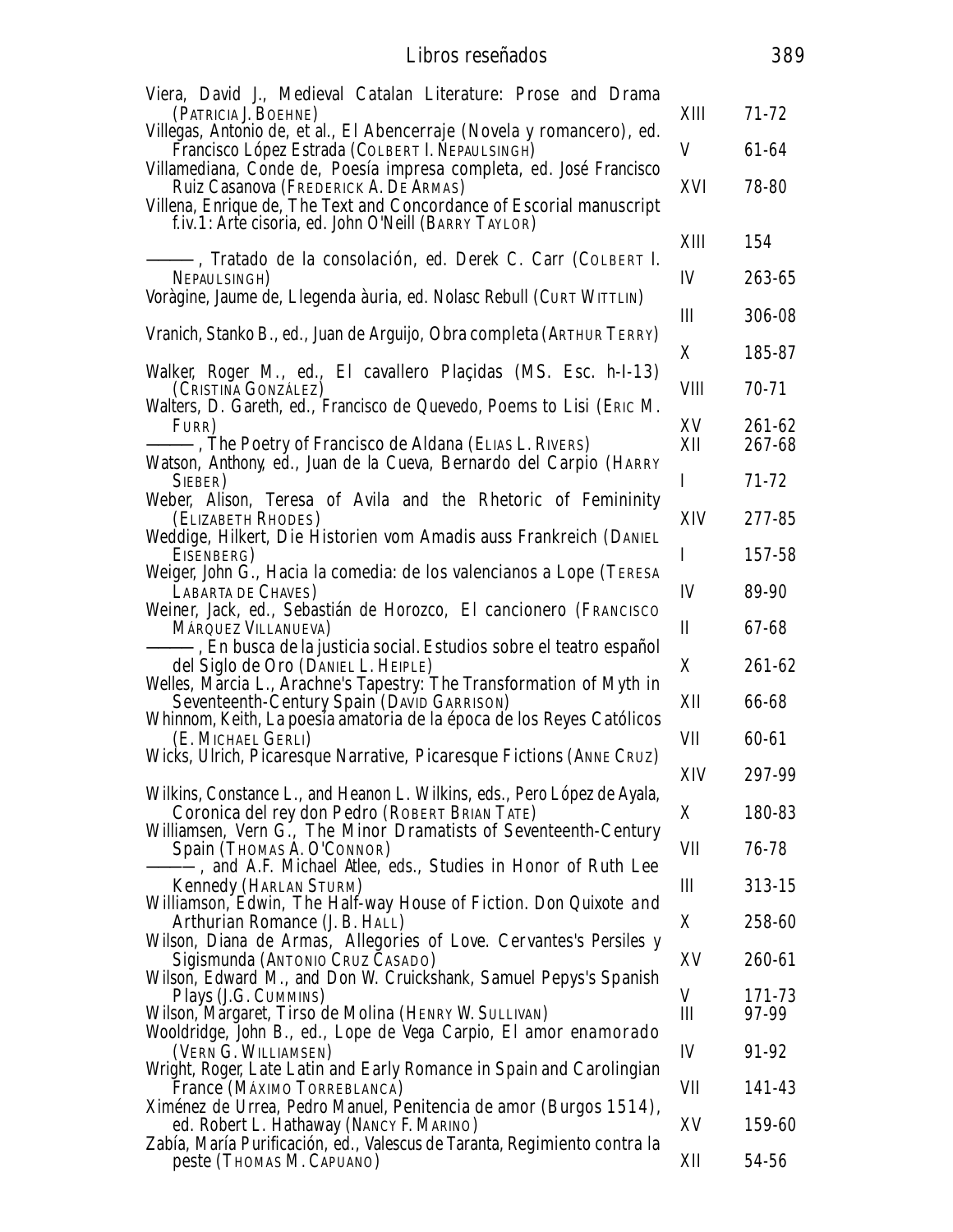| 390 | Indice de los tomos I-XVI                                                                                                                                                                |      | <i>JHP</i> , 16 (1992) |
|-----|------------------------------------------------------------------------------------------------------------------------------------------------------------------------------------------|------|------------------------|
|     | Zahareas, Anthony N., and Nicholas Spadaccini, eds., La vida y hechos de<br>Estebanillo González (RICHARD BJORNSON)<br>Zimic, Stanislav, Las Églogas de Garcilaso de la Vega (WILLIAM H. | IV   | 97-99                  |
|     | CLAMURRO)                                                                                                                                                                                | XIII | 75-76                  |
|     | Ziomek, Henry K., A History of Spanish Golden Age Drama (C. ALAN<br>SOONS)<br>Zorita, C. Angel, José J. Labrador, Ralph A. DiFranco, Cancionero de                                       | IX   | 257-61                 |
|     | poesías varias, Biblioteca de Palacio, MS. 617: Estudio preliminar,<br>numeración y relación de poemas, índices (NANCY R. MARINO)                                                        | VIII | 73-75                  |
|     | —, José J. Labrador, Ralph A. DiFranco, eds., <i>Cancionero de poesías</i><br>varias (siglos XV-XVI). Biblioteca de Palacio, MS 617 (NANCY F.<br>MARINO)                                 | XI   | 184-85                 |
|     | -, José J. Labrador, Ralph A. DiFranco, eds., Cartapacio de<br>Francisco Morán de la Estrella (CHRISTOPHER MAURER)                                                                       | XШ   | 158-59                 |

### **RESEÑADORES**

| Ackerman, Jane E. Álvarez de Miranda, Tratado sobre la monarquía                                                                                                                                                  |             |                    |
|-------------------------------------------------------------------------------------------------------------------------------------------------------------------------------------------------------------------|-------------|--------------------|
| colombina. Una utopía anti-ilustrada del siglo XVIII<br>-. Berceo, <i>Milagros de Nuestra Señora</i> , ed. Gerli                                                                                                  | VII<br>X    | 78-79<br>$71 - 72$ |
| Allen, John J. Cervantes, The Adventures of Don Quixote de la Mancha,<br>trans. Smollett                                                                                                                          | XI          | 84-86              |
| -. Close, The Romantic Approach to Don Quixote. A Critical<br>History of the Romantic Tradition in Quixote Criticism                                                                                              | III         | 92-94              |
| -. El Saffar, <i>Beyond Fiction: The Recovery of the Feminine in the</i><br><b>Novels of Cervantes</b><br>--------------. Percas de Ponseti, Cervantes y su concepto del arte                                     | IX<br>I     | 86-89<br>73-76     |
| ----------------. Varey, Los arriendos de los corrales de comedias de Madrid:<br>1587-1719.                                                                                                                       | XIV         | 111-12             |
| Arias, Ricardo. Valdivielso, Auto famoso de la descensión de Nuestra<br>Señora en la santa yglesia de Toledo, ed. Snow                                                                                            | <b>VIII</b> | 76-78              |
| Avalle-Arce, Juan Bautista. Aylward, Cervantes: Pioneer and Plagiarist                                                                                                                                            | VII         | 226-27             |
| -. Combet, <i>Cervantès ou les incertitudes du désir: Une approche</i><br>psychostructurale de l'oeuvre de Cervantès                                                                                              | VI          | 167-68             |
| -. Flores, The Compositors of the First and Second Madrid<br><b>Editions of Don Quixote</b><br>-. Solé-Leris, <i>The Spanish Pastoral Novel</i>                                                                   | I<br>V      | 159-61<br>163-64   |
| Bandera, Cesáreo. Molho, Cervantes: Raíces folklóricas<br>Bergman, Emilie. Calcraft, The Sonnets of Luis de Góngora                                                                                               | I<br>VII    | 248-50<br>74-75    |
| Bergman, Hannah E. Reichenberger, Bibliographisches Handbuch der<br>Calderón-Forschung/Manual bibliográfico calderoniano<br>Bernat Vistarini, Antonio. Bravo Vega, Esteban Manuel de Villegas                     | V           | 75-77              |
| (1589-1669). Fortuna crítica. La obra literaria: manuscritos e<br>impresos. Estudio biográfico                                                                                                                    | XVI         | 345-47             |
| Bianchini, Andrea. Ferguson, La versificación imitativa en Fernando de<br>Herrera                                                                                                                                 | VI          | 79-81              |
| Bizzarri, Hugo Oscar. Juan Manuel, Cinco tratados. Libro del cavallero et<br>del escudero. Libro de las tres razones. Libro enfenido. Tractado de<br>la asunción de la Virgen. Libro de la caça, ed. Ayerbe-Chaux |             |                    |
|                                                                                                                                                                                                                   | XIV         | 175-78             |
| -. Ruiz, Literatura y política: el Libro de los estados y el Libro de<br>las armas de don Juan Manuel<br>Bjornson, Richard. La vida y hechos de Estebanillo González, ed.                                         | XV          | 155-57             |
| Spadaccini and Zahareas                                                                                                                                                                                           | IV          | 97-99              |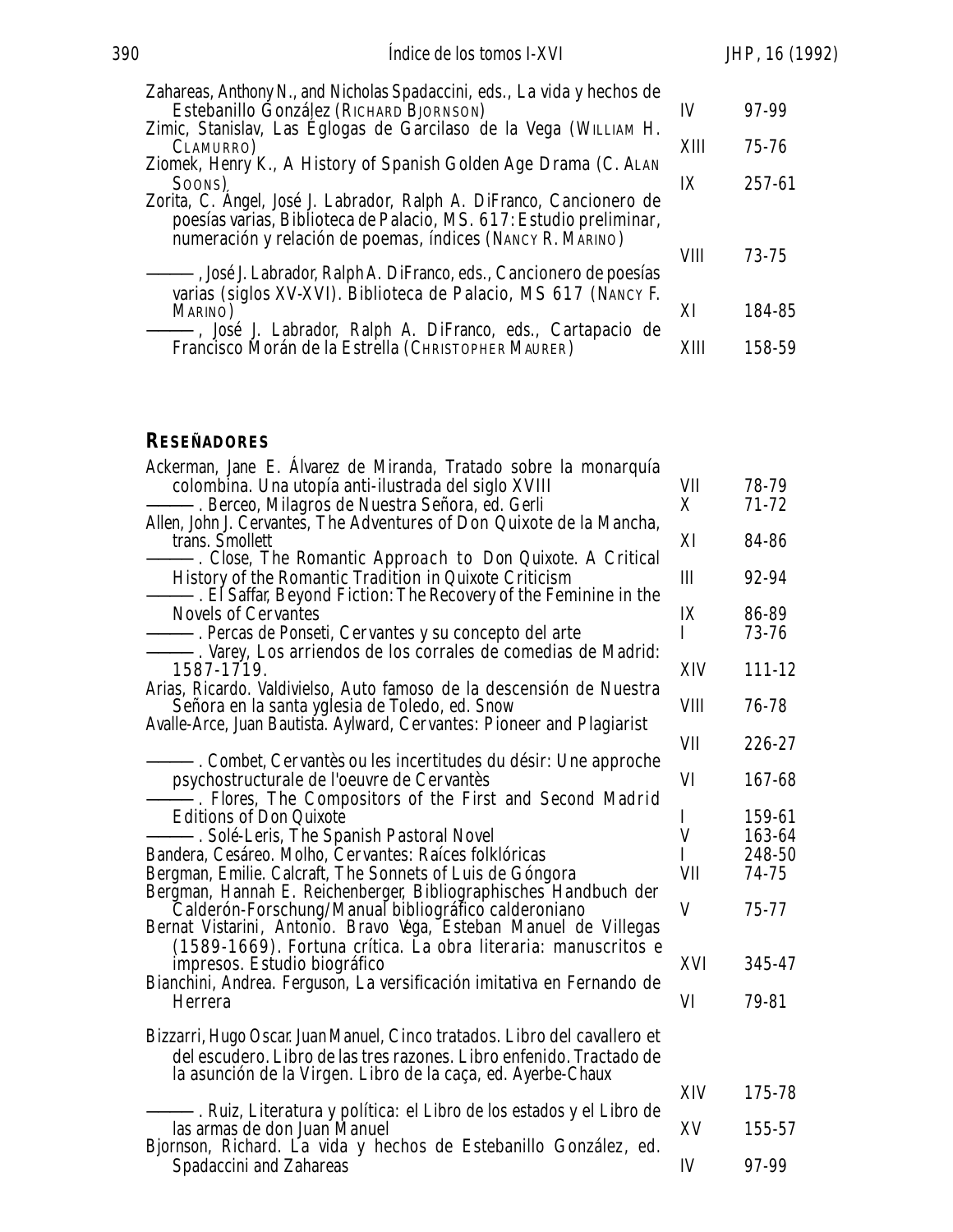| Reseñadores                                                                                                                                                                                                                                     |                   | 391                       |
|-------------------------------------------------------------------------------------------------------------------------------------------------------------------------------------------------------------------------------------------------|-------------------|---------------------------|
| Black, Robert G. Jones, <i>Hispanic Manuscripts and Printed Books in the</i>                                                                                                                                                                    |                   |                           |
| <b>Barberini Collection</b><br>Blue, William R. Calderón de la Barca, El castillo de Lindabrides, ed.                                                                                                                                           | IV                | 167-68                    |
| 'I'orres<br>—. Forastieri Braschi, <i>Aproximación estructual al teatro de Lope de</i>                                                                                                                                                          | XII               | 271                       |
| Vega<br>Boase, Roger Parker, The Philosophy of Love in Spanish Literature                                                                                                                                                                       | III               | 94-96                     |
| 1480-1680<br>-. Rubert de Ventós, <i>El laberinto de la hispanidad</i>                                                                                                                                                                          | IX<br>XI          | 67-73<br>185-87           |
| -. Swietlicki, <i>Spanish Christian Cabala: The Works of Luis de</i><br>León, Santa Teresa de Jesús, and San Juan de la Cruz                                                                                                                    | XI                | 271-73                    |
| Boehne, Patricia J. Viera, Medieval Catalan Literature: Prose and Drama                                                                                                                                                                         | XIII              | 71-72                     |
| Bolaños, Alvaro Félix. Motolinía, <i>Historia de los indios de la Nueva</i><br><i>España</i> , ed. Baudot<br>Bonner, Anthony. Lulli, <i>Opera Latina</i> , Vol. VII, ed. Harada                                                                 | X<br>$\mathbf{I}$ | 192-93<br>225-26          |
| Boyer, Mildred V. Bergman, A Catalogue of Comedias Sueltas in the New<br><b>York Public Library</b>                                                                                                                                             | VI                | 256-59                    |
| -. Szmuk, A Catalogue of Comedias Sueltas in the New York<br><b>Public Library</b><br>Bradner, Leicester. Two Jesuit Ahab Dramas, ed. Griffin<br>Burke, James F. El Libro de Alixandre, ed. Nelson                                              | VI<br>П<br>IV     | 256-59<br>70-71<br>171-74 |
| Capuano, Thomas M. Ketham, The Text and Concordance of the<br>Compendio de la humana salud, ed. Herrera<br>-. Taranta, <i>Regimiento contra la peste</i> , ed. Zabía<br>Cárdenas, Anthony J. Alfonso X, Cantigas de Santa María. Códice rico de | XII<br>XII        | 155-57<br>54-56           |
| El Escorial. Ms. escurialense T.I.1., trans. Filgueira Valverde                                                                                                                                                                                 | IX                | 247-49                    |
| -. Alfonso X, <i>Lapidario (Según el manuscrito escurialense h.I.15)</i> ,<br>ed. Rodríguez M. Montalvo                                                                                                                                         | VI                | 157-59                    |
| -. Burton, The Legend of Bernardo del Carpio from Chronicle to<br>Drama<br>-. Espéculo. <i>Texto jurídico atribuido al Rey de Castilla, Don</i><br>Alfonso X, el Sabio, ed. MacDonald                                                           | XIV               | 99-101                    |
|                                                                                                                                                                                                                                                 | XV                | 67-69                     |
| -. Jordan, <i>British Hispanism and the Challenge of Literary Theory</i>                                                                                                                                                                        | XVI               | 65-66                     |
| -. Moamin, <i>Libro de los animales que cazan</i> , ed. Fradejas Rueda<br>Carr, Derek C. Santillana, <i>Los sonetos "al itálico modo,</i> " ed. Kerkhof and                                                                                     | XII               | 153-54                    |
| Tuin                                                                                                                                                                                                                                            | X                 | 74-77                     |
| Carreño, Antonio. <i>Cancionero del Bachiller Jhoan Lopez</i> , ed. Gabin                                                                                                                                                                       | X                 | 80-83                     |
| Casa, Frank P. Armas, The Invisible Mistress: Aspects of Feminism and<br><b>Fantasy in the Golden Age</b>                                                                                                                                       | $\mathbf{I}$      | 142-43                    |
| -. López de Übeda, <i>La picara Justina,</i> ed. Damiani<br>Cascardi, Anthony J. Fernández-Morera, The Lyre and the Oaten Flute:                                                                                                                | VII               | 222-23                    |
| Garcilaso and the Pastoral<br>Case, Thomas E. Vega Carpio, Lírica, ed. Blecua<br>Chalon, Louis. Pattison, <i>From Legend to Chronicle: the Treatment of</i><br>Epic Material in Alphonsine Historiography                                       | VI<br>V           | 245-47<br>239-41          |
|                                                                                                                                                                                                                                                 | IX                | 75-76                     |
| -. Vaquero, <i>Tradiciones orales en la historiografía de fines de la</i><br>Edad Media<br>Christina, John L. Onrubia de Mendoza, ed., Poetas cortesanos del siglo                                                                              | XIV               | 185-86                    |
| XV and Epístola moral a Fabio y otras poesías del barroco sevillano                                                                                                                                                                             | $\mathbf{I}$      | 155-57                    |
| Clamurro, William H. Quevedo, <i>La vida del Buscón llamado Don Pablos</i> ,<br>ed. Ynduráin<br>. Quevedo, <i>Virtud militante</i> , ed. Rey                                                                                                    | V<br>XI           | 71-73<br>86-88            |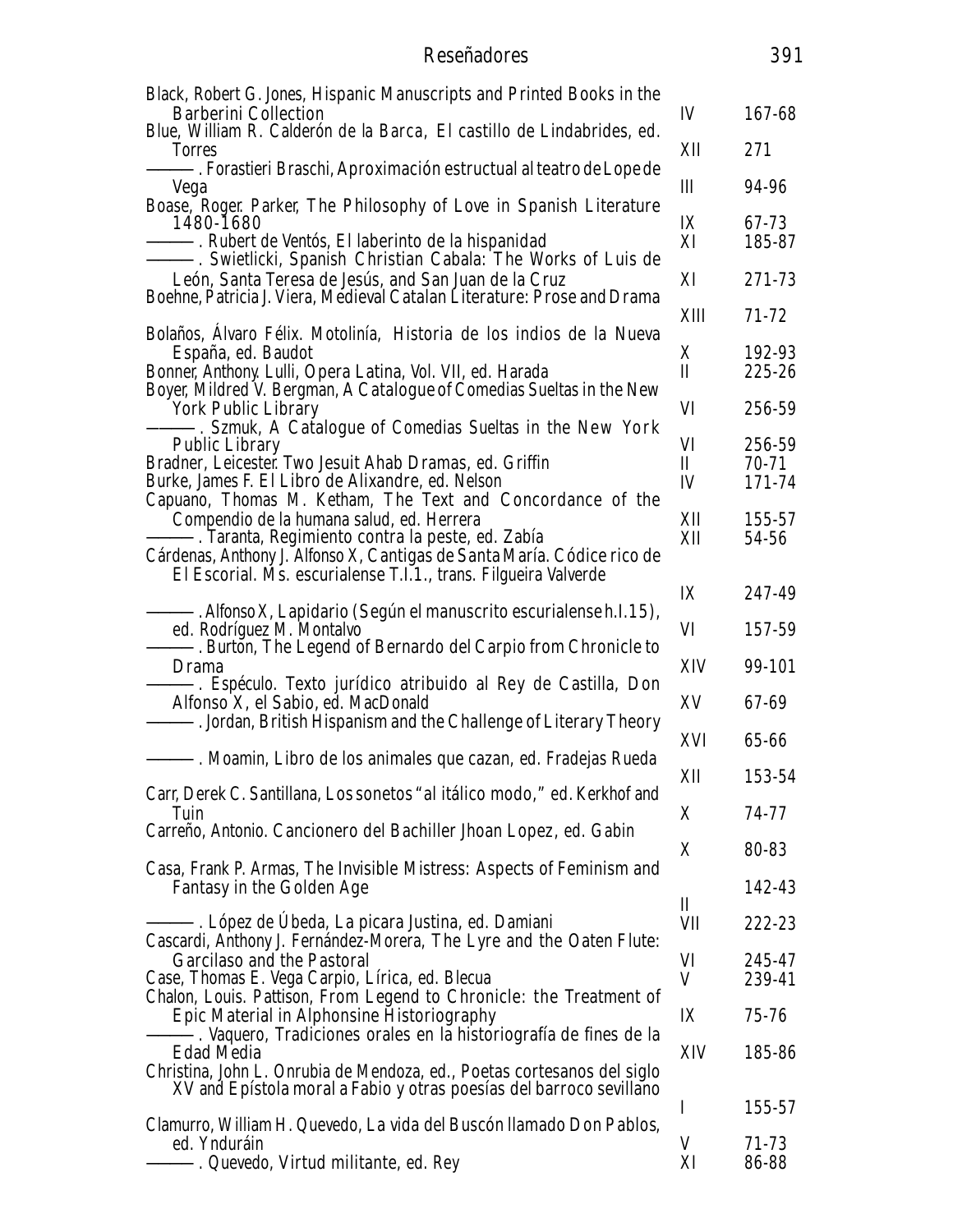| -. Smith, Quevedo on Parnassus: Allusive Context and Literary                                          |             |        |
|--------------------------------------------------------------------------------------------------------|-------------|--------|
| Theory in the Love-Lyric                                                                               | XII         | 68-70  |
| —. Zimic, <i>Las Eglogas de Garcilaso de la Vega</i>                                                   | XIII        | 75-76  |
| Close, Anthony. Cervantes, Las semanas del jardín, ed. Eisenberg                                       |             |        |
|                                                                                                        | XIV         | 305-08 |
| ------------. Eisenberg, A Study of Don Quixote                                                        | XII<br>VII  | 62-66  |
|                                                                                                        |             | 227-29 |
| Colombí-Monguió, Alicia de. Olinger, Images of Transformation in<br><b>Traditional Hispanic Poetry</b> | X           | 243-47 |
| -. Stúñiga, <i>Poesías,</i> ed. Battesti-Pelegrin                                                      | <b>VIII</b> | 71-73  |
| - and Luis Monguió, Cancionero de Pedro de Rojas, ed. Labrador,                                        |             |        |
| DiFranco, and Cacho                                                                                    | XIII        | 155-57 |
| Compton, Linda Fish. Hitchcock, The Kharjas: A Critical Bibliography                                   |             |        |
|                                                                                                        | IV          | 77-78  |
| Concejo, Pilar Redondo, Antonio de Guevara et l'Espagne de son temps                                   |             |        |
|                                                                                                        | $\mathbf I$ | 68-70  |
| Conde López, Juan Carlos. Ackerlind, King Dinis of Portugal and the                                    |             |        |
| Alfonsine Heritage                                                                                     | XV          | 149-51 |
| -. Rosas de Oquendo, <i>Sátira hecha por Mateo Rosas de Oquendo</i>                                    |             |        |
| a las cosas que pasan en el Pirú, año de 1598, ed. Lasarte                                             |             |        |
|                                                                                                        | XV          | 165-67 |
| Cozad, Mary Lee. Mujica, Iberian Pastoral Characters                                                   | XII         | 58-62  |
| –. Read, Juan Huarte de San Juan                                                                       | V           | 232-35 |
| -. Romero de Cepeda, <i>La historia de Rosián de Castilla</i> , ed. Arias                              |             |        |
|                                                                                                        | IV          | 266-70 |
| –. Torquemada, <i>Jardín de flores curiosas</i> , ed. Allegra                                          | <b>VIII</b> | 243-47 |
| Cro, Stelio. Di Camillo, El humanismo castellano del siglo XV                                          | $\mathbf I$ | 63-64  |
| . López Estrada, <i>Tomás Moro y España: Sus relaciones hasta el</i>                                   |             |        |
| siglo XVIII<br>-. Rodríguez de Lena, <i>El Passo Honroso de Suero de Quiñones</i> ,                    | VI          | 78-79  |
| ed. Labandeira Fernández                                                                               | III         | 185-85 |
| Cruickshank, D. W. Diamante, La reina María Estuarda, ed. Paulson and                                  |             |        |
| Alvarez-Detrell                                                                                        | XV          | 80-82  |
| -. Paredes, <i>Institución y origen del arte de la imprenta</i>                                        | <b>VIII</b> | 239-41 |
| -. Profeti, La collezione Diferentes autores                                                           | XV          | 262-64 |
| -. Vega, <i>Las hazañas del segundo David. Auto sacramental</i>                                        |             |        |
| <i>autógrafo y desconocido</i> , ed. Avalle-Arce and Martín                                            |             | 261-62 |
|                                                                                                        | IX          |        |
| Cruz, Anne. Wicks, Picaresque Narrative, Picaresque Fictions                                           | XIV         | 297-99 |
| Cruz Casado, Antonio. Wilson, Allegories of Love. Cervantes's Persiles y                               |             |        |
| Sigismunda                                                                                             | XV          | 260-61 |
| Cummins, John. Menocal, The Arabic Role in Medieval Literary History:                                  |             |        |
| A Forgotten Heritage                                                                                   | XII         | 151-53 |
| -. Wilson and Cruickshank, <i>Samuel Pepys's Spanish Plays</i>                                         | V           | 171-73 |
| Dadson, Trevor J. Cancionero de poesías varias, ed. DiFranco and                                       |             |        |
| Labrador Herraiz                                                                                       | XIV         | 189-90 |
| –. Maurer, <i>Obra y vida de Francisco de Figueroa</i>                                                 | XV          | 258-60 |
| Dagenais, John. Joset, <i>Nuevas investigaciones sobre el</i> Libro de buen amor                       | XV          | 151-54 |
| Darst, David H. Américo Castro and the Meaning of Spanish                                              |             |        |
| Civilization, ed. Rubia Barcia                                                                         | Ш           | 85-86  |
| -. Cruz, Imitación y transformación: el petrarquismo en la poesía                                      |             |        |
| de Boscán y Garcilaso de la Vega                                                                       | XII         | 257-58 |
| –. Damiani, <i>Montemayor's</i> Diana, <i>Music, and the Visual Arts.</i> La                           |             |        |
| Diana of Montemayor as Social and Religious Teaching                                                   | VIII        | 75-76  |
| –. Hathaway, <i>Love in the Early Spanish Theatre</i>                                                  | $\bf{l}$    | 158-59 |
| -------------- Hesse, New Perspectives on Comedia Criticism                                            | IV          | 270-71 |
| ---------- Homenaje a Tirso                                                                            | VI          | 81-82  |
| -. An Idea of History: Selected Essays of Américo Castro                                               | Ш           | 85-86  |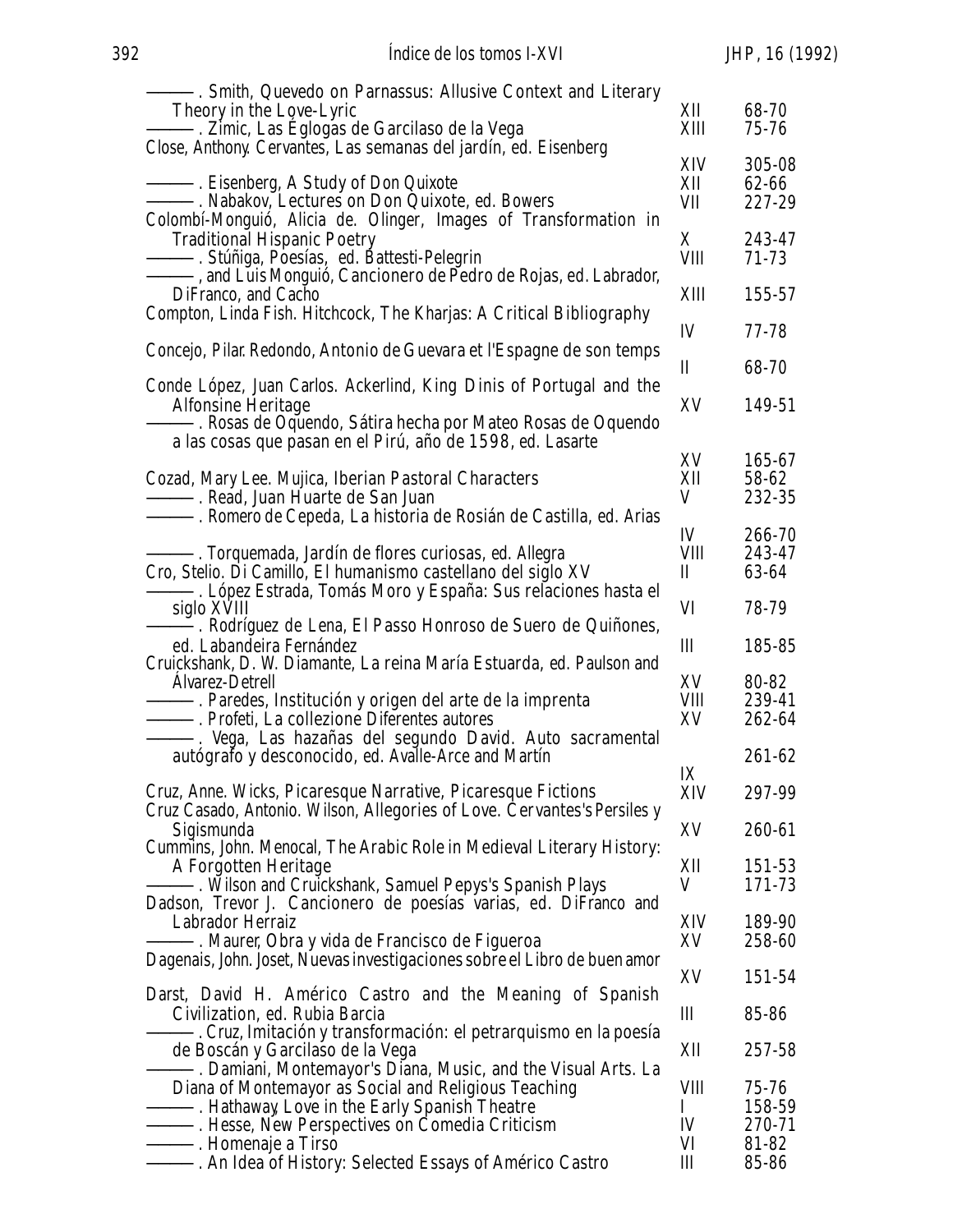| Reseñadores                                                                                                                                                                                                          |                     | 393                                |
|----------------------------------------------------------------------------------------------------------------------------------------------------------------------------------------------------------------------|---------------------|------------------------------------|
| Davis, Elizabeth B. González de Eslava, Villancicos, romances, ensaladas<br>y otras canciones devotas, ed. Frenk<br>de Ármas, Frederick A. Blue, The Development of Imagery in Calderón's                            | XV                  | 257-58                             |
| Comedias<br>—. Camamis, <i>Estudios sobre el cautiverio en el Siglo de Oro</i><br>-- Darst, Imitatio. (Polémicas sobre la imitación en el Siglo de                                                                   | <b>VIII</b><br>III  | 78-80<br>90-92                     |
| Oro)<br>- Ruiz Casanova, Poesía impresa completa<br>- Tamariz, Novelas en verso, ed. McGrady<br>- Villamediana, Poesía impresa completa, ed. Ruiz Casanova                                                           | X<br>IV<br>XVI<br>L | 189-91<br>178-80<br>78-80<br>72-73 |
| Dietz, Donald T. Arias, The Spanish Sacramental Plays<br>Díez Borque, José María. <i>Genealogía, origen y noticias de los</i>                                                                                        | XVI<br>V            | 78-80<br>168-70                    |
| comediantes de España, ed. Shergold and Varey<br>-. Rodríguez and Tordera, <i>Calderón y la obra corta dramática del</i>                                                                                             | XIV                 | 112-14                             |
| siglo XVII<br>DiLillo, Leonard M. Fiore, Drama and Ethos: Natural-Law Ethics in the<br>Spanish Golden-Age Theater<br>Diz, Marta Ana. González, El Cavallero Zifar y el reino lejano                                  | IX<br>T<br>IX       | 178-81<br>161-62<br>76-79          |
| Donnelly, Paul J. Peña, Américo Castro y su visión de España y de<br>Cervantes<br>Dudley, Edward. Cervantes and the Renaissance, ed. McGaha                                                                          | Ш<br>V              | 235-36<br>66-68                    |
| Dunn, Peter N. Diz, Patronio y Lucanor: la lectura inteligente "en el<br>tiempo que es turbio"<br>Dutton, Brian. Berceo, Signos que aparecerán antes del Juicio Final,                                               | IX                  | 167-69                             |
| Duelo de la Virgen, Martirio de San Lorenzo, ed. Ramoneda<br>-. García Turza, <i>La traditión manuscrita de Berceo con un estudio</i><br>filológico particular del MS 1533 de la Biblioteca Nacional                 | VI                  | 77-78                              |
| Dworkin, Steven N. Poulter, An Introduction to Old Spanish: A Guide to<br>the Study of the History of Spanish with Selected Readings                                                                                 | V                   | 59-60                              |
| Eisenberg, Daniel. Bibliography of Old Spanish Texts, comp. Cárdenas,                                                                                                                                                | XV                  | 251-52                             |
| Gilkison, Nitti, and Anderson<br>. Chatham and McClendon, <i>Dissertations in Hispanic Languages</i><br>and Literatures. An Index of Dissertations Completed in the United                                           | $\mathbf{I}$        | 178-82                             |
| States and Canada. Volume Two: 1967-1977<br>-. Díaz y Díaz, <i>De Isidoro al siglo XI. Ocho estudios sobre la vida</i>                                                                                               | VI                  | 73-74                              |
| literaria peninsular<br>. Dutton, <i>Catálogo-Indice de la poesía cancioneril del siglo XV</i>                                                                                                                       | $\mathbf{I}$        | 138                                |
| -. González Ollé, Manual bibliográfico de estudios españoles<br>-. Johnson, Madness and Lust: A Psychoanalytical Approach to                                                                                         | VII<br>III          | 213-14<br>305-06                   |
| Don Quixote<br><i>-. Juan Manuel Studies,</i> ed. Macpherson                                                                                                                                                         | VII<br>IV           | 155-57<br>169-71                   |
| . Medieval and Renaissance Studies on Spain and Portugal in<br><i>Honour of P. E. Russell, ed. Hodcroft</i><br>-. Mio Cid <i>Studies</i> , ed. Deyermond<br>Moseley, Emmons, and Emmons, Spanish Literature, 1500-   | V<br>IV             | 229-30<br>169-71                   |
| 1700: A Bibliography of Golden Age Studies in Spanish and<br>English, 1925-1980<br>-. Rhodes, Catalogue of Books Printed in Spain and of Spanish<br>Books Printed Elsewhere in Europe before 1601 now in the British | IX                  | 255-57                             |
| Library, 2nd ed.<br>-. Siete siglos de autores españoles<br>. Weddige, <i>Die Historien vom Amadis auss Frankreich</i>                                                                                               | XIV<br>XVI<br>L     | 287-93<br>66-66<br>157-58          |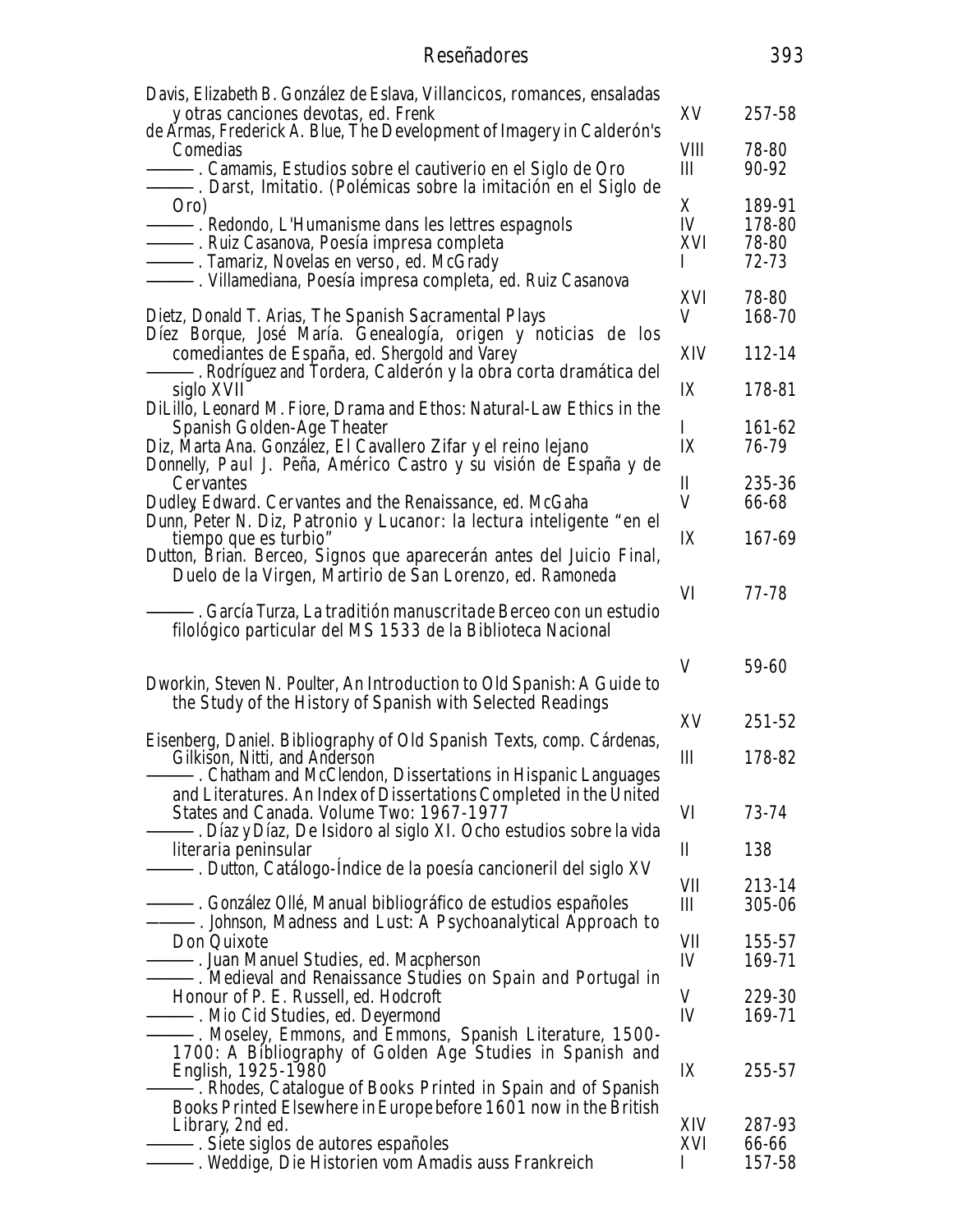| El Saffar, Ruth. Allen, <i>Don Quixote: Hero or Fool? Part II</i><br>-. Cervantes, <i>Novelas ejemplares,</i> ed. Avalle-Arce                                                                   | IV<br><b>VIII</b> | 237-54<br>147-55 |
|-------------------------------------------------------------------------------------------------------------------------------------------------------------------------------------------------|-------------------|------------------|
| –. Smith, <i>Writing in the Margin. Spanish Literature of the Golden</i><br>Age                                                                                                                 | XIII              | 160-62           |
| Estow, Clara. King, Juan Ruiz de Alarcón, letrado y dramaturgo. Su<br>mundo mexicano y español<br>-. Montaner Frutos, <i>Política, historia y drama en el cerco de</i>                          | XV                | 73-75            |
| Zamora. La comedia segunda de las mocedades del Cid <i>de Guillén de</i><br>Castro                                                                                                              | XIV               | 299-300          |
| Ettinghausen, Henry. Ruiz de la Cuesta, El legado doctrinal de Quevedo.<br>Su dimensión política y filosófico-jurídica<br>Exum, Frances. Gitlitz, La estructura lírica de la comedia de Lope de | IX                | 177              |
| Vega<br>Fiore, Robert L. El auto sacramental de La universal redempción, ed.                                                                                                                    | V                 | 73-75            |
| Hunter                                                                                                                                                                                          | П                 | 71-72            |
| . Calderón y Torrejón, <i>La púrpura de la rosa,</i> ed. Cardona,<br>Cruickshank y Cunningham                                                                                                   | XVI               | 348-49           |
| —. Claramonte, <i>La infelice Dorotea</i> , ed. Ganelin                                                                                                                                         | XIII              | 167-68           |
| - Tárrega, El prado de Valencia, ed. Canet Valles                                                                                                                                               | X                 | 265-66           |
| - Urbina, Principios y fines del Quijote                                                                                                                                                        | XVI               | 336-37           |
| –. Vega, <i>La noche de San Juan</i> , ed. Stoll                                                                                                                                                | XIII              | 164-65           |
| Foley, Augusta E. Studies in Honor of Everett W. Hesse, ed. Madrigal                                                                                                                            |                   |                  |
| and McCrary                                                                                                                                                                                     |                   | 169-71           |
|                                                                                                                                                                                                 | VI                |                  |
| Fontes, Manuel da Costa. Mirrer-Singer, The Language of Evaluation. A<br>Sciolinguistic Approach to the Story of Pedro el Cruel in Ballad and                                                   |                   |                  |
| <i>Chronicle</i>                                                                                                                                                                                | XIII              | 73-75            |
| Fox, Dian. Hernández Araico, Ironía y tragedia en Calderón                                                                                                                                      | X                 | 263-65           |
|                                                                                                                                                                                                 |                   |                  |
| Fra-Molinero, Baltasar. Canonisa-de Rochemonteix, El poliglotismo en el<br>teatro de Lope de Vega<br>Francis, Alán. García, La desordenada codicia de los bienes ajenos, ed.                    | XVI               | 341-42           |
|                                                                                                                                                                                                 |                   |                  |
| <b>Massano</b>                                                                                                                                                                                  | $\mathbf{I}$      | 315-16           |
| Friedman, Edward H. Creel, Don Quijote, Symbol of a Culture in Crisis                                                                                                                           |                   |                  |
|                                                                                                                                                                                                 | XIII              | 162-63           |
| -. Hesse, <i>The Comedia and Points of View</i>                                                                                                                                                 | VIII              | 252-53           |
| -. Stroud, Fatal Union. A Pluralistic Approach to the Spanish                                                                                                                                   |                   |                  |
| <b>Wife-Murder Comedias</b>                                                                                                                                                                     | XV                | 170-72           |
| Furr, Eric M. Quevedo, Poems to Lisi, ed. Walters                                                                                                                                               | XV                | 261-62           |
| Ganelin, Charles. De Armas, The Return of Astraea. An Astral-Imperial                                                                                                                           |                   |                  |
|                                                                                                                                                                                                 |                   | 88-91            |
| Myth in Calderón                                                                                                                                                                                | XI                |                  |
| Gargano, Antonio. Triste deleytación. An Anonymous Fifteenth Century                                                                                                                            |                   |                  |
| <i>Castilian Romance</i> , ed. Gerli                                                                                                                                                            | X                 | 77-80            |
| Garrison, David. Chafee-Sorace, Góngora's Poetic Textual Tradition: An                                                                                                                          |                   |                  |
| Analysis of Selected Variants, Versions and Imitations of his Shorter                                                                                                                           |                   |                  |
| Poems                                                                                                                                                                                           | XIV               | 109-11           |
| -. Welles, Arachne's Tapestry: The Transformation of Myth in                                                                                                                                    |                   |                  |
| Seventeenth-Century Spain                                                                                                                                                                       | XII               | 66-68            |
| Geijerstam, Regina af. Mackenzie, A Lexicon of the 14th-Century                                                                                                                                 |                   |                  |
| Aragonese Manuscripts of Juan Fernández de Heredia                                                                                                                                              | IX                | 153-61           |
|                                                                                                                                                                                                 |                   |                  |
| Gerli, E. Michael. Brownlee, The Severed Word: Ovid's Heroïdes and the                                                                                                                          |                   |                  |
| Novela sentimental                                                                                                                                                                              | XV                | 237-49           |
| -. Cátedra, <i>Amor y pedagogía en la Edad Media</i>                                                                                                                                            | XV                | 69-70            |
| -. Córdoba, <i>Commemoración breve de los reyes de Portugal</i> , ed.                                                                                                                           |                   |                  |
| Cátedra                                                                                                                                                                                         | VII               | 150-51           |
| -. de George, <i>Concordancias del Arcipreste de Talavera</i>                                                                                                                                   | IV                | 87-88            |
| –. <i>Un sermón castellano del siglo XV</i> , ed. Surtz                                                                                                                                         | VII               | 150-51           |
| - Triste deleytaçión, ed. Rohland de Langbehn                                                                                                                                                   | IX                | 169-71           |
| –. Whinnom, <i>La poesía amatoria de la época de los Reyes</i>                                                                                                                                  |                   |                  |
|                                                                                                                                                                                                 |                   |                  |
| Católicos                                                                                                                                                                                       | VII               | 60-61            |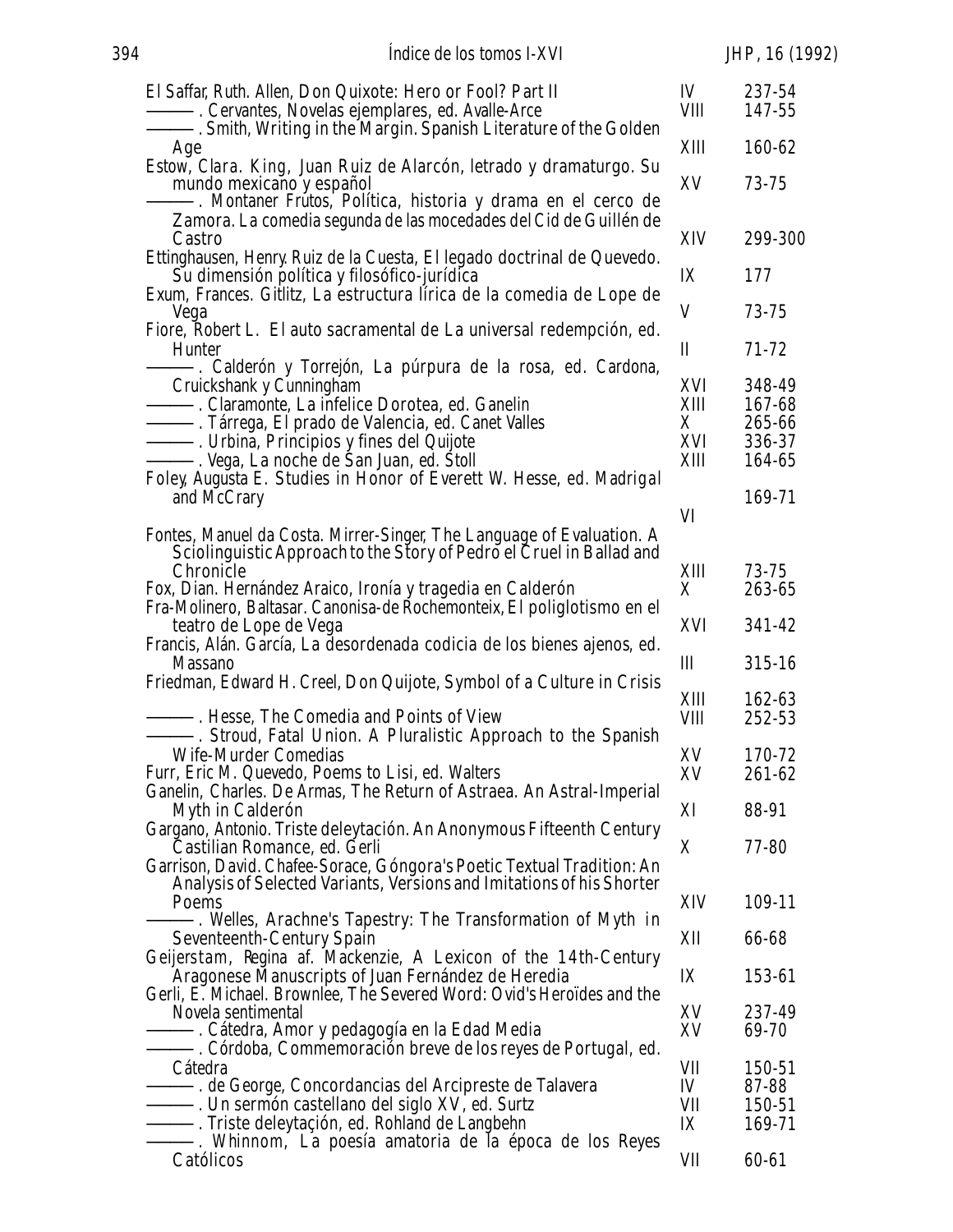|  | Reseñadores |
|--|-------------|
|  |             |

| Gifford, Douglas. Garrido Garrido, Documentación de la catedral de<br>Burgos (804-1183 & 1184-1222)<br>–. Peña Pérez, <i>Documentación del monasterio de San Juan de</i>        | X           | $72 - 74$      |
|---------------------------------------------------------------------------------------------------------------------------------------------------------------------------------|-------------|----------------|
| Burgos (1091-1400)<br>González, Cristina. La gran conquista de ultramar, ed. Cooper                                                                                             | X<br>VII    | 72-74<br>149   |
| -. <i>El Cavallero Plaçidas (MS. Esc. h-I-13)</i> , ed. Walker<br>Gornall, John. Corpus de la antigua lírica popular hispánica (siglos xv a                                     | <b>VIII</b> | 70-71          |
| <i>xvii</i> ), ed. Frenk<br>Gossy, Mary S. Surtz, The Guitar of God. Gender, Power, and Authority<br>in the Visionary World of Mother Juana de la Cruz (1481-1534)              | XII         | 162-65         |
|                                                                                                                                                                                 | XV          | 158-59         |
| Green, James Ray, Jr. Ortúñez de Calahorra, Espejo de príncipes y<br><i>cavalleros, ed. Eisenberg</i><br>Grieve, Patricia E. Flores, La historia de Grisel y Mirabella: Edición | I           | 245-48         |
| facsímil sobre la de Juan de Cromberger de 1529                                                                                                                                 | VIII        | 165-66         |
|                                                                                                                                                                                 | VII         | 214-16         |
| ————. <i>Tratado notable de amor</i> , ed. Fernández Jiménez                                                                                                                    | X           | 247-49         |
| Gwara, Joseph J. Flores, Triunfo de Amor, ed. Fernández Jiménez                                                                                                                 | XII         | 263-67         |
| —— Criffin, <i>Spanish Incunabula in the John Rylands University</i><br>Library of manchester                                                                                   | XIII        | 71             |
| -. The Mirror of Coitus: A Translation and Edition of the                                                                                                                       |             |                |
| Fifteenth-Century Speculum al foderi, ed. Solomon<br>Halkhoree, P. R. K. Bandera, Mimesis conflictiva: Ficción literaria y                                                      | XIV         | 181-85         |
| violencia en Cervantes y Calderón                                                                                                                                               | $\mathbf I$ | 72-74          |
| Hall, J. B. Williamson, The Half-way House of Fiction. Don Quixote and<br><b>Arthurian Romance</b>                                                                              | X           | 258-60         |
| Hanlon, David. Jones, Romance `Kharjas' in Andalusian Arabic<br>`Muwaššāh' Poetry: A Palaeographical Analysis                                                                   | XIV         | 91-94          |
| Hathaway, Robert L. Alonso Asenjo, La Comedia erudita de Sepúlveda                                                                                                              |             |                |
| -. Alvarez-Detrell and Paulson, <i>Lepanto. Fact, Fiction and Fantasy,</i>                                                                                                      | XVI         | 67-68          |
| with a Critical Edition of Luis Vélez de Guevara's El águila del agua                                                                                                           |             |                |
|                                                                                                                                                                                 | X           | 187-89         |
| ————. <i>La comedia llamada</i> Serafina, ed. Dille                                                                                                                             | IV          | 88-89<br>77-78 |
|                                                                                                                                                                                 | XШ          | 165-67         |
| Hegyi, Ottmar. López-Morillas, The Qurān in Sixteenth-Century Spain:                                                                                                            |             |                |
| Six Morisco Versions of Sura 79<br>-. Vespertino Rodríguez, Leyendas aljamiadas y moriscas sobre                                                                                | VII         | 217-22         |
| personajes bíblicos<br>Heiple, Daniel L. Weiner, En busca de la justicia social. Estudios sobre                                                                                 | <b>VIII</b> | 246-47         |
| el teatro español del Siglo de Oro                                                                                                                                              | X           | 261-62         |
| Hill, Deborah J. Critical Perspectives on Calderón de la Barca, ed. de<br>Armas, Madrigal, and Gitlitz                                                                          | VI          | 250-52         |
| -. Elizondo, <i>The Characters, Plots and Settings of Calderón's</i><br>Comedias                                                                                                | V           | 170-71         |
| -. Sullivan, <i>Calderón in the German Lands and the Low Countries:</i><br>His Reception and Influence, 1654-1980                                                               | IX          | 262-64         |
| ———— ter Horst, <i>Calderón. The Secular Plays</i>                                                                                                                              | VII         | 157-58         |
| - Tyler, The Characters, Plots and Settings of Calderón's<br>Comedias                                                                                                           | V           | 170-71         |
| Hitchcock, Richard. Bibliography of Old Spanish Texts, 3rd ed., comp.                                                                                                           |             |                |
| Faulhaber, Gómez Moreno, Mackenzie, Nitti, and Dutton                                                                                                                           | IX          | 249-53         |
| —. Faulhaber, <i>Libros y bibliotecas en la España medieval: una</i>                                                                                                            | XIV         |                |
| bibliografía de fuentes impresas<br>Hodcroft, Fred. Pharies, Structure and Analogy in the Playful Lexicon                                                                       |             | 89-90          |
| of Spanish                                                                                                                                                                      | XIII        | 67-68          |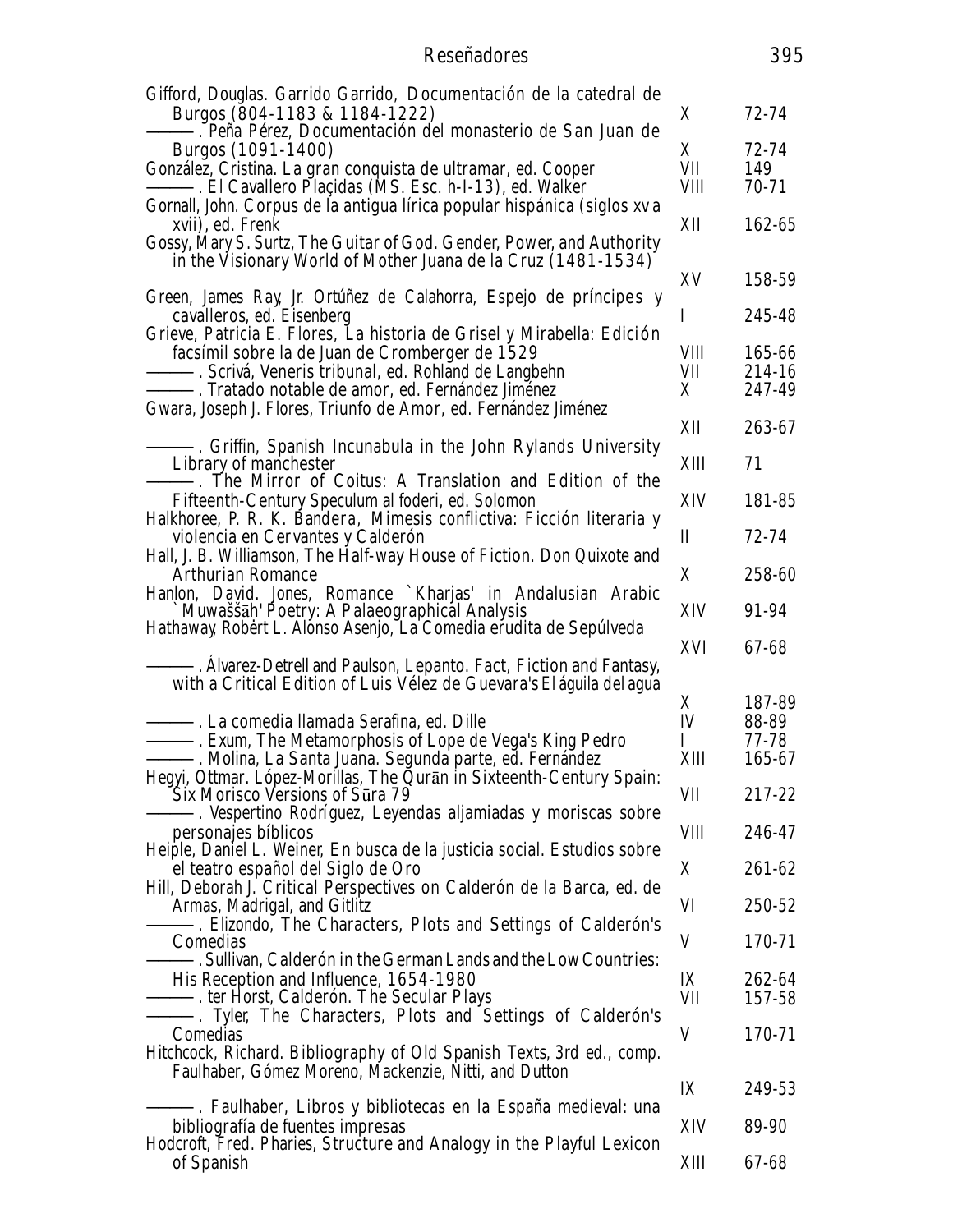| Hook, David. López de Ayala, Libros de la caça de las aves. El ms.<br>16.392 (British Library, Londres), ed. Cummins<br>Howe, Elizabeth Teresa. Creel, The Religious Poetry of Jorge de                                  | XIV               | 178-81           |
|--------------------------------------------------------------------------------------------------------------------------------------------------------------------------------------------------------------------------|-------------------|------------------|
| Montemayor<br>-------------. <i>Tonos a lo divino y a lo humano</i> , ed. Goldberg                                                                                                                                       | VII<br>VI         | 69-71<br>254-56  |
| Hutchinson, Steven. DiSalvo, Cervantes and the Augustinian Religious<br><b>Tradition</b><br>— Lokos, The Solitary Journey. Cervantes's Voyage to Parnassus                                                               | XIV               | 303-04           |
|                                                                                                                                                                                                                          | XVI               | 334-36           |
| - Parr, After Its Kind. Approaches to the comedia.<br>Confrontaciones calladas: el crítico frente al clásico<br>Iffland, James. Cros, Ideología y genética textual: El caso del Buscón                                   | XVI               | 343-45           |
|                                                                                                                                                                                                                          | VI                | 171-73           |
| <b>Aesthetic and Existential Study</b><br>Infantes, Víctor. Reinosa, Poesías de germanía, ed. Chamorro Fernández                                                                                                         | VIII<br>XIV       | 168-70<br>103-07 |
| Ingber, Alix. Márquez Villanueva, Lope: Vida y valores                                                                                                                                                                   | XV<br>XVI         | 255-56<br>339-40 |
| ------------ Murillo, A Critical Introduction to Don Quixote<br>Jehenson, Yvonne. Laspéras, La nouvelle en Espagne au Siècle d'Or                                                                                        | XVI               | $70 - 71$        |
|                                                                                                                                                                                                                          | XIV               | 301-02           |
|                                                                                                                                                                                                                          | XIV               | 107-09           |
| Johnson, Carroll B. Etienvre, Días geniales o lúdicros                                                                                                                                                                   | IV                | 94-95            |
|                                                                                                                                                                                                                          | IV<br><b>VIII</b> | 95-97<br>171-72  |
| Johnston, Mark. Read, The Birth and Death of Language: Spanish                                                                                                                                                           |                   |                  |
| Literature and Linguistics: 1300-1700                                                                                                                                                                                    | <b>VIII</b><br>IV | 159-62<br>94-95  |
| Jones, Joseph R. Caro, <i>Días geniales o lúdicros</i> , ed. Etienvre<br>Joset, Jacques. López de Ayala, Rimado de palacio, ed. Orduna<br>-. Perry, <i>The</i> Moral Proverbs <i>of Santob de Carrión: Jewish Wisdom</i> | XII               | 157-61           |
| in Christian Spain                                                                                                                                                                                                       | XII               | 258-62           |
| Kassier, Theodore L. Calderón de la Barca, Teatro cómico breve, ed.                                                                                                                                                      | X                 | 171-77           |
| Lobato                                                                                                                                                                                                                   | XV                | 79-80            |
| Keightley, Ronald G. Mena, <i>Laberinto de Fortuna</i> , ed. Cummins<br>Keller, John E. Alfonso XI, Libro de la montería: Based on Escorial MS                                                                           | IV                | 261-63           |
| Y.II.19, ed. Seniff<br>-. Ruiz, <i>The Book of the Archpriest of Hita</i> , trans. Mack Singleton                                                                                                                        | VII               | 144-46           |
| Kinkade, Richard P. Cancionero de Martínez de Burgos, ed. Severin                                                                                                                                                        | L                 | 240-41           |
| Kirby, Carol Bingham. Cantalapiedra, El infanzón de Illescas y las comedias                                                                                                                                              | $\mathbb I$       | 227-28           |
| de Claramonte                                                                                                                                                                                                            | XVI               | 82-84            |
| -. Vega, <i>San Diego de Alcalá</i> , ed. Case<br>Kirby, Steven D. <i>Escorial Bible I.J.4</i> , Volume II, ed. Hauptmann and                                                                                            | XIV               | 194-96           |
| Littlefield<br>-. Gimeno Casalduero, <i>Estructura y diseño de la literatura</i>                                                                                                                                         | XIII              | 149-50           |
| castellana medieval                                                                                                                                                                                                      | I                 | 151-52           |
|                                                                                                                                                                                                                          | XIII              | 69-70            |
|                                                                                                                                                                                                                          | X                 | 249-50           |
| Kish, Kathleen. Rojas, Celestina, ed. Marciales                                                                                                                                                                          | XIV               | 79-87            |
| Kulp-Hill, Kathleen. Snow, The Poetry of Alfonso X, El Sabio: A Critical<br>Bibliography<br>Labarta de Chaves, Teresa. Weiger, Hacia la comedia: de los valencianos                                                      | III               | 308-10           |
| a Lope                                                                                                                                                                                                                   | IV                | 89-90            |
| Lacarra, María Eugenia. Hess, Ramón Menéndez Pidal<br>Lanoue, David G. McGaha, Approaches to the Theater of Calderón                                                                                                     | VII               | 55-57            |
|                                                                                                                                                                                                                          | VI                | 252-54           |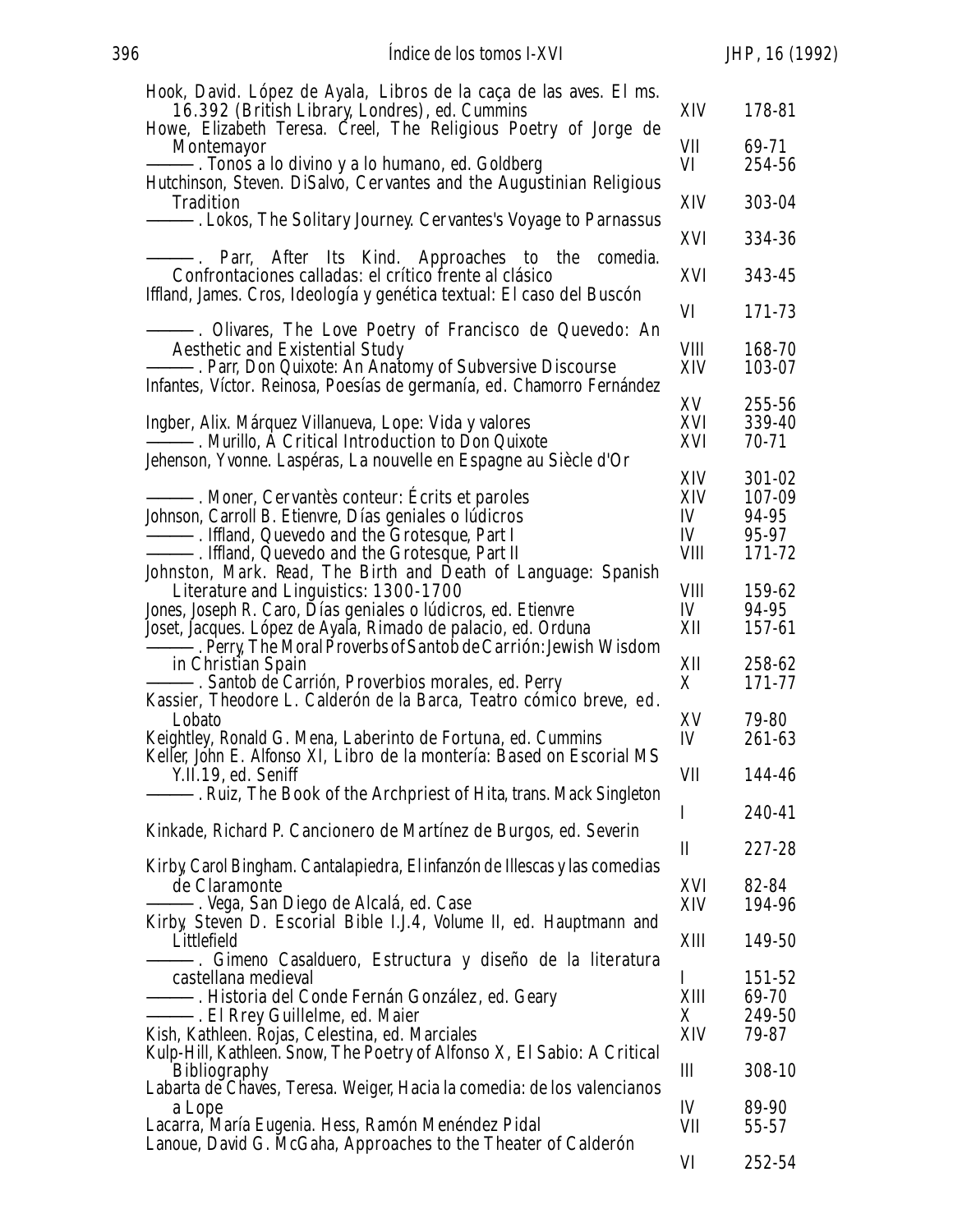| Lathrop, Thomas A. Burt, From Phonology to Philology<br>-. Cervantes, <i>Don Quixote</i> , trans. John Ormsby, ed. Jones and                                                                          | V                                    | 227-29                     |
|-------------------------------------------------------------------------------------------------------------------------------------------------------------------------------------------------------|--------------------------------------|----------------------------|
| Douglas<br>Resnick, Introducción a la historia de la lengua española                                                                                                                                  | VII<br>VI                            | 152-55<br>239-40           |
| Leroy, Margretta. Albor: Medieval and Renaissance Dawn-Songs in the<br><i>Iberian Peninsula, ed. Croome</i>                                                                                           | V                                    | 64-65                      |
| -. Antología de albas, alboradas y poemas afines en la península<br><i>ibérica hasta 1625</i> , ed. Empaytaz                                                                                          | I                                    | 242                        |
| Levisi, Margarita. Crosby, Guía bibliográfica para el estudio crítico de<br>Quevedo<br>-. Vega, <i>Cartas</i> , ed. Marín                                                                             | $\mathop{\mathrm{II}}\nolimits$<br>X | 143-44<br>86-88            |
| Lihani, John. Márquez-Sterling, Fernán González, First Count of Castile:<br>The Man and the Legend                                                                                                    | VI                                   | 74-76                      |
| Lipmann, Stephen H. Hildner, Reason and the Passions in the comedias<br>of Calderón                                                                                                                   | IX                                   | 89-92                      |
| Lope Blanch, Juan M. Lloyd, From Latin to Spanish. Vol. I: Historical<br>Phonology and Morphology of the Spanish Language                                                                             |                                      |                            |
| Loud, Mary. Molina, <i>El vergonzoso en palacio</i> , ed. Hesse<br>Lumsden-Kouvel, Audrey Moore, Towards a Chronology of Quevedo's                                                                    | XII<br>Π                             | 51-54<br>74-75             |
| Poetry<br>Lyon, John. Hesse, Tirso's Art in La venganza de Tamar: Tragedy of Sex                                                                                                                      | III                                  | 96-97                      |
| and Violence<br>MacDonald, Robert A. Alfonso X, Leyes de Alfonso X. I: Espéculo, ed.                                                                                                                  | XVI                                  | 80-82                      |
| <b>Martínez Díez</b><br>Maio, Eugene A. Enríquez Cartagena, El thesoro de varias poesías                                                                                                              | X                                    | 253-55                     |
| espirituales, ed. Chorpenning<br>Mancing, Howard. Alfaro, La estructura de la novela picaresca<br>-. Fiore, Lazarillo de Tormes                                                                       | Π<br>III<br>IX                       | 230-31<br>311-12<br>175-76 |
| Marino, Nancy F. Campa, <i>Emblemata Hispanica</i> . An Annotated<br>Bibliography of Spanish Emblem Literature to the Year 1700<br>. Cancionero de poesías varias, Biblioteca de Palacio, MS. 617:    | XVI                                  | 68-69                      |
| Estudio preliminar, numeración y relación de poemas, índices, ed.<br>DiFranco, Labrador, and Zorita                                                                                                   | <b>VIII</b>                          | 73-75                      |
| . Cancionero de poesías varias (siglos XV-XVI). Biblioteca de<br><i>Palacio, MS 617, ed. DiFranco, Labrador, and Zorita</i>                                                                           | XI                                   | 184-85                     |
| . Ximénez de Urrea, <i>Penitencia de amor (Burgos 1514),</i> ed.<br>Hathaway                                                                                                                          | XV                                   | 159-60                     |
| Márquez, Antonio. Kinder, Spanish Protestants and Reformers in the<br><b>Sixteenth Century: A Bibliography</b>                                                                                        | VШ                                   | 166-67                     |
| Márquez Villanueva, Francisco. Horozco, El cancionero, ed. Weiner                                                                                                                                     | II                                   | 67-68                      |
| –. Sampayo Rodríguez, <i>Rasgos erasmistas de la locura del</i><br>Licenciado Vidriera de Miguel de Cervantes                                                                                         | XIII                                 | 82-83                      |
| -. Venegas, <i>Primera parte d<u>e</u> las diferencias de libros que hay en</i><br>el universo, prologo de Daniel Eisenberg<br>Martinez, Salvador. Ochrymowycz, Aspects of Oral Style in the Romances | IX                                   | 172-75                     |
| juglarescos of the Carolingian Cycle<br>Maurer, Christopher. Cartapacio de Francisco Morán de la Estrella, ed.                                                                                        | I                                    | 152-54                     |
| DiFranco, Labrador, Zorita<br>-. Hughes, <i>The Poetry of Francisco de la Torre</i>                                                                                                                   | XШ<br>VII                            | 158-59<br>229-31           |
| –. Salinas, <i>Poesías humanas</i> , ed. Bonneville<br>Mayberry, Nancy K. Salstad, The Presentation of Women in Spanish                                                                               | XIII                                 | 77-78                      |
| Golden Age Literature. An Annotated Bibliography<br>McGaha, Michael. Calderón de la Barca at the Tercentenary:                                                                                        | VI                                   | 165-66                     |
| <i>Comparative Voices, ed. Aycock and Cravens</i><br>. Childers, <i>Tales from Spanish Picaresque Novels: A Motif-Index</i>                                                                           | VII                                  | 159-61                     |
| -. Dille, <i>Antonio Enríquez Gómez</i>                                                                                                                                                               | Ш<br>XII                             | 89-90<br>167-69            |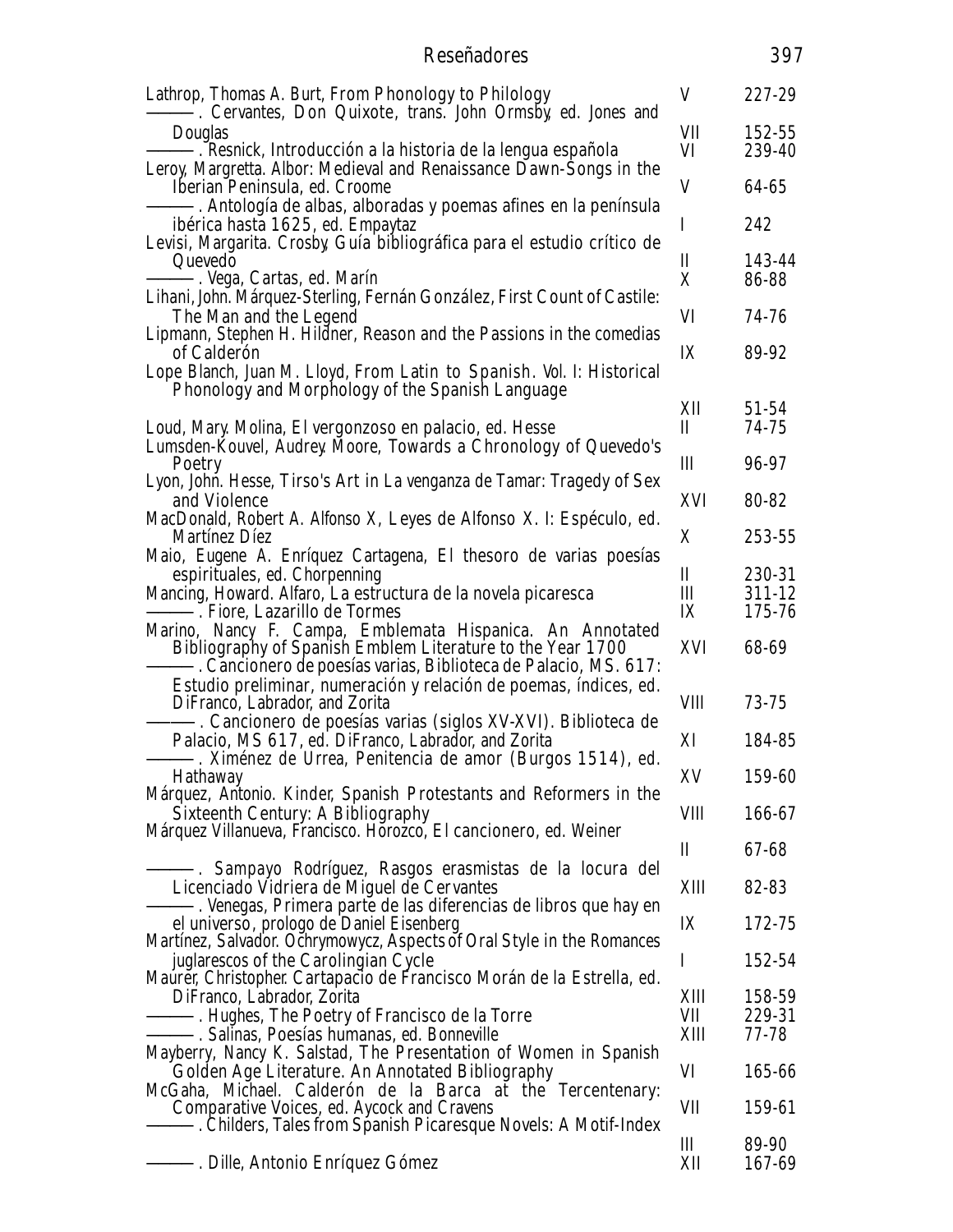| -. Enríquez Gómez, <i>Loa sacramental de los siete planetas,</i> ed. Rose                                                                                                                                                                                                               |                      |                                |
|-----------------------------------------------------------------------------------------------------------------------------------------------------------------------------------------------------------------------------------------------------------------------------------------|----------------------|--------------------------------|
|                                                                                                                                                                                                                                                                                         | XI                   | 275-77                         |
| McKendrick, Geraldine. Brooks, The Dances of Death of the Processions<br>of Seville in Spain's Golden Age                                                                                                                                                                               | XV                   | 164-65                         |
| Monguió, Luis, and Alicia de Colombí-Monguió. Cancionero de Pedro de<br><i>Rojas</i> , ed. Labrador, DiFranco, and Cacho                                                                                                                                                                | XIII                 | 155-57                         |
| Montgomery, Thomas. Duggan, The Cantar de mio Cid. Poetic Creation<br>in its Economic and Social Context<br>-. Smith, <i>The Making of the</i> Poema de Mio Cid<br>Morreale, Margherita. Juan Ruiz, Libro de buen amor, ed. Gybbon-                                                     | XIV<br>VIII          | 94-97<br>7-16                  |
| Monypenny<br>Moure, José Luis. Alatorre, Los 1,001 años de la lengua española                                                                                                                                                                                                           | XIV                  | 143-57                         |
| Munuera, M. W. Marson, Itinéraire espagnol du conte médiéval<br>Murillo, Luis A. Cervantes, <i>Don Quijote</i> , ed. Allen<br>-. Mancing, <i>The Chivalric World of Don Quijote: Style, Structure,</i>                                                                                  | XIV<br>L<br>III      | 295-96<br>66-67<br>185-87      |
| and Narrative Technique<br>Naylor, Eric W. López de Ayala, Libro de poemas o Rimado de palacio,                                                                                                                                                                                         | VII                  | 72-74                          |
| ed. García<br>-. López de Ayala, <i>Libro rimado del Palaçio</i> , ed. Joset<br>-. López de Ayala, <i>Rimado de palacio</i> , ed. Orduna<br>-. Sem Tob, <i>Glosas de sabiduria</i> , ed. García Calvo<br>Nepaulsingh, Colbert I. Villegas, <i>El Abencerraje (Novela y romancero)</i> , | IV<br>IV<br>VII<br>I | 80-82<br>80-82<br>146<br>68-71 |
| ed. López Estrada<br>-. Villena, <i>Tratado de la consolación</i> , ed. Carr<br>Neugaard, Edward. Eiximenis, Lo libro de les dones, ed. Naccarato                                                                                                                                       | V<br>IV              | 61-64<br>263-65                |
|                                                                                                                                                                                                                                                                                         | VI                   | 161                            |
| Nichols, Stephen G. Keller and Kinkade, <i>Iconography in Medieval Spanish</i><br>Literature                                                                                                                                                                                            | XII                  | 163-67                         |
| O'Connor, Thomas A. Williamsen, The Minor Dramatists of Seventeenth-<br>Century Spain                                                                                                                                                                                                   | VII                  | 76-78                          |
| Oelschläger, Victor, and Judy Schomber. Martínez, El Poema de Almería y<br>la épica románica<br>Olivares, Julián. Schwartz Lerner, Quevedo: discurso y representación                                                                                                                   | I                    | 239-40                         |
|                                                                                                                                                                                                                                                                                         | XII                  | 165-67                         |
| Orrell, John. Allen, <i>The Reconstruction of a Spanish Golden Age</i><br>Playhouse: El Corral del Príncipe 1583-1744<br>Parrilla García, Carmen. San Pedro, Cárcel de Amor, ed. Corfis<br>Peale, C. George. Castro Díaz, Los Coloquios de Pedro Mexía (Un                              | IX<br>XIV            | 92-94<br>187-89                |
| género, una obra y un humanista sevillano del siglo XVI)<br>Pennington, John. Hesse, Approaches to Teaching Golden Age Drama                                                                                                                                                            | Ш                    | 87-88                          |
| Penny, Ralph. Lipski, <i>The Language of the Isleños: Vestigial Spanish in</i>                                                                                                                                                                                                          | XV                   | 71-72                          |
| Louisiana<br>Pérez, Louis C. Lope de Vega, <i>El perro del hortelano</i> , ed. Dixon                                                                                                                                                                                                    | XVI<br>V             | 349-51<br>237-38               |
| Perry, T. A. Martínez de Toledo, Arcipreste de Talavera o Corbacho, ed.<br>Gerli                                                                                                                                                                                                        | IV                   | 175-76                         |
| Pierce, Frank. Eisenberg, Romances of Chivalry in the Spanish Golden<br>Age                                                                                                                                                                                                             | VII                  | 65-67                          |
| Pope, Randolph D. Duque de Estrada, Comentarios del desengañado de<br><i>sí mismo</i> , ed. Ettinghausen<br>Price, R.M. Clamurro, Language and Ideology in the Prose of Quevedo                                                                                                         | IX                   | 264-65                         |
|                                                                                                                                                                                                                                                                                         | XV                   | 264-66                         |
| -. Juárez, Italia en la vida y obra de Quevedo<br>Randel, Mary Gaylord. Vega, Peribáñez y el Comendador de Ocaña, ed.<br>Ruano and Varey                                                                                                                                                | XV<br>V              | 264-66<br>166-67               |
| Read, Malcolm K. Rivers, Quixotic Scriptures: Essays on the Textuality<br>of Hispanic Literature                                                                                                                                                                                        | VШ                   | 157-58                         |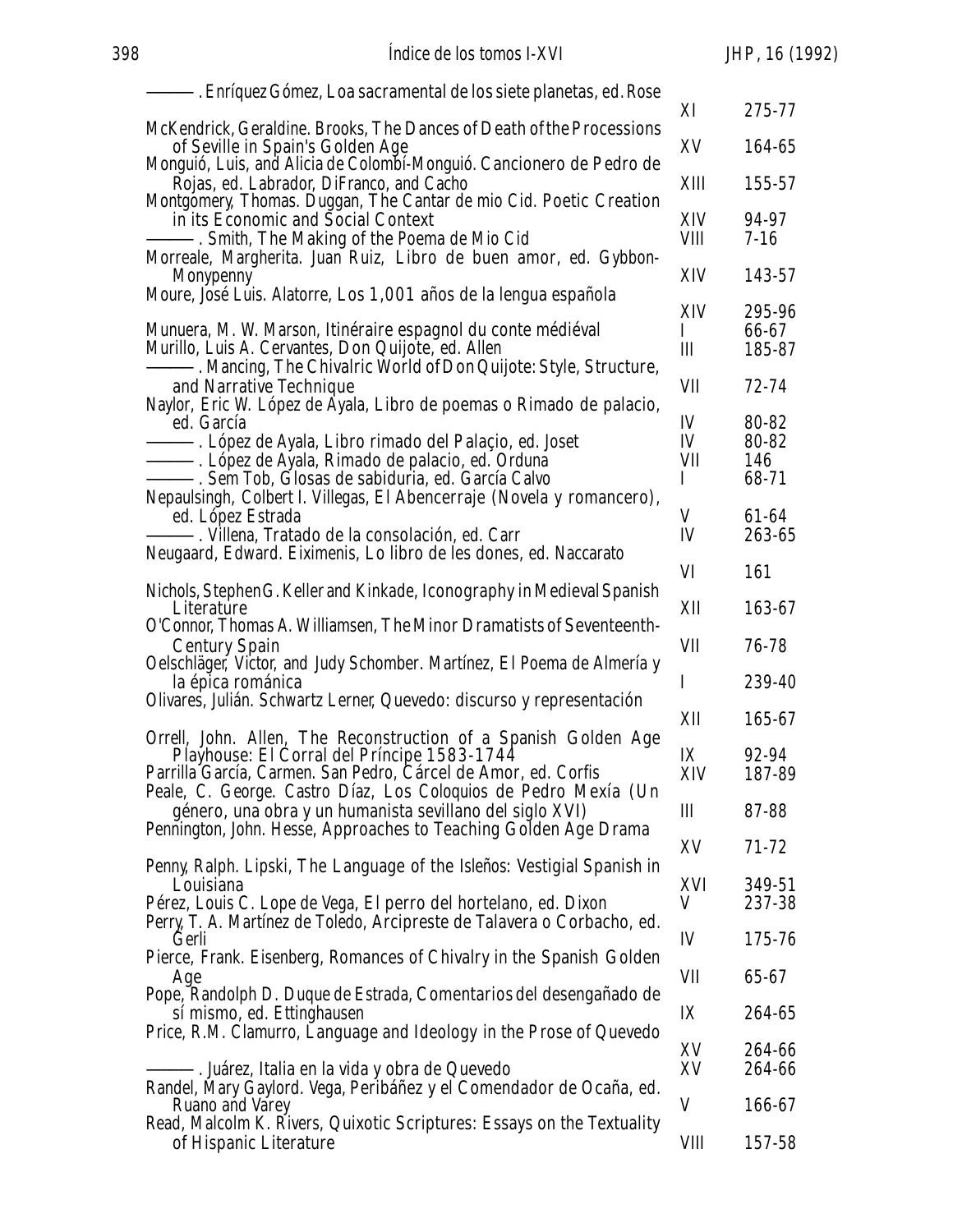| Reseñadores                                                                                                                                                                                                                                                    |                                      | 399              |
|----------------------------------------------------------------------------------------------------------------------------------------------------------------------------------------------------------------------------------------------------------------|--------------------------------------|------------------|
| -. Smith, <i>The Body Hispanic: Gender and Sexuality in Spanish</i><br>and Spanish American Literature<br>Reed, Cory A., and Madeline Sutherland. Camamis, Beneath the Cloak of<br>Cervantes: The Satanic Prose of Don Quixote de la Mancha                    | XV                                   | 140-48           |
|                                                                                                                                                                                                                                                                | XVI                                  | 71-73            |
| Reichenberger, Kurt and Roswitha. Bainton, Comedias sueltas in<br>Cambridge University Library: A Descriptive Catalogue<br>-. Boyer, <i>The Texas Collection of</i> Comedias sueltas: A Descriptive                                                            | IV                                   | 92-94            |
| <i>Bibliography</i>                                                                                                                                                                                                                                            | IV                                   | 92-94            |
| Resnick, Melvyn C. Lathrop, The Evolution of Spanish: An Introductory<br>Historical Grammar                                                                                                                                                                    | VII                                  | 57-59            |
| Reynolds, John J. Cuartero Sancho, Fuentes clásicas de la literatura<br>paremiológica española del siglo XVI<br>Rhodes, Elizabeth. Beverley, Del Lazarillo al sandinismo: Estudios sobre<br>la función ideológica de la literatura española e hispanoamericana | VI                                   | 162-63           |
| -. <i>Cervantes and the Pastoral,</i> ed. Labrador and Fernández<br>-. La Galatea <i>de Cervantes—cuatrocientos años después</i> , ed.                                                                                                                         | XIII<br>X                            | 169-71<br>255-57 |
| Avalle-Arce<br>-. Weber, <i>Teresa of Avila and the Rhetoric of Femininity</i><br>Ricapito, Joseph V. Amiel, El siglo pitagórico y Vida de don Gregorio                                                                                                        | X<br>XIV                             | 255-57<br>277-85 |
| Guadaña                                                                                                                                                                                                                                                        | IV<br>III                            | 272-73<br>190-92 |
| -. Bjornson, <i>The Picaresque Hero in European Fiction</i><br>-. Cro, A Forerunner of the Enlightenment in Spain<br>-. Enríquez Gómez, El siglo pitagórica y vida de don Gregorio                                                                             | II                                   | 147-49           |
| <i>Guadaña</i> , ed. Amiel<br>-. <i>Sinapia. A Classical Utopia of Spain</i> , ed. Cro                                                                                                                                                                         | IV<br>Ι                              | 272-73<br>250-51 |
| Riley, E. C. Approaches to Teaching Cervantes' Don Quixote, ed.<br><b>B</b> iornson<br>Rini, Joel. Pharies, The Origin and Development of the Ibero-Romance                                                                                                    | VШ                                   | 248-49           |
| -nc-/-ng- Suffixes<br>Rivers, Elias L. Blecua, Manual de crítica textual                                                                                                                                                                                       | XV<br>VШ                             | 82-83<br>241-43  |
| -. Mariscal, <i>Contradictory Subjects: Quevedo, Cervantes, and</i><br><b>Seventeenth-Century Spanish Culture</b><br>–. McNerney, <i>The Influence of Ausiás March on Early Golden Age</i>                                                                     | XVI                                  | 73-76            |
| Castilian Poetry                                                                                                                                                                                                                                               | VII                                  | 216-17           |
| -. Walters, <i>The Poetry of Francisco de Aldana</i><br>Rodríguez-Puértolas, Julio. Rojas, <i>Celestina</i> , ed. Russell                                                                                                                                      | XII<br>XVI                           | 267-68<br>59-64  |
| Rogers, Edith R. Sponsler, Women in the Medieval Spanish Epic and<br>Lyric Traditions                                                                                                                                                                          | I                                    | 154-55           |
| Rohland de Langbehn, Regula. Nepaulsingh, Towards a History of<br>Literary Composition in Medieval Spain                                                                                                                                                       | XI                                   | 179-81           |
| -. Ramírez, Tratado de la comunidad <i>(Biblioteca de El Escorial MS.</i><br>$&$ -II-8)                                                                                                                                                                        | XIII                                 | 153-54           |
| -. San Pedro, <i>Tractado de amores de Arnalte y Lucenda</i> , ed. Corfis                                                                                                                                                                                      | XI                                   | 81-84            |
| Roncero López, Victoriano. Caminero, La razón filológica en la obra de<br>Fray Luis de León<br>-. Quevedo, <i>El buscón,</i> ed. Jauralde Pou                                                                                                                  | XV<br>XV                             | 252-55<br>75-77  |
| Round, Nicholas G. Cantarino, <i>Entre monjes y musulmanes: El conflicto</i><br>que fue España                                                                                                                                                                 | IV                                   | 259-61           |
| -. Gómez-Martínez, <i>Américo Castro y el origen de los españoles:</i><br>Historia de una polémica                                                                                                                                                             | $\mathop{\mathrm{I}\hspace{-.1em}I}$ | 135-37           |
| Sachs, Leonie F. Séphiha, L'Agonie des judéo-espagnols                                                                                                                                                                                                         | $\mathbf I$                          | 64-66            |
| Schomber, Judy, and Victor Oelschläger Martínez, El Poema de Almería y<br>la épica románica                                                                                                                                                                    | $\bf{l}$                             | 239-40           |
| Seniff, Dennis P. Ortolá, <i>Un estudio del</i> Viaje de Turquía: Autobiografía<br>o ficción                                                                                                                                                                   | IX                                   | 83-85            |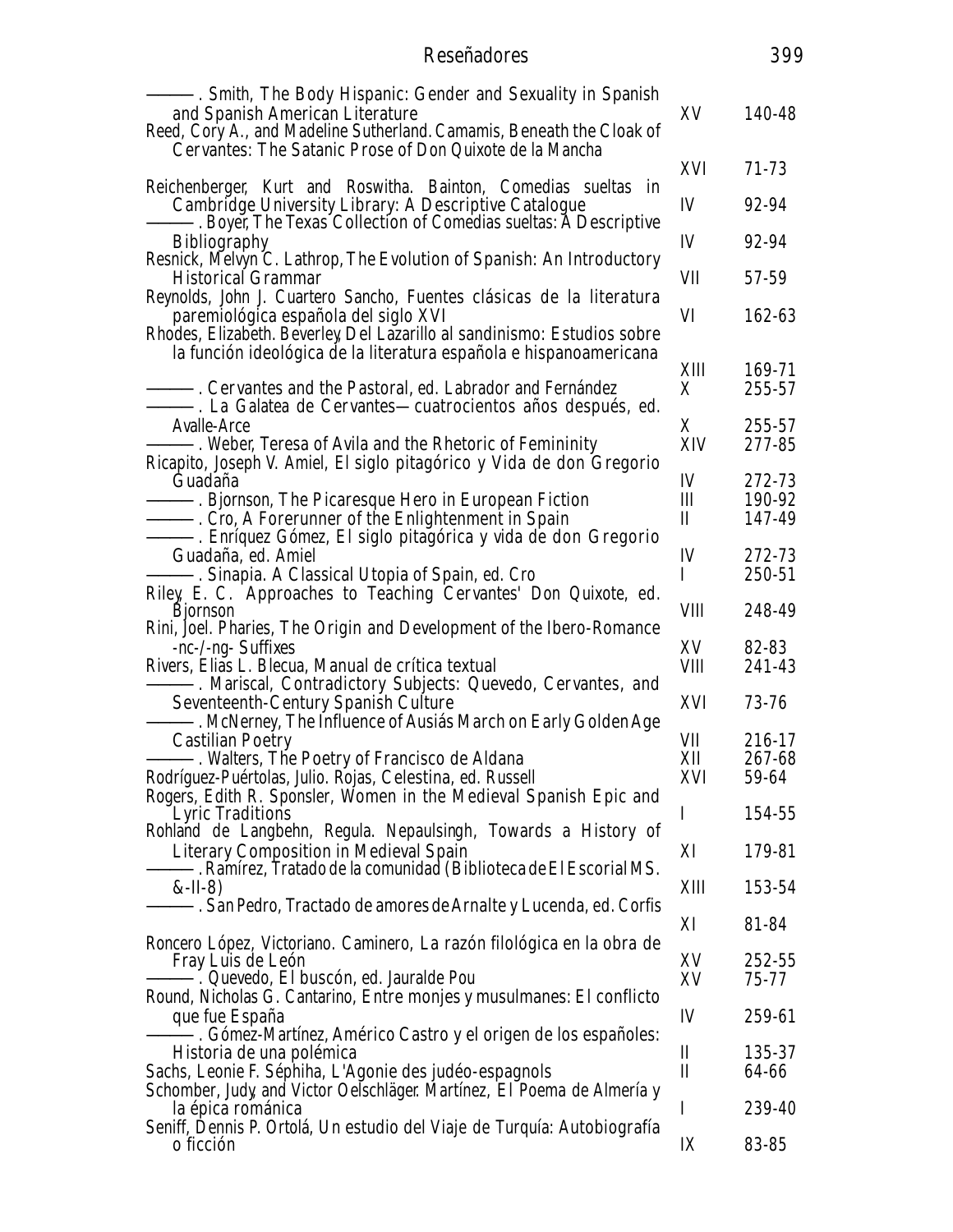| -. Snow, Celestina by Fernando de Rojas: An Annotated                                                            |              |                  |
|------------------------------------------------------------------------------------------------------------------|--------------|------------------|
| Bibliography of World Interest, 1930-1085                                                                        | X            | 184-85           |
| Severin, Dorothy. Marino, La serranilla española: Notas para su historia                                         |              |                  |
| e interpretación                                                                                                 | XIV          | 297              |
| Sharrer, Harvey L. Eisenberg, Castilian Romances of Chivalry in the                                              |              |                  |
| <b>Sixteenth Century</b>                                                                                         | VI           | 163-64           |
| Sholod, Barton. Amadís de Gaula. Hebrew Translation by the Physician                                             |              |                  |
| Jacob di Algaba, ed. Malachi                                                                                     | VI           | 242-44           |
| Sieber, Harry. Cueva, <i>Bernardo del Carpio</i> , ed. Watson                                                    | I            | $71 - 72$        |
| -. Scholberg, Introducción a la poesía de Gómez Manrique                                                         | <b>VIII</b>  | 162-64           |
| –. Watson, <i>Bernardo del Carpio</i>                                                                            | L            | $71 - 72$        |
| Smith, Paul Julian. Ackerlind, Patterns of Conflict. The Individual and<br>Society in Spanish Literature to 1700 | XV           | 154              |
| Snow, Joseph. Boase, The Troubador Revival: A Study of Social Change                                             |              |                  |
| and Traditionalism in Late Medieval Spain                                                                        | IV           | 83-85            |
| —. Gerli, <i>Alfonso Martínez de Toledô</i>                                                                      | $\mathbf{I}$ | 140-41           |
| Soons, Alan. Bryans, Calderón de la Barca: Imagery, Rhetoric and                                                 |              |                  |
| Drama                                                                                                            | III          | 187-90           |
| -. Sullivan, <i>Tirso de Molina &amp; the Drama of the Counter</i>                                               |              |                  |
| Reformation                                                                                                      | $\mathbf{I}$ | 145-47           |
| -. Sullivan, <i>Tirso de Molina &amp; the Drama of the Counter</i>                                               |              |                  |
| Reformation. Answer by Sullivan and reply by Soons                                                               | III          | 317-19           |
| -. Ziomek, A History of Spanish Golden Age Drama                                                                 | IX           | 257-61           |
| Soufas, C. Christopher, Jr. Cascardi, The Limits of Illusion: A Critical                                         |              |                  |
| Study of Calderón                                                                                                | X            | 88-90            |
| -. Fox, Kings in Calderón: A Study in Characterization and                                                       |              |                  |
| <b>Political Theory</b>                                                                                          | XII          | 70-73            |
| -. Lauer, Tyrannicide and Drama<br>Soufas, Teresa S. Dolan, <i>Cyclopean Song: Melancholy and Aestheticism</i>   | XII          | 70-73            |
| in Góngora's Fábula de Polifemo y Galatea                                                                        | XVI          | 76-78            |
| Spaccarelli, Thomas D. Carlos Maynes and La enperatris de Roma:                                                  |              |                  |
| Critical Edition and Study of Two Medieval Spanish Romances, ed.                                                 |              |                  |
| Benaim de Lasry                                                                                                  | VII          | 61-65            |
| -. Corfis, The Text and Concordances of British Library IB.42-                                                   |              |                  |
| 463, Historia de la linda Melosina.                                                                              | XII          | 56-58            |
| -. Medieval, Renaissance and Folklore Studies in Honor of John                                                   |              |                  |
| <i>Esten Keller, ed. Jones</i>                                                                                   | V            | 159-61           |
| Stanton, Edward F. Colombi-Monguió, Petrarquismo peruano: Diego                                                  |              |                  |
| Dávalos y Figueroa y la poesía de la Miscelánea austral                                                          |              |                  |
|                                                                                                                  | X            | 83-86            |
| –. Heiple, <i>Mechanical Imagery in Spanish Golden Age Poetry</i>                                                |              |                  |
| Stern, Charlotte. Encina, <i>Teatro</i> , ed. Gimeno                                                             | VIII<br>Ш    | 250-51<br>310-11 |
| Sturcken, H. Tracy. Juan Manuel: A Selection, ed. Macpherson                                                     | V            | 230-31           |
| Sturm, Harlan. Imperial, <i>El dezir a las syete virtudes y otros poemas</i> , ed.                               |              |                  |
| Nepaulsingh                                                                                                      | IV           | 85-86            |
| -. Manuel, <i>Libro de los Estados</i> , ed. Tate and Macpherson                                                 | I            | 67-68            |
| –. <i>Studies in Honor of Ruth Lee Kennedy,</i> ed. Williamsen and Atlee                                         |              |                  |
|                                                                                                                  | $\mathbf{I}$ | 313-15           |
| Suárez García, José Luis. García Gómez, <i>Casa de las comedias de</i>                                           |              |                  |
| Córdoba: 1602-1694. Reconstrucción documental                                                                    | XV           | 173-75           |
| -. Montero, <i>La controversia sobre las</i> Anotaciones <i>herrerianas</i>                                      |              |                  |
|                                                                                                                  | XIV          | 101-03           |
| —. Roncero López, <i>Historia y política en la obra de Quevedo</i>                                               | XVI          | 342-43           |
| ------------. Shergold, Los corrales de comedias de Madrid: 1632-1745.                                           |              |                  |
| Reparaciones y obras nuevas. Estudio y documentos                                                                | XV           | 173-75           |
| Sullivan, Henry W. Flasche, <i>Geschichte der spanischen Literature. Erster</i>                                  |              |                  |
| Band: Von den Anfängen bis zum Ausgang des fünfzehnten<br><b><i>Jahrhunderts</i></b>                             | III          | 175-77           |
|                                                                                                                  |              |                  |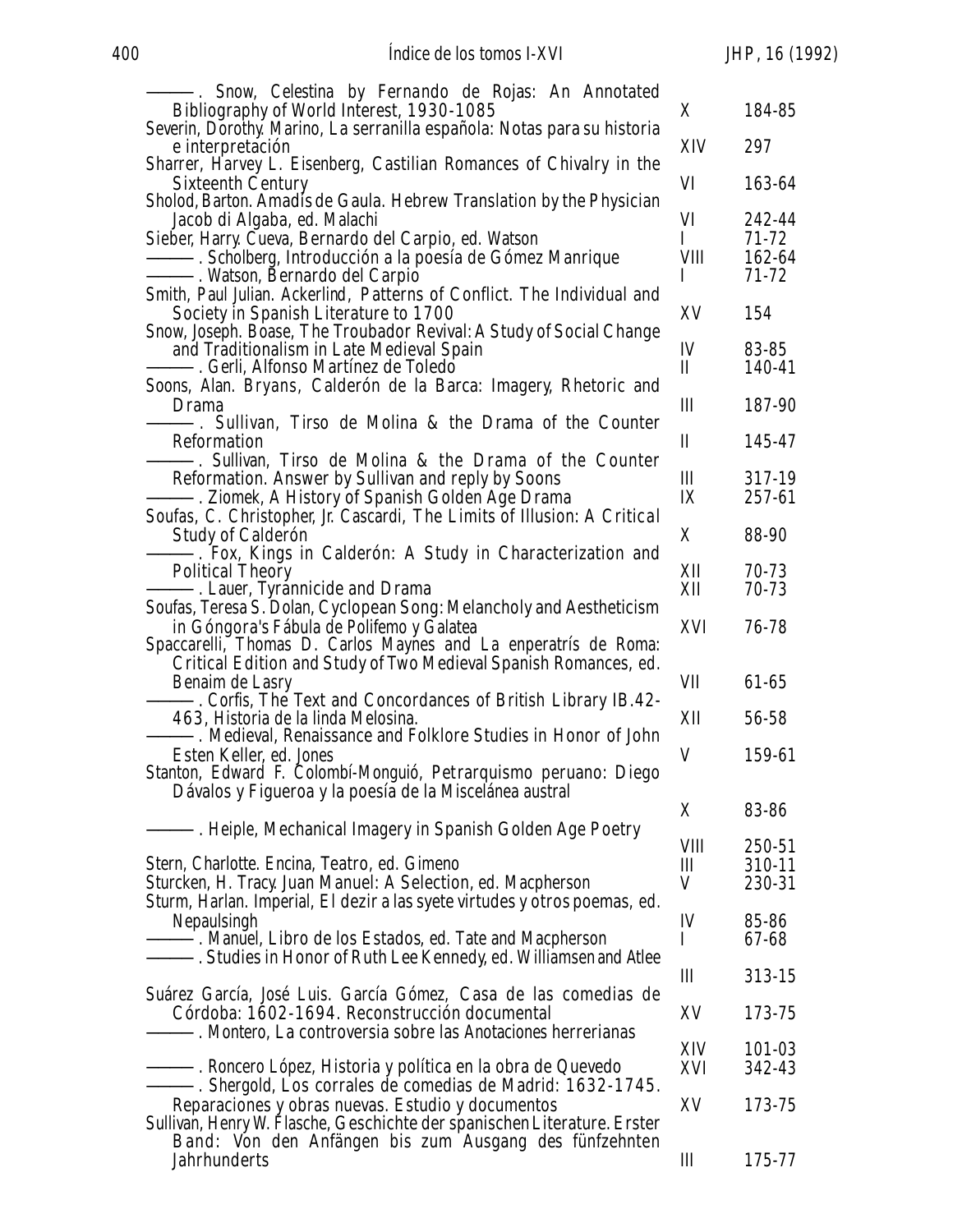## Reseñadores 401

| ————. Wilson, <i>Tirso de Molina</i>                                                                                                        | III          | 97-99            |
|---------------------------------------------------------------------------------------------------------------------------------------------|--------------|------------------|
| Sumner, Gordon H. Calderón de la Barca, Celos aun del aire matan, ed.<br><b>Stroud</b>                                                      | V            | 240              |
| Surtz, Ronald E., Actas del coloquio internacional sobre literatura<br>aljamiada y morisca                                                  | IV           | 79-80            |
| — Errazu Colás, <i>El teatro de Jaime de Huete (Introducción a su</i><br>estudio)                                                           | IX           | 253-54           |
| Sutherland, Madeline, and Cory A. Reed. Camamis, Beneath the Cloak of<br>Cervantes: The Satanic Prose of Don Quixote de la Mancha           |              |                  |
| Swietlicki, Catherine. Howe, Mystical Imagery, Santa Teresa de Jesús                                                                        | XVI          | 71-73            |
| and San Juan de la Cruz<br>Tate, Robert Brian. Araluce Cuenca, El Libro de los estados: Don Juan                                            | XIII         | 79-80            |
| Manuel y la sociedad de su tiempo (con un glosario terminológico)                                                                           | П            | 138-40           |
| -. López de Ayala, <i>Crónica del rey don Pedro</i> , ed. Constance L.<br>Wilkins and Heanon L. Wilkins                                     |              |                  |
| Taylor, Barry. Ayerbe-Chaux, Textos y concordancias de la obra                                                                              | X            | 180-83           |
| completa de Juan Manuel                                                                                                                     | XIII<br>XV   | 151-52<br>161-62 |
| f.iv. 1: Arte cisoria, ed. O'Neill                                                                                                          | XIII         | 154              |
| ter Horst, Robert. Fornoff, Tirso's Christmas Tragedy, La vida y muerte<br>de Herodes: A Study of Ritual Form and Drama                     | $\mathbf{I}$ | 233-34           |
| Terry, Arthur. Archer, The Pervasive Image: The Role of Analogy in the                                                                      |              |                  |
| Poetry of Ausias March<br>-. Arguijo, <i>Obra completa</i> , ed. Vranich                                                                    | XI<br>X      | 182-83<br>185    |
| Torreblanca, Máximo. Abajo Martín, Documentación de la catedral de<br>Palencia (1035-1247)                                                  | XI           | 277-79           |
| ————. Candau de Cavallos, <i>Historia de la lengua española</i><br>-----------. Castro Garrido, Documentación del monasterio de Las Huelgas | X            | 194-95           |
| de Burgos (1284-1306)                                                                                                                       | XI           | 277-79           |
| García Aragón, Documentación del monasterio de La<br>Burgos (1198-1400)<br>$Triindad \quad de$                                              | XI           | 277-79           |
| –. Lizoain Garrido, <i>Documentación del monasterio de Las Huelgas</i>                                                                      |              |                  |
| de Burgos (1284-1306)<br>-. Lizoain Garrido, Documentación del monasterio de Las Huelgas                                                    | XI           | 277-79           |
| de Burgos (1116-1230; 1231-1262; 1263-1283)<br>-. Oceja Gonzalo, <i>Documentación del monasterio de San Salvador</i>                        | XI           | 277-79           |
| de Oña (1285-1310; 1311-1318; 1319-1350)<br>-. Pérez Celada, <i>Documentación del monasterio de San Zoilo de</i>                            | XI           | 277-79           |
| Carrión (1047-1300; 1301-1400)<br>-. Pereda Llerena, <i>Documentación de la catedral de Burgos</i>                                          | XI           | 277-79           |
| $(1254-1293; 1294-1316)$                                                                                                                    | XI           | 277-79           |
| -. Wright, Late Latin and Early Romance in Spain and Carolingian<br><i>France</i>                                                           | VII          | 141-43           |
| Triwedi, Mitchel D. Rogers, The Perilous Hunt: Symbols in Hispanic and<br>European Balladry                                                 | V            | 162-63           |
| Trubiano, Mario E. Molina, Diálogos teológicos y otros versos<br><i>diseminados, ed.</i> Vázquez                                            | XV           | 78-79            |
| Tyler, Richard W. Castañeda, Mira de Amescua                                                                                                | III          | 193-94           |
| Urbina, Eduardo. Flores, Sancho Panza Through Three Hundred<br>Seventy-five Years of Continuations, Imitations, and Criticism,              |              |                  |
| 1605-1980<br>–. Lo Ré, <i>Essays on the Periphery of the</i> Quixote                                                                        | VII<br>XVI   | 224-26<br>338-39 |
| -. Percas de Ponseti, <i>Cervantes the Writer and Painter of</i> Don<br>Quijote                                                             | XIII         | 80-82            |
| -. Riley, Don Quixote                                                                                                                       | XII          | 269-70           |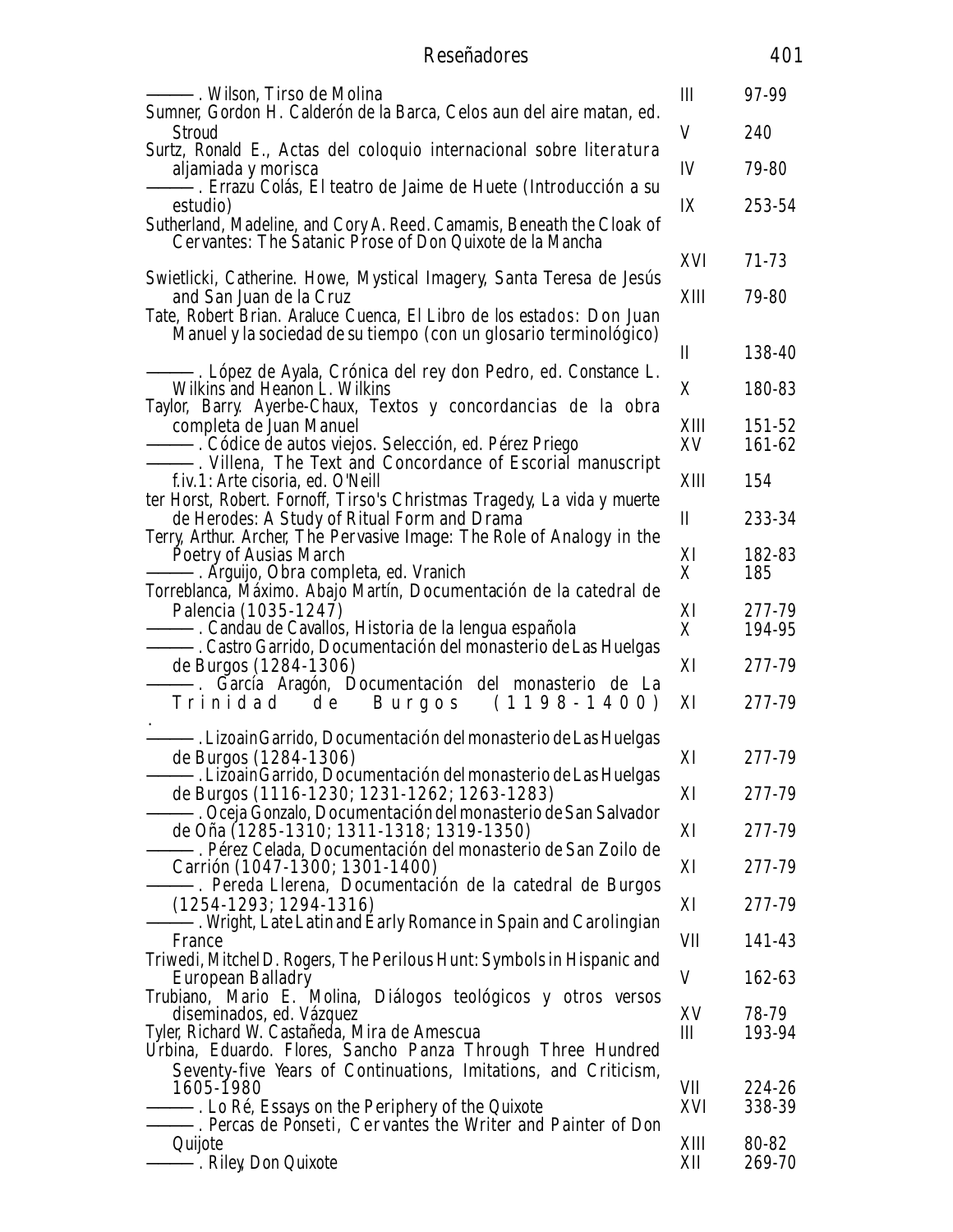| Vasvari, Louise O. Phillips, The Imagery of the Libro de Buen Amor                                                            |              |                  |
|-------------------------------------------------------------------------------------------------------------------------------|--------------|------------------|
|                                                                                                                               | IX           | 79-82            |
| Waley, Pamela. Azar, Discurso retórico y mundo pastoral en la Egloga<br>segunda de Garcilaso                                  | VII          | 67-69            |
| Waltman, Franklin M. Geary, Formulaic Diction in the Poema de Fernán                                                          |              |                  |
| González and the Mocedades de Rodrigo: A Computer-Aided                                                                       |              |                  |
| <i>Analysis</i>                                                                                                               | VI           | 241-42           |
| Webber, Ruth H. Poem of the Cid, ed. Michael, trans. Hamilton and Perry                                                       | $\mathbf{I}$ | 65-66            |
| Weber, Alison. Arenal, Untold Sisters: Hispanic Nuns in Their Own                                                             |              |                  |
| Works                                                                                                                         | XIV          | 190-93           |
| -. Friedman, <i>The Antiheroine's Voice: Narrative Discourse and</i><br>Transformations of the Picaresque                     | XI           | 273-75           |
| -. Read, Visions in Exile. The Body in Spanish Literature and                                                                 |              |                  |
| <i>Linguistics: 1500-1800</i>                                                                                                 | XV           | 162-63           |
| Weiner, Jack. Horozco, Representaciones, ed. González Ollé<br>Weissberger, Barbara F. Grieve, Desire and Death in the Spanish | IV           | 265-66           |
| Sentimental Romance (1440-1550)                                                                                               | XII          | 255-57           |
| West, Geoffrey. The Book of Moamin, ed. Cárdenas                                                                              | XIV          | 97-98            |
| -. Powell, <i>Epic and Chronicle. The Poema de mio Cid and the</i><br>Crónica de veinte reyes                                 | VIII         | 68-69            |
| Whinnom, Keith. Boase, The Origin and Meaning of Courtly Love: A                                                              |              |                  |
| Critical Study of European Scholarship                                                                                        | $\mathbf{I}$ | 223-24           |
| . Delicado, <i>Retrato de la loçana andaluza</i> , ed. Damiani and Allegra                                                    | I            | 243-45           |
| Whitenack, Judith. Arias, <i>Guzmán de Alfarache: The Unrepentant</i>                                                         |              |                  |
| <b>Narrator</b>                                                                                                               | $\mathbf{I}$ | 231-32           |
| -. Davis, <i>Autobiography as</i> Burla <i>in the</i> Guzmán de Alfarache                                                     | XVI          | 333-34           |
| Whitesell, David. Arizpe, The Spanish Drama Collection at the Ohio                                                            |              |                  |
| State University Library: A Descriptive Catalogue                                                                             | XV           | 167-70           |
| Williams, Harry F. Chatham and Scales, Western European Dissertations                                                         |              |                  |
| on the Hispanic and Luso-Brazilian Languages and Literatures: A<br>Retrospective Index                                        | VIII         | 67               |
| -. Court and Poet: Selected Proceedings of the Third Congress                                                                 |              |                  |
| of the International Courtly Literature Society (Liverpool, 1980),                                                            | VI           | 159-60           |
| ed. Burgess<br>. Sharrer, A Critical Bibliography of Hispanic Arthurian Material.                                             |              |                  |
| I. Texts: The Prose Romance Cycles                                                                                            | III          | 182-83           |
| Sharrer, The Legendary History of Britain in Lope García de                                                                   | IV           | 176-77           |
| <i>Salazar's</i> Libro de las bienandanzas e fortunas<br>Williamsen, Vern G. Vega, <i>El amor enamorado</i> , ed. Wooldridge  | IV           | 91-92            |
| Wiltrout, Ann E. Belmonte Bermúdez, <i>El sastre del Campillo</i> , ed. De                                                    |              |                  |
|                                                                                                                               |              |                  |
| Armas                                                                                                                         | $\mathbf{I}$ | 162-63           |
| -. Vélez de Guevara, <i>El diablo cojuelo,</i> ed. Fernández and Arellano                                                     |              |                  |
| Wittlin, Curt J. Concheff, <i>Bibliography of Old Catalan Texts</i>                                                           | XIV<br>X     | 193-94<br>177-80 |
| -. <i>Vides de sants rosselloneses</i> , ed. Kniazzeh and Neugaard                                                            | Ш            | 306-08           |
| –. Voràgine, <i>Llegenda àuria</i> , ed. Rebull                                                                               | III          | 306-08           |
| Woodbridge, Hensley C. Drake, <i>Cervantes'</i> Novelas ejemplares; A<br>Selective, Annotated Bibliography                    | V            | 235-37           |
| -. Drake, Don Quijote (1894-1970): A Selected Annotated                                                                       |              |                  |
| <i>Bibliography</i> , Vol. III                                                                                                | V            | 164-66           |
| -. Drake, Don Quijote <i>in World Literature: A Selective, Annotated</i><br><b>Bibliography</b>                               | V            | 164-66           |
| -. Ricapito, <i>Bibliografía razonada y anotada de las obras maestras</i><br>de la picaresca española                         | V            | 69-70            |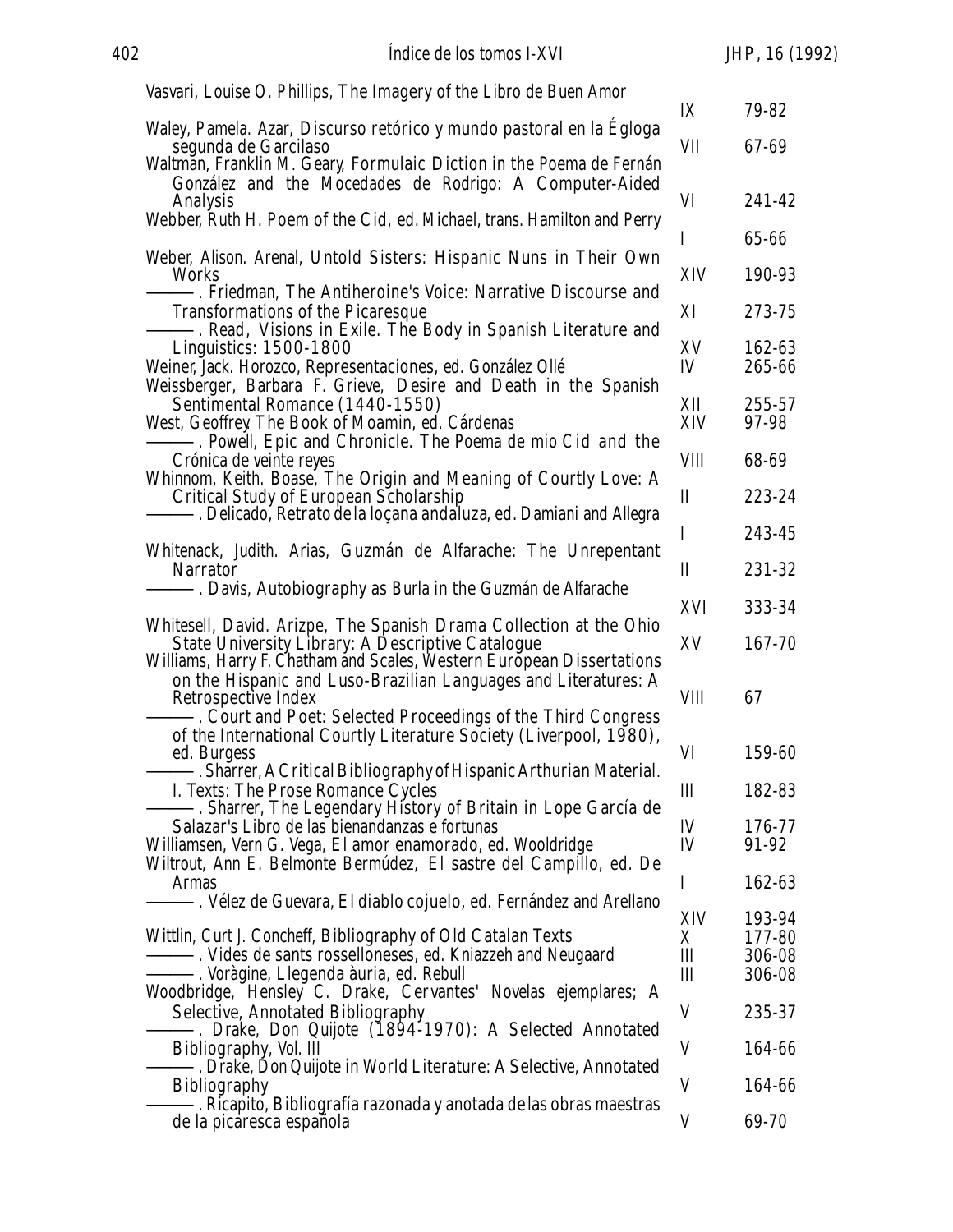| Yudin, Florence L. Brownlee, <i>The Poetics of Literary Theory. Lope de</i><br>Vega's Novelas a Marcia Leonarda and their Cervantine Context                                                                                                                                                                                 | VI<br>VII                | 247-49<br>164           |
|------------------------------------------------------------------------------------------------------------------------------------------------------------------------------------------------------------------------------------------------------------------------------------------------------------------------------|--------------------------|-------------------------|
| <b>HOMENAJES Y PUBLICACIONES AFINES</b>                                                                                                                                                                                                                                                                                      |                          |                         |
| <b>Actor</b> y técnica de representación del teatro clásico español (Madrid,<br>17-19 de mayo de 1988)<br>Estudios sobre la expresión <b>alegórica</b> en España y América<br><b>Alfonso X</b> the Learned, Emperor of Culture, 1284-1984, ed. Robert                                                                        | XIV<br>IX                | 222<br>266              |
| I. Burns, S.J.<br>The World of <b>Alfonso</b> the Learned and James the Conquerer, ed.                                                                                                                                                                                                                                       | IX                       | 266                     |
| Robert I. Burns, S.J.<br><b>Alfonso X</b> of Castile the Learned King $(1221-1284)$<br>Actas del coloquio internacional sobre literatura <b>aljamiada</b> y morisca                                                                                                                                                          | XI<br>XIV                | 93<br>216               |
| Philologica Hispaniensia in honorem Manuel <b>Alvar.</b> I. Dialectología. II.                                                                                                                                                                                                                                               | IV                       | 79-80                   |
| Lingüística<br>Philologica Hispaniensia in honorem Manuel <b>Alvar.</b> III-IV. Literatura                                                                                                                                                                                                                                   | XII                      | 74                      |
| La imagen del <b>amor</b> en la literatura española del Siglo de Oro, ed.                                                                                                                                                                                                                                                    | XII                      | 77                      |
| Teresa Herraiz de Tresca and Sofía Carrizo Rueda<br><b>Amours</b> légitimes amours illégitimes en Espagne (XVIe-XVIIe siècles)                                                                                                                                                                                               | XШ                       | 94                      |
| La literatura en <b>Aragón</b> , ed. Aurora Egido<br>Actas del II Congreso <b>Argentino</b> de Hispanistas<br>God's Obvious Design. Papers for the Spanish <b>Armada</b> Symposium,<br>Sligo, 1988. With an Edition and Translation of the Account of<br><i>Francisco de Cuéllar.</i> Ed. P. Gallagher and D. W. Cruickshank | XIV<br><b>VIII</b><br>XV | 220-21<br>176<br>272-73 |
| Homenaje a Eugenio <b>Asensio</b>                                                                                                                                                                                                                                                                                            | XV<br>XIII               | 279-80<br>91            |
| Iglesia y literatura. La formación ideológica de España. Homenaje a<br>Eugenio <b>Asensio</b><br>Theatrum Mundi Hispanicum. Festschrift Charles Vincent Aubrun, ed.                                                                                                                                                          | XV                       | 93                      |
| Sebastian Neumeister and Karl-Ludwig Selig<br><b>Autobiography</b> in Early Modern Spain, edited and introduced by                                                                                                                                                                                                           | X                        | 267                     |
| Nicholas Spadaccini and Jenaro Taléns<br>Estudios de literatura española y francesa. Siglos XVI y XVII. Homenaje                                                                                                                                                                                                             | XII                      | 75                      |
| <i>a Horst <b>Baader</b></i> , ed. Frauke Gewecke<br>Hispanic <b>Balladry</b> Today. Ruth House Webber, guest editor<br><i>Homenaje a Ana María <b>Barrenechea</b></i> , ed. Lía Schwartz Lerner and Isaías                                                                                                                  | IX<br>XII                | 96<br>280               |
| Lerner<br>El <b>barroc</b> català<br>Studia Historica et Philologica in Honorem M. <b>Batllori</b>                                                                                                                                                                                                                           | IX<br>XIV<br>XII         | 98-99<br>223<br>77      |
| Homenaje a José Manuel <b>Blecua</b> ofrecido por sus discípulos, colegas y<br>amigos<br>Manojuelo de estudios literarios ofrecidos a José Manuel <b>Blecua</b><br>Teijeiro por los profesores de enseñanza media, ed. Felipe B.                                                                                             | VШ                       | 84-86                   |
| Pedraza Jiménez, Pedro Provencio Chumillas, Milagros Rodríguez<br>Cáceres<br>Homenaje a José Manuel <b>Blecua</b><br>Estudios dedicados a James Leslie <b>Brooks</b> , ed. J.M. Ruiz Veintemilla                                                                                                                             | IX<br>XII                | 269<br>77               |
| Homenaje al Prof. Darío <b>Cabanelas</b> Rodríguez, O.F.M.<br>Approaches to the Theater of <b>Calderón</b> , ed. Michael D. McGaha                                                                                                                                                                                           | VIII<br>XIV<br>VI        | 175-77<br>214<br>252-54 |
| <b>Calderón</b> de la Barca at the Tercentenary: Comparative Voices, ed.<br>Wendell M. Aycock, Wendell M. and Sydney P. Cravens                                                                                                                                                                                              | VІІ                      | 159-61                  |

Reseñadores 403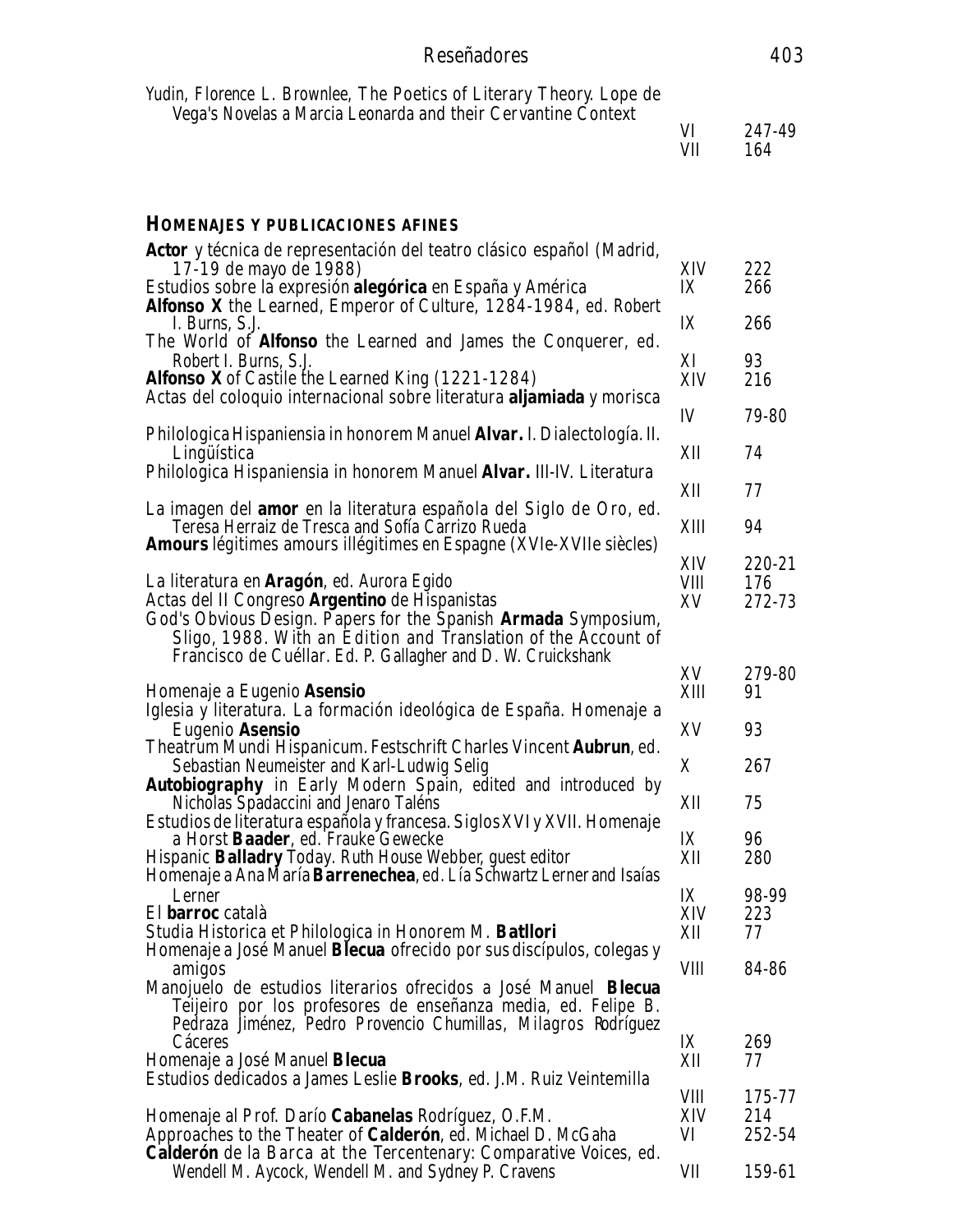| Critical Perspectives on <b>Calderón</b> de la Barca, ed. Frederick A. de<br>Armas, David M. Gilitz, and José A. Madrigal<br><b>Calderón</b> , apóstol y hereje                                                        | VI<br>VII   | 250-52<br>82    |
|------------------------------------------------------------------------------------------------------------------------------------------------------------------------------------------------------------------------|-------------|-----------------|
| Studies on the <b>Cantigas</b> de Santa María, ed. Israel J. Katz and John E.<br>Keller                                                                                                                                | XI          | 81              |
| Américo <b>Castro</b> and the Meaning of Spanish Civilization, ed. José Rubia                                                                                                                                          |             |                 |
| <b>Barcia</b><br>Américo <b>Castro:</b> The Impact of His Thought. Essays to Mark the<br>Centenary of his Birth, ed. Ronald E. Surtz, Jaime Ferrán, and Daniel                                                         | III         | 85-86           |
| P. Testa<br>Homenaje a Américo <b>Castro</b> , ed. José Jesús de Bustos Tovar and Joseph                                                                                                                               | XII         | 79              |
| H. Silverman<br>Actas del Coloquio cervantino. Würzburg, 1983, ed. Theodor Berchem                                                                                                                                     | XII         | 78              |
| and Hugo Laitenberger<br>Approaches to Teaching Cervantes' Don Quixote, ed. Richard Bjornson                                                                                                                           | XI          | 284             |
|                                                                                                                                                                                                                        | <b>VIII</b> | 248-49          |
| <b>Cervantes</b> and the Pastoral, ed. José Labrador Herraiz and Juan<br>Fernández Jiménez<br><b>Cervantes</b> and the Renaissance, ed. Michael D. McGaha                                                              | X<br>V      | 255-57<br>66-68 |
| La Galatea de <b>Cervantes</b> —cuatrocientos años después, ed. Juan<br><b>Bautista Avalle-Arce</b><br>Número monográfico dedicado a Cervantes, dirigido por Monique Joly                                              | X           | 255-57          |
|                                                                                                                                                                                                                        | XV          | 96              |
| Número monográfico dedicado a <b>Cervantes</b> , incluyendo cuatro ponencias<br>presentadas en el I Congreso Asiático sobre Cervantes. Universidad<br>de Sofía, Japón, junio de 1988. Ed. Juan Bautista de Avalle-Arce |             |                 |
| Mio Cid Studies, ed. A.D. Deyermond<br>Florilegium Hispanicum: Medievel and Golden Age Studies presented                                                                                                               | XV<br>IV    | 280<br>169-71   |
| to Dorothy Clotelle <b>Clarke</b><br>1492-1992: Re/Discovering <b>Colonial</b> Writing, ed. René Jara and                                                                                                              | VII         | 162-63          |
| Nicholas Spadaccini<br>Teatro y prácticas escénicas. II: La comedia. Coordinador, José Luis                                                                                                                            | XIV         | 309             |
| Canet Vallés                                                                                                                                                                                                           | XII         | 80              |
| Readings in Spanish and Portuguese Poetry for Geoffrey <b>Connell</b> , ed.<br>Nicholas G. Round and D. Gareth Walters                                                                                                 | IX          | 10              |
| Las constantes estéticas de la comedia en el Siglo de Oro<br>Le corps dans la société espagnole des XVIe et XVIIe siècles. Études réunies et présentées par Augustin Redondo                                           | VII         | 81              |
| Studies in Honor of Gustavo <b>Correa</b> , ed. Charles B. Faulhaber, Richard                                                                                                                                          | XV          | 91-92           |
| P. Kinkade, and T.A. Perry<br><b>Court</b> and Poet: Selected Proceedings of the Third Congress of the                                                                                                                 | X           | 197             |
| International Courtly Literature Society (Liverpool, 1980), ed.<br>Glyn S. Burgess                                                                                                                                     | VI          | 159-60          |
| Imago hispaniae. Lengua, literatura, historia y fisonomía del español.<br>Homenaje a Manuel <b>Criado</b> de Val, ed. Angel Montero Herreros,                                                                          |             |                 |
| Ciriaco Morón Arroyo y José Carlos de Torres<br>A Face not Turned to the Wall. Essays on Hispanic Themes for Gareth                                                                                                    | XIV         | 310-11          |
| Alban <b>Davies</b><br>Henry Mayr-Harting and R.I. Moore, eds., Studies in Medieval History                                                                                                                            | XII         | 80              |
| Presented to R.H.C. Davis<br>Hispanic Studies in Honor of Alan D. <b>Deyermond.</b> A North American                                                                                                                   | X           | 198             |
| Tribute, ed. John S. Miletich                                                                                                                                                                                          | IX          | 182             |
| <i>Approaches to Teaching Spanish Golden Age <b>Drama</b>, ed. Everett W.</i><br>Hesse, with the assistance of Catherine Larson                                                                                        | XV          | 71-72           |
| Things Done with Words: Speech Acts in Hispanic <b>Drama.</b><br><i>Proceedings of the 1984 Stony Brook Seminar, ed. Elias L. Rivers</i>                                                                               | X           | 98              |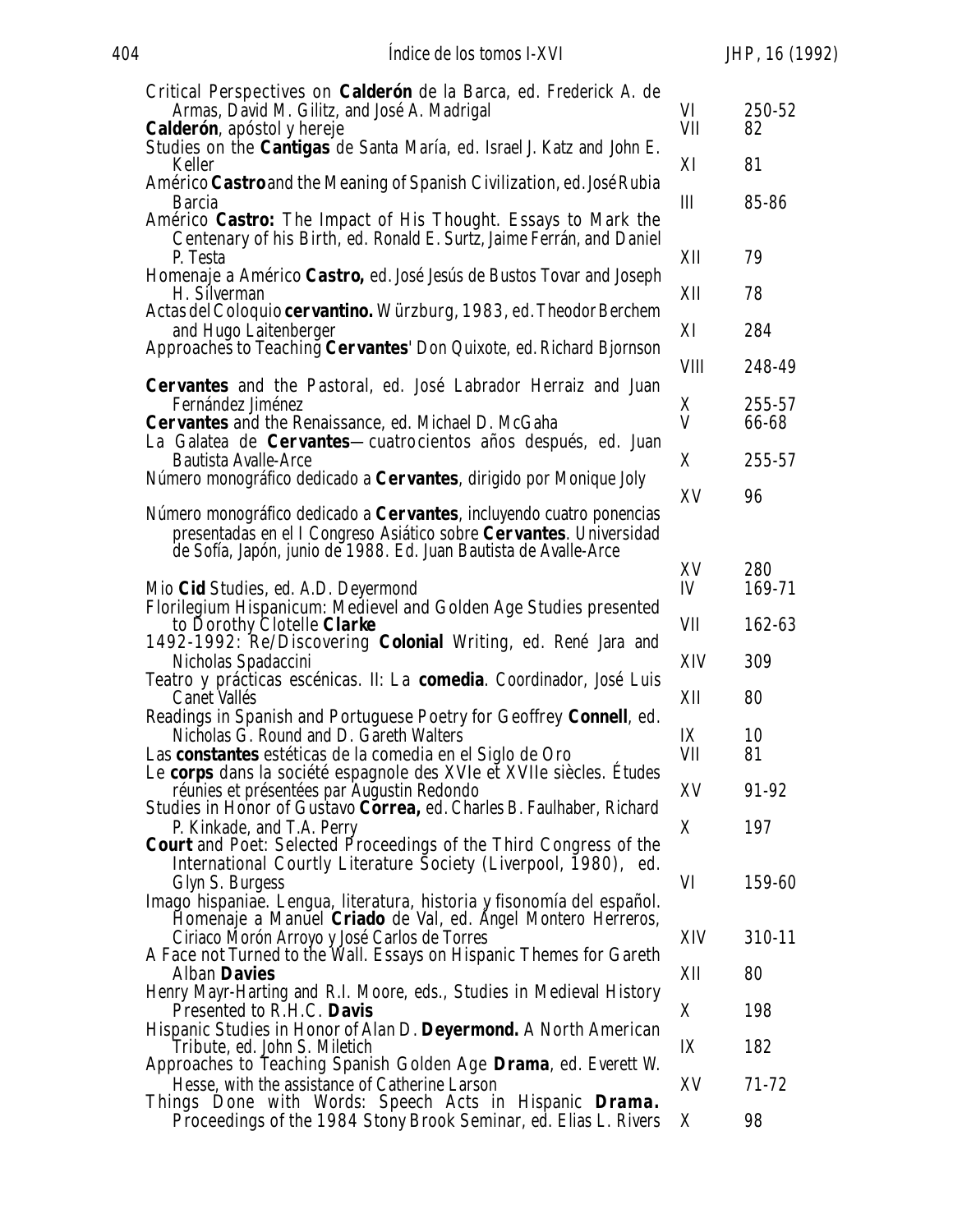| Homenajes y publicaciones afines                                                                                                                                                                                                                                                                             |                  | 405                       |
|--------------------------------------------------------------------------------------------------------------------------------------------------------------------------------------------------------------------------------------------------------------------------------------------------------------|------------------|---------------------------|
| La <b>edición</b> de textos. Actas del I Congreso Internacional de Hispanistas<br>del Siglo de Oro. Editadas por Pablo Jauralde, Dolores Noguera y<br>Alfonso Rey                                                                                                                                            | XV               | 94-96                     |
| Edición y anotación de textos del Siglo de Oro, ed. Jesús Cañedo and                                                                                                                                                                                                                                         |                  |                           |
| Ignacio Arellano<br>Juan del <b>Encina</b> et le Théâtre au 15 <sup>me</sup> siècle<br><i>Los hallazgos de la lectura: Estudio dedicado a Miguel <b>Enguídanos</b>, ed.</i><br>John Crispin, Enrique Pupo-Walker, Luis Lorenzo-Rivero                                                                        | XII<br>XI        | 81<br>93                  |
|                                                                                                                                                                                                                                                                                                              | XVI              | 96                        |
| <i>El erasmismo en España</i> , ed. Manuel Revuelta Sañudo and Ciriaco<br>Morón Arroyo<br><b>Eros</b> literario. Actas del Coloquio celebrado en la Facultad de Filología<br>de la Universidad Complutense en diciembre de 1988, coord.<br>Covadonga López Alonso, Juana Martínez Gómez, José Paulino Ayuso, | X                | 71                        |
| Marcos Roca, Carlos Sainz de la Maza<br>La <b>escenografía</b> del teatro barroco, estudios coordinados por Aurora                                                                                                                                                                                           | XVI              | 359-60                    |
| Egido <i>et al.</i><br>Las constantes <b>estéticas</b> de la comedia en el Siglo de Oro<br>Las influencias mutuas entre España y <b>Europa</b> a partir del siglo XVI                                                                                                                                        | XIV<br>VII       | 311<br>81                 |
|                                                                                                                                                                                                                                                                                                              | XIV              | 218                       |
| <i>Ensayos de literatura europea e hispanoamericana. Edición a cargo de</i><br><b>Félix Menchacatorre</b><br>Cultural and Historical Grounding for Hispanic and Luso-Brazilian                                                                                                                               | XV               | 278-79                    |
| Feminist Literary Criticism, ed. Hernán Vidal<br>Les sociétés <b>fermées</b> dans le monde Ibérique (XVI-XVIIIe s.)<br>La fête et l'écriture. Théâtre de Cour, Cour-Théâtre en Espagne et en                                                                                                                 | XIV<br>XIV       | 125-56<br>122-23          |
| Italie, 1450-1530, ed. Jeanne Battesti Pelegrin and Georges Ulysse<br>Aureum Saeculum Hispanum. Beiträge zu Texten des Siglo de Oro.                                                                                                                                                                         | X                | 72                        |
| Festschrift für Hans Flasche zum 70. Geburtstag, eds., Karl<br>Hermann Körner and Dietrich Briesemeister<br><b>Formas</b> breves del relato                                                                                                                                                                  | VII<br>X         | 234<br>269                |
| A Celebration of Cervantes on the Fourth Centenary of La Galatea,<br>1585-1985<br><i>Homenaje al profesor Antonio Gallego Morell.</i> Recogidos y publicados                                                                                                                                                 | XIV              | 221                       |
| por Č. Argente del Castillo, A. de la Granja, J. Martínez Marín y A.<br>Sánchez Trigueros.                                                                                                                                                                                                                   | XV               | 182-85                    |
| <i>Homenaje a Alvaro Galmés de Fuentes, I</i><br>Homenaje a Alvaro <b>Galmés</b> de Fuentes, II<br>Homenaje a Alvaro Galmés de Fuentes, III                                                                                                                                                                  | XIV<br>XIV<br>XV | 121-22<br>212-13<br>89-91 |
| Los <b>géneros menores</b> en el teatro español del Siglo de Oro<br>Creation and Re-Creation: Experiments in Literary Form in Early<br>Modern Spain. Studies in Honor of Stephen Gilman, eds. Ronald                                                                                                         | XIV              | 222-23                    |
| <b>Surtz and Nora Weinerth</b><br><i>Homenaje a Stephen Gilman</i> , ed. Francisco Márquez Villanueva<br>Literature among Discourses. The Spanish <b>Golden Age</b> , ed. Wlad                                                                                                                               | VII<br>IX        | 162<br>98                 |
| Godzich and Nicolas Spadaccini<br><b>Gracián</b> y su época                                                                                                                                                                                                                                                  | X<br>XI          | 92<br>89                  |
| Estudios en honor a Ricardo Gullón, ed. Luis T. González-del-Valle y<br>Darío Villanueva<br>Cultures in Contact in Medieval Spain: Historical and Literary Essays<br><i>Presented to L. P. <b>Harvey</b></i> , ed. David Hook and Barry Taylor                                                               | VШ               | 256-57                    |
| Actas del I Encuentro de Historiadores del Valle de Henares<br><i>Studies in Honor of Everett W. <b>Hesse</b>,</i> ed. José A. Madrigal and William                                                                                                                                                          | XV<br>XIII       | 88<br>93                  |
| C. McCrary                                                                                                                                                                                                                                                                                                   | VI               | 169-71                    |
| God and Man in Medieval Spain. Essays in Honour of J.R.L. <b>Highfield.</b><br>Edited by Derek W. Lomax and David Mackenzie                                                                                                                                                                                  | XV               | 89                        |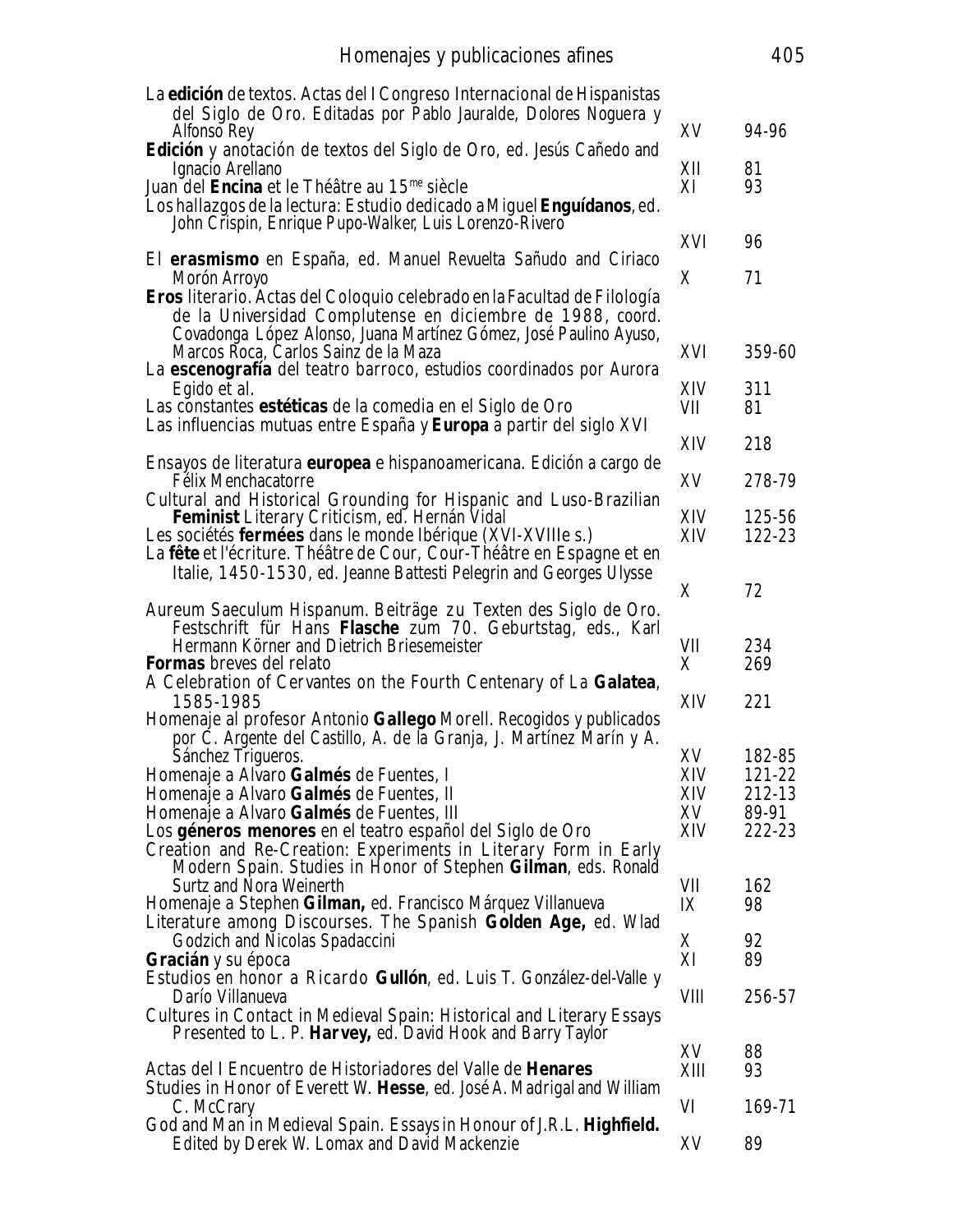| Actas del VIII Congreso de la Asociación Internacional de <b>Hispanistas</b> ,                                               |             |               |
|------------------------------------------------------------------------------------------------------------------------------|-------------|---------------|
| ed. A. David Kossoff, José Amor y Vázquez, Ruth H. Kossoff, Geoffrey<br>W. Ribbans                                           | XI          | 96            |
| Actas del IX Congreso de la Asociación Internacional de Hispanistas,<br>18-23 agosto 1986, ed. Sebastian Neumeister          | XIV         | 118-21        |
| Horror y tragedia en el teatro del Siglo de Oro<br>The <b>Inquisition</b> in Early Modern Europe, ed. Gustav Henningsen and  | <b>VIII</b> | 88            |
| John Tedeschi                                                                                                                | XI          | 189           |
| Medieval, Renaissance and Folklore Studies in Honor of John Esten<br>Keller, ed. Joseph R. Jones                             | V           | 159-61        |
| Studies in Honor of Ruth Lee <b>Kennedy</b> , ed. Vern G. Williamsen, and<br>A.F. Michael Atlee                              | III         | 313-15        |
| Essays on Hispanic Literature in Honor of Edmund L. <b>King</b> , ed. Sylvia<br>Molloy and Luis Fernández Cifuentes          | <b>VIII</b> | 83-84         |
| Serta Philologica F. Lázaro Carreter Natalem Diem Sexagesimum<br>Celebranti Dicata                                           | <b>VIII</b> | 173-75        |
| Actas del I Congreso Internacional de Historia de la Lengua Española                                                         | XIV         | 205-08        |
| <i>El libro antiguo español, ed. María Luisa López-Vidriero and Pedro M.</i><br>Cátedra                                      | XIII        | 90            |
| Iberia. Literary and Historical Issues. Studies in Honour of Harold V.<br>Livermore, ed. R.O.W. Goertz                       | X           | 94            |
| Fray Luis de León. Aproximaciones a su vida y su obra. Edited by<br>Ciriaco Morón Arroyo and Manuel Revuelta Sañudo          | XV          | 279           |
| Estudios sobre el Sigló de Oro en homenaje a Raymond R. MacCurdy,<br>ed. Angel González, Tamara Holzapfel y Alfred Rodríguez |             |               |
| Symbolae Pisanae. Studi in onore de Guido <b>Mancini</b> . A cura di Blanca                                                  | <b>VIII</b> | 86-87         |
| Periñán e Francesco Guazzelli<br>Homenaje a José Antonio <b>Maravall</b> . Ed. María Carmen Iglesias, Carlos                 | XVI         | 95            |
| Moya, Luis Rodríguez Zúñiga                                                                                                  | XV          | 275-78        |
| Marginated Groups in Spanish and Portuguese History. Edited by<br>William D. Phillips, Jr., and Carla Rahn Phillips          | XV          | 178           |
| La voluntad de humanismo. Homenaje a Juan Marichal, ed. B[irute]<br>Ciplijauskaité y C[hristopher] Maurer                    | XVI         | 92-93         |
| Studia litteraria atque linguistica N. Marín, J. Fernández-Sevilla et P.<br>González oblata, ed. José Mondéjar               | XIII        | 80            |
| Studies in Honor of William C. McCrary, ed. Robert Fiore, Everett W.<br>Hesse, John E. Keller and José A. Madrigal           | X           | 92            |
| Renaissance and Golden Age Essays in Honor of D.W. McPheeters,<br>ed. Bruno M. Damiani                                       | X           | 93            |
| Actas del I Congreso de la Asociación Hispánica de Literatura<br><b>Medieval</b>                                             | XIV         | 210-12        |
| Studia hispanica <b>medievalia</b> , ed. L. Teresa Valdivieso and Jorge H.<br>Valdivieso                                     | XIII        | 88            |
| <i>Iberia and the <b>Mediterranean.</b></i> Edited by Benjamin F. Taggie and<br>Richard W. Clement                           | XV          | 93            |
| <b>Mitos,</b> folklore y literatura<br><i>Mélanges offerts à Maurice Molho</i>                                               | XI<br>XIV   | 192<br>202-04 |
| <i>Essays on Comedy and the Gracioso in Plays by Agustín <b>Moreto</b>, ed.</i>                                              |             |               |
| <b>Frances Exum</b><br>Selected Proceedings. The Thirty-Fourth Annual (1984) <b>Mountain</b>                                 | X           | 272           |
| Interstate Foreign Language Conference, ed. Eduardo Zayas-Bazán<br>and Christa I. Hungate                                    | X           | 198           |
| Teatro del Siglo de Oro: Homenaje a Alberto Navarro González, ed.                                                            |             |               |
| Víctor García de la Huerta, Jean Canavaggio y Theo Berchem                                                                   | XVI         | 360-61        |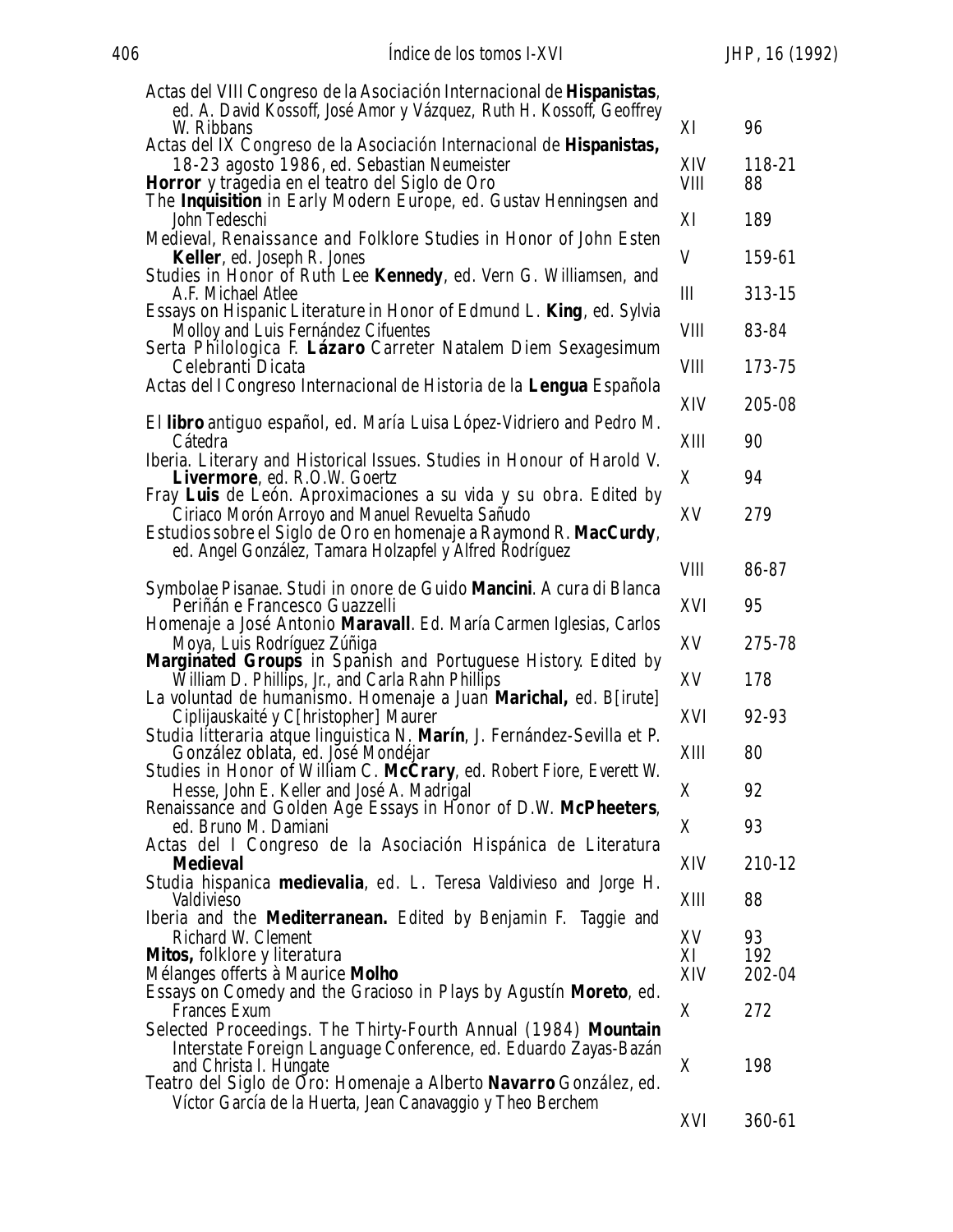| Homenajes y publicaciones afines                                                                                                                                              |                    | 407                |
|-------------------------------------------------------------------------------------------------------------------------------------------------------------------------------|--------------------|--------------------|
| <i>[Novelas ejemplares] Cervantes's</i> Exemplary Novels and the Adventure<br>of Writing, ed. Michael Nerlich and Nicholas Spadaccini                                         | XV                 | 185                |
| Lenguaje, idealogía y organización textual en las <b>Novelas ejemplares,</b><br>ed. José Jesús de Bustos Tovar                                                                | IX                 | 268                |
| Autour des <b>parentés</b> en Espagne aux XVIe et XVIIe Siècles. Histoire,<br>mythe et littérature, ed. Augustin Redondo                                                      | XII                | 81                 |
| Les <b>parentés</b> fictives en Espagne (XVIe-XVIIe siècles), ed. Augustin<br>Redondo                                                                                         | XIII               | 92                 |
| Golden-Age Studies in Honour of A.A. <b>Parker</b> , ed. Melveena<br>McKendrick                                                                                               | VIII               | 176-77             |
| Essays on Narrative Fiction in the Iberian Peninsula in Honour of Frank<br><b>Pierce</b><br>From Dante to García Márquez: Studies in Romance Literatures and                  | VII                | 80                 |
| Linguistics presented to Anson Conant <b>Piper</b> , ed. Gene H. Bell-<br>Villada, Antonio Giménez, and George Pistorius                                                      | XII                | 75                 |
| <b>Plays</b> and Playhouses in Imperial Decadence, ed. Anthony N. Zahareas                                                                                                    | XI                 | 190                |
| Realidad e imágenes del <b>poder</b> . España a fines de la edad media.<br>Coordinación: Adeline Rucquoi<br><b>Política</b> y literatura, ed. Aurora Egido                    | XVI<br>XIII        | 91-92<br>95        |
| Varia hispanica. Homenaje a Alberto <b>Porqueras</b> Mayo. Editado por<br>Joseph L. Laurenti y Vern G. Williamsen<br><b>Quevedo</b> in Perspective, ed. James Iffland         | XV<br>VII          | 186-87<br>81       |
| Studies on Don Quijote and Other Cervantine Works, ed. Donald W.<br><b>Bleznick</b>                                                                                           | VШ                 | 177                |
| La recepción del texto literario, ed. Jean-Pierre Etienvre and Leonardo<br>Romero                                                                                             | XIII               | 94                 |
| <i>Essays on Hispanic Themes in Honour of Edward C. Riley, ed. Jennifer</i><br>Lowe and Philip Swanson<br>Symposium in honorem prof. M. de <b>Riquer</b>                      | XIV<br>X           | 123-24<br>94       |
| Studia in honorem prof. M. de <b>Riquer.</b> I<br>Studia in honorem prof. M. de Riquer. II<br>Studia in honorem prof. M. de <b>Riquer</b> . III                               | XII<br>XII<br>XIV  | 73<br>78<br>217-18 |
| Studies in Honor of Elias Rivers, ed. Bruno M. Damiani and Ruth El<br>Saffar                                                                                                  | XIV                | 124-25             |
| <b>Romance</b> Languages Annual 1989<br>Estudios en homenaje a Enrique <b>Ruiz-Fornells</b> , ed. Juan Fernández<br>Jiménez, José J. Labrador Herraiz, L. Teresa Valdivieso   | XVI<br>XVI         | 89-90<br>93-94     |
| Medieval and Renaissance Studies on Spain and Portugal in Honour of<br>P. E. <b>Russell</b> , ed. F.W. Hodcroft et al.<br>Homenaje a Celina <b>Sabor de Cortázar</b>          | V<br>XII           | 229-30<br>175      |
| Homenaje a Pedro <b>Sainz Rodríguez.</b> Tomo I: Repertorios, textos y<br><i>comentarios, ed. Horacio Santiago Otero</i>                                                      | X                  | 69                 |
| Homenaje a Pedro <b>Sainz Rodríguez.</b> Tomo II: Estudios de lengua y<br>literatura                                                                                          | XI                 | 92                 |
| Homenaje a Pedro <b>Sainz Rodríguez.</b> Tomo III: Estudios históricos                                                                                                        | XI                 | 82                 |
| Homenaje a Pedro <b>Sainz Rodríguez.</b> Tomo IV: Estudios teológicos,<br>filosóficos y socio-económicos<br>Salastano de interpretación textual<br>Homenaje a Alberto Sánchez | XII<br>XII<br>XIII | 82<br>83<br>81     |
| Estudios en homenaje a don Claudio Sánchez Albornoz en sus 90<br>$a\tilde{n}$ os, I and II                                                                                    | XIII               | 76                 |
| Estudios en homenaje a Don Claudio <b>Sánchez Albornoz</b> en sus 90<br>años, III and IV<br>In Honor of Alberta W. Server                                                     | XIV<br>X           | 208-10<br>268      |
| <i>Estudios en honor de Albert A. Sicroff</i> , ed. Ronald E. Surtz y Nora<br>Wienerth                                                                                        | XII                | 171                |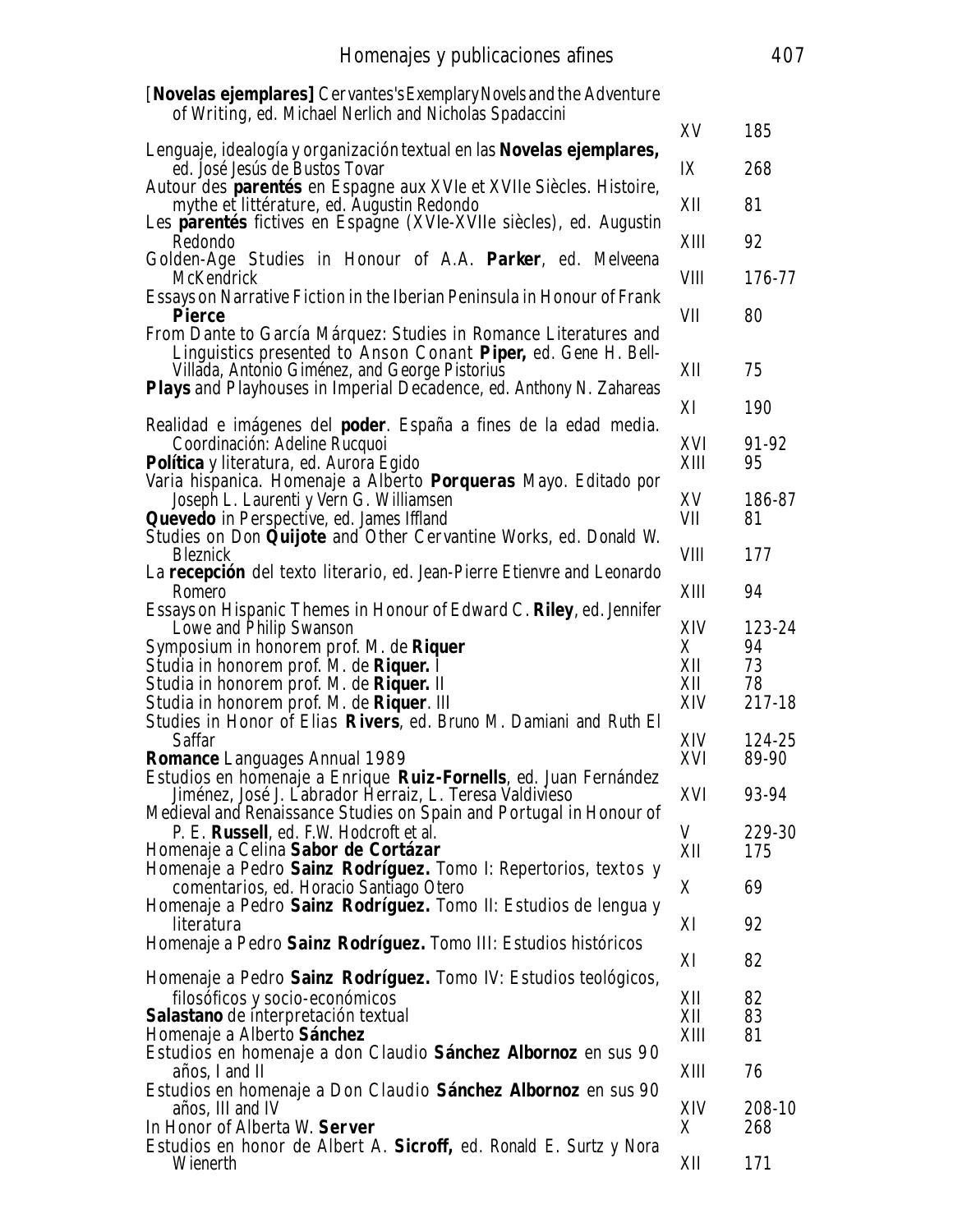| De los romances-villancico a la poesía de Claudio Rodríguez. 22<br>ensayos sobre las literaturas española e hispanoamericana en<br>homenaje a Gustav <b>Siebenmann</b> , ed. José Manuel López de Abiada |             |        |
|----------------------------------------------------------------------------------------------------------------------------------------------------------------------------------------------------------|-------------|--------|
| y Augusta López Bernasocchi                                                                                                                                                                              | VIII        | 257-58 |
| <b>Signos.</b> Anuario de humanidades                                                                                                                                                                    | XI          | 192    |
| Hispanic Studies in Honor of Joseph H. Silverman, ed. Joseph V.                                                                                                                                          |             |        |
| Ricapito                                                                                                                                                                                                 | XI          | 283    |
| Varia bibliographica. Homenaje a José Simón Díaz                                                                                                                                                         | XII         | 74     |
| Texto y <b>sociedad</b> : Problemas de historia literaria, ed. Bridget Aldaraca,                                                                                                                         |             |        |
| Edward Baker y John Beverley                                                                                                                                                                             | XVI         | 89     |
| Josep Maria Solà-Solé: Homage, Homenaje, Homenage. (Miscelánea                                                                                                                                           |             |        |
| de estudios de amigos y discípulos), ed. Antonio Torres-Alcalá                                                                                                                                           |             |        |
|                                                                                                                                                                                                          | <b>VIII</b> | 254-56 |
| Miscelánea de estudios hispánicos. Homenaje de los hispanistas de                                                                                                                                        |             |        |
| Suiza a Ramon Sugranyes de Franch, ed. Luis López Molina                                                                                                                                                 | IX          | 267    |
| De <b>Tartessos</b> a Cervantes, ed. Christian Wentzlaff-Eggebert                                                                                                                                        | X           | 268    |
| Essays in Honour of Robert Brian <b>Tate</b> from his Colleagues and Pupils,<br>ed. Richard A. Cardwell                                                                                                  | IX          | 96     |
| Medieval and Renaissance Studies in Honour of Robert Brian Tate, ed.                                                                                                                                     |             |        |
| Ian Michael and Richard A. Cardwell                                                                                                                                                                      | X           | 94     |
| The Theater in Hispanic Life. Essays in Honour of Neale H. Tayler                                                                                                                                        |             |        |
|                                                                                                                                                                                                          | VII         | 163    |
| El teatro español a fines del siglo XVII. Historia, cultura y teatro en la                                                                                                                               |             |        |
| <i>España de Carlos II, ed. Javier Huerta Calvo, Harm den Boer y Fermín</i>                                                                                                                              |             |        |
| Sierra Martínez                                                                                                                                                                                          | XIV         | 126-28 |
| España, <b>teatro</b> y mujeres. Estudios dedicados a Henk Oostendorp. Bajo                                                                                                                              |             |        |
| la redacción de Martin Gosman y Hub. Hermans                                                                                                                                                             | XV          | 280-81 |
| Le <b>temps</b> du récit                                                                                                                                                                                 | XIV         | 204    |
| Homenaje a Santa <b>Teresa</b> de Jesús en el IV centenario de su muerte                                                                                                                                 |             |        |
|                                                                                                                                                                                                          | <b>VIII</b> | 87     |
| <i>Dialogo. Studi in onore di Lore <b>Terracini</b></i> . A cura di Inoria Pepe Sarno                                                                                                                    |             |        |
|                                                                                                                                                                                                          | XV          | 274-75 |
| Homenaje a Tirso                                                                                                                                                                                         | VI          | 81-82  |
| <b>Tirso</b> 's Don Juan: The Metamorphosis of a Theme, ed. Josep M. Sola-                                                                                                                               | XIII        | 95     |
| Solé and George E. Gingras                                                                                                                                                                               | XIII        | 178    |
| Toledo ¿Ciudad viva? ¿Ciudad muerta?<br>Homenaje al Profesor Juan Torres Fontes                                                                                                                          | XV          | 179-82 |
| <b>Traditions</b> populaires et diffusion de la culture en Espagne (XVIe-XVIIe                                                                                                                           |             |        |
| siècles)                                                                                                                                                                                                 | VII         | 233    |
| El mundo del teatro español en su Siglo de Oro: ensayos dedicados a                                                                                                                                      |             |        |
| John E. Varey, ed. J. M. Ruano de la Haza                                                                                                                                                                | XII         | 79     |
| Antigüedad y actualidad de Luis Vélez de Guevara: Estudios críticos,                                                                                                                                     |             |        |
| ed. C. George Peale                                                                                                                                                                                      | VIII        | 88-89  |
| El <b>vino</b> en la literatura medieval española. Presencia y simbolismo                                                                                                                                |             |        |
|                                                                                                                                                                                                          | XVI         | 91     |
| Studies in Golden Age Drama. In Memoriam Gerald Edward <b>Wade</b>                                                                                                                                       |             |        |
| 1896-1986                                                                                                                                                                                                | XI          | 92     |
| Saints and their Authors: Studies in Medieval Hispanic Hagiography in                                                                                                                                    |             |        |
| <i>Honor of John K. Walsh, ed. Jane E. Connolly, Alan Deyermond, and</i>                                                                                                                                 |             |        |
| <b>Brian Dutton</b>                                                                                                                                                                                      | XVI         | 90-91  |
| <i>Studies in Honor of Bruce W. Wardropper, ed. Dian Fox, Harry Sieber,</i><br>and Robert Ter Horst                                                                                                      | XIII        | 79     |
| The Age of the Catholic Monarchs, 1474-1516. Literary Studies in                                                                                                                                         |             |        |
| Memory of Keith <b>Whinnom</b> , ed. Alan Deyermond and Ian Macpherson                                                                                                                                   |             |        |
|                                                                                                                                                                                                          | XIII        | 177    |
| <b>Women</b> in Hispanic Literature. Icons and Fallen Idols, ed. Beth Miller                                                                                                                             |             |        |
|                                                                                                                                                                                                          | VII         | 232    |
|                                                                                                                                                                                                          |             |        |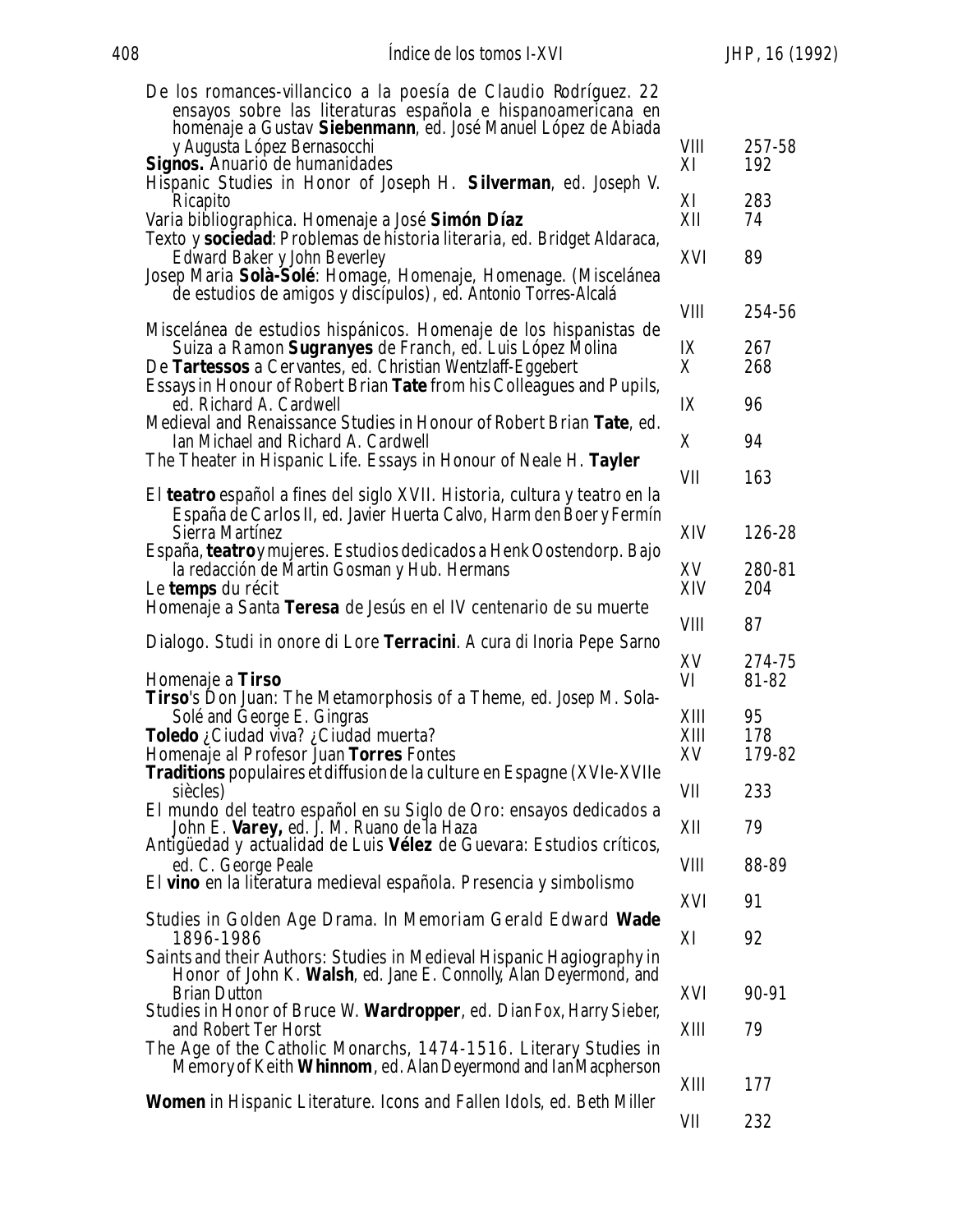| Poesía                                                                                                                                                                                                                                                                                                                                              |                                                          | 409                                                                                   |
|-----------------------------------------------------------------------------------------------------------------------------------------------------------------------------------------------------------------------------------------------------------------------------------------------------------------------------------------------------|----------------------------------------------------------|---------------------------------------------------------------------------------------|
| What's Past is Prologue. A Collection of Essays in Honour of L.J.<br><b>Woodward</b> , ed. Salvador Bacarisse, Bernard Bentley, Mercedes<br>Clarasó, and Douglas Gifford<br>Estudios sobre el Siglo de Oro. Homenaje al profesor Francisco<br>Ynduráin<br>Cinco estudios humanísticos para la Universidad de <b>Zaragoza</b> en su<br>centenario IV | IX<br>XIV<br>VII                                         | 183<br>219<br>233                                                                     |
| <b>POETRY</b>                                                                                                                                                                                                                                                                                                                                       |                                                          |                                                                                       |
| Garrison, David. Recuerdos de España                                                                                                                                                                                                                                                                                                                | XI                                                       | 175-78                                                                                |
| Garrison, David. Afilador                                                                                                                                                                                                                                                                                                                           | XIV                                                      | 197                                                                                   |
| Saxe-Fernández, Eduardo E. De los antiguos maya-quichés<br>Amor y Vázquez, José. Filípica nuncupatoria a Gloria Fuertes por su "Poema                                                                                                                                                                                                               | XVI                                                      | 253-56                                                                                |
| a la eñe"                                                                                                                                                                                                                                                                                                                                           | XVI                                                      | 353-55                                                                                |
| PÁGINA DEL DIRECTOR                                                                                                                                                                                                                                                                                                                                 |                                                          |                                                                                       |
| Chivalric University VI<br>T h e                                                                                                                                                                                                                                                                                                                    |                                                          | 177-78                                                                                |
| $o$ $o$ $k$<br>$R$ e v i e<br>Policie<br>B<br>W<br>S                                                                                                                                                                                                                                                                                                | VII                                                      | $1-3$                                                                                 |
| $G$ o $1$ d<br>T<br>h<br>Y e<br>e e<br>${\bf e}$<br>$\mathbf{n}$<br>$\mathbf{a}$<br>$\Gamma$<br>${\bf S}$                                                                                                                                                                                                                                           | VII                                                      | 85-86                                                                                 |
| Writing with a Word Processor                                                                                                                                                                                                                                                                                                                       | VII                                                      | 165-67                                                                                |
| T h e<br>Trouble with Language Textbooks                                                                                                                                                                                                                                                                                                            | <b>VIII</b>                                              | $1-5$                                                                                 |
| "Una uña<br>de la gran bestia"                                                                                                                                                                                                                                                                                                                      | VIII                                                     | 93-98                                                                                 |
| "Sobre la crítica y su carencia en las Españas," por Rafael Gutierrez<br>Girardot<br>Un sueño<br>If Cervantes Were Alive Today<br>Grammatical Sexism in Spanish<br>In Costa Rica<br>T<br>$\mathbf{l}$<br>$\mathbf{l}$<br>$\mathbf{h}$<br>I<br>a<br>a<br>a<br>$\mathbf n$<br>S<br>S<br>e<br>e                                                        | VШ<br>IX<br>IX<br>IX<br>X<br>X                           | 181-83<br>$1 - 2$<br>101-04<br>189-96<br>$1-6$<br>97-101                              |
| Two Letters to Editors: On Footnotes; On Chivalry<br>Speaking a Language<br>United Faculty of Florida<br><b>Bolivia</b><br>Jaén<br>Graffiti in Granada, May 1988<br>"La musique andalouse marocaine," by Younes Chami<br><b>Style and Electronic Manuscript Guide</b><br>Picchu<br>a n d<br>$C$ u z c o<br>Machu                                    | X<br>XI<br>XI<br>XI<br>XII<br>XII<br>XII<br>XIII<br>XIII | 199-201<br>$1-3$<br>97-101<br>193-98<br>$1 - 2$<br>89-91<br>181-89<br>$1-6$<br>97-101 |
| "Feminist Topics," by<br>Alison<br>Weber                                                                                                                                                                                                                                                                                                            | XIII                                                     | 185-95                                                                                |
| Cuzco to Lima<br>"Correo para la muerte. (Carta amarga a José Luis Hidalgo)," por Ramón<br>de Garciasol                                                                                                                                                                                                                                             | XIV<br>XIV                                               | $1-4$<br>129-41                                                                       |
| "Whatever Happened to Hispanism?" by Michael McGaha<br>Quito to Chiriquí<br>T<br>allahasse e<br>Nicaragua<br>$t \ o$                                                                                                                                                                                                                                | XIV<br>XV<br>XV                                          | 225-30<br>$1-6$<br>97-101                                                             |